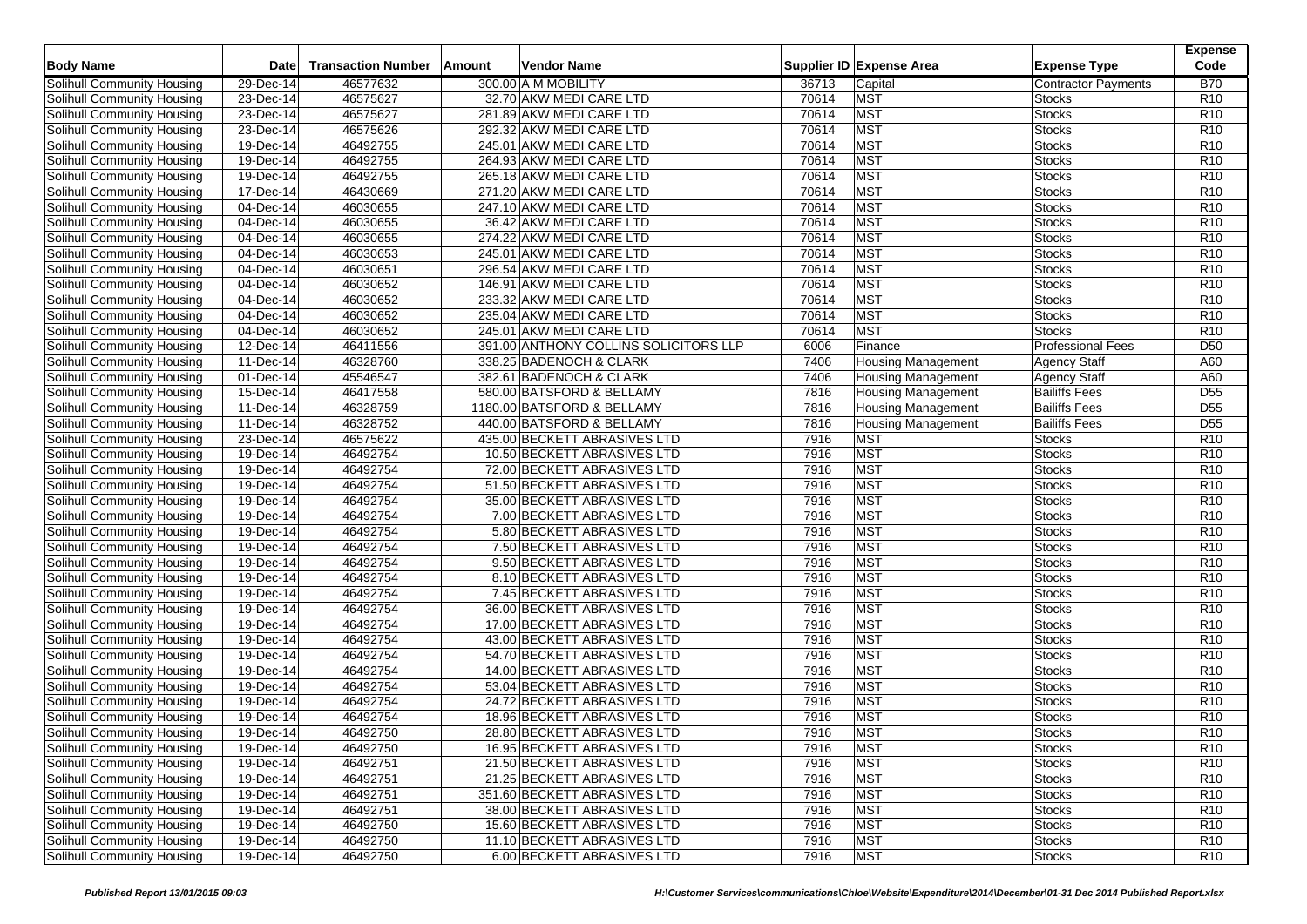| <b>Body Name</b>                  | Date                    | <b>Transaction Number</b> | Amount | Vendor Name                  |      | Supplier ID Expense Area | <b>Expense Type</b> | <b>Expense</b><br>Code |
|-----------------------------------|-------------------------|---------------------------|--------|------------------------------|------|--------------------------|---------------------|------------------------|
| Solihull Community Housing        | $\overline{19}$ -Dec-14 | 46492750                  |        | 33.45 BECKETT ABRASIVES LTD  | 7916 | <b>MST</b>               | Stocks              | R <sub>10</sub>        |
| Solihull Community Housing        | 19-Dec-14               | 46492750                  |        | 11.10 BECKETT ABRASIVES LTD  | 7916 | <b>MST</b>               | <b>Stocks</b>       | R <sub>10</sub>        |
| Solihull Community Housing        | 19-Dec-14               | 46492750                  |        | 96.40 BECKETT ABRASIVES LTD  | 7916 | <b>MST</b>               | <b>Stocks</b>       | R <sub>10</sub>        |
| Solihull Community Housing        | $19-Dec-14$             | 46492750                  |        | 22.40 BECKETT ABRASIVES LTD  | 7916 | <b>MST</b>               | <b>Stocks</b>       | R10                    |
| Solihull Community Housing        | 19-Dec-14               | 46492750                  |        | 28.80 BECKETT ABRASIVES LTD  | 7916 | <b>MST</b>               | <b>Stocks</b>       | R <sub>10</sub>        |
| Solihull Community Housing        | 17-Dec-14               | 46430665                  |        | 106.50 BECKETT ABRASIVES LTD | 7916 | <b>MST</b>               | <b>Stocks</b>       | R <sub>10</sub>        |
| Solihull Community Housing        | $17 - Dec-14$           | 46430665                  |        | 43.50 BECKETT ABRASIVES LTD  | 7916 | <b>MST</b>               | <b>Stocks</b>       | R <sub>10</sub>        |
| Solihull Community Housing        | 17-Dec-14               | 46430665                  |        | 54.00 BECKETT ABRASIVES LTD  | 7916 | <b>MST</b>               | Stocks              | R <sub>10</sub>        |
| Solihull Community Housing        | 17-Dec-14               | 46430665                  |        | 17.75 BECKETT ABRASIVES LTD  | 7916 | <b>MST</b>               | <b>Stocks</b>       | R <sub>10</sub>        |
| Solihull Community Housing        | $\overline{17}$ -Dec-14 | 46430665                  |        | 37.88 BECKETT ABRASIVES LTD  | 7916 | <b>MST</b>               | <b>Stocks</b>       | R <sub>10</sub>        |
| Solihull Community Housing        | 17-Dec-14               | 46430665                  |        | 15.90 BECKETT ABRASIVES LTD  | 7916 | <b>MST</b>               | <b>Stocks</b>       | R10                    |
| Solihull Community Housing        | 17-Dec-14               | 46430665                  |        | 14.55 BECKETT ABRASIVES LTD  | 7916 | <b>MST</b>               | <b>Stocks</b>       | R <sub>10</sub>        |
| Solihull Community Housing        | 10-Dec-14               | 46306631                  |        | 72.00 BECKETT ABRASIVES LTD  | 7916 | <b>MST</b>               | <b>Stocks</b>       | R10                    |
| Solihull Community Housing        | 10-Dec-14               | 46306631                  |        |                              | 7916 | <b>MST</b>               | Stocks              | R10                    |
|                                   | 10-Dec-14               | 46306631                  |        | 30.90 BECKETT ABRASIVES LTD  | 7916 | <b>MST</b>               |                     | R <sub>10</sub>        |
| Solihull Community Housing        |                         |                           |        | 34.00 BECKETT ABRASIVES LTD  |      |                          | <b>Stocks</b>       |                        |
| Solihull Community Housing        | 10-Dec-14               | 46306631                  |        | 31.35 BECKETT ABRASIVES LTD  | 7916 | <b>MST</b>               | <b>Stocks</b>       | R10                    |
| Solihull Community Housing        | 10-Dec-14               | 46306631                  |        | 35.00 BECKETT ABRASIVES LTD  | 7916 | <b>MST</b>               | <b>Stocks</b>       | R10                    |
| Solihull Community Housing        | 10-Dec-14               | 46306631                  |        | 14.30 BECKETT ABRASIVES LTD  | 7916 | <b>MST</b>               | <b>Stocks</b>       | R <sub>10</sub>        |
| Solihull Community Housing        | 10-Dec-14               | 46306631                  |        | 13.20 BECKETT ABRASIVES LTD  | 7916 | <b>MST</b>               | <b>Stocks</b>       | R <sub>10</sub>        |
| Solihull Community Housing        | 10-Dec-14               | 46306631                  |        | 10.60 BECKETT ABRASIVES LTD  | 7916 | <b>MST</b>               | Stocks              | R <sub>10</sub>        |
| Solihull Community Housing        | 10-Dec-14               | 46306631                  |        | 24.00 BECKETT ABRASIVES LTD  | 7916 | <b>MST</b>               | <b>Stocks</b>       | R <sub>10</sub>        |
| Solihull Community Housing        | 10-Dec-14               | 46306631                  |        | 104.00 BECKETT ABRASIVES LTD | 7916 | <b>MST</b>               | <b>Stocks</b>       | R10                    |
| Solihull Community Housing        | 10-Dec-14               | 46306631                  |        | 109.40 BECKETT ABRASIVES LTD | 7916 | <b>MST</b>               | Stocks              | R <sub>10</sub>        |
| Solihull Community Housing        | 10-Dec-14               | 46306631                  |        | 144.00 BECKETT ABRASIVES LTD | 7916 | <b>MST</b>               | <b>Stocks</b>       | R <sub>10</sub>        |
| Solihull Community Housing        | 10-Dec-14               | 46306631                  |        | 32.76 BECKETT ABRASIVES LTD  | 7916 | <b>MST</b>               | <b>Stocks</b>       | R <sub>10</sub>        |
| Solihull Community Housing        | 10-Dec-14               | 46306631                  |        | 31.44 BECKETT ABRASIVES LTD  | 7916 | <b>MST</b>               | Stocks              | R <sub>10</sub>        |
| Solihull Community Housing        | 10-Dec-14               | 46306631                  |        | 24.72 BECKETT ABRASIVES LTD  | 7916 | <b>MST</b>               | Stocks              | R <sub>10</sub>        |
| Solihull Community Housing        | 10-Dec-14               | 46306631                  |        | 40.80 BECKETT ABRASIVES LTD  | 7916 | <b>MST</b>               | <b>Stocks</b>       | R <sub>10</sub>        |
| Solihull Community Housing        | 10-Dec-14               | 46306631                  |        | 43.00 BECKETT ABRASIVES LTD  | 7916 | <b>MST</b>               | <b>Stocks</b>       | R <sub>10</sub>        |
| Solihull Community Housing        | 10-Dec-14               | 46306637                  |        | 67.50 BECKETT ABRASIVES LTD  | 7916 | <b>MST</b>               | Stocks              | R <sub>10</sub>        |
| Solihull Community Housing        | 10-Dec-14               | 46306637                  |        | 19.00 BECKETT ABRASIVES LTD  | 7916 | <b>MST</b>               | Stocks              | R <sub>10</sub>        |
| Solihull Community Housing        | 10-Dec-14               | 46306637                  |        | 110.00 BECKETT ABRASIVES LTD | 7916 | <b>MST</b>               | <b>Stocks</b>       | R10                    |
| Solihull Community Housing        | 10-Dec-14               | 46306637                  |        | 6.20 BECKETT ABRASIVES LTD   | 7916 | <b>MST</b>               | <b>Stocks</b>       | R <sub>10</sub>        |
| Solihull Community Housing        | 10-Dec-14               | 46306637                  |        | 122.00 BECKETT ABRASIVES LTD | 7916 | <b>MST</b>               | Stocks              | R <sub>10</sub>        |
| Solihull Community Housing        | 10-Dec-14               | 46306642                  |        | 265.00 BECKETT ABRASIVES LTD | 7916 | <b>MST</b>               | <b>Stocks</b>       | R <sub>10</sub>        |
| <b>Solihull Community Housing</b> | 10-Dec-14               | 46306640                  |        | 0.96 BECKETT ABRASIVES LTD   | 7916 | <b>MST</b>               | <b>Stocks</b>       | R <sub>10</sub>        |
| <b>Solihull Community Housing</b> | 10-Dec-14               | 46306640                  |        | 7.52 BECKETT ABRASIVES LTD   | 7916 | <b>MST</b>               | Stocks              | R <sub>10</sub>        |
| Solihull Community Housing        | 10-Dec-14               | 46306640                  |        | 96.00 BECKETT ABRASIVES LTD  | 7916 | <b>MST</b>               | <b>Stocks</b>       | R <sub>10</sub>        |
| Solihull Community Housing        | $10 - Dec-14$           | 46306640                  |        | 48.90 BECKETT ABRASIVES LTD  | 7916 | <b>MST</b>               | <b>Stocks</b>       | R10                    |
| Solihull Community Housing        | 10-Dec-14               | 46306640                  |        | 43.10 BECKETT ABRASIVES LTD  | 7916 | <b>MST</b>               | <b>Stocks</b>       | R <sub>10</sub>        |
| Solihull Community Housing        | 10-Dec-14               | 46306640                  |        | 49.00 BECKETT ABRASIVES LTD  | 7916 | <b>MST</b>               | <b>Stocks</b>       | R <sub>10</sub>        |
| Solihull Community Housing        | 10-Dec-14               | 46306638                  |        | 355.00 BECKETT ABRASIVES LTD | 7916 | <b>MST</b>               | <b>Stocks</b>       | R10                    |
| Solihull Community Housing        | 04-Dec-14               | 46030639                  |        | 30.90 BECKETT ABRASIVES LTD  | 7916 | <b>MST</b>               | Stocks              | R <sub>10</sub>        |
| Solihull Community Housing        | 04-Dec-14               | 46030639                  |        | 398.00 BECKETT ABRASIVES LTD | 7916 | <b>MST</b>               | <b>Stocks</b>       | R <sub>10</sub>        |
| Solihull Community Housing        | $\overline{04-D}$ ec-14 | 46030639                  |        | 287.50 BECKETT ABRASIVES LTD | 7916 | <b>MST</b>               | <b>Stocks</b>       | R <sub>10</sub>        |
| Solihull Community Housing        | 04-Dec-14               | 46030639                  |        | 20.60 BECKETT ABRASIVES LTD  | 7916 | <b>MST</b>               | <b>Stocks</b>       | R <sub>10</sub>        |
| Solihull Community Housing        | 04-Dec-14               | 46030639                  |        | 3.95 BECKETT ABRASIVES LTD   | 7916 | <b>MST</b>               | <b>Stocks</b>       | R <sub>10</sub>        |
| Solihull Community Housing        | 04-Dec-14               | 46030639                  |        | 70.00 BECKETT ABRASIVES LTD  | 7916 | <b>MST</b>               | <b>Stocks</b>       | R <sub>10</sub>        |
| Solihull Community Housing        | 04-Dec-14               | 46030639                  |        | 19.00 BECKETT ABRASIVES LTD  | 7916 | <b>MST</b>               | <b>Stocks</b>       | R <sub>10</sub>        |
| Solihull Community Housing        | 04-Dec-14               | 46030639                  |        | 60.00 BECKETT ABRASIVES LTD  | 7916 | <b>MST</b>               | <b>Stocks</b>       | R <sub>10</sub>        |
|                                   |                         |                           |        |                              |      | <b>MST</b>               |                     |                        |
| Solihull Community Housing        | 04-Dec-14               | 46030639                  |        | 37.50 BECKETT ABRASIVES LTD  | 7916 |                          | <b>Stocks</b>       | R <sub>10</sub>        |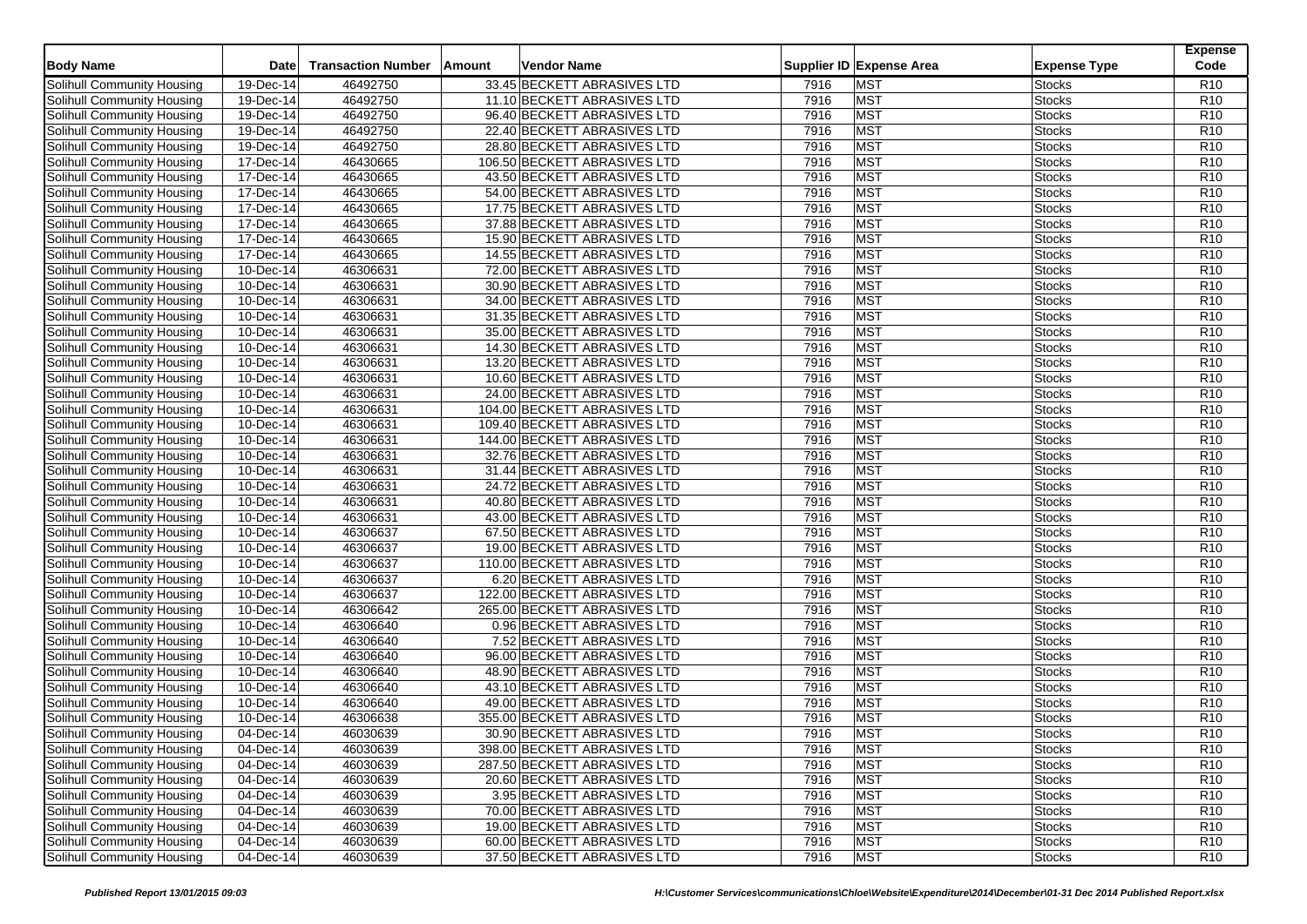| <b>Body Name</b>                  | <b>Date</b>             | <b>Transaction Number</b> | Amount | <b>Vendor Name</b>                |       | Supplier ID Expense Area | <b>Expense Type</b>        | <b>Expense</b><br>Code |
|-----------------------------------|-------------------------|---------------------------|--------|-----------------------------------|-------|--------------------------|----------------------------|------------------------|
| Solihull Community Housing        | 04-Dec-14               | 46030639                  |        | 4.60 BECKETT ABRASIVES LTD        | 7916  | <b>MST</b>               | Stocks                     | R <sub>10</sub>        |
| <b>Solihull Community Housing</b> | 04-Dec-14               | 46030639                  |        | 37.50 BECKETT ABRASIVES LTD       | 7916  | <b>MST</b>               | <b>Stocks</b>              | R <sub>10</sub>        |
| Solihull Community Housing        | 04-Dec-14               | 46030639                  |        | 72.00 BECKETT ABRASIVES LTD       | 7916  | <b>MST</b>               | <b>Stocks</b>              | R <sub>10</sub>        |
| Solihull Community Housing        | 04-Dec-14               | 46030639                  |        | 465.00 BECKETT ABRASIVES LTD      | 7916  | <b>MST</b>               | Stocks                     | R <sub>10</sub>        |
| Solihull Community Housing        | 04-Dec-14               | 46030639                  |        | 109.40 BECKETT ABRASIVES LTD      | 7916  | <b>MST</b>               | <b>Stocks</b>              | R <sub>10</sub>        |
| Solihull Community Housing        | 04-Dec-14               | 46030639                  |        | 2.13 BECKETT ABRASIVES LTD        | 7916  | <b>MST</b>               | <b>Stocks</b>              | R <sub>10</sub>        |
| Solihull Community Housing        | $\overline{04-Dec-14}$  | 46030639                  |        | 43.00 BECKETT ABRASIVES LTD       | 7916  | <b>MST</b>               | Stocks                     | R <sub>10</sub>        |
| Solihull Community Housing        | 04-Dec-14               | 46030639                  |        | 39.80 BECKETT ABRASIVES LTD       | 7916  | <b>MST</b>               | <b>Stocks</b>              | R <sub>10</sub>        |
| Solihull Community Housing        | 04-Dec-14               | 46030639                  |        | 36.00 BECKETT ABRASIVES LTD       | 7916  | <b>MST</b>               | <b>Stocks</b>              | R <sub>10</sub>        |
| Solihull Community Housing        | $\overline{04-Dec-14}$  | 46030639                  |        | 7.00 BECKETT ABRASIVES LTD        | 7916  | <b>MST</b>               | Stocks                     | R <sub>10</sub>        |
| Solihull Community Housing        | 04-Dec-14               | 46030648                  |        | 35.96 BECKETT ABRASIVES LTD       | 7916  | <b>MST</b>               | <b>Stocks</b>              | R10                    |
| Solihull Community Housing        | 04-Dec-14               | 46030648                  |        | 594.25 BECKETT ABRASIVES LTD      |       | <b>MST</b>               | <b>Stocks</b>              | R <sub>10</sub>        |
|                                   |                         |                           |        | 17.98 BECKETT ABRASIVES LTD       | 7916  | <b>MST</b>               |                            | R10                    |
| Solihull Community Housing        | 04-Dec-14               | 46030648                  |        |                                   | 7916  |                          | Stocks                     |                        |
| Solihull Community Housing        | 04-Dec-14               | 46030648                  |        | 118.85 BECKETT ABRASIVES LTD      | 7916  | <b>MST</b>               | <b>Stocks</b>              | R10                    |
| Solihull Community Housing        | 04-Dec-14               | 46030647                  |        | 11.30 BECKETT ABRASIVES LTD       | 7916  | <b>MST</b>               | <b>Stocks</b>              | R <sub>10</sub>        |
| Solihull Community Housing        | 04-Dec-14               | 46030647                  |        | 17.80 BECKETT ABRASIVES LTD       | 7916  | <b>MST</b>               | Stocks                     | R <sub>10</sub>        |
| Solihull Community Housing        | 04-Dec-14               | 46030647                  |        | 41.00 BECKETT ABRASIVES LTD       | 7916  | <b>MST</b>               | <b>Stocks</b>              | R10                    |
| Solihull Community Housing        | 04-Dec-14               | 46030647                  |        | 33.60 BECKETT ABRASIVES LTD       | 7916  | <b>MST</b>               | Stocks                     | R <sub>10</sub>        |
| Solihull Community Housing        | 04-Dec-14               | 46030647                  |        | 33.00 BECKETT ABRASIVES LTD       | 7916  | <b>MST</b>               | <b>Stocks</b>              | R <sub>10</sub>        |
| Solihull Community Housing        | 04-Dec-14               | 46030647                  |        | 35.00 BECKETT ABRASIVES LTD       | 7916  | <b>MST</b>               | Stocks                     | R <sub>10</sub>        |
| Solihull Community Housing        | 04-Dec-14               | 46030647                  |        | 84.00 BECKETT ABRASIVES LTD       | 7916  | <b>MST</b>               | <b>Stocks</b>              | R <sub>10</sub>        |
| Solihull Community Housing        | 04-Dec-14               | 46030647                  |        | 42.90 BECKETT ABRASIVES LTD       | 7916  | <b>MST</b>               | <b>Stocks</b>              | R10                    |
| Solihull Community Housing        | 04-Dec-14               | 46030647                  |        | 9.50 BECKETT ABRASIVES LTD        | 7916  | <b>MST</b>               | Stocks                     | R <sub>10</sub>        |
| Solihull Community Housing        | 04-Dec-14               | 46030647                  |        | 33.30 BECKETT ABRASIVES LTD       | 7916  | <b>MST</b>               | <b>Stocks</b>              | R <sub>10</sub>        |
| Solihull Community Housing        | 04-Dec-14               | 46030647                  |        | 19.80 BECKETT ABRASIVES LTD       | 7916  | <b>MST</b>               | <b>Stocks</b>              | R <sub>10</sub>        |
| Solihull Community Housing        | 04-Dec-14               | 46030647                  |        | 34.00 BECKETT ABRASIVES LTD       | 7916  | <b>MST</b>               | <b>Stocks</b>              | R <sub>10</sub>        |
| Solihull Community Housing        | 04-Dec-14               | 46030647                  |        | 12.90 BECKETT ABRASIVES LTD       | 7916  | <b>MST</b>               | <b>Stocks</b>              | R10                    |
| Solihull Community Housing        | 04-Dec-14               | 46030647                  |        | 10.50 BECKETT ABRASIVES LTD       | 7916  | <b>MST</b>               | Stocks                     | R <sub>10</sub>        |
| Solihull Community Housing        | 04-Dec-14               | 46030647                  |        | 69.00 BECKETT ABRASIVES LTD       | 7916  | <b>MST</b>               | Stocks                     | R <sub>10</sub>        |
| Solihull Community Housing        | 04-Dec-14               | 46030647                  |        | 8.70 BECKETT ABRASIVES LTD        | 7916  | <b>MST</b>               | Stocks                     | R <sub>10</sub>        |
| Solihull Community Housing        | 04-Dec-14               | 46030647                  |        | 6.68 BECKETT ABRASIVES LTD        | 7916  | <b>MST</b>               | <b>Stocks</b>              | R <sub>10</sub>        |
| Solihull Community Housing        | 04-Dec-14               | 46030647                  |        | 40.80 BECKETT ABRASIVES LTD       | 7916  | <b>MST</b>               | <b>Stocks</b>              | R <sub>10</sub>        |
| Solihull Community Housing        | 09-Dec-14               | 46242554                  |        | 30341.77 BERBEN INSTALLATIONS LTD | 20346 | Capital                  | Contractor Payments        | <b>B70</b>             |
| Solihull Community Housing        | 02-Dec-14               | 45706547                  |        | 38286.14 BERBEN INSTALLATIONS LTD | 20346 | Capital                  | <b>Contractor Payments</b> | <b>B70</b>             |
| Solihull Community Housing        | $\overline{11}$ -Dec-14 | 46328762                  |        | 21158.03 BERBEN INSTALLATIONS LTD | 20346 | Capital                  | <b>Contractor Payments</b> | <b>B70</b>             |
| Solihull Community Housing        | 19-Dec-14               | 46492566                  |        | 2661.67 BERBEN INSTALLATIONS LTD  | 20346 | <b>MST</b>               | <b>External Structures</b> | <b>B33</b>             |
| Solihull Community Housing        | 19-Dec-14               | 46492565                  |        | 591.85 BERBEN INSTALLATIONS LTD   | 20346 | <b>MST</b>               | <b>External Structures</b> | <b>B33</b>             |
| Solihull Community Housing        | $19$ -Dec-14            | 46492564                  |        | 569.34 BERBEN INSTALLATIONS LTD   | 20346 | <b>MST</b>               | <b>External Structures</b> | <b>B33</b>             |
| Solihull Community Housing        | $19-Dec-14$             | 46492563                  |        | 1096.62 BERBEN INSTALLATIONS LTD  | 20346 | <b>MST</b>               | <b>External Structures</b> | <b>B33</b>             |
| Solihull Community Housing        | 19-Dec-14               | 46492561                  |        | 1067.32 BERBEN INSTALLATIONS LTD  | 20346 | <b>MST</b>               | <b>External Structures</b> | <b>B33</b>             |
| Solihull Community Housing        | $19$ -Dec-14            | 46492560                  |        | 633.02 BERBEN INSTALLATIONS LTD   | 20346 | <b>MST</b>               | <b>External Structures</b> | <b>B33</b>             |
| Solihull Community Housing        | 19-Dec-14               | 46492559                  |        | 631.51 BERBEN INSTALLATIONS LTD   | 20346 | <b>MST</b>               | <b>External Structures</b> | <b>B33</b>             |
| Solihull Community Housing        | 19-Dec-14               | 46492558                  |        | 569.34 BERBEN INSTALLATIONS LTD   | 20346 | <b>MST</b>               | <b>External Structures</b> | <b>B33</b>             |
| Solihull Community Housing        | 19-Dec-14               | 46492557                  |        | 1219.71 BERBEN INSTALLATIONS LTD  | 20346 | <b>MST</b>               | <b>External Structures</b> | <b>B33</b>             |
| Solihull Community Housing        | 19-Dec-14               | 46492556                  |        | 969.18 BERBEN INSTALLATIONS LTD   | 20346 | <b>MST</b>               | <b>External Structures</b> | <b>B33</b>             |
| Solihull Community Housing        | 19-Dec-14               | 46492554                  |        | 710.48 BERBEN INSTALLATIONS LTD   | 20346 | <b>MST</b>               | <b>External Structures</b> | <b>B33</b>             |
| Solihull Community Housing        | 19-Dec-14               | 46492555                  |        | 2004.61 BERBEN INSTALLATIONS LTD  | 20346 | <b>MST</b>               | <b>External Structures</b> | <b>B33</b>             |
| Solihull Community Housing        | 03-Dec-14               | 45961554                  |        | 682.94 BERBEN INSTALLATIONS LTD   | 20346 | <b>MST</b>               | <b>External Structures</b> | <b>B33</b>             |
| Solihull Community Housing        | 05-Dec-14               | 46173552                  |        | 829.65 BERBEN INSTALLATIONS LTD   | 20346 | <b>MST</b>               | Voids                      | <b>B38</b>             |
| Solihull Community Housing        | 03-Dec-14               | 45961553                  |        | 1642.71 BERBEN INSTALLATIONS LTD  | 20346 | <b>MST</b>               | Voids                      | <b>B38</b>             |
| Solihull Community Housing        | 03-Dec-14               | 45961555                  |        | 2058.73 BERBEN INSTALLATIONS LTD  | 20346 | <b>MST</b>               | Internal Works             | <b>B31</b>             |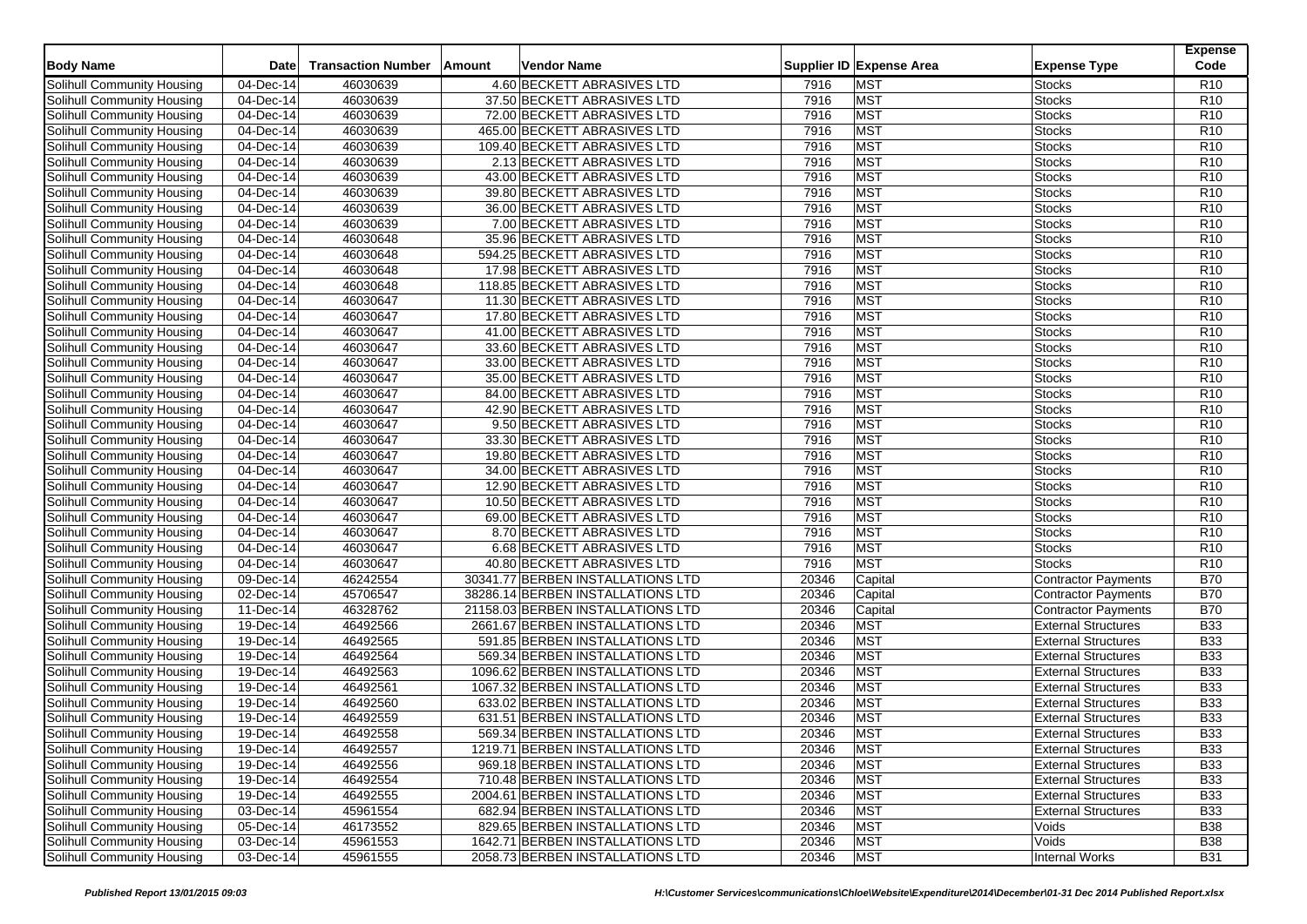| <b>Body Name</b>                  | Date                    | <b>Transaction Number</b> | <b>Amount</b> | Vendor Name                          |        | Supplier ID Expense Area | <b>Expense Type</b>             | <b>Expense</b><br>Code |
|-----------------------------------|-------------------------|---------------------------|---------------|--------------------------------------|--------|--------------------------|---------------------------------|------------------------|
| Solihull Community Housing        | 19-Dec-14               | 46492562                  |               | 935.89 BERBEN INSTALLATIONS LTD      | 20346  | <b>MST</b>               | <b>General Building Costs</b>   | <b>B30</b>             |
| Solihull Community Housing        | 03-Dec-14               | 45961551                  |               | 625.60 BERBEN INSTALLATIONS LTD      | 20346  | <b>MST</b>               | <b>Internal Works</b>           | <b>B31</b>             |
| Solihull Community Housing        | 12-Dec-14               | 46411548                  |               | 1854.92 BERBEN INSTALLATIONS LTD     | 20346  | Capital                  | Contractor Payments             | <b>B70</b>             |
| Solihull Community Housing        | 01-Dec-14               | 45546549                  |               | 4652.91 BERBEN INSTALLATIONS LTD     | 20346  | Capital                  | Contractor Payments             | <b>B70</b>             |
| Solihull Community Housing        | 09-Dec-14               | 46242553                  |               | 8718.30 BERBEN INSTALLATIONS LTD     | 20346  | Capital                  | Contractor Payments             | <b>B70</b>             |
| Solihull Community Housing        | 18-Dec-14               | 46442585                  |               | 22991.03 BRIGGS EQUIPMENT UK LIMITED | 147768 | Capital                  | Contractor Payments             | <b>B70</b>             |
| Solihull Community Housing        | 01-Dec-14               | 45546551                  |               | 2766.00 BSI MANAGEMENT SYSTEMS       | 123495 | <b>Customer Services</b> | <b>Grants and Subscriptions</b> | D92                    |
| Solihull Community Housing        | 19-Dec-14               | 46492747                  |               | 142.50 BUILDBASE                     | 56468  | <b>MST</b>               | <b>Stocks</b>                   | R <sub>10</sub>        |
| Solihull Community Housing        | 19-Dec-14               | 46492747                  |               | 79.00 BUILDBASE                      | 56468  | <b>MST</b>               | <b>Stocks</b>                   | R <sub>10</sub>        |
| Solihull Community Housing        | 19-Dec-14               | 46492747                  |               | 35.28 BUILDBASE                      | 56468  | <b>MST</b>               | Stocks                          | R <sub>10</sub>        |
| Solihull Community Housing        | 19-Dec-14               | 46492747                  |               | 154.80 BUILDBASE                     | 56468  | <b>MST</b>               | Stocks                          | R <sub>10</sub>        |
| Solihull Community Housing        | 19-Dec-14               | 46492747                  |               | 92.51 BUILDBASE                      | 56468  | <b>MST</b>               | <b>Stocks</b>                   | R <sub>10</sub>        |
| Solihull Community Housing        | 19-Dec-14               | 46492747                  |               | 99.54 BUILDBASE                      | 56468  | <b>MST</b>               | <b>Stocks</b>                   | R <sub>10</sub>        |
| Solihull Community Housing        | 17-Dec-14               | 46430660                  |               | 18.50 BUILDBASE                      | 56468  | <b>MST</b>               | Stocks                          | R <sub>10</sub>        |
| Solihull Community Housing        | 17-Dec-14               | 46430660                  |               | 67.49 BUILDBASE                      | 56468  | <b>MST</b>               | <b>Stocks</b>                   | R10                    |
| Solihull Community Housing        | $17 - Dec-14$           | 46430660                  |               | 285.00 BUILDBASE                     | 56468  | <b>MST</b>               | <b>Stocks</b>                   | R <sub>10</sub>        |
| Solihull Community Housing        | 17-Dec-14               | 46430660                  |               | 56.16 BUILDBASE                      | 56468  | <b>MST</b>               | Stocks                          | R <sub>10</sub>        |
| Solihull Community Housing        | 17-Dec-14               | 46430660                  |               | 65.00 BUILDBASE                      | 56468  | <b>MST</b>               | <b>Stocks</b>                   | R <sub>10</sub>        |
| Solihull Community Housing        | 04-Dec-14               | 46030626                  |               | 92.51 BUILDBASE                      | 56468  | <b>MST</b>               | Stocks                          | R10                    |
| Solihull Community Housing        | 04-Dec-14               | 46030626                  |               | 79.92 BUILDBASE                      | 56468  | <b>MST</b>               | Stocks                          | R <sub>10</sub>        |
| Solihull Community Housing        | 04-Dec-14               | 46030626                  |               | 69.93 BUILDBASE                      | 56468  | <b>MST</b>               | <b>Stocks</b>                   | R <sub>10</sub>        |
| Solihull Community Housing        | 04-Dec-14               | 46030626                  |               | 49.00 BUILDBASE                      | 56468  | <b>MST</b>               | <b>Stocks</b>                   | R <sub>10</sub>        |
| Solihull Community Housing        | 04-Dec-14               | 46030626                  |               | 57.50 BUILDBASE                      | 56468  | <b>MST</b>               | Stocks                          | R <sub>10</sub>        |
| Solihull Community Housing        | 04-Dec-14               | 46030626                  |               | 142.50 BUILDBASE                     | 56468  | <b>MST</b>               | <b>Stocks</b>                   | R <sub>10</sub>        |
| Solihull Community Housing        | 04-Dec-14               | 46030626                  |               | 31.20 BUILDBASE                      | 56468  | <b>MST</b>               | <b>Stocks</b>                   | R <sub>10</sub>        |
| Solihull Community Housing        | $\overline{04}$ -Dec-14 | 46030626                  |               | 23.52 BUILDBASE                      | 56468  | <b>MST</b>               | Stocks                          | R <sub>10</sub>        |
| Solihull Community Housing        | 04-Dec-14               | 46030626                  |               | 93.12 BUILDBASE                      | 56468  | <b>MST</b>               | <b>Stocks</b>                   | R <sub>10</sub>        |
| Solihull Community Housing        | 04-Dec-14               | 46030626                  |               | 61.92 BUILDBASE                      | 56468  | <b>MST</b>               | <b>Stocks</b>                   | R <sub>10</sub>        |
| Solihull Community Housing        | 04-Dec-14               | 46030624                  |               | 202.53 BUILDBASE                     | 56468  | <b>MST</b>               | Stocks                          | R <sub>10</sub>        |
| Solihull Community Housing        | 04-Dec-14               | 46030624                  |               | 99.54 BUILDBASE                      | 56468  | <b>MST</b>               | <b>Stocks</b>                   | R <sub>10</sub>        |
| Solihull Community Housing        | 04-Dec-14               | 46030624                  |               | 35.28 BUILDBASE                      | 56468  | <b>MST</b>               | Stocks                          | R <sub>10</sub>        |
| Solihull Community Housing        | 04-Dec-14               | 46030624                  |               | 195.06 BUILDBASE                     | 56468  | <b>MST</b>               | Stocks                          | R <sub>10</sub>        |
| Solihull Community Housing        | 04-Dec-14               | 46030624                  |               | 48.72 BUILDBASE                      | 56468  | <b>MST</b>               | <b>Stocks</b>                   | R <sub>10</sub>        |
| Solihull Community Housing        | 04-Dec-14               | 46030624                  |               | 46.20 BUILDBASE                      | 56468  | <b>MST</b>               | <b>Stocks</b>                   | R <sub>10</sub>        |
| Solihull Community Housing        | 04-Dec-14               | 46030624                  |               | 61.44 BUILDBASE                      | 56468  | <b>MST</b>               | Stocks                          | R <sub>10</sub>        |
| <b>Solihull Community Housing</b> | 04-Dec-14               | 46030624                  |               | 92.88 BUILDBASE                      | 56468  | <b>MST</b>               | <b>Stocks</b>                   | R <sub>10</sub>        |
| Solihull Community Housing        | 04-Dec-14               | 46030624                  |               | 54.18 BUILDBASE                      | 56468  | <b>MST</b>               | <b>Stocks</b>                   | R <sub>10</sub>        |
| Solihull Community Housing        | 04-Dec-14               | 46030624                  |               | 46.20 BUILDBASE                      | 56468  | <b>MST</b>               | Stocks                          | R <sub>10</sub>        |
| Solihull Community Housing        | 04-Dec-14               | 46030624                  |               | 92.40 BUILDBASE                      | 56468  | <b>MST</b>               | <b>Stocks</b>                   | R <sub>10</sub>        |
| <b>Solihull Community Housing</b> | 04-Dec-14               | 46030624                  |               | 48.72 BUILDBASE                      | 56468  | <b>MST</b>               | <b>Stocks</b>                   | R <sub>10</sub>        |
| Solihull Community Housing        | 12-Dec-14               | 46411559                  |               | 3206.00 BURROWS HOME COMFORTS LTD    | 273054 | Capital                  | Contractor Payments             | <b>B70</b>             |
| Solihull Community Housing        | 12-Dec-14               | 46411558                  |               | 2292.50 BURROWS HOME COMFORTS LTD    | 273054 | Capital                  | <b>Contractor Payments</b>      | <b>B70</b>             |
| <b>Solihull Community Housing</b> | 12-Dec-14               | 46411557                  |               | 2298.23 BURROWS HOME COMFORTS LTD    | 273054 | Capital                  | <b>Contractor Payments</b>      | <b>B70</b>             |
| Solihull Community Housing        | 23-Dec-14               | 46569575                  |               | 256.42 C & C FLOORING                | 164498 | <b>MST</b>               | Voids                           | <b>B38</b>             |
| Solihull Community Housing        | 19-Dec-14               | 46492547                  |               | 795.29 C & C FLOORING                | 164498 | <b>MST</b>               | Voids                           | <b>B38</b>             |
| Solihull Community Housing        | 03-Dec-14               | 45961550                  |               | 212.67 C & C FLOORING                | 164498 | <b>MST</b>               | Voids                           | <b>B38</b>             |
| Solihull Community Housing        | 23-Dec-14               | 46569573                  |               | 431.60 C & C FLOORING                | 164498 | <b>MST</b>               | <b>Internal Works</b>           | <b>B31</b>             |
| Solihull Community Housing        | 12-Dec-14               | 46412622                  |               | 904.17 C & C FLOORING                | 164498 | <b>MST</b>               | <b>Internal Works</b>           | <b>B31</b>             |
| Solihull Community Housing        | 23-Dec-14               | 46569574                  |               | 212.08 C & C FLOORING                | 164498 | <b>MST</b>               | Internal Works                  | <b>B31</b>             |
| Solihull Community Housing        | 05-Dec-14               | 46173549                  |               | 289.17 C & C FLOORING                | 164498 | <b>MST</b>               | Internal Works                  | <b>B31</b>             |
| Solihull Community Housing        | $23$ -Dec-14            | 46569568                  |               | 299.15 C & C FLOORING                | 164498 | <b>MST</b>               | Internal Works                  | <b>B31</b>             |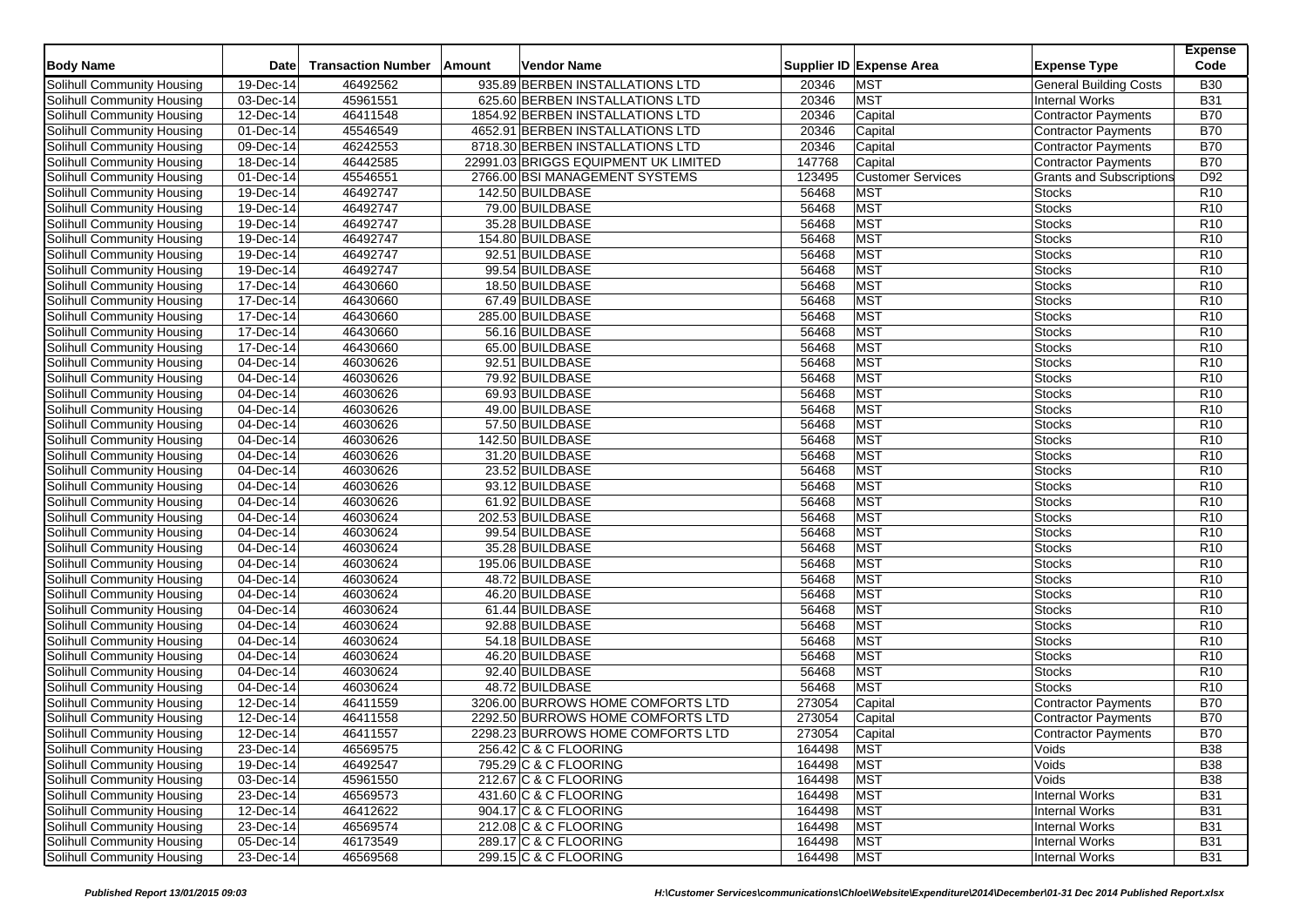| <b>Body Name</b>                  | <b>Date</b>                   | <b>Transaction Number</b> | Amount | <b>Vendor Name</b>                           |         | Supplier ID Expense Area                              | <b>Expense Type</b>              | <b>Expense</b><br>Code |
|-----------------------------------|-------------------------------|---------------------------|--------|----------------------------------------------|---------|-------------------------------------------------------|----------------------------------|------------------------|
| Solihull Community Housing        | 05-Dec-14                     | 46173550                  |        | 277.78 C & C FLOORING                        | 164498  | <b>MST</b>                                            | <b>Internal Works</b>            | <b>B31</b>             |
| Solihull Community Housing        | 05-Dec-14                     | 46173548                  |        | 245.73 C & C FLOORING                        | 164498  | <b>MST</b>                                            | <b>Internal Works</b>            | <b>B31</b>             |
| Solihull Community Housing        | 02-Dec-14                     | 45710547                  |        | 275.00 CAPITA BUSINESS SERVICES LTD          | 99513   | Capital                                               | IT Services and consultar        | D <sub>38</sub>        |
| Solihull Community Housing        | $\overline{02\text{-}$ Dec-14 | 45709547                  |        | 1000.00 CAPITA BUSINESS SERVICES LTD.        | 99513   | Capital                                               | IT Services and consultar        | D38                    |
| Solihull Community Housing        | 02-Dec-14                     | 45707547                  |        | 900.00 CAPITA BUSINESS SERVICES LTD.         | 99513   | Capital                                               | IT Services and consultar        | D38                    |
| Solihull Community Housing        | 02-Dec-14                     | 45708547                  |        | 900.00 CAPITA BUSINESS SERVICES LTD.         | 99513   | Capital                                               | IT Services and consultar        | D38                    |
| Solihull Community Housing        | $\overline{02\text{-}$ Dec-14 | 45708547                  |        | 100.00 CAPITA BUSINESS SERVICES LTD.         | 99513   | Capital                                               | <b>IT Services and consultar</b> | D <sub>38</sub>        |
| <b>Solihull Community Housing</b> | 02-Dec-14                     | 45711547                  |        | 5500.00 CAPITA BUSINESS SERVICES LTD.        | 99513   | Capital                                               | ICT - General                    | D <sub>30</sub>        |
| Solihull Community Housing        | 02-Dec-14                     | 45711547                  |        | 4500.00 CAPITA BUSINESS SERVICES LTD.        | 99513   | Capital                                               | ICT - General                    | D <sub>30</sub>        |
| Solihull Community Housing        | $16$ -Dec-14                  | 46423547                  |        | 1000.00 CAPITA SYMONDS LTD                   | 218112  | Capital                                               | Contractor Payments              | <b>B70</b>             |
| Solihull Community Housing        | 05-Dec-14                     | 46162547                  |        | 1021.42 CAPITA SYMONDS LTD                   | 218112  | Capital                                               | Contractor Payments              | <b>B70</b>             |
| Solihull Community Housing        | 01-Dec-14                     | 45543550                  |        | 850.00 CAPITAL FURNISHINGS                   | 2071841 | Housing Management                                    | Furniture                        | D11                    |
| Solihull Community Housing        | 04-Dec-14                     | 46030630                  |        | 15.00 CAPITOL JOINERY                        | 66253   | <b>MST</b>                                            | <b>Stocks</b>                    | R10                    |
| Solihull Community Housing        | 04-Dec-14                     | 46030630                  |        | 50.00 CAPITOL JOINERY                        | 66253   | <b>MST</b>                                            | <b>Stocks</b>                    | R <sub>10</sub>        |
| <b>Solihull Community Housing</b> | 04-Dec-14                     | 46030630                  |        | 520.00 CAPITOL JOINERY                       | 66253   | <b>MST</b>                                            | <b>Stocks</b>                    | R10                    |
| Solihull Community Housing        | 04-Dec-14                     | 46030629                  |        | 280.00 CAPITOL JOINERY                       | 66253   | <b>MST</b>                                            | <b>Stocks</b>                    | R <sub>10</sub>        |
| Solihull Community Housing        | 12-Dec-14                     | 46411560                  |        | 4200.00 CDC TECHNICAL SERVICES LTD           | 2212688 | Capital                                               | <b>Contractor Payments</b>       | <b>B70</b>             |
| Solihull Community Housing        | 02-Dec-14                     | 45713547                  |        | 700.00 CDC TECHNICAL SERVICES LTD            | 2212688 | Capital                                               | Contractor Payments              | <b>B70</b>             |
| Solihull Community Housing        | 15-Dec-14                     | 46417562                  |        | 336.00 CEL ELECTRICAL                        | 138018  | Investment, Planning & Services Utility Related Works |                                  | <b>B34</b>             |
| Solihull Community Housing        | 03-Dec-14                     | 45880547                  |        | 286.00 CEL ELECTRICAL                        | 138018  | Investment, Planning & Services Utility Related Works |                                  | <b>B34</b>             |
| Solihull Community Housing        | 03-Dec-14                     | 45865549                  |        | 802.80 CENTRAL HOUSING INVESTMENT CONSOR     | 1696615 | <b>MST</b>                                            | <b>Internal Works</b>            | <b>B31</b>             |
|                                   |                               | 46162548                  |        | 448.00 CHARTER OFFICE EQUIPMENT LTD          |         |                                                       |                                  | <b>B70</b>             |
| Solihull Community Housing        | 05-Dec-14                     |                           |        |                                              | 9886    | Capital                                               | Contractor Payments              |                        |
| Solihull Community Housing        | 19-Dec-14                     | 46492553                  |        | 5488.24 CHUBB FIRE LTD                       | 11217   | Investment, Planning & Service: Other Building costs  |                                  | <b>B39</b>             |
| Solihull Community Housing        | 09-Dec-14                     | 46242555                  |        | 11635.25 CHUBB FIRE LTD                      | 11217   | Investment, Planning & Services Other Building costs  |                                  | <b>B39</b>             |
| Solihull Community Housing        | 18-Dec-14                     | 46442587                  |        | 12870.39 CLOSE CIRCUIT SECURITY SERVICES LTD | 90851   | Capital                                               | <b>Contractor Payments</b>       | <b>B70</b>             |
| Solihull Community Housing        | 19-Dec-14                     | 46492714                  |        | 330.45 DIRECT ROOFING SUPPLIES LTD           | 11346   | <b>MST</b>                                            | <b>Stocks</b>                    | R10                    |
| Solihull Community Housing        | 10-Dec-14                     | 46306550                  |        | 299.90 DIRECT ROOFING SUPPLIES LTD           | 11346   | <b>MST</b>                                            | <b>Stocks</b>                    | R <sub>10</sub>        |
| Solihull Community Housing        | $10 - Dec-14$                 | 46306550                  |        | 245.00 DIRECT ROOFING SUPPLIES LTD           | 11346   | <b>MST</b>                                            | <b>Stocks</b>                    | R <sub>10</sub>        |
| Solihull Community Housing        | 10-Dec-14                     | 46306550                  |        | 127.80 DIRECT ROOFING SUPPLIES LTD           | 11346   | <b>MST</b>                                            | <b>Stocks</b>                    | R <sub>10</sub>        |
| Solihull Community Housing        | 04-Dec-14                     | 46030552                  |        | 404.66 DIRECT ROOFING SUPPLIES LTD           | 11346   | <b>MST</b>                                            | <b>Stocks</b>                    | R <sub>10</sub>        |
| Solihull Community Housing        | 01-Dec-14                     | 45546552                  |        | 2022.40 DLA PIPER UK LLP                     | 147168  | Housing Management                                    | <b>Professional Fees</b>         | D <sub>50</sub>        |
| Solihull Community Housing        | 23-Dec-14                     | 46569578                  |        | 135.00 DMW ENVIRONMENTAL                     | 281856  | Capital                                               | Contractor Payments              | <b>B70</b>             |
| Solihull Community Housing        | 23-Dec-14                     | 46569578                  |        | 135.00 DMW ENVIRONMENTAL                     | 281856  | Capital                                               | <b>Contractor Payments</b>       | <b>B70</b>             |
| Solihull Community Housing        | 23-Dec-14                     | 46569578                  |        | 135.00 DMW ENVIRONMENTAL                     | 281856  | Capital                                               | Contractor Payments              | <b>B70</b>             |
| Solihull Community Housing        | 29-Dec-14                     | 46577637                  |        | 1285.00 DMW ENVIRONMENTAL                    | 281856  | <b>MST</b>                                            | <b>Internal Works</b>            | <b>B31</b>             |
| Solihull Community Housing        | 29-Dec-14                     | 46577639                  |        | 240.00 DMW ENVIRONMENTAL                     | 281856  | <b>MST</b>                                            | <b>Internal Works</b>            | <b>B31</b>             |
| Solihull Community Housing        | 23-Dec-14                     | 46569583                  |        | 225.00 DMW ENVIRONMENTAL                     | 281856  | <b>MST</b>                                            | <b>Internal Works</b>            | <b>B31</b>             |
| Solihull Community Housing        | 23-Dec-14                     | 46569583                  |        | 85.00 DMW ENVIRONMENTAL                      | 281856  | <b>MST</b>                                            | <b>Internal Works</b>            | <b>B31</b>             |
| Solihull Community Housing        | $23$ -Dec-14                  | 46569583                  |        | 95.00 DMW ENVIRONMENTAL                      | 281856  | <b>MST</b>                                            | <b>Internal Works</b>            | <b>B31</b>             |
| Solihull Community Housing        | 23-Dec-14                     | 46569582                  |        | 135.00 DMW ENVIRONMENTAL                     | 281856  | <b>MST</b>                                            | <b>Internal Works</b>            | <b>B31</b>             |
| Solihull Community Housing        | 23-Dec-14                     | 46569582                  |        | 95.00 DMW ENVIRONMENTAL                      | 281856  | <b>MST</b>                                            | <b>Internal Works</b>            | <b>B31</b>             |
| Solihull Community Housing        | 23-Dec-14                     | 46569582                  |        | 135.00 DMW ENVIRONMENTAL                     | 281856  | <b>MST</b>                                            | <b>Internal Works</b>            | <b>B31</b>             |
| Solihull Community Housing        | 23-Dec-14                     | 46569582                  |        | 95.00 DMW ENVIRONMENTAL                      | 281856  | <b>MST</b>                                            | Internal Works                   | <b>B31</b>             |
| Solihull Community Housing        | 23-Dec-14                     | 46569582                  |        | 95.00 DMW ENVIRONMENTAL                      | 281856  | <b>MST</b>                                            | <b>Internal Works</b>            | <b>B31</b>             |
| Solihull Community Housing        | 23-Dec-14                     | 46569582                  |        | 225.00 DMW ENVIRONMENTAL                     | 281856  | <b>MST</b>                                            | <b>Internal Works</b>            | <b>B31</b>             |
| Solihull Community Housing        | 23-Dec-14                     | 46569582                  |        | 95.00 DMW ENVIRONMENTAL                      | 281856  | <b>MST</b>                                            | <b>Internal Works</b>            | <b>B31</b>             |
| Solihull Community Housing        | 23-Dec-14                     | 46569582                  |        | 135.00 DMW ENVIRONMENTAL                     | 281856  | <b>MST</b>                                            | <b>Internal Works</b>            | <b>B31</b>             |
| Solihull Community Housing        | 23-Dec-14                     | 46569582                  |        | 135.00 DMW ENVIRONMENTAL                     | 281856  | <b>MST</b>                                            | Internal Works                   | <b>B31</b>             |
| Solihull Community Housing        | 23-Dec-14                     | 46569582                  |        | 95.00 DMW ENVIRONMENTAL                      | 281856  | <b>MST</b>                                            | <b>Internal Works</b>            | <b>B31</b>             |
| Solihull Community Housing        | 23-Dec-14                     | 46569582                  |        | 135.00 DMW ENVIRONMENTAL                     | 281856  | <b>MST</b>                                            | <b>Internal Works</b>            | <b>B31</b>             |
| Solihull Community Housing        | 23-Dec-14                     | 46569582                  |        | 130.00 DMW ENVIRONMENTAL                     | 281856  | <b>MST</b>                                            | <b>Internal Works</b>            | <b>B31</b>             |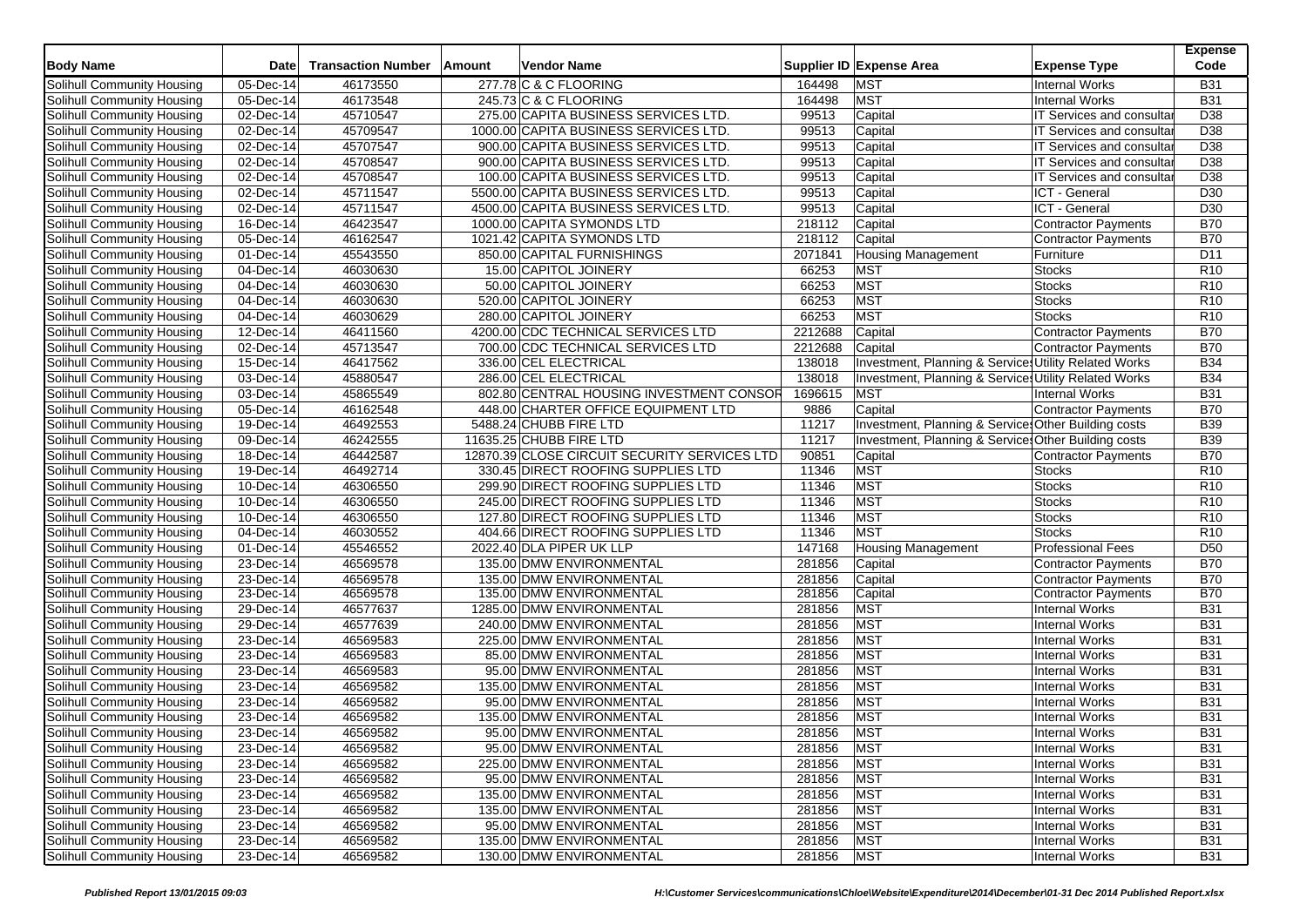|                                   |                         |                           |        |                          |        |                          |                       | <b>Expense</b> |
|-----------------------------------|-------------------------|---------------------------|--------|--------------------------|--------|--------------------------|-----------------------|----------------|
| <b>Body Name</b>                  | <b>Date</b>             | <b>Transaction Number</b> | Amount | <b>Vendor Name</b>       |        | Supplier ID Expense Area | <b>Expense Type</b>   | Code           |
| Solihull Community Housing        | 23-Dec-14               | 46569582                  |        | 95.00 DMW ENVIRONMENTAL  | 281856 | <b>MST</b>               | <b>Internal Works</b> | <b>B31</b>     |
| Solihull Community Housing        | 23-Dec-14               | 46569582                  |        | 95.00 DMW ENVIRONMENTAL  | 281856 | <b>MST</b>               | <b>Internal Works</b> | <b>B31</b>     |
| <b>Solihull Community Housing</b> | 23-Dec-14               | 46569582                  |        | 95.00 DMW ENVIRONMENTAL  | 281856 | <b>MST</b>               | <b>Internal Works</b> | <b>B31</b>     |
| Solihull Community Housing        | 23-Dec-14               | 46569582                  |        | 85.00 DMW ENVIRONMENTAL  | 281856 | <b>MST</b>               | <b>Internal Works</b> | <b>B31</b>     |
| <b>Solihull Community Housing</b> | 23-Dec-14               | 46569582                  |        | 95.00 DMW ENVIRONMENTAL  | 281856 | <b>MST</b>               | <b>Internal Works</b> | <b>B31</b>     |
| Solihull Community Housing        | 23-Dec-14               | 46569582                  |        | 95.00 DMW ENVIRONMENTAL  | 281856 | <b>MST</b>               | <b>Internal Works</b> | <b>B31</b>     |
| Solihull Community Housing        | 23-Dec-14               | 46569582                  |        | 135.00 DMW ENVIRONMENTAL | 281856 | <b>MST</b>               | <b>Internal Works</b> | <b>B31</b>     |
| Solihull Community Housing        | 23-Dec-14               | 46569582                  |        | 95.00 DMW ENVIRONMENTAL  | 281856 | <b>MST</b>               | <b>Internal Works</b> | <b>B31</b>     |
| Solihull Community Housing        | 23-Dec-14               | 46569582                  |        | 85.00 DMW ENVIRONMENTAL  | 281856 | <b>MST</b>               | <b>Internal Works</b> | <b>B31</b>     |
| Solihull Community Housing        | 23-Dec-14               | 46569582                  |        | 95.00 DMW ENVIRONMENTAL  | 281856 | <b>MST</b>               | <b>Internal Works</b> | <b>B31</b>     |
| Solihull Community Housing        | 23-Dec-14               | 46569582                  |        | 95.00 DMW ENVIRONMENTAL  | 281856 | <b>MST</b>               | <b>Internal Works</b> | <b>B31</b>     |
| Solihull Community Housing        | 23-Dec-14               | 46569582                  |        | 135.00 DMW ENVIRONMENTAL | 281856 | MST                      | <b>Internal Works</b> | <b>B31</b>     |
| Solihull Community Housing        | 23-Dec-14               | 46569582                  |        | 135.00 DMW ENVIRONMENTAL | 281856 | <b>MST</b>               | <b>Internal Works</b> | <b>B31</b>     |
| Solihull Community Housing        | 23-Dec-14               | 46569581                  |        | 95.00 DMW ENVIRONMENTAL  | 281856 | <b>MST</b>               | <b>Internal Works</b> | <b>B31</b>     |
| Solihull Community Housing        | 23-Dec-14               | 46569581                  |        | 225.00 DMW ENVIRONMENTAL | 281856 | <b>MST</b>               | <b>Internal Works</b> | <b>B31</b>     |
| Solihull Community Housing        | 23-Dec-14               | 46569581                  |        | 225.00 DMW ENVIRONMENTAL | 281856 | <b>MST</b>               | <b>Internal Works</b> | <b>B31</b>     |
| Solihull Community Housing        | 23-Dec-14               | 46569581                  |        | 675.00 DMW ENVIRONMENTAL | 281856 | MST                      | <b>Internal Works</b> | <b>B31</b>     |
| Solihull Community Housing        | 23-Dec-14               | 46569581                  |        | 225.00 DMW ENVIRONMENTAL | 281856 | <b>MST</b>               | <b>Internal Works</b> | <b>B31</b>     |
| Solihull Community Housing        | 23-Dec-14               | 46569581                  |        | 95.00 DMW ENVIRONMENTAL  | 281856 | <b>MST</b>               | <b>Internal Works</b> | <b>B31</b>     |
| Solihull Community Housing        | 23-Dec-14               | 46569581                  |        | 95.00 DMW ENVIRONMENTAL  | 281856 | <b>MST</b>               | <b>Internal Works</b> | <b>B31</b>     |
| Solihull Community Housing        | 23-Dec-14               | 46569581                  |        | 95.00 DMW ENVIRONMENTAL  | 281856 | <b>MST</b>               | Internal Works        | <b>B31</b>     |
| Solihull Community Housing        | 23-Dec-14               | 46569581                  |        | 95.00 DMW ENVIRONMENTAL  | 281856 | <b>MST</b>               | <b>Internal Works</b> | <b>B31</b>     |
| Solihull Community Housing        | 23-Dec-14               | 46569581                  |        | 95.00 DMW ENVIRONMENTAL  | 281856 | <b>MST</b>               | <b>Internal Works</b> | <b>B31</b>     |
| Solihull Community Housing        | 23-Dec-14               | 46569581                  |        | 95.00 DMW ENVIRONMENTAL  | 281856 | <b>MST</b>               | <b>Internal Works</b> | <b>B31</b>     |
| Solihull Community Housing        | 23-Dec-14               | 46569581                  |        | 85.00 DMW ENVIRONMENTAL  | 281856 | <b>MST</b>               | <b>Internal Works</b> | <b>B31</b>     |
| Solihull Community Housing        | 23-Dec-14               | 46569581                  |        | 135.00 DMW ENVIRONMENTAL | 281856 | MST                      | <b>Internal Works</b> | <b>B31</b>     |
| Solihull Community Housing        | 23-Dec-14               | 46569581                  |        | 135.00 DMW ENVIRONMENTAL | 281856 | MST                      | <b>Internal Works</b> | <b>B31</b>     |
| Solihull Community Housing        | 23-Dec-14               | 46569581                  |        | 135.00 DMW ENVIRONMENTAL | 281856 | MST                      | <b>Internal Works</b> | <b>B31</b>     |
| Solihull Community Housing        | $23$ -Dec-14            | 46569581                  |        | 95.00 DMW ENVIRONMENTAL  | 281856 | <b>MST</b>               | <b>Internal Works</b> | <b>B31</b>     |
| Solihull Community Housing        | $23$ -Dec-14            | 46569580                  |        | 225.00 DMW ENVIRONMENTAL | 281856 | <b>MST</b>               | <b>Internal Works</b> | <b>B31</b>     |
| Solihull Community Housing        | 23-Dec-14               | 46569580                  |        | 225.00 DMW ENVIRONMENTAL | 281856 | MST                      | <b>Internal Works</b> | <b>B31</b>     |
| Solihull Community Housing        | 23-Dec-14               | 46569580                  |        | 95.00 DMW ENVIRONMENTAL  | 281856 | <b>MST</b>               | <b>Internal Works</b> | <b>B31</b>     |
| Solihull Community Housing        | 23-Dec-14               | 46569580                  |        | 95.00 DMW ENVIRONMENTAL  | 281856 | <b>MST</b>               | <b>Internal Works</b> | <b>B31</b>     |
| Solihull Community Housing        | 23-Dec-14               | 46569580                  |        | 95.00 DMW ENVIRONMENTAL  | 281856 | <b>MST</b>               | <b>Internal Works</b> | <b>B31</b>     |
| Solihull Community Housing        | 23-Dec-14               | 46569580                  |        | 95.00 DMW ENVIRONMENTAL  | 281856 | <b>MST</b>               | <b>Internal Works</b> | <b>B31</b>     |
| Solihull Community Housing        | 23-Dec-14               | 46569580                  |        | 95.00 DMW ENVIRONMENTAL  | 281856 | <b>MST</b>               | <b>Internal Works</b> | <b>B31</b>     |
| Solihull Community Housing        | 23-Dec-14               | 46569580                  |        | 95.00 DMW ENVIRONMENTAL  | 281856 | <b>MST</b>               | <b>Internal Works</b> | <b>B31</b>     |
| Solihull Community Housing        | 23-Dec-14               | 46569580                  |        | 95.00 DMW ENVIRONMENTAL  | 281856 | <b>MST</b>               | <b>Internal Works</b> | <b>B31</b>     |
| Solihull Community Housing        | $23$ -Dec-14            | 46569580                  |        | 95.00 DMW ENVIRONMENTAL  | 281856 | <b>MST</b>               | Internal Works        | <b>B31</b>     |
| Solihull Community Housing        | 23-Dec-14               | 46569580                  |        | 95.00 DMW ENVIRONMENTAL  | 281856 | <b>MST</b>               | <b>Internal Works</b> | <b>B31</b>     |
| Solihull Community Housing        | 23-Dec-14               | 46569580                  |        | 95.00 DMW ENVIRONMENTAL  | 281856 | <b>MST</b>               | <b>Internal Works</b> | <b>B31</b>     |
| Solihull Community Housing        | 23-Dec-14               | 46569580                  |        | 95.00 DMW ENVIRONMENTAL  | 281856 | <b>MST</b>               | <b>Internal Works</b> | <b>B31</b>     |
| Solihull Community Housing        | 23-Dec-14               | 46569580                  |        | 95.00 DMW ENVIRONMENTAL  | 281856 | <b>MST</b>               | <b>Internal Works</b> | <b>B31</b>     |
| Solihull Community Housing        | 23-Dec-14               | 46569580                  |        | 95.00 DMW ENVIRONMENTAL  | 281856 | <b>MST</b>               | <b>Internal Works</b> | <b>B31</b>     |
| Solihull Community Housing        | $\overline{23}$ -Dec-14 | 46569580                  |        | 95.00 DMW ENVIRONMENTAL  | 281856 | <b>MST</b>               | Internal Works        | <b>B31</b>     |
| Solihull Community Housing        | 23-Dec-14               | 46569580                  |        | 95.00 DMW ENVIRONMENTAL  | 281856 | <b>MST</b>               | <b>Internal Works</b> | <b>B31</b>     |
| Solihull Community Housing        | 23-Dec-14               | 46569580                  |        | 95.00 DMW ENVIRONMENTAL  | 281856 | <b>MST</b>               | Internal Works        | <b>B31</b>     |
| Solihull Community Housing        | 23-Dec-14               | 46569577                  |        | 225.00 DMW ENVIRONMENTAL | 281856 | <b>MST</b>               | Internal Works        | <b>B31</b>     |
| Solihull Community Housing        | 23-Dec-14               | 46569577                  |        | 225.00 DMW ENVIRONMENTAL | 281856 | MST                      | Internal Works        | <b>B31</b>     |
| Solihull Community Housing        | 23-Dec-14               | 46569577                  |        | 45.00 DMW ENVIRONMENTAL  | 281856 | <b>MST</b>               | Internal Works        | <b>B31</b>     |
| Solihull Community Housing        | 23-Dec-14               | 46569577                  |        | 95.00 DMW ENVIRONMENTAL  | 281856 | <b>MST</b>               | Internal Works        | <b>B31</b>     |
|                                   |                         |                           |        |                          |        |                          |                       |                |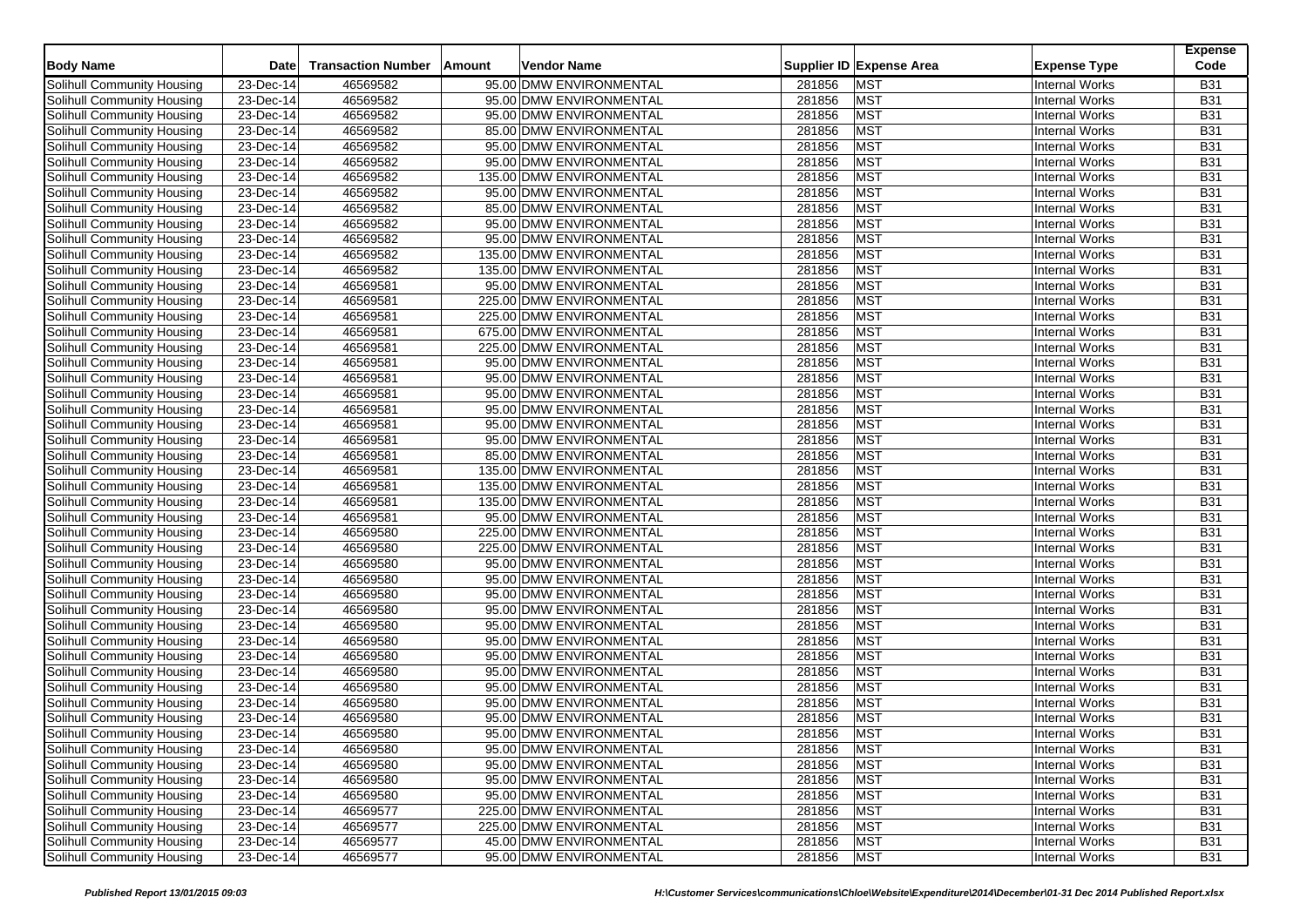| <b>Body Name</b>                  | Date                    | <b>Transaction Number</b> | Amount | Vendor Name                 |        | Supplier ID Expense Area                              | <b>Expense Type</b>   | <b>Expense</b><br>Code |
|-----------------------------------|-------------------------|---------------------------|--------|-----------------------------|--------|-------------------------------------------------------|-----------------------|------------------------|
| Solihull Community Housing        | 23-Dec-14               | 46569577                  |        | 85.00 DMW ENVIRONMENTAL     | 281856 | <b>MST</b>                                            | <b>Internal Works</b> | <b>B31</b>             |
| Solihull Community Housing        | 23-Dec-14               | 46569577                  |        | 95.00 DMW ENVIRONMENTAL     | 281856 | <b>MST</b>                                            | <b>Internal Works</b> | <b>B31</b>             |
| Solihull Community Housing        | 23-Dec-14               | 46569577                  |        | 45.00 DMW ENVIRONMENTAL     | 281856 | <b>MST</b>                                            | <b>Internal Works</b> | <b>B31</b>             |
| Solihull Community Housing        | 23-Dec-14               | 46569577                  |        | 95.00 DMW ENVIRONMENTAL     | 281856 | <b>MST</b>                                            | <b>Internal Works</b> | <b>B31</b>             |
| Solihull Community Housing        | 23-Dec-14               | 46569577                  |        | 95.00 DMW ENVIRONMENTAL     | 281856 | <b>MST</b>                                            | <b>Internal Works</b> | <b>B31</b>             |
| Solihull Community Housing        | 23-Dec-14               | 46569586                  |        | 450.00 DMW ENVIRONMENTAL    | 281856 | <b>MST</b>                                            | <b>Internal Works</b> | <b>B31</b>             |
| Solihull Community Housing        | 23-Dec-14               | 46569586                  |        | 225.00 DMW ENVIRONMENTAL    | 281856 | <b>MST</b>                                            | <b>Internal Works</b> | <b>B31</b>             |
| Solihull Community Housing        | 23-Dec-14               | 46569586                  |        | 205.00 DMW ENVIRONMENTAL    | 281856 | <b>MST</b>                                            | <b>Internal Works</b> | <b>B31</b>             |
| Solihull Community Housing        | 23-Dec-14               | 46569586                  |        | 45.00 DMW ENVIRONMENTAL     | 281856 | <b>MST</b>                                            | <b>Internal Works</b> | <b>B31</b>             |
| Solihull Community Housing        | 23-Dec-14               | 46569586                  |        | 95.00 DMW ENVIRONMENTAL     | 281856 | <b>MST</b>                                            | <b>Internal Works</b> | <b>B31</b>             |
| Solihull Community Housing        | 23-Dec-14               | 46569586                  |        | 95.00 DMW ENVIRONMENTAL     | 281856 | <b>MST</b>                                            | <b>Internal Works</b> | <b>B31</b>             |
| Solihull Community Housing        | 23-Dec-14               | 46569586                  |        | 95.00 DMW ENVIRONMENTAL     | 281856 | <b>MST</b>                                            | <b>Internal Works</b> | <b>B31</b>             |
| Solihull Community Housing        | $\overline{23}$ -Dec-14 | 46569586                  |        | 95.00 DMW ENVIRONMENTAL     | 281856 | <b>MST</b>                                            | <b>Internal Works</b> | <b>B31</b>             |
| Solihull Community Housing        | 23-Dec-14               | 46569586                  |        | 95.00 DMW ENVIRONMENTAL     | 281856 | <b>MST</b>                                            | <b>Internal Works</b> | <b>B31</b>             |
| Solihull Community Housing        | 23-Dec-14               | 46569579                  |        | 135.00 DMW ENVIRONMENTAL    | 281856 | <b>MST</b>                                            | <b>Internal Works</b> | <b>B31</b>             |
| Solihull Community Housing        | $23-Dec-14$             | 46569579                  |        | 135.00 DMW ENVIRONMENTAL    | 281856 | <b>MST</b>                                            | <b>Internal Works</b> | <b>B31</b>             |
| Solihull Community Housing        | 23-Dec-14               | 46569579                  |        | 85.00 DMW ENVIRONMENTAL     | 281856 | <b>MST</b>                                            | <b>Internal Works</b> | <b>B31</b>             |
| Solihull Community Housing        | 23-Dec-14               | 46569577                  |        | 225.00 DMW ENVIRONMENTAL    | 281856 | <b>MST</b>                                            | <b>Internal Works</b> | <b>B31</b>             |
| Solihull Community Housing        | 23-Dec-14               | 46569584                  |        | 135.00 DMW ENVIRONMENTAL    | 281856 | <b>MST</b>                                            | <b>Internal Works</b> | <b>B31</b>             |
| Solihull Community Housing        | 23-Dec-14               | 46569584                  |        | 135.00 DMW ENVIRONMENTAL    | 281856 | <b>MST</b>                                            | <b>Internal Works</b> | <b>B31</b>             |
| Solihull Community Housing        | 19-Dec-14               | 46486550                  |        | 3228.49 DODD GROUP          | 164798 | Investment, Planning & Services Utility Related Works |                       | <b>B34</b>             |
| Solihull Community Housing        | 18-Dec-14               | 46442592                  |        | 3598.83 DODD GROUP          | 164798 | Investment, Planning & Services Utility Related Works |                       | <b>B34</b>             |
| Solihull Community Housing        | 09-Dec-14               | 46242557                  |        | 4143.65 DODD GROUP          | 164798 | Investment, Planning & Services Utility Related Works |                       | <b>B34</b>             |
| Solihull Community Housing        | 05-Dec-14               | 46163547                  |        | 4255.70 DODD GROUP          | 164798 | Investment, Planning & Services Utility Related Works |                       | <b>B34</b>             |
| Solihull Community Housing        | 03-Dec-14               | 45865550                  |        | 5412.81 DODD GROUP          | 164798 | Investment, Planning & Services Utility Related Works |                       | <b>B34</b>             |
| Solihull Community Housing        | 01-Dec-14               | 45546566                  |        | 2301.99 DODD GROUP          | 164798 | Investment, Planning & Services Utility Related Works |                       | <b>B34</b>             |
| Solihull Community Housing        | 01-Dec-14               | 45546555                  |        | 1511.80 DODD GROUP          | 164798 | Investment, Planning & Service Utility Related Works  |                       | <b>B34</b>             |
| Solihull Community Housing        | 19-Dec-14               | 46492715                  |        | 347.60 DOORFIT PRODUCTS LTD | 5228   | <b>MST</b>                                            | <b>Stocks</b>         | R <sub>10</sub>        |
| Solihull Community Housing        | 19-Dec-14               | 46492715                  |        | 48.50 DOORFIT PRODUCTS LTD  | 5228   | <b>MST</b>                                            | <b>Stocks</b>         | R <sub>10</sub>        |
| Solihull Community Housing        | 17-Dec-14               | 46430600                  |        | 284.40 DOORFIT PRODUCTS LTD | 5228   | <b>MST</b>                                            | <b>Stocks</b>         | R <sub>10</sub>        |
| Solihull Community Housing        | 17-Dec-14               | 46430600                  |        | 225.00 DOORFIT PRODUCTS LTD | 5228   | <b>MST</b>                                            | <b>Stocks</b>         | R <sub>10</sub>        |
| Solihull Community Housing        | 17-Dec-14               | 46430600                  |        | 135.00 DOORFIT PRODUCTS LTD | 5228   | <b>MST</b>                                            | <b>Stocks</b>         | R10                    |
| Solihull Community Housing        | 17-Dec-14               | 46430600                  |        | 45.00 DOORFIT PRODUCTS LTD  | 5228   | <b>MST</b>                                            | Stocks                | R <sub>10</sub>        |
| Solihull Community Housing        | 17-Dec-14               | 46430599                  |        | 162.50 DOORFIT PRODUCTS LTD | 5228   | <b>MST</b>                                            | Stocks                | R <sub>10</sub>        |
| Solihull Community Housing        | 17-Dec-14               | 46430599                  |        | 162.50 DOORFIT PRODUCTS LTD | 5228   | <b>MST</b>                                            | <b>Stocks</b>         | R10                    |
| <b>Solihull Community Housing</b> | 17-Dec-14               | 46430599                  |        | 90.00 DOORFIT PRODUCTS LTD  | 5228   | <b>MST</b>                                            | <b>Stocks</b>         | R <sub>10</sub>        |
| Solihull Community Housing        | 17-Dec-14               | 46430599                  |        | 85.00 DOORFIT PRODUCTS LTD  | 5228   | <b>MST</b>                                            | <b>Stocks</b>         | R <sub>10</sub>        |
| Solihull Community Housing        | $\overline{17}$ -Dec-14 | 46430599                  |        | 81.00 DOORFIT PRODUCTS LTD  | 5228   | <b>MST</b>                                            | <b>Stocks</b>         | R10                    |
| Solihull Community Housing        | 17-Dec-14               | 46430599                  |        | 77.00 DOORFIT PRODUCTS LTD  | 5228   | <b>MST</b>                                            | Stocks                | R10                    |
| Solihull Community Housing        | 17-Dec-14               | 46430599                  |        | 73.00 DOORFIT PRODUCTS LTD  | 5228   | <b>MST</b>                                            | <b>Stocks</b>         | R10                    |
| Solihull Community Housing        | 17-Dec-14               | 46430599                  |        | 54.00 DOORFIT PRODUCTS LTD  | 5228   | <b>MST</b>                                            | <b>Stocks</b>         | R10                    |
| Solihull Community Housing        | 17-Dec-14               | 46430599                  |        | 75.00 DOORFIT PRODUCTS LTD  | 5228   | <b>MST</b>                                            | <b>Stocks</b>         | R10                    |
| Solihull Community Housing        | 17-Dec-14               | 46430599                  |        | 162.50 DOORFIT PRODUCTS LTD | 5228   | <b>MST</b>                                            | Stocks                | R <sub>10</sub>        |
| Solihull Community Housing        | 17-Dec-14               | 46430599                  |        | 2.00 DOORFIT PRODUCTS LTD   | 5228   | <b>MST</b>                                            | <b>Stocks</b>         | R <sub>10</sub>        |
| Solihull Community Housing        | 17-Dec-14               | 46430599                  |        | 70.00 DOORFIT PRODUCTS LTD  | 5228   | <b>MST</b>                                            | <b>Stocks</b>         | R <sub>10</sub>        |
| Solihull Community Housing        | 17-Dec-14               | 46430599                  |        | 45.00 DOORFIT PRODUCTS LTD  | 5228   | <b>MST</b>                                            | <b>Stocks</b>         | R <sub>10</sub>        |
| Solihull Community Housing        | 17-Dec-14               | 46430599                  |        | 163.00 DOORFIT PRODUCTS LTD | 5228   | <b>MST</b>                                            | <b>Stocks</b>         | R <sub>10</sub>        |
| Solihull Community Housing        | 17-Dec-14               | 46430599                  |        | 162.50 DOORFIT PRODUCTS LTD | 5228   | <b>MST</b>                                            | <b>Stocks</b>         | R <sub>10</sub>        |
| Solihull Community Housing        | 10-Dec-14               | 46306551                  |        | 55.00 DOORFIT PRODUCTS LTD  | 5228   | <b>MST</b>                                            | <b>Stocks</b>         | R <sub>10</sub>        |
| <b>Solihull Community Housing</b> | 10-Dec-14               | 46306551                  |        | 90.00 DOORFIT PRODUCTS LTD  | 5228   | <b>MST</b>                                            | <b>Stocks</b>         | R <sub>10</sub>        |
| Solihull Community Housing        | $\overline{10}$ -Dec-14 | 46306551                  |        | 77.00 DOORFIT PRODUCTS LTD  | 5228   | <b>MST</b>                                            | <b>Stocks</b>         | R <sub>10</sub>        |
|                                   |                         |                           |        |                             |        |                                                       |                       |                        |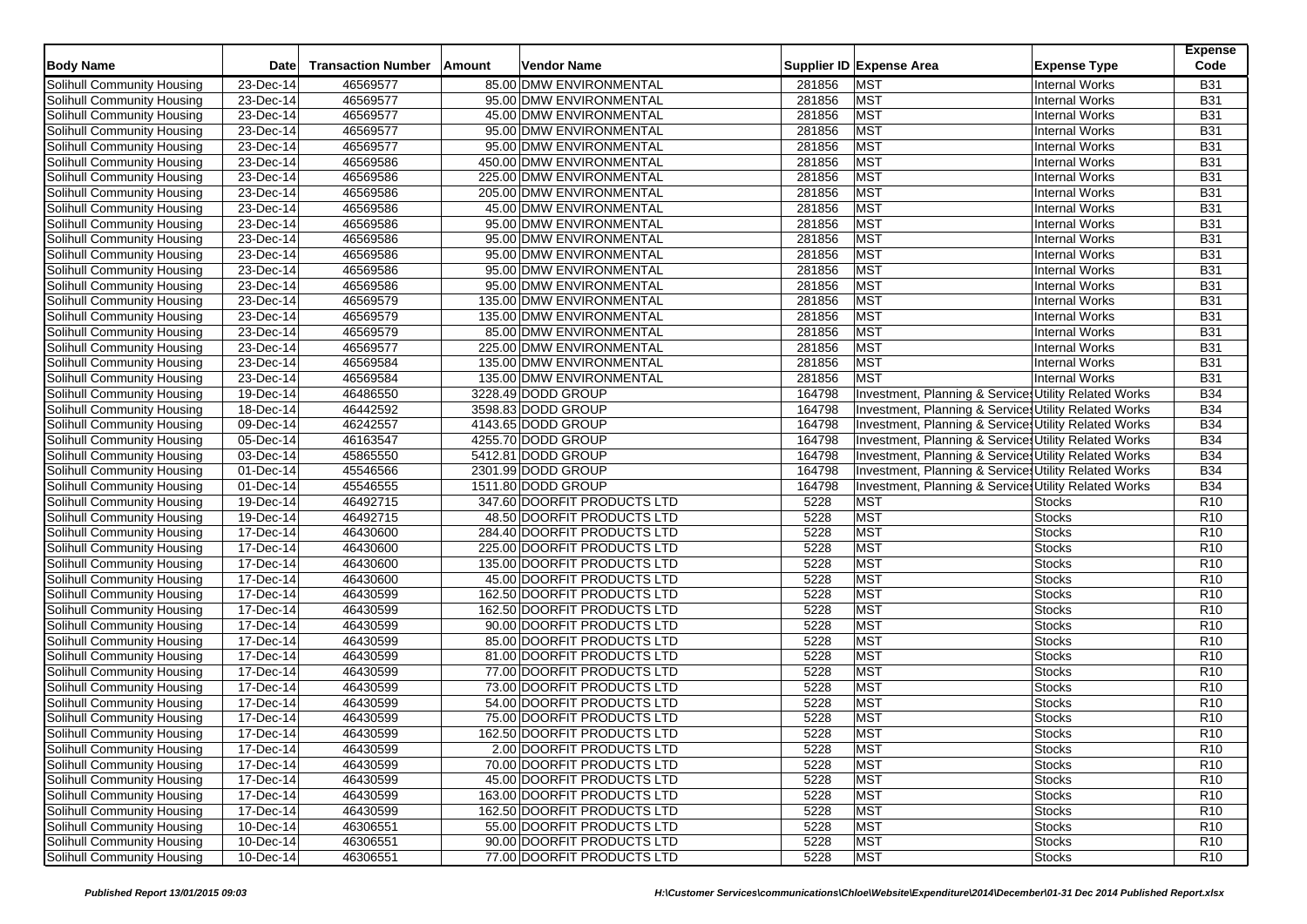| <b>Body Name</b>                                         | Date                    | <b>Transaction Number</b> | Amount | Vendor Name            |                                           |         | Supplier ID Expense Area  | <b>Expense Type</b>         | <b>Expense</b><br>Code |
|----------------------------------------------------------|-------------------------|---------------------------|--------|------------------------|-------------------------------------------|---------|---------------------------|-----------------------------|------------------------|
| Solihull Community Housing                               | 10-Dec-14               | 46306551                  |        |                        | 85.00 DOORFIT PRODUCTS LTD                | 5228    | <b>MST</b>                | Stocks                      | R <sub>10</sub>        |
| Solihull Community Housing                               | 10-Dec-14               | 46306551                  |        |                        | 81.00 DOORFIT PRODUCTS LTD                | 5228    | <b>MST</b>                | <b>Stocks</b>               | R <sub>10</sub>        |
| Solihull Community Housing                               | 10-Dec-14               | 46306551                  |        |                        | 73.00 DOORFIT PRODUCTS LTD                | 5228    | <b>MST</b>                | <b>Stocks</b>               | R <sub>10</sub>        |
| Solihull Community Housing                               | 10-Dec-14               | 46306551                  |        |                        | 479.80 DOORFIT PRODUCTS LTD               | 5228    | <b>MST</b>                | <b>Stocks</b>               | R10                    |
| Solihull Community Housing                               | 10-Dec-14               | 46306551                  |        |                        | 65.00 DOORFIT PRODUCTS LTD                | 5228    | <b>MST</b>                | <b>Stocks</b>               | R <sub>10</sub>        |
| Solihull Community Housing                               | 10-Dec-14               | 46306551                  |        |                        | 150.00 DOORFIT PRODUCTS LTD               | 5228    | <b>MST</b>                | <b>Stocks</b>               | R <sub>10</sub>        |
| Solihull Community Housing                               | 10-Dec-14               | 46306551                  |        |                        | 140.00 DOORFIT PRODUCTS LTD               | 5228    | <b>MST</b>                | <b>Stocks</b>               | R10                    |
| Solihull Community Housing                               | 10-Dec-14               | 46306551                  |        |                        | 69.00 DOORFIT PRODUCTS LTD                | 5228    | <b>MST</b>                | Stocks                      | R <sub>10</sub>        |
| Solihull Community Housing                               | 04-Dec-14               | 46030565                  |        |                        | 39.00 DOORFIT PRODUCTS LTD                | 5228    | <b>MST</b>                | <b>Stocks</b>               | R <sub>10</sub>        |
| Solihull Community Housing                               | 04-Dec-14               | 46030565                  |        |                        | 73.00 DOORFIT PRODUCTS LTD                | 5228    | <b>MST</b>                | <b>Stocks</b>               | R10                    |
| Solihull Community Housing                               | 04-Dec-14               | 46030565                  |        |                        | 77.00 DOORFIT PRODUCTS LTD                | 5228    | <b>MST</b>                | <b>Stocks</b>               | R <sub>10</sub>        |
| Solihull Community Housing                               | 04-Dec-14               | 46030565                  |        |                        | 23.00 DOORFIT PRODUCTS LTD                | 5228    | <b>MST</b>                | <b>Stocks</b>               | R <sub>10</sub>        |
|                                                          | 04-Dec-14               | 46030565                  |        |                        | 39.00 DOORFIT PRODUCTS LTD                | 5228    | <b>MST</b>                | <b>Stocks</b>               | R10                    |
| Solihull Community Housing<br>Solihull Community Housing | 04-Dec-14               | 46030565                  |        |                        |                                           | 5228    | <b>MST</b>                |                             | R10                    |
|                                                          | 04-Dec-14               | 46030561                  |        |                        | 23.00 DOORFIT PRODUCTS LTD                | 5228    | <b>MST</b>                | Stocks                      | R <sub>10</sub>        |
| Solihull Community Housing                               |                         |                           |        |                        | 85.00 DOORFIT PRODUCTS LTD                |         |                           | Stocks                      |                        |
| Solihull Community Housing                               | 04-Dec-14               | 46030561                  |        |                        | 54.00 DOORFIT PRODUCTS LTD                | 5228    | <b>MST</b>                | Stocks                      | R10                    |
| Solihull Community Housing                               | 04-Dec-14               | 46030561                  |        |                        | 67.00 DOORFIT PRODUCTS LTD                | 5228    | <b>MST</b>                | <b>Stocks</b>               | R10                    |
| Solihull Community Housing                               | 04-Dec-14               | 46030561                  |        |                        | 28.00 DOORFIT PRODUCTS LTD                | 5228    | <b>MST</b>                | <b>Stocks</b>               | R <sub>10</sub>        |
| Solihull Community Housing                               | 04-Dec-14               | 46030561                  |        |                        | 45.00 DOORFIT PRODUCTS LTD                | 5228    | <b>MST</b>                | <b>Stocks</b>               | R10                    |
| Solihull Community Housing                               | 04-Dec-14               | 46030559                  |        |                        | 239.90 DOORFIT PRODUCTS LTD               | 5228    | <b>MST</b>                | <b>Stocks</b>               | R <sub>10</sub>        |
| Solihull Community Housing                               | 04-Dec-14               | 46030559                  |        |                        | 47.00 DOORFIT PRODUCTS LTD                | 5228    | <b>MST</b>                | <b>Stocks</b>               | R <sub>10</sub>        |
| Solihull Community Housing                               | 04-Dec-14               | 46030559                  |        |                        | 54.00 DOORFIT PRODUCTS LTD                | 5228    | <b>MST</b>                | <b>Stocks</b>               | R10                    |
| Solihull Community Housing                               | 04-Dec-14               | 46030559                  |        |                        | 30.00 DOORFIT PRODUCTS LTD                | 5228    | <b>MST</b>                | Stocks                      | R <sub>10</sub>        |
| Solihull Community Housing                               | 04-Dec-14               | 46030559                  |        |                        | 28.00 DOORFIT PRODUCTS LTD                | 5228    | <b>MST</b>                | <b>Stocks</b>               | R <sub>10</sub>        |
| Solihull Community Housing                               | 04-Dec-14               | 46030559                  |        |                        | 22.50 DOORFIT PRODUCTS LTD                | 5228    | <b>MST</b>                | <b>Stocks</b>               | R <sub>10</sub>        |
| Solihull Community Housing                               | 04-Dec-14               | 46030559                  |        |                        | 67.00 DOORFIT PRODUCTS LTD                | 5228    | <b>MST</b>                | Stocks                      | R <sub>10</sub>        |
| Solihull Community Housing                               | 04-Dec-14               | 46030572                  |        |                        | 840.00 DOORFIT PRODUCTS LTD               | 5228    | <b>MST</b>                | Stocks                      | R <sub>10</sub>        |
| Solihull Community Housing                               | 04-Dec-14               | 46030572                  |        |                        | 390.00 DOORFIT PRODUCTS LTD               | 5228    | <b>MST</b>                | <b>Stocks</b>               | R <sub>10</sub>        |
| Solihull Community Housing                               | 04-Dec-14               | 46030572                  |        |                        | 400.00 DOORFIT PRODUCTS LTD               | 5228    | <b>MST</b>                | <b>Stocks</b>               | R <sub>10</sub>        |
| Solihull Community Housing                               | 04-Dec-14               | 46030558                  |        |                        | 90.00 DOORFIT PRODUCTS LTD                | 5228    | <b>MST</b>                | <b>Stocks</b>               | R <sub>10</sub>        |
| Solihull Community Housing                               | 04-Dec-14               | 46030558                  |        |                        | 159.00 DOORFIT PRODUCTS LTD               | 5228    | <b>MST</b>                | <b>Stocks</b>               | R <sub>10</sub>        |
| Solihull Community Housing                               | 04-Dec-14               | 46030558                  |        |                        | 359.85 DOORFIT PRODUCTS LTD               | 5228    | <b>MST</b>                | <b>Stocks</b>               | R10                    |
| Solihull Community Housing                               | 04-Dec-14               | 46030558                  |        |                        | 55.00 DOORFIT PRODUCTS LTD                | 5228    | <b>MST</b>                | <b>Stocks</b>               | R <sub>10</sub>        |
| Solihull Community Housing                               | 03-Dec-14               | 45961561                  |        |                        | 1699.00 DRAINTECH SERVICES (MIDLANDS) LTD | 338596  | <b>MST</b>                | <b>Other Works</b>          | <b>B32</b>             |
| Solihull Community Housing                               | $\overline{23}$ -Dec-14 | 46569601                  |        |                        | 230.00 DRAINTECH SERVICES (MIDLANDS) LTD  | 338596  | <b>MST</b>                | Other Works                 | <b>B32</b>             |
| Solihull Community Housing                               | 03-Dec-14               | 45961574                  |        |                        | 322.28 DRAINTECH SERVICES (MIDLANDS) LTD  | 338596  | <b>MST</b>                | <b>Other Works</b>          | <b>B32</b>             |
| <b>Solihull Community Housing</b>                        | 03-Dec-14               | 45961573                  |        |                        | 282.83 DRAINTECH SERVICES (MIDLANDS) LTD  | 338596  | <b>MST</b>                | <b>Other Works</b>          | <b>B32</b>             |
| Solihull Community Housing                               | 03-Dec-14               | 45961562                  |        |                        | 230.00 DRAINTECH SERVICES (MIDLANDS) LTD  | 338596  | <b>MST</b>                | <b>Other Works</b>          | <b>B32</b>             |
| Solihull Community Housing                               | 23-Dec-14               | 46569594                  |        |                        | 275.00 DRAINTECH SERVICES (MIDLANDS) LTD  | 338596  | <b>MST</b>                | Other Building costs        | <b>B39</b>             |
| Solihull Community Housing                               | 03-Dec-14               | 45961556                  |        |                        | 208.75 DRAINTECH SERVICES (MIDLANDS) LTD  | 338596  | <b>MST</b>                | <b>Other Building costs</b> | <b>B39</b>             |
| Solihull Community Housing                               | 18-Dec-14               | 46442616                  |        |                        | 360.17 DULUX DECORATOR CENTRES            | 69460   | <b>MST</b>                | <b>Internal Works</b>       | <b>B31</b>             |
| Solihull Community Housing                               | 18-Dec-14               | 46442617                  |        |                        | 663.36 DULUX DECORATOR CENTRES            | 69460   | Capital                   | <b>Contractor Payments</b>  | <b>B70</b>             |
| <b>Solihull Community Housing</b>                        | 22-Dec-14               | 46516547                  |        | 143947.49 E MANTON LTD |                                           | 5299    | Capital                   | Contractor Payments         | <b>B70</b>             |
| Solihull Community Housing                               | 05-Dec-14               | 46166547                  |        | 132572.62 E MANTON LTD |                                           | 5299    | Capital                   | Contractor Payments         | <b>B70</b>             |
| Solihull Community Housing                               | 01-Dec-14               | 45547554                  |        | 363.81 E.ON ENERGY     |                                           | 108799  | <b>Housing Management</b> | Gas                         | <b>B10</b>             |
| Solihull Community Housing                               | 02-Dec-14               | 45714547                  |        |                        | 2450.00 EAST LANCASHIRE CHAMBER OF COMMER | 3992687 | Finance                   | <b>Professional Fees</b>    | D <sub>50</sub>        |
| Solihull Community Housing                               | 19-Dec-14               | 46492703                  |        |                        | 2107.59 ECLIPSE ACCESS SOLUTIONS LTD      | 141696  | Capital                   | Contractor Payments         | <b>B70</b>             |
| Solihull Community Housing                               | 19-Dec-14               | 46492700                  |        |                        | 3678.47 ECLIPSE ACCESS SOLUTIONS LTD      | 141696  | Capital                   | Contractor Payments         | <b>B70</b>             |
| Solihull Community Housing                               | 12-Dec-14               | 46412782                  |        |                        | 289.01 ECLIPSE ACCESS SOLUTIONS LTD       | 141696  | Capital                   | Contractor Payments         | <b>B70</b>             |
| Solihull Community Housing                               | 19-Dec-14               | 46492701                  |        |                        | 2309.86 ECLIPSE ACCESS SOLUTIONS LTD      | 141696  | Capital                   | Contractor Payments         | <b>B70</b>             |
| Solihull Community Housing                               | 19-Dec-14               | 46492702                  |        |                        | 2209.94 ECLIPSE ACCESS SOLUTIONS LTD      | 141696  | Capital                   | Contractor Payments         | <b>B70</b>             |
|                                                          |                         |                           |        |                        |                                           |         |                           |                             |                        |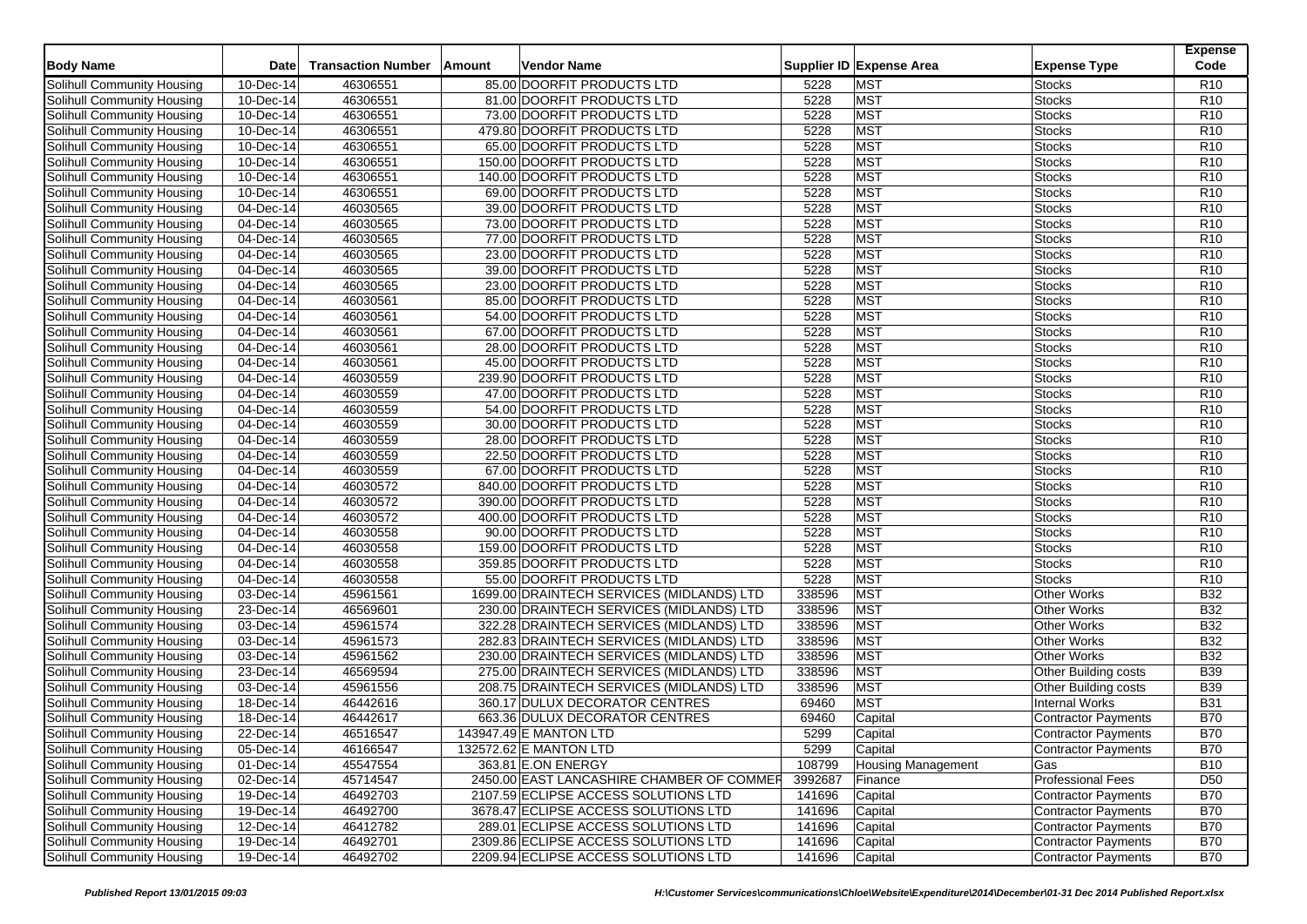| <b>Body Name</b>                  | <b>Date</b>                   | <b>Transaction Number</b> | Amount | <b>Vendor Name</b>                           |         | Supplier ID Expense Area  | <b>Expense Type</b>        | <b>Expense</b><br>Code |
|-----------------------------------|-------------------------------|---------------------------|--------|----------------------------------------------|---------|---------------------------|----------------------------|------------------------|
| Solihull Community Housing        | 11-Dec-14                     | 46328772                  |        | 1434.38 EDEN ADAPTIONS LTD                   | 267999  | <b>Housing Management</b> | Security                   | <b>B43</b>             |
| Solihull Community Housing        | 17-Dec-14                     | 46430555                  |        | 12458.90 EDEN BUILD LTD BUILDING CONTRACTORS | 5243773 | Capital                   | <b>Contractor Payments</b> | <b>B70</b>             |
| Solihull Community Housing        | 17-Dec-14                     | 46430553                  |        | 14217.00 EDEN BUILD LTD BUILDING CONTRACTORS | 5243773 | Capital                   | <b>Contractor Payments</b> | <b>B70</b>             |
| Solihull Community Housing        | $\overline{09\text{-}$ Dec-14 | 46242558                  |        | 2186.58 EDF ENERGY 1 LTD                     | 135472  | <b>Housing Management</b> | Electricity                | <b>B11</b>             |
| Solihull Community Housing        | 03-Dec-14                     | 45961648                  |        | 249.35 ENVIROCALL LTD                        | 105902  | Capital                   | <b>Contractor Payments</b> | <b>B70</b>             |
| Solihull Community Housing        | 23-Dec-14                     | 46569625                  |        | 49.30 ENVIROCALL LTD                         | 105902  | Capital                   | Contractor Payments        | <b>B70</b>             |
| Solihull Community Housing        | $23$ -Dec-14                  | 46569625                  |        | 86.90 ENVIROCALL LTD                         | 105902  | Capital                   | <b>Contractor Payments</b> | <b>B70</b>             |
| <b>Solihull Community Housing</b> | 23-Dec-14                     | 46569627                  |        | 104.55 ENVIROCALL LTD                        | 105902  | <b>MST</b>                | <b>Internal Works</b>      | <b>B31</b>             |
| Solihull Community Housing        | 23-Dec-14                     | 46569627                  |        | 24.95 ENVIROCALL LTD                         | 105902  | <b>MST</b>                | <b>Internal Works</b>      | <b>B31</b>             |
| Solihull Community Housing        | $23$ -Dec-14                  | 46569627                  |        | 62.45 ENVIROCALL LTD                         | 105902  | <b>MST</b>                | <b>Internal Works</b>      | <b>B31</b>             |
| Solihull Community Housing        | 23-Dec-14                     | 46569627                  |        | 65.05 ENVIROCALL LTD                         | 105902  | <b>MST</b>                | <b>Internal Works</b>      | <b>B31</b>             |
| Solihull Community Housing        | 23-Dec-14                     | 46569627                  |        | 43.70 ENVIROCALL LTD                         | 105902  | <b>MST</b>                | <b>Internal Works</b>      | <b>B31</b>             |
| Solihull Community Housing        | 23-Dec-14                     | 46569627                  |        | 830.40 ENVIROCALL LTD                        | 105902  | <b>MST</b>                | <b>Internal Works</b>      | <b>B31</b>             |
| Solihull Community Housing        | 23-Dec-14                     | 46569627                  |        | 830.40 ENVIROCALL LTD                        | 105902  | <b>MST</b>                | <b>Internal Works</b>      | <b>B31</b>             |
| Solihull Community Housing        | 23-Dec-14                     | 46569627                  |        | 830.40 ENVIROCALL LTD                        | 105902  | <b>MST</b>                | <b>Internal Works</b>      | <b>B31</b>             |
| Solihull Community Housing        | 23-Dec-14                     | 46569626                  |        | 43.70 ENVIROCALL LTD                         | 105902  | <b>MST</b>                | <b>Internal Works</b>      | <b>B31</b>             |
| Solihull Community Housing        | 23-Dec-14                     | 46569626                  |        | 37.80 ENVIROCALL LTD                         | 105902  | <b>MST</b>                | <b>Internal Works</b>      | <b>B31</b>             |
| Solihull Community Housing        | 23-Dec-14                     | 46569625                  |        | 287.20 ENVIROCALL LTD                        | 105902  | <b>MST</b>                | <b>Internal Works</b>      | <b>B31</b>             |
| Solihull Community Housing        | 12-Dec-14                     | 46412779                  |        | 68.65 ENVIROCALL LTD                         | 105902  | <b>MST</b>                | <b>Internal Works</b>      | <b>B31</b>             |
| Solihull Community Housing        | 12-Dec-14                     | 46412778                  |        | 24.95 ENVIROCALL LTD                         | 105902  | <b>MST</b>                | <b>Internal Works</b>      | <b>B31</b>             |
| Solihull Community Housing        | 12-Dec-14                     | 46412778                  |        | 37.80 ENVIROCALL LTD                         | 105902  | <b>MST</b>                | <b>Internal Works</b>      | <b>B31</b>             |
| <b>Solihull Community Housing</b> | $12$ -Dec-14                  | 46412778                  |        | 104.90 ENVIROCALL LTD                        | 105902  | <b>MST</b>                | <b>Internal Works</b>      | <b>B31</b>             |
| Solihull Community Housing        | 12-Dec-14                     | 46412778                  |        | 37.80 ENVIROCALL LTD                         | 105902  | <b>MST</b>                | <b>Internal Works</b>      | <b>B31</b>             |
| Solihull Community Housing        | 12-Dec-14                     | 46412778                  |        | 168.30 ENVIROCALL LTD                        | 105902  | <b>MST</b>                | <b>Internal Works</b>      | <b>B31</b>             |
| Solihull Community Housing        | $12$ -Dec-14                  | 46412778                  |        | 46.80 ENVIROCALL LTD                         | 105902  | <b>MST</b>                | <b>Internal Works</b>      | <b>B31</b>             |
| Solihull Community Housing        | 12-Dec-14                     | 46412778                  |        | 78.30 ENVIROCALL LTD                         | 105902  | <b>MST</b>                | <b>Internal Works</b>      | <b>B31</b>             |
| Solihull Community Housing        | 12-Dec-14                     | 46412778                  |        | 83.30 ENVIROCALL LTD                         | 105902  | <b>MST</b>                | <b>Internal Works</b>      | <b>B31</b>             |
| Solihull Community Housing        | 12-Dec-14                     | 46412778                  |        | 132.60 ENVIROCALL LTD                        | 105902  | <b>MST</b>                | <b>Internal Works</b>      | <b>B31</b>             |
| Solihull Community Housing        | 12-Dec-14                     | 46412778                  |        | 66.30 ENVIROCALL LTD                         | 105902  | <b>MST</b>                | <b>Internal Works</b>      | <b>B31</b>             |
| Solihull Community Housing        | 12-Dec-14                     | 46412778                  |        | 141.40 ENVIROCALL LTD                        | 105902  | <b>MST</b>                | <b>Internal Works</b>      | <b>B31</b>             |
| Solihull Community Housing        | 12-Dec-14                     | 46412778                  |        | 685.30 ENVIROCALL LTD                        | 105902  | <b>MST</b>                | <b>Internal Works</b>      | <b>B31</b>             |
| Solihull Community Housing        | 12-Dec-14                     | 46412778                  |        | 37.80 ENVIROCALL LTD                         | 105902  | <b>MST</b>                | <b>Internal Works</b>      | <b>B31</b>             |
| Solihull Community Housing        | 12-Dec-14                     | 46412778                  |        | 70.55 ENVIROCALL LTD                         | 105902  | <b>MST</b>                | <b>Internal Works</b>      | <b>B31</b>             |
| Solihull Community Housing        | 12-Dec-14                     | 46412778                  |        | 31.20 ENVIROCALL LTD                         | 105902  | <b>MST</b>                | <b>Internal Works</b>      | <b>B31</b>             |
| Solihull Community Housing        | $\overline{12}$ -Dec-14       | 46412778                  |        | 222.20 ENVIROCALL LTD                        | 105902  | <b>MST</b>                | <b>Internal Works</b>      | <b>B31</b>             |
| <b>Solihull Community Housing</b> | 12-Dec-14                     | 46412778                  |        | 91.80 ENVIROCALL LTD                         | 105902  | <b>MST</b>                | <b>Internal Works</b>      | <b>B31</b>             |
| Solihull Community Housing        | 12-Dec-14                     | 46412778                  |        | 206.05 ENVIROCALL LTD                        | 105902  | <b>MST</b>                | <b>Internal Works</b>      | <b>B31</b>             |
| Solihull Community Housing        | 12-Dec-14                     | 46412778                  |        | 156.55 ENVIROCALL LTD                        | 105902  | <b>MST</b>                | <b>Internal Works</b>      | <b>B31</b>             |
| Solihull Community Housing        | 12-Dec-14                     | 46412778                  |        | 54.30 ENVIROCALL LTD                         | 105902  | <b>MST</b>                | <b>Internal Works</b>      | <b>B31</b>             |
| Solihull Community Housing        | 12-Dec-14                     | 46412778                  |        | 54.30 ENVIROCALL LTD                         | 105902  | <b>MST</b>                | <b>Internal Works</b>      | <b>B31</b>             |
| Solihull Community Housing        | 12-Dec-14                     | 46412778                  |        | 108.80 ENVIROCALL LTD                        | 105902  | <b>MST</b>                | <b>Internal Works</b>      | <b>B31</b>             |
| Solihull Community Housing        | 12-Dec-14                     | 46412778                  |        | 74.80 ENVIROCALL LTD                         | 105902  | <b>MST</b>                | <b>Internal Works</b>      | <b>B31</b>             |
| Solihull Community Housing        | 12-Dec-14                     | 46412778                  |        | 134.30 ENVIROCALL LTD                        | 105902  | <b>MST</b>                | <b>Internal Works</b>      | <b>B31</b>             |
| Solihull Community Housing        | 12-Dec-14                     | 46412778                  |        | 105.65 ENVIROCALL LTD                        | 105902  | <b>MST</b>                | Internal Works             | <b>B31</b>             |
| Solihull Community Housing        | 12-Dec-14                     | 46412778                  |        | 199.25 ENVIROCALL LTD                        | 105902  | <b>MST</b>                | <b>Internal Works</b>      | <b>B31</b>             |
| Solihull Community Housing        | 12-Dec-14                     | 46412778                  |        | 132.18 ENVIROCALL LTD                        | 105902  | <b>MST</b>                | <b>Internal Works</b>      | <b>B31</b>             |
| Solihull Community Housing        | 12-Dec-14                     | 46412778                  |        | 37.80 ENVIROCALL LTD                         | 105902  | <b>MST</b>                | Internal Works             | <b>B31</b>             |
| Solihull Community Housing        | 12-Dec-14                     | 46412778                  |        | 127.30 ENVIROCALL LTD                        | 105902  | <b>MST</b>                | <b>Internal Works</b>      | <b>B31</b>             |
| Solihull Community Housing        | 12-Dec-14                     | 46412778                  |        | 100.30 ENVIROCALL LTD                        | 105902  | <b>MST</b>                | <b>Internal Works</b>      | <b>B31</b>             |
| Solihull Community Housing        | 12-Dec-14                     | 46412778                  |        | 162.30 ENVIROCALL LTD                        | 105902  | <b>MST</b>                | <b>Internal Works</b>      | <b>B31</b>             |
| Solihull Community Housing        | 12-Dec-14                     | 46412778                  |        | 400.40 ENVIROCALL LTD                        | 105902  | <b>MST</b>                | Internal Works             | <b>B31</b>             |
|                                   |                               |                           |        |                                              |         |                           |                            |                        |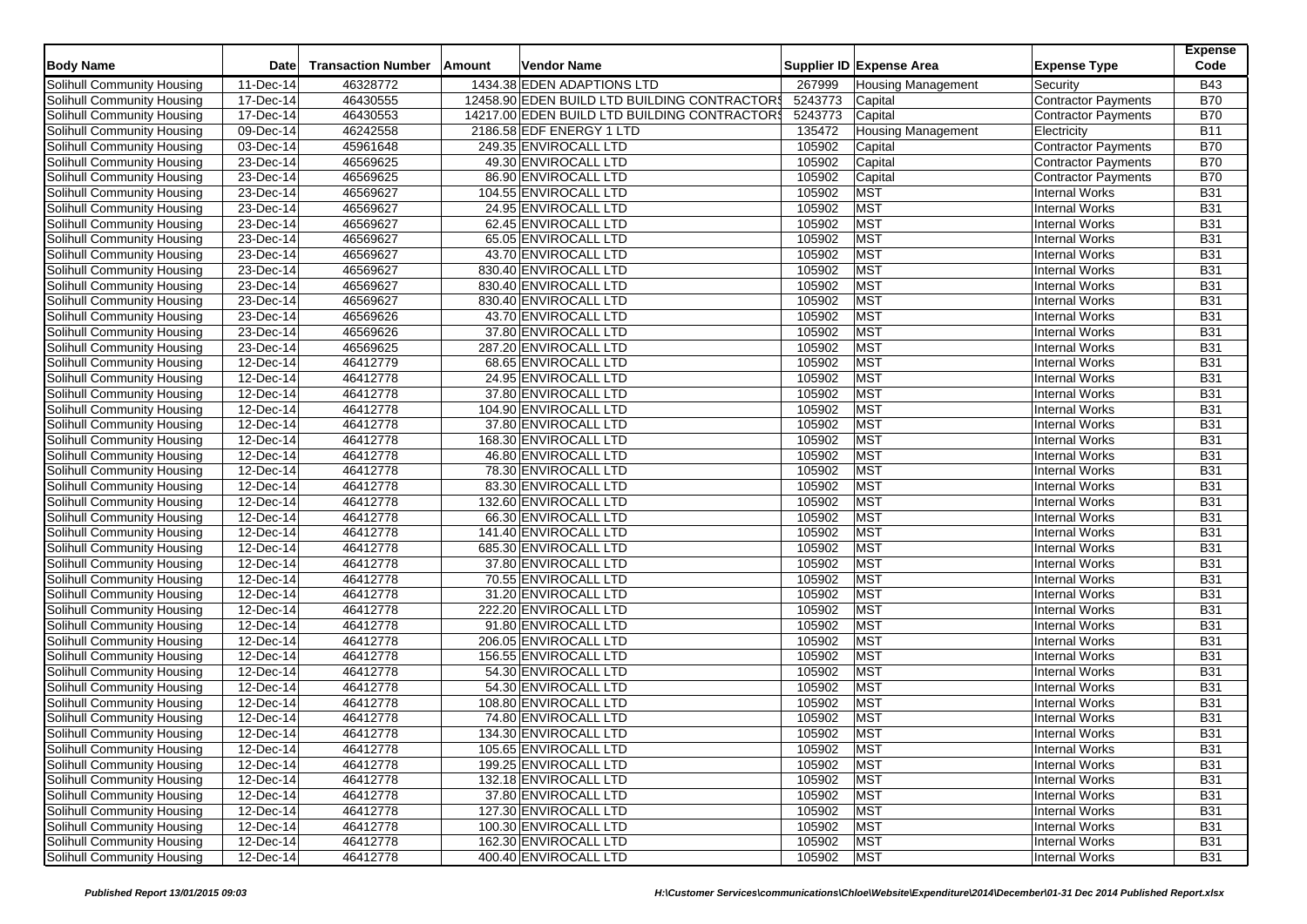| <b>Body Name</b>                  | <b>Date</b>  | <b>Transaction Number</b> | Amount | <b>Vendor Name</b>     |        | Supplier ID Expense Area | <b>Expense Type</b>   | <b>Expense</b><br>Code |
|-----------------------------------|--------------|---------------------------|--------|------------------------|--------|--------------------------|-----------------------|------------------------|
| Solihull Community Housing        | 12-Dec-14    | 46412778                  |        | 124.70 ENVIROCALL LTD  | 105902 | <b>MST</b>               | <b>Internal Works</b> | <b>B31</b>             |
| Solihull Community Housing        | 12-Dec-14    | 46412778                  |        | 162.75 ENVIROCALL LTD  | 105902 | <b>MST</b>               | <b>Internal Works</b> | <b>B31</b>             |
| Solihull Community Housing        | 12-Dec-14    | 46412778                  |        | 612.50 ENVIROCALL LTD  | 105902 | <b>MST</b>               | <b>Internal Works</b> | <b>B31</b>             |
| Solihull Community Housing        | 12-Dec-14    | 46412778                  |        | 434.65 ENVIROCALL LTD  | 105902 | <b>MST</b>               | <b>Internal Works</b> | <b>B31</b>             |
| Solihull Community Housing        | 12-Dec-14    | 46412778                  |        | 1522.60 ENVIROCALL LTD | 105902 | <b>MST</b>               | <b>Internal Works</b> | <b>B31</b>             |
| Solihull Community Housing        | 12-Dec-14    | 46412778                  |        | 1092.30 ENVIROCALL LTD | 105902 | MST                      | <b>Internal Works</b> | <b>B31</b>             |
| Solihull Community Housing        | $12$ -Dec-14 | 46412778                  |        | 194.30 ENVIROCALL LTD  | 105902 | <b>MST</b>               | <b>Internal Works</b> | <b>B31</b>             |
| Solihull Community Housing        | 12-Dec-14    | 46412778                  |        | 530.80 ENVIROCALL LTD  | 105902 | <b>MST</b>               | <b>Internal Works</b> | <b>B31</b>             |
|                                   | 12-Dec-14    | 46412777                  |        |                        |        | MST                      | <b>Internal Works</b> | <b>B31</b>             |
| Solihull Community Housing        |              |                           |        | 102.40 ENVIROCALL LTD  | 105902 |                          |                       |                        |
| Solihull Community Housing        | $12$ -Dec-14 | 46412777                  |        | 49.95 ENVIROCALL LTD   | 105902 | <b>MST</b>               | <b>Internal Works</b> | <b>B31</b>             |
| Solihull Community Housing        | 12-Dec-14    | 46412777                  |        | 200.30 ENVIROCALL LTD  | 105902 | <b>MST</b>               | <b>Internal Works</b> | <b>B31</b>             |
| Solihull Community Housing        | 12-Dec-14    | 46412777                  |        | 37.80 ENVIROCALL LTD   | 105902 | MST                      | <b>Internal Works</b> | <b>B31</b>             |
| Solihull Community Housing        | 12-Dec-14    | 46412777                  |        | 31.20 ENVIROCALL LTD   | 105902 | <b>MST</b>               | <b>Internal Works</b> | <b>B31</b>             |
| Solihull Community Housing        | 12-Dec-14    | 46412777                  |        | 36.50 ENVIROCALL LTD   | 105902 | <b>MST</b>               | <b>Internal Works</b> | <b>B31</b>             |
| Solihull Community Housing        | 12-Dec-14    | 46412777                  |        | 95.70 ENVIROCALL LTD   | 105902 | <b>MST</b>               | <b>Internal Works</b> | <b>B31</b>             |
| Solihull Community Housing        | 12-Dec-14    | 46412777                  |        | 459.50 ENVIROCALL LTD  | 105902 | <b>MST</b>               | <b>Internal Works</b> | <b>B31</b>             |
| Solihull Community Housing        | 12-Dec-14    | 46412777                  |        | 166.05 ENVIROCALL LTD  | 105902 | <b>MST</b>               | <b>Internal Works</b> | <b>B31</b>             |
| Solihull Community Housing        | 12-Dec-14    | 46412777                  |        | 216.30 ENVIROCALL LTD  | 105902 | MST                      | <b>Internal Works</b> | <b>B31</b>             |
| Solihull Community Housing        | 12-Dec-14    | 46412777                  |        | 162.70 ENVIROCALL LTD  | 105902 | <b>MST</b>               | <b>Internal Works</b> | <b>B31</b>             |
| Solihull Community Housing        | 12-Dec-14    | 46412777                  |        | 82.30 ENVIROCALL LTD   | 105902 | MST                      | <b>Internal Works</b> | <b>B31</b>             |
| Solihull Community Housing        | 12-Dec-14    | 46412777                  |        | 171.60 ENVIROCALL LTD  | 105902 | MST                      | <b>Internal Works</b> | <b>B31</b>             |
| Solihull Community Housing        | 12-Dec-14    | 46412777                  |        | 255.80 ENVIROCALL LTD  | 105902 | <b>MST</b>               | <b>Internal Works</b> | <b>B31</b>             |
| Solihull Community Housing        | 12-Dec-14    | 46412777                  |        | 202.90 ENVIROCALL LTD  | 105902 | <b>MST</b>               | <b>Internal Works</b> | <b>B31</b>             |
| Solihull Community Housing        | 12-Dec-14    | 46412777                  |        | 109.10 ENVIROCALL LTD  | 105902 | MST                      | <b>Internal Works</b> | <b>B31</b>             |
| Solihull Community Housing        | 12-Dec-14    | 46412777                  |        | 202.90 ENVIROCALL LTD  | 105902 | MST                      | <b>Internal Works</b> | <b>B31</b>             |
| Solihull Community Housing        | 12-Dec-14    | 46412777                  |        | 819.30 ENVIROCALL LTD  | 105902 | MST                      | <b>Internal Works</b> | <b>B31</b>             |
| Solihull Community Housing        | 12-Dec-14    | 46412781                  |        | 468.00 ENVIROCALL LTD  | 105902 | <b>MST</b>               | <b>Internal Works</b> | <b>B31</b>             |
| Solihull Community Housing        | 12-Dec-14    | 46412780                  |        | 37.80 ENVIROCALL LTD   | 105902 | <b>MST</b>               | <b>Internal Works</b> | <b>B31</b>             |
| Solihull Community Housing        | 12-Dec-14    | 46412780                  |        | 74.90 ENVIROCALL LTD   | 105902 | <b>MST</b>               | <b>Internal Works</b> | <b>B31</b>             |
| Solihull Community Housing        | 12-Dec-14    | 46412780                  |        | 31.20 ENVIROCALL LTD   | 105902 | <b>MST</b>               | <b>Internal Works</b> | <b>B31</b>             |
| Solihull Community Housing        | 12-Dec-14    | 46412780                  |        | 37.80 ENVIROCALL LTD   | 105902 | <b>MST</b>               | <b>Internal Works</b> | <b>B31</b>             |
| Solihull Community Housing        | 12-Dec-14    | 46412780                  |        | 324.80 ENVIROCALL LTD  | 105902 | <b>MST</b>               | <b>Internal Works</b> | <b>B31</b>             |
| Solihull Community Housing        | 12-Dec-14    | 46412780                  |        | 24.95 ENVIROCALL LTD   | 105902 | <b>MST</b>               | Internal Works        | <b>B31</b>             |
| Solihull Community Housing        | 12-Dec-14    | 46412780                  |        | 495.70 ENVIROCALL LTD  | 105902 | MST                      | <b>Internal Works</b> | <b>B31</b>             |
| Solihull Community Housing        | 12-Dec-14    | 46412780                  |        | 37.80 ENVIROCALL LTD   | 105902 | MST                      | <b>Internal Works</b> | <b>B31</b>             |
| <b>Solihull Community Housing</b> | 12-Dec-14    | 46412780                  |        | 37.80 ENVIROCALL LTD   | 105902 | <b>MST</b>               | <b>Internal Works</b> | <b>B31</b>             |
| Solihull Community Housing        | 12-Dec-14    | 46412780                  |        | 75.60 ENVIROCALL LTD   | 105902 | MST                      | <b>Internal Works</b> | <b>B31</b>             |
| Solihull Community Housing        | 03-Dec-14    | 45961648                  |        | 138.80 ENVIROCALL LTD  | 105902 | MST                      | <b>Internal Works</b> | <b>B31</b>             |
| Solihull Community Housing        | 03-Dec-14    | 45961648                  |        | 830.40 ENVIROCALL LTD  | 105902 | <b>MST</b>               | <b>Internal Works</b> | <b>B31</b>             |
| Solihull Community Housing        | 03-Dec-14    | 45961646                  |        | 171.25 ENVIROCALL LTD  | 105902 | <b>MST</b>               | <b>Internal Works</b> | <b>B31</b>             |
| Solihull Community Housing        | 03-Dec-14    | 45961646                  |        | 107.80 ENVIROCALL LTD  | 105902 | MST                      | <b>Internal Works</b> | <b>B31</b>             |
| Solihull Community Housing        | 03-Dec-14    | 45961646                  |        | 187.90 ENVIROCALL LTD  | 105902 | <b>MST</b>               | <b>Internal Works</b> | <b>B31</b>             |
| Solihull Community Housing        | 03-Dec-14    | 45961646                  |        | 702.50 ENVIROCALL LTD  | 105902 | <b>MST</b>               | <b>Internal Works</b> | <b>B31</b>             |
| Solihull Community Housing        | 03-Dec-14    | 45961646                  |        | 125.80 ENVIROCALL LTD  | 105902 | <b>MST</b>               | <b>Internal Works</b> | <b>B31</b>             |
| Solihull Community Housing        | 03-Dec-14    | 45961646                  |        | 100.30 ENVIROCALL LTD  | 105902 | <b>MST</b>               | Internal Works        | <b>B31</b>             |
| Solihull Community Housing        | 03-Dec-14    | 45961646                  |        | 304.30 ENVIROCALL LTD  | 105902 | <b>MST</b>               | Internal Works        | <b>B31</b>             |
| Solihull Community Housing        | 03-Dec-14    | 45961646                  |        | 185.30 ENVIROCALL LTD  | 105902 | <b>MST</b>               | <b>Internal Works</b> | <b>B31</b>             |
| Solihull Community Housing        | 03-Dec-14    | 45961646                  |        | 87.55 ENVIROCALL LTD   | 105902 | <b>MST</b>               | Internal Works        | <b>B31</b>             |
| Solihull Community Housing        | 03-Dec-14    | 45961646                  |        | 393.10 ENVIROCALL LTD  | 105902 | <b>MST</b>               | Internal Works        | <b>B31</b>             |
| Solihull Community Housing        | 03-Dec-14    | 45961646                  |        | 248.10 ENVIROCALL LTD  | 105902 | <b>MST</b>               | Internal Works        | <b>B31</b>             |
| Solihull Community Housing        | 03-Dec-14    | 45961646                  |        | 790.80 ENVIROCALL LTD  | 105902 | <b>MST</b>               | <b>Internal Works</b> | <b>B31</b>             |
|                                   |              |                           |        |                        |        |                          |                       |                        |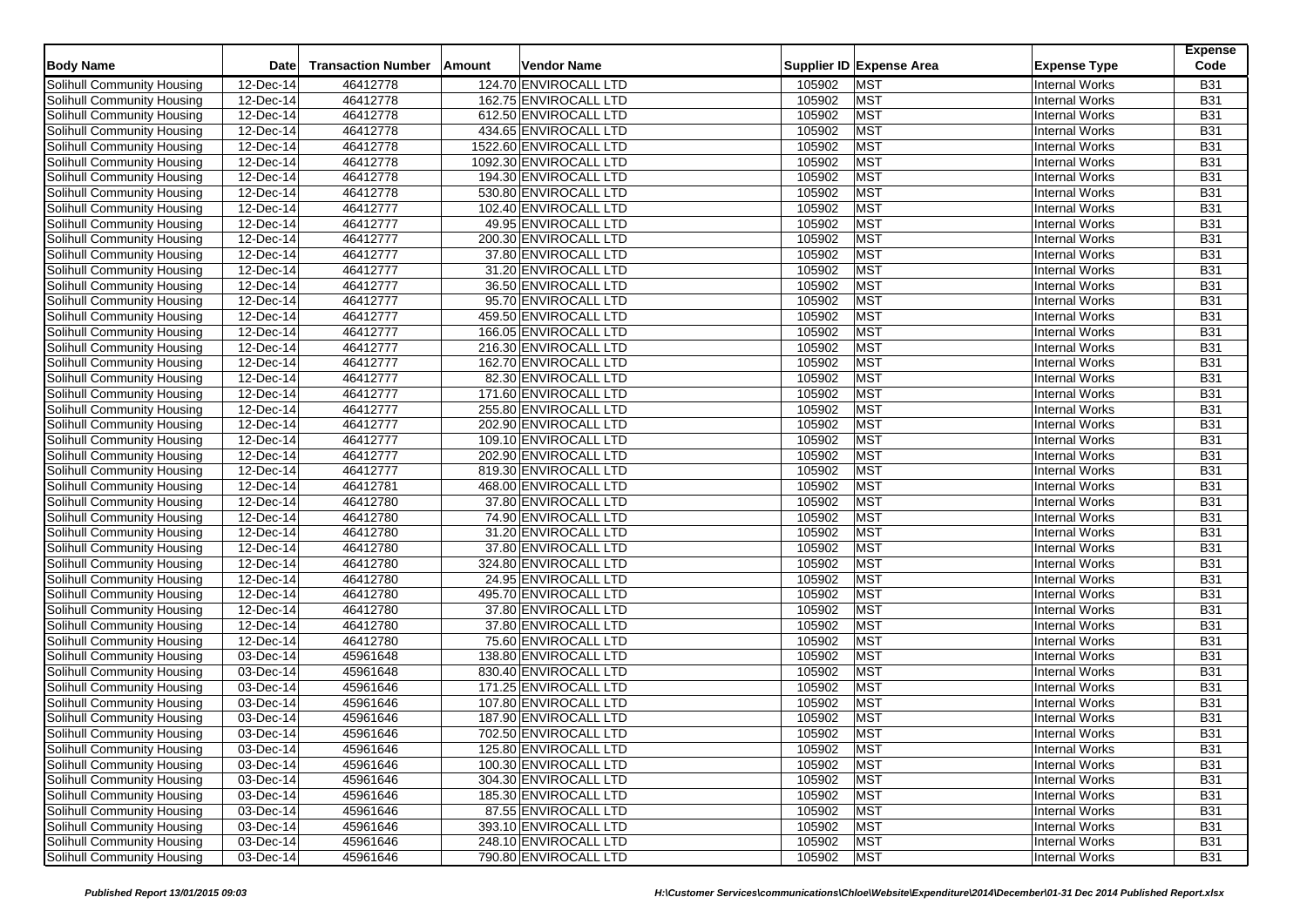| <b>Body Name</b>           | <b>Date</b>             | <b>Transaction Number</b> | Amount | <b>Vendor Name</b>                        |         | Supplier ID Expense Area  | <b>Expense Type</b>        | <b>Expense</b><br>Code |
|----------------------------|-------------------------|---------------------------|--------|-------------------------------------------|---------|---------------------------|----------------------------|------------------------|
| Solihull Community Housing | 03-Dec-14               | 45961646                  |        | 270.30 ENVIROCALL LTD                     | 105902  | <b>MST</b>                | Internal Works             | <b>B31</b>             |
| Solihull Community Housing | 03-Dec-14               | 45961646                  |        | 553.65 ENVIROCALL LTD                     | 105902  | <b>MST</b>                | <b>Internal Works</b>      | <b>B31</b>             |
| Solihull Community Housing | 03-Dec-14               | 45961646                  |        | 548.80 ENVIROCALL LTD                     | 105902  | <b>MST</b>                | <b>Internal Works</b>      | <b>B31</b>             |
| Solihull Community Housing | 03-Dec-14               | 45961646                  |        | 202.30 ENVIROCALL LTD                     | 105902  | <b>MST</b>                | <b>Internal Works</b>      | <b>B31</b>             |
| Solihull Community Housing | 03-Dec-14               | 45961646                  |        | 200.05 ENVIROCALL LTD                     | 105902  | <b>MST</b>                | <b>Internal Works</b>      | <b>B31</b>             |
| Solihull Community Housing | 03-Dec-14               | 45961646                  |        | 150.30 ENVIROCALL LTD                     | 105902  | MST                       | <b>Internal Works</b>      | <b>B31</b>             |
| Solihull Community Housing | 03-Dec-14               | 45961646                  |        | 333.40 ENVIROCALL LTD                     | 105902  | <b>MST</b>                | <b>Internal Works</b>      | <b>B31</b>             |
| Solihull Community Housing | 03-Dec-14               | 45961646                  |        | 48.60 ENVIROCALL LTD                      | 105902  | <b>MST</b>                | <b>Internal Works</b>      | <b>B31</b>             |
| Solihull Community Housing | 03-Dec-14               | 45961646                  |        | 252.80 ENVIROCALL LTD                     | 105902  | MST                       | <b>Internal Works</b>      | <b>B31</b>             |
| Solihull Community Housing | 03-Dec-14               | 45961646                  |        | 201.60 ENVIROCALL LTD                     | 105902  | <b>MST</b>                | <b>Internal Works</b>      | <b>B31</b>             |
| Solihull Community Housing | 03-Dec-14               | 45961646                  |        | 151.30 ENVIROCALL LTD                     | 105902  | <b>MST</b>                | <b>Internal Works</b>      | <b>B31</b>             |
|                            | 03-Dec-14               | 45961645                  |        |                                           | 105902  | MST                       | <b>Internal Works</b>      | <b>B31</b>             |
| Solihull Community Housing |                         |                           |        | 88.40 ENVIROCALL LTD                      |         | <b>MST</b>                |                            | <b>B31</b>             |
| Solihull Community Housing | 03-Dec-14               | 45961645                  |        | 93.10 ENVIROCALL LTD                      | 105902  |                           | <b>Internal Works</b>      |                        |
| Solihull Community Housing | 03-Dec-14               | 45961645                  |        | 132.40 ENVIROCALL LTD                     | 105902  | <b>MST</b>                | <b>Internal Works</b>      | <b>B31</b>             |
| Solihull Community Housing | 03-Dec-14               | 45961645                  |        | 115.80 ENVIROCALL LTD                     | 105902  | <b>MST</b>                | <b>Internal Works</b>      | <b>B31</b>             |
| Solihull Community Housing | 03-Dec-14               | 45961645                  |        | 232.10 ENVIROCALL LTD                     | 105902  | <b>MST</b>                | <b>Internal Works</b>      | <b>B31</b>             |
| Solihull Community Housing | 03-Dec-14               | 45961645                  |        | 74.80 ENVIROCALL LTD                      | 105902  | <b>MST</b>                | <b>Internal Works</b>      | <b>B31</b>             |
| Solihull Community Housing | $\overline{03}$ -Dec-14 | 45961645                  |        | 247.70 ENVIROCALL LTD                     | 105902  | MST                       | <b>Internal Works</b>      | <b>B31</b>             |
| Solihull Community Housing | 03-Dec-14               | 45961645                  |        | 48.60 ENVIROCALL LTD                      | 105902  | <b>MST</b>                | <b>Internal Works</b>      | <b>B31</b>             |
| Solihull Community Housing | 03-Dec-14               | 45961645                  |        | 187.90 ENVIROCALL LTD                     | 105902  | MST                       | <b>Internal Works</b>      | <b>B31</b>             |
| Solihull Community Housing | 03-Dec-14               | 45961645                  |        | 264.95 ENVIROCALL LTD                     | 105902  | MST                       | <b>Internal Works</b>      | <b>B31</b>             |
| Solihull Community Housing | 03-Dec-14               | 45961645                  |        | 53.90 ENVIROCALL LTD                      | 105902  | <b>MST</b>                | <b>Internal Works</b>      | <b>B31</b>             |
| Solihull Community Housing | 23-Dec-14               | 46569625                  |        | 37.80 ENVIROCALL LTD                      | 105902  | MST                       | <b>Internal Works</b>      | <b>B31</b>             |
| Solihull Community Housing | 23-Dec-14               | 46569626                  |        | 31.20 ENVIROCALL LTD                      | 105902  | MST                       | <b>Internal Works</b>      | <b>B31</b>             |
| Solihull Community Housing | 23-Dec-14               | 46569626                  |        | 40.80 ENVIROCALL LTD                      | 105902  | MST                       | <b>Internal Works</b>      | <b>B31</b>             |
| Solihull Community Housing | 23-Dec-14               | 46569626                  |        | 70.80 ENVIROCALL LTD                      | 105902  | MST                       | <b>Internal Works</b>      | <b>B31</b>             |
| Solihull Community Housing | 23-Dec-14               | 46569626                  |        | 505.06 ENVIROCALL LTD                     | 105902  | <b>MST</b>                | <b>Internal Works</b>      | <b>B31</b>             |
| Solihull Community Housing | 12-Dec-14               | 46412779                  |        | 37.80 ENVIROCALL LTD                      | 105902  | <b>MST</b>                | <b>Internal Works</b>      | <b>B31</b>             |
| Solihull Community Housing | 12-Dec-14               | 46412779                  |        | 40.80 ENVIROCALL LTD                      | 105902  | <b>MST</b>                | <b>Internal Works</b>      | <b>B31</b>             |
| Solihull Community Housing | 12-Dec-14               | 46412779                  |        | 79.30 ENVIROCALL LTD                      | 105902  | <b>MST</b>                | Internal Works             | <b>B31</b>             |
| Solihull Community Housing | 12-Dec-14               | 46412779                  |        | 31.20 ENVIROCALL LTD                      | 105902  | MST                       | <b>Internal Works</b>      | <b>B31</b>             |
| Solihull Community Housing | 03-Dec-14               | 45961647                  |        | 105.60 ENVIROCALL LTD                     | 105902  | MST                       | <b>Internal Works</b>      | <b>B31</b>             |
| Solihull Community Housing | 03-Dec-14               | 45961647                  |        | 123.35 ENVIROCALL LTD                     | 105902  | <b>MST</b>                | <b>Internal Works</b>      | <b>B31</b>             |
| Solihull Community Housing | 12-Dec-14               | 46411554                  |        | 661.85 EUROPCAR GROUP UK LTD              | 233610  | <b>MST</b>                | Vehicle service and repai  | C60                    |
| Solihull Community Housing | $\overline{12}$ -Dec-14 | 46411553                  |        | 734.70 EUROPCAR GROUP UK LTD              | 233610  | <b>MST</b>                | Vehicle service and repai  | C60                    |
| Solihull Community Housing | 05-Dec-14               | 46163548                  |        | 1263.02 EXPRESS LIFT ALLIANCE             | 281698  | Capital                   | <b>Contractor Payments</b> | <b>B70</b>             |
| Solihull Community Housing | 18-Dec-14               | 46442583                  |        | 1332.00 FAMILY CARE TRUST (SOLIHULL)      | 5472    | <b>MST</b>                | Voids                      | <b>B38</b>             |
| Solihull Community Housing | 11-Dec-14               | 46328757                  |        | 1675.00 FAMILY CARE TRUST (SOLIHULL)      | 5472    | <b>MST</b>                | Voids                      | <b>B</b> 38            |
| Solihull Community Housing | $11-Dec-14$             | 46328755                  |        | 2044.00 FAMILY CARE TRUST (SOLIHULL)      | 5472    | <b>MST</b>                | Voids                      | <b>B38</b>             |
| Solihull Community Housing | 22-Dec-14               | 46509566                  |        | 2385.00 FAMILY CARE TRUST (SOLIHULL)      | 5472    | <b>Housing Management</b> | <b>Grounds Maintenance</b> | <b>B40</b>             |
| Solihull Community Housing | 11-Dec-14               | 46328775                  |        | 4105.66 GARDINER CONSTRUCTION SERVICES    | 4777686 | Capital                   | Contractor Payments        | <b>B70</b>             |
| Solihull Community Housing | 11-Dec-14               | 46328774                  |        | 20371.90 GARDINER CONSTRUCTION SERVICES   | 4777686 | Capital                   | <b>Contractor Payments</b> | <b>B70</b>             |
| Solihull Community Housing | 03-Dec-14               | 45883547                  |        | 3175.00 GEORISK MANAGEMENT                | 265979  | Capital                   | <b>Contractor Payments</b> | <b>B70</b>             |
| Solihull Community Housing | 11-Dec-14               | 46328776                  |        | 250.70 HAMMOND LUBRICANTS & CHEMICALS LTD | 1120597 | <b>Housing Management</b> | Materials                  | D <sub>13</sub>        |
| Solihull Community Housing | 19-Dec-14               | 46492591                  |        | 2765.50 HANDICARE ACCESSIBILITY LTD       | 277953  | Capital                   | Contractor Payments        | <b>B70</b>             |
| Solihull Community Housing | 12-Dec-14               | 46412656                  |        | 1939.00 HANDICARE ACCESSIBILITY LTD       | 277953  | Capital                   | Contractor Payments        | <b>B70</b>             |
| Solihull Community Housing | 19-Dec-14               | 46492590                  |        | 2256.95 HANDICARE ACCESSIBILITY LTD       | 277953  | Capital                   | Contractor Payments        | <b>B70</b>             |
| Solihull Community Housing | 19-Dec-14               | 46492589                  |        | 4265.00 HANDICARE ACCESSIBILITY LTD       | 277953  | Capital                   | Contractor Payments        | <b>B70</b>             |
| Solihull Community Housing | 12-Dec-14               | 46411549                  |        | 816.14 HERTZ UK LTD                       | 2231693 | <b>MST</b>                | Vehicle service and repai  | C60                    |
| Solihull Community Housing | 22-Dec-14               | 46514551                  |        | 2500.00 HOUSEMARK LTD                     | 103535  | <b>Customer Services</b>  | Training                   | A80                    |
|                            | $\overline{05}$ -Dec-14 |                           |        |                                           |         |                           |                            |                        |
| Solihull Community Housing |                         | 46163549                  |        | 612.96 HUNTLEY REFRIGERATION LTD          | 2041642 | Housing Management        | <b>Professional Fees</b>   | D <sub>50</sub>        |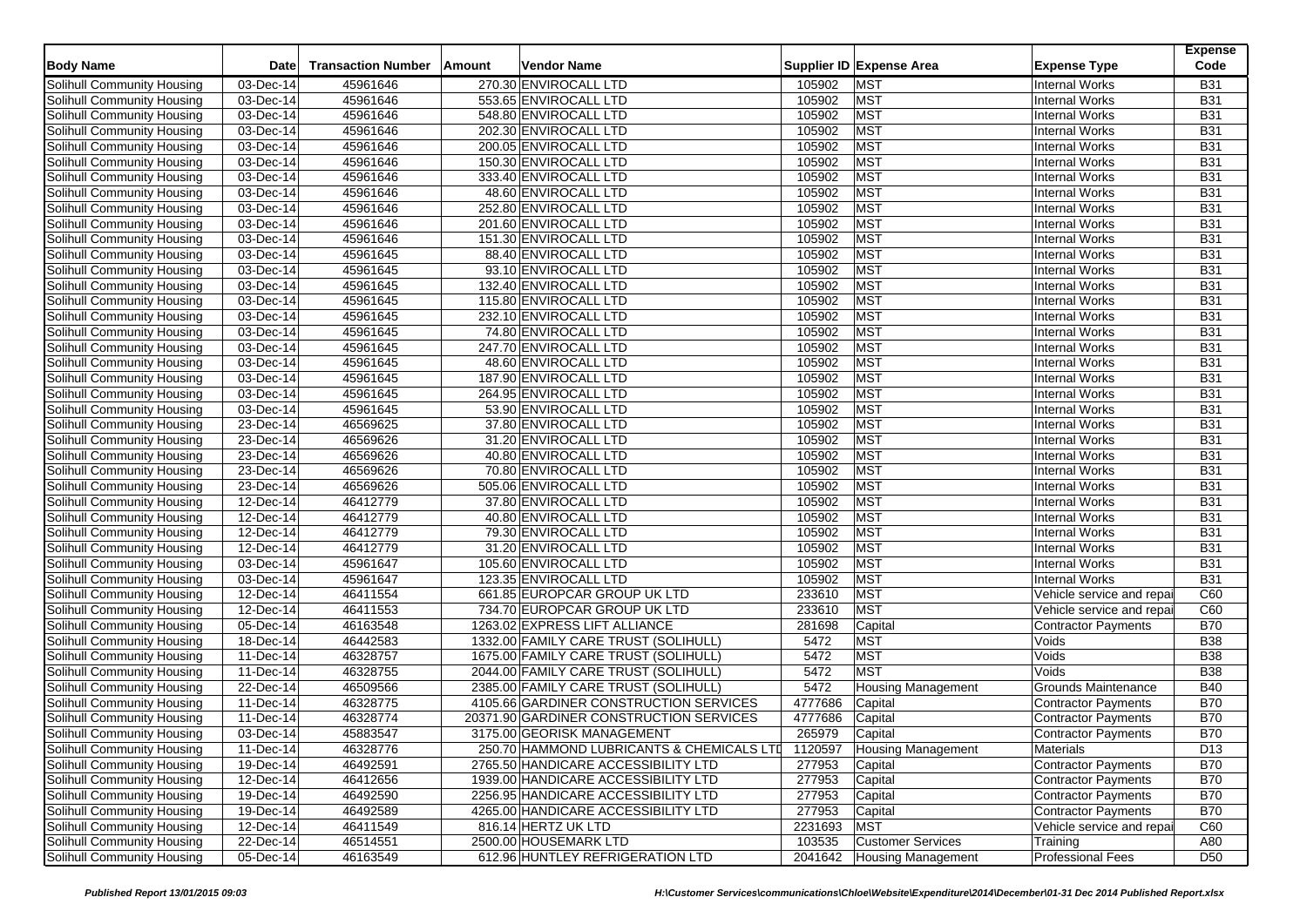| <b>Body Name</b>                  | <b>Date</b>             | <b>Transaction Number</b> | Amount | <b>Vendor Name</b>                       |         | Supplier ID Expense Area                              | <b>Expense Type</b>        | <b>Expense</b><br>Code |
|-----------------------------------|-------------------------|---------------------------|--------|------------------------------------------|---------|-------------------------------------------------------|----------------------------|------------------------|
| Solihull Community Housing        | 02-Dec-14               | 45715547                  |        | 890.00 INTEC MICROS LTD                  | 222791  | Capital                                               | ICT - General              | D30                    |
| <b>Solihull Community Housing</b> | 02-Dec-14               | 45715547                  |        | 95.00 INTEC MICROS LTD                   | 222791  | Capital                                               | ICT - General              | D <sub>30</sub>        |
| Solihull Community Housing        | 02-Dec-14               | 45715547                  |        | 515.00 INTEC MICROS LTD                  | 222791  | Capital                                               | ICT - General              | D <sub>30</sub>        |
| Solihull Community Housing        | 02-Dec-14               | 45715547                  |        | 2175.00 INTEC MICROS LTD                 | 222791  | Capital                                               | ICT - General              | D <sub>30</sub>        |
| Solihull Community Housing        | 19-Dec-14               | 46486552                  |        | 7030.31 J C S COCHRANE ELECTRICAL LTD    | 4056686 | Capital                                               | Contractor Payments        | <b>B70</b>             |
| Solihull Community Housing        | 19-Dec-14               | 46486551                  |        | 2885.57 J C S COCHRANE ELECTRICAL LTD    | 4056686 | Capital                                               | <b>Contractor Payments</b> | <b>B70</b>             |
| Solihull Community Housing        | 18-Dec-14               | 46442611                  |        | 5429.09 J C S COCHRANE ELECTRICAL LTD    | 4056686 | Capital                                               | Contractor Payments        | <b>B70</b>             |
| Solihull Community Housing        | 11-Dec-14               | 46328778                  |        | 6074.53 J C S COCHRANE ELECTRICAL LTD    | 4056686 | Capital                                               | <b>Contractor Payments</b> | <b>B70</b>             |
| Solihull Community Housing        | 11-Dec-14               | 46328777                  |        | 5547.78 J C S COCHRANE ELECTRICAL LTD    | 4056686 | Capital                                               | Contractor Payments        | <b>B70</b>             |
| Solihull Community Housing        | $\overline{09}$ -Dec-14 | 46242565                  |        | 2264.40 J C S COCHRANE ELECTRICAL LTD    | 4056686 | Capital                                               | Contractor Payments        | <b>B70</b>             |
| Solihull Community Housing        | 03-Dec-14               | 45866548                  |        | 3312.31 J C S COCHRANE ELECTRICAL LTD    | 4056686 | Capital                                               | <b>Contractor Payments</b> | <b>B70</b>             |
| Solihull Community Housing        | 19-Dec-14               | 46492588                  |        | 759.97 J LACEY STEEPLEJACKS              | 277406  | Investment, Planning & Services Utility Related Works |                            | <b>B34</b>             |
| Solihull Community Housing        | $19-Dec-14$             | 46492587                  |        | 762.94 J LACEY STEEPLEJACKS              | 277406  | Investment, Planning & Services Utility Related Works |                            | <b>B34</b>             |
| Solihull Community Housing        | 19-Dec-14               | 46492585                  |        | 428.06 J LACEY STEEPLEJACKS              | 277406  | Investment, Planning & Services Utility Related Works |                            | <b>B34</b>             |
| Solihull Community Housing        | 19-Dec-14               | 46492586                  |        | 709.28 J LACEY STEEPLEJACKS              | 277406  | Investment, Planning & Services Utility Related Works |                            | <b>B34</b>             |
| Solihull Community Housing        | $\overline{09}$ -Dec-14 | 46242564                  |        | 851.00 JAMES ANDREWS RECRUITMENT SOLUTIO | 673596  | <b>Housing Management</b>                             | <b>Agency Staff</b>        | A60                    |
| Solihull Community Housing        | 09-Dec-14               | 46242563                  |        | 799.00 JAMES ANDREWS RECRUITMENT SOLUTIO | 673596  | <b>Housing Management</b>                             | <b>Agency Staff</b>        | A60                    |
| Solihull Community Housing        | 09-Dec-14               | 46242562                  |        | 851.00 JAMES ANDREWS RECRUITMENT SOLUTIO | 673596  | <b>Housing Management</b>                             | <b>Agency Staff</b>        | A60                    |
| Solihull Community Housing        | 09-Dec-14               | 46242561                  |        | 757.88 JAMES ANDREWS RECRUITMENT SOLUTIO | 673596  | <b>Housing Management</b>                             | <b>Agency Staff</b>        | A60                    |
| Solihull Community Housing        | 01-Dec-14               | 45547559                  |        | 769.63 JAMES ANDREWS RECRUITMENT SOLUTIO | 673596  | <b>Housing Management</b>                             | <b>Agency Staff</b>        | A60                    |
| Solihull Community Housing        | 01-Dec-14               | 45547558                  |        | 851.00 JAMES ANDREWS RECRUITMENT SOLUTIO | 673596  | <b>Housing Management</b>                             | <b>Agency Staff</b>        | A60                    |
| Solihull Community Housing        | 12-Dec-14               | 46411551                  |        | 38246.06 JESSUP BROTHERS LTD             | 3190686 | Capital                                               | <b>Contractor Payments</b> | <b>B70</b>             |
| Solihull Community Housing        | 03-Dec-14               | 45885547                  |        | 138377.57 JESSUP BROTHERS LTD            | 3190686 | Capital                                               | Contractor Payments        | <b>B70</b>             |
| Solihull Community Housing        | 12-Dec-14               | 46411550                  |        | 81429.00 JESSUP BROTHERS LTD             | 3190686 | Capital                                               | Contractor Payments        | <b>B70</b>             |
| Solihull Community Housing        | 03-Dec-14               | 45884547                  |        | 42307.00 JESSUP BROTHERS LTD             | 3190686 | Capital                                               | <b>Contractor Payments</b> | <b>B70</b>             |
| Solihull Community Housing        | 23-Dec-14               | 46575632                  |        | 156.00 JEWSON LTD                        | 6111    | <b>MST</b>                                            | <b>Stocks</b>              | R <sub>10</sub>        |
| Solihull Community Housing        | 23-Dec-14               | 46575632                  |        | 686.40 JEWSON LTD                        | 6111    | <b>MST</b>                                            | <b>Stocks</b>              | R <sub>10</sub>        |
| Solihull Community Housing        | 23-Dec-14               | 46575632                  |        | 80.80 JEWSON LTD                         | 6111    | <b>MST</b>                                            | <b>Stocks</b>              | R <sub>10</sub>        |
| <b>Solihull Community Housing</b> | 23-Dec-14               | 46575632                  |        | 39.00 JEWSON LTD                         | 6111    | <b>MST</b>                                            | <b>Stocks</b>              | R <sub>10</sub>        |
| Solihull Community Housing        | 23-Dec-14               | 46575632                  |        | 10.00 JEWSON LTD                         | 6111    | <b>MST</b>                                            | <b>Stocks</b>              | R <sub>10</sub>        |
| Solihull Community Housing        | 23-Dec-14               | 46575632                  |        | 17.70 JEWSON LTD                         | 6111    | <b>MST</b>                                            | <b>Stocks</b>              | R <sub>10</sub>        |
| Solihull Community Housing        | 23-Dec-14               | 46575632                  |        | 727.50 JEWSON LTD                        | 6111    | <b>MST</b>                                            | <b>Stocks</b>              | R10                    |
| Solihull Community Housing        | 23-Dec-14               | 46575632                  |        | 30.00 JEWSON LTD                         | 6111    | <b>MST</b>                                            | Stocks                     | R <sub>10</sub>        |
| Solihull Community Housing        | 23-Dec-14               | 46575632                  |        | 156.00 JEWSON LTD                        | 6111    | <b>MST</b>                                            | <b>Stocks</b>              | R <sub>10</sub>        |
| Solihull Community Housing        | 23-Dec-14               | 46575632                  |        | 25.10 JEWSON LTD                         | 6111    | <b>MST</b>                                            | <b>Stocks</b>              | R10                    |
| Solihull Community Housing        | $23-Dec-14$             | 46575632                  |        | 26.00 JEWSON LTD                         | 6111    | <b>MST</b>                                            | <b>Stocks</b>              | R <sub>10</sub>        |
| Solihull Community Housing        | 23-Dec-14               | 46575632                  |        | 19.20 JEWSON LTD                         | 6111    | <b>MST</b>                                            | <b>Stocks</b>              | R <sub>10</sub>        |
| Solihull Community Housing        | $23$ -Dec-14            | 46575632                  |        | 75.50 JEWSON LTD                         | 6111    | <b>MST</b>                                            | <b>Stocks</b>              | R <sub>10</sub>        |
| Solihull Community Housing        | $23$ -Dec-14            | 46575632                  |        | 20.30 JEWSON LTD                         | 6111    | <b>MST</b>                                            | <b>Stocks</b>              | R10                    |
| Solihull Community Housing        | 23-Dec-14               | 46575632                  |        | 53.48 JEWSON LTD                         | 6111    | <b>MST</b>                                            | <b>Stocks</b>              | R10                    |
| Solihull Community Housing        | 23-Dec-14               | 46575632                  |        | 139.80 JEWSON LTD                        | 6111    | <b>MST</b>                                            | <b>Stocks</b>              | R <sub>10</sub>        |
| Solihull Community Housing        | 23-Dec-14               | 46575632                  |        | 139.80 JEWSON LTD                        | 6111    | <b>MST</b>                                            | <b>Stocks</b>              | R10                    |
| Solihull Community Housing        | 23-Dec-14               | 46575632                  |        | 71.70 JEWSON LTD                         | 6111    | <b>MST</b>                                            | <b>Stocks</b>              | R <sub>10</sub>        |
| Solihull Community Housing        | 23-Dec-14               | 46575615                  |        | 950.00 JEWSON LTD                        | 6111    | <b>MST</b>                                            | <b>Stocks</b>              | R <sub>10</sub>        |
| Solihull Community Housing        | 23-Dec-14               | 46575614                  |        | 484.30 JEWSON LTD                        | 6111    | <b>MST</b>                                            | <b>Stocks</b>              | R <sub>10</sub>        |
| Solihull Community Housing        | 23-Dec-14               | 46575613                  |        | 485.00 JEWSON LTD                        | 6111    | <b>MST</b>                                            | <b>Stocks</b>              | R <sub>10</sub>        |
| Solihull Community Housing        | 23-Dec-14               | 46575613                  |        | 125.00 JEWSON LTD                        | 6111    | <b>MST</b>                                            | <b>Stocks</b>              | R <sub>10</sub>        |
| Solihull Community Housing        | 23-Dec-14               | 46575609                  |        | 858.00 JEWSON LTD                        | 6111    | <b>MST</b>                                            | <b>Stocks</b>              | R <sub>10</sub>        |
| Solihull Community Housing        | 23-Dec-14               | 46575602                  |        | 642.00 JEWSON LTD                        | 6111    | <b>MST</b>                                            | <b>Stocks</b>              | R <sub>10</sub>        |
| Solihull Community Housing        | 23-Dec-14               | 46575601                  |        | 127.65 JEWSON LTD                        | 6111    | <b>MST</b>                                            | <b>Stocks</b>              | R <sub>10</sub>        |
| Solihull Community Housing        | 23-Dec-14               | 46575601                  |        | 312.80 JEWSON LTD                        | 6111    | <b>MST</b>                                            | <b>Stocks</b>              | <b>R10</b>             |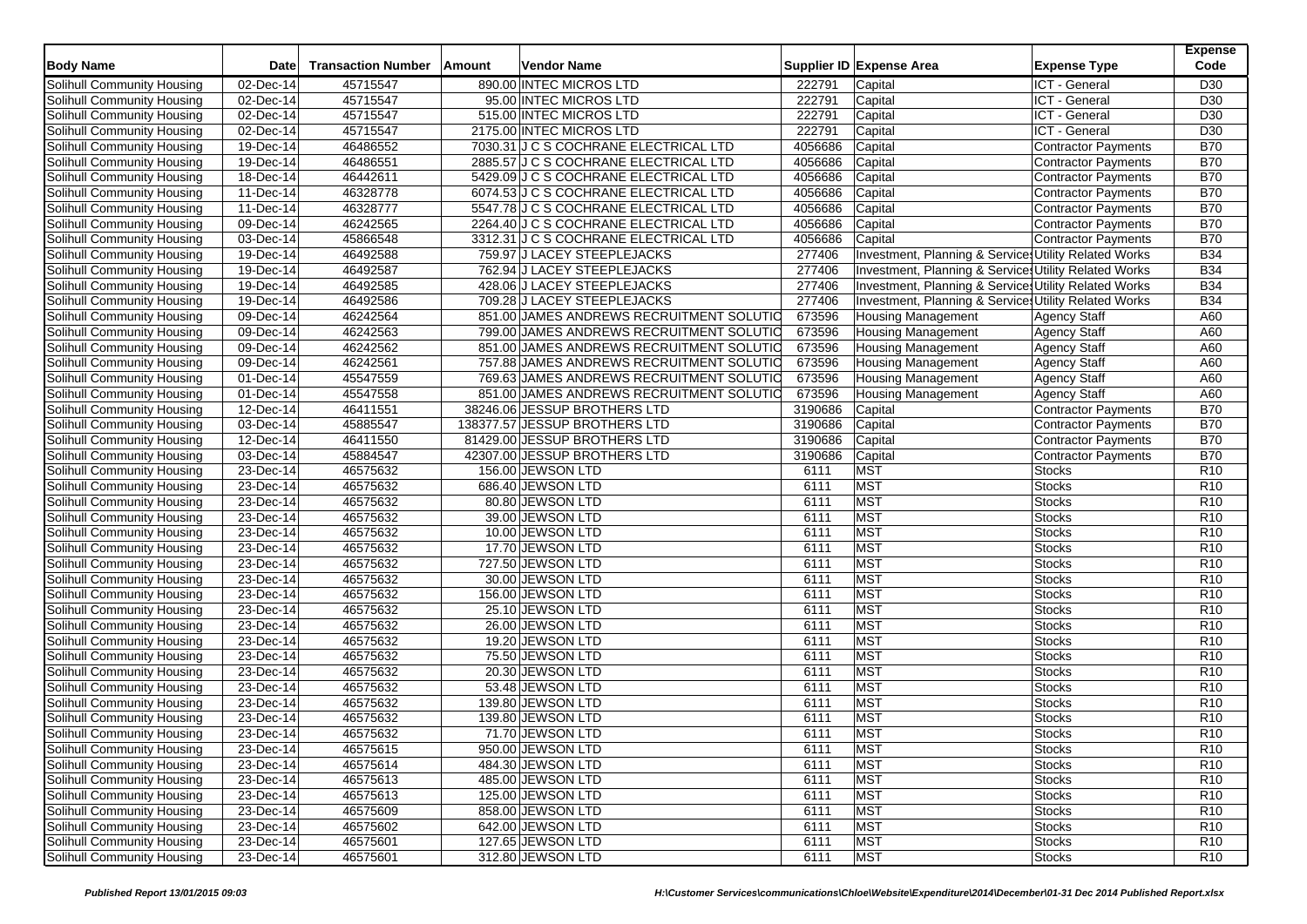| <b>Body Name</b>                  | <b>Date</b>  | <b>Transaction Number</b> | Amount | Vendor Name        |      | Supplier ID Expense Area | <b>Expense Type</b> | <b>Expense</b><br>Code |
|-----------------------------------|--------------|---------------------------|--------|--------------------|------|--------------------------|---------------------|------------------------|
| Solihull Community Housing        | 23-Dec-14    | 46575604                  |        | 485.00 JEWSON LTD  | 6111 | <b>MST</b>               | <b>Stocks</b>       | R <sub>10</sub>        |
| Solihull Community Housing        | 23-Dec-14    | 46575592                  |        | 28.00 JEWSON LTD   | 6111 | <b>MST</b>               | <b>Stocks</b>       | R <sub>10</sub>        |
| Solihull Community Housing        | 23-Dec-14    | 46575592                  |        | 12.00 JEWSON LTD   | 6111 | <b>MST</b>               | <b>Stocks</b>       | R10                    |
| Solihull Community Housing        | 23-Dec-14    | 46575592                  |        | 18.00 JEWSON LTD   | 6111 | <b>MST</b>               | <b>Stocks</b>       | R <sub>10</sub>        |
| Solihull Community Housing        | 23-Dec-14    | 46575592                  |        | 800.00 JEWSON LTD  | 6111 | <b>MST</b>               | <b>Stocks</b>       | R <sub>10</sub>        |
| Solihull Community Housing        | 23-Dec-14    | 46575592                  |        | 14.22 JEWSON LTD   | 6111 | <b>MST</b>               | <b>Stocks</b>       | R <sub>10</sub>        |
| Solihull Community Housing        | $23-Dec-14$  | 46575589                  |        | 60.00 JEWSON LTD   | 6111 | <b>MST</b>               | <b>Stocks</b>       | R <sub>10</sub>        |
| Solihull Community Housing        | 23-Dec-14    | 46575589                  |        | 9.00 JEWSON LTD    | 6111 | <b>MST</b>               | <b>Stocks</b>       | R <sub>10</sub>        |
| Solihull Community Housing        | 23-Dec-14    | 46575589                  |        | 32.40 JEWSON LTD   | 6111 | <b>MST</b>               | <b>Stocks</b>       | R <sub>10</sub>        |
| Solihull Community Housing        | $23$ -Dec-14 | 46575589                  |        | 60.00 JEWSON LTD   | 6111 | <b>MST</b>               | <b>Stocks</b>       | R <sub>10</sub>        |
| Solihull Community Housing        | 23-Dec-14    | 46575589                  |        | 80.00 JEWSON LTD   | 6111 | <b>MST</b>               | Stocks              | R <sub>10</sub>        |
| Solihull Community Housing        | 23-Dec-14    | 46575589                  |        | 77.50 JEWSON LTD   | 6111 | <b>MST</b>               | <b>Stocks</b>       | R <sub>10</sub>        |
| Solihull Community Housing        | 23-Dec-14    | 46575589                  |        | 61.04 JEWSON LTD   | 6111 | <b>MST</b>               | <b>Stocks</b>       | R <sub>10</sub>        |
| Solihull Community Housing        | 23-Dec-14    | 46575589                  |        | 61.04 JEWSON LTD   | 6111 | <b>MST</b>               | <b>Stocks</b>       | R <sub>10</sub>        |
| Solihull Community Housing        | 23-Dec-14    | 46575589                  |        | 220.08 JEWSON LTD  | 6111 | <b>MST</b>               | <b>Stocks</b>       | R10                    |
| Solihull Community Housing        | 23-Dec-14    | 46575589                  |        | 104.40 JEWSON LTD  | 6111 | <b>MST</b>               | <b>Stocks</b>       | R <sub>10</sub>        |
| Solihull Community Housing        | 23-Dec-14    | 46575589                  |        | 59.97 JEWSON LTD   | 6111 | <b>MST</b>               | <b>Stocks</b>       | R10                    |
| Solihull Community Housing        | 23-Dec-14    | 46575589                  |        | 128.00 JEWSON LTD  | 6111 | <b>MST</b>               | <b>Stocks</b>       | R <sub>10</sub>        |
| Solihull Community Housing        | $23$ -Dec-14 | 46575589                  |        | 587.50 JEWSON LTD  | 6111 | <b>MST</b>               | <b>Stocks</b>       | R <sub>10</sub>        |
| Solihull Community Housing        | 23-Dec-14    | 46575589                  |        | 37.20 JEWSON LTD   | 6111 | <b>MST</b>               | <b>Stocks</b>       | R <sub>10</sub>        |
| Solihull Community Housing        | 23-Dec-14    | 46575589                  |        | 32.40 JEWSON LTD   | 6111 | <b>MST</b>               | <b>Stocks</b>       | R <sub>10</sub>        |
| Solihull Community Housing        | 23-Dec-14    | 46575589                  |        | 35.50 JEWSON LTD   | 6111 | <b>MST</b>               | <b>Stocks</b>       | R <sub>10</sub>        |
| Solihull Community Housing        | 23-Dec-14    | 46575589                  |        | 327.36 JEWSON LTD  | 6111 | <b>MST</b>               | <b>Stocks</b>       | R <sub>10</sub>        |
| Solihull Community Housing        | 23-Dec-14    | 46575589                  |        | 406.00 JEWSON LTD  | 6111 | <b>MST</b>               | <b>Stocks</b>       | R <sub>10</sub>        |
| Solihull Community Housing        | 23-Dec-14    | 46575589                  |        | 164.70 JEWSON LTD  | 6111 | <b>MST</b>               | <b>Stocks</b>       | R <sub>10</sub>        |
| Solihull Community Housing        | 23-Dec-14    | 46575589                  |        | 46.50 JEWSON LTD   | 6111 | <b>MST</b>               | <b>Stocks</b>       | R <sub>10</sub>        |
| Solihull Community Housing        | 23-Dec-14    | 46575587                  |        | 39.00 JEWSON LTD   | 6111 | <b>MST</b>               | <b>Stocks</b>       | R10                    |
| Solihull Community Housing        | 23-Dec-14    | 46575587                  |        | 62.55 JEWSON LTD   | 6111 | <b>MST</b>               | <b>Stocks</b>       | R <sub>10</sub>        |
| <b>Solihull Community Housing</b> | 23-Dec-14    | 46575587                  |        | 62.55 JEWSON LTD   | 6111 | <b>MST</b>               | <b>Stocks</b>       | R <sub>10</sub>        |
| Solihull Community Housing        | 23-Dec-14    | 46575587                  |        | 123.60 JEWSON LTD  | 6111 | <b>MST</b>               | <b>Stocks</b>       | R10                    |
| Solihull Community Housing        | 23-Dec-14    | 46575587                  |        | 111.20 JEWSON LTD  | 6111 | <b>MST</b>               | Stocks              | R <sub>10</sub>        |
| Solihull Community Housing        | 23-Dec-14    | 46575587                  |        | 101.00 JEWSON LTD  | 6111 | <b>MST</b>               | <b>Stocks</b>       | R10                    |
| Solihull Community Housing        | 23-Dec-14    | 46575587                  |        | 48.00 JEWSON LTD   | 6111 | <b>MST</b>               | <b>Stocks</b>       | R10                    |
| Solihull Community Housing        | 23-Dec-14    | 46575587                  |        | 155.00 JEWSON LTD  | 6111 | <b>MST</b>               | <b>Stocks</b>       | R <sub>10</sub>        |
| Solihull Community Housing        | 23-Dec-14    | 46575587                  |        | 1144.00 JEWSON LTD | 6111 | <b>MST</b>               | <b>Stocks</b>       | R <sub>10</sub>        |
| Solihull Community Housing        | 23-Dec-14    | 46575587                  |        | 10.60 JEWSON LTD   | 6111 | <b>MST</b>               | <b>Stocks</b>       | R <sub>10</sub>        |
| Solihull Community Housing        | 23-Dec-14    | 46575587                  |        | 37.50 JEWSON LTD   | 6111 | <b>MST</b>               | <b>Stocks</b>       | R <sub>10</sub>        |
| Solihull Community Housing        | 23-Dec-14    | 46575587                  |        | 127.92 JEWSON LTD  | 6111 | <b>MST</b>               | <b>Stocks</b>       | R <sub>10</sub>        |
| Solihull Community Housing        | $23$ -Dec-14 | 46575587                  |        | 132.50 JEWSON LTD  | 6111 | <b>MST</b>               | Stocks              | R10                    |
| Solihull Community Housing        | 23-Dec-14    | 46575587                  |        | 312.00 JEWSON LTD  | 6111 | <b>MST</b>               | Stocks              | R <sub>10</sub>        |
| Solihull Community Housing        | 23-Dec-14    | 46575587                  |        | 28.80 JEWSON LTD   | 6111 | <b>MST</b>               | <b>Stocks</b>       | R <sub>10</sub>        |
| Solihull Community Housing        | 23-Dec-14    | 46575587                  |        | 1127.00 JEWSON LTD | 6111 | <b>MST</b>               | <b>Stocks</b>       | R <sub>10</sub>        |
| Solihull Community Housing        | 23-Dec-14    | 46575587                  |        | 82.40 JEWSON LTD   | 6111 | <b>MST</b>               | <b>Stocks</b>       | R <sub>10</sub>        |
| Solihull Community Housing        | 23-Dec-14    | 46575587                  |        | 39.00 JEWSON LTD   | 6111 | <b>MST</b>               | Stocks              | R <sub>10</sub>        |
| Solihull Community Housing        | $23$ -Dec-14 | 46575587                  |        | 208.00 JEWSON LTD  | 6111 | <b>MST</b>               | <b>Stocks</b>       | R <sub>10</sub>        |
| Solihull Community Housing        | 23-Dec-14    | 46575587                  |        | 124.00 JEWSON LTD  | 6111 | <b>MST</b>               | <b>Stocks</b>       | R <sub>10</sub>        |
| Solihull Community Housing        | 23-Dec-14    | 46575587                  |        | 460.00 JEWSON LTD  | 6111 | <b>MST</b>               | <b>Stocks</b>       | R <sub>10</sub>        |
| Solihull Community Housing        | 23-Dec-14    | 46575587                  |        | 78.00 JEWSON LTD   | 6111 | <b>MST</b>               | <b>Stocks</b>       | R <sub>10</sub>        |
| Solihull Community Housing        | 23-Dec-14    | 46575587                  |        | 1950.00 JEWSON LTD | 6111 | <b>MST</b>               | <b>Stocks</b>       | R <sub>10</sub>        |
| Solihull Community Housing        | 23-Dec-14    | 46575587                  |        | 114.60 JEWSON LTD  | 6111 | <b>MST</b>               | <b>Stocks</b>       | R <sub>10</sub>        |
| Solihull Community Housing        | 23-Dec-14    | 46575587                  |        | 349.50 JEWSON LTD  | 6111 | <b>MST</b>               | <b>Stocks</b>       | R <sub>10</sub>        |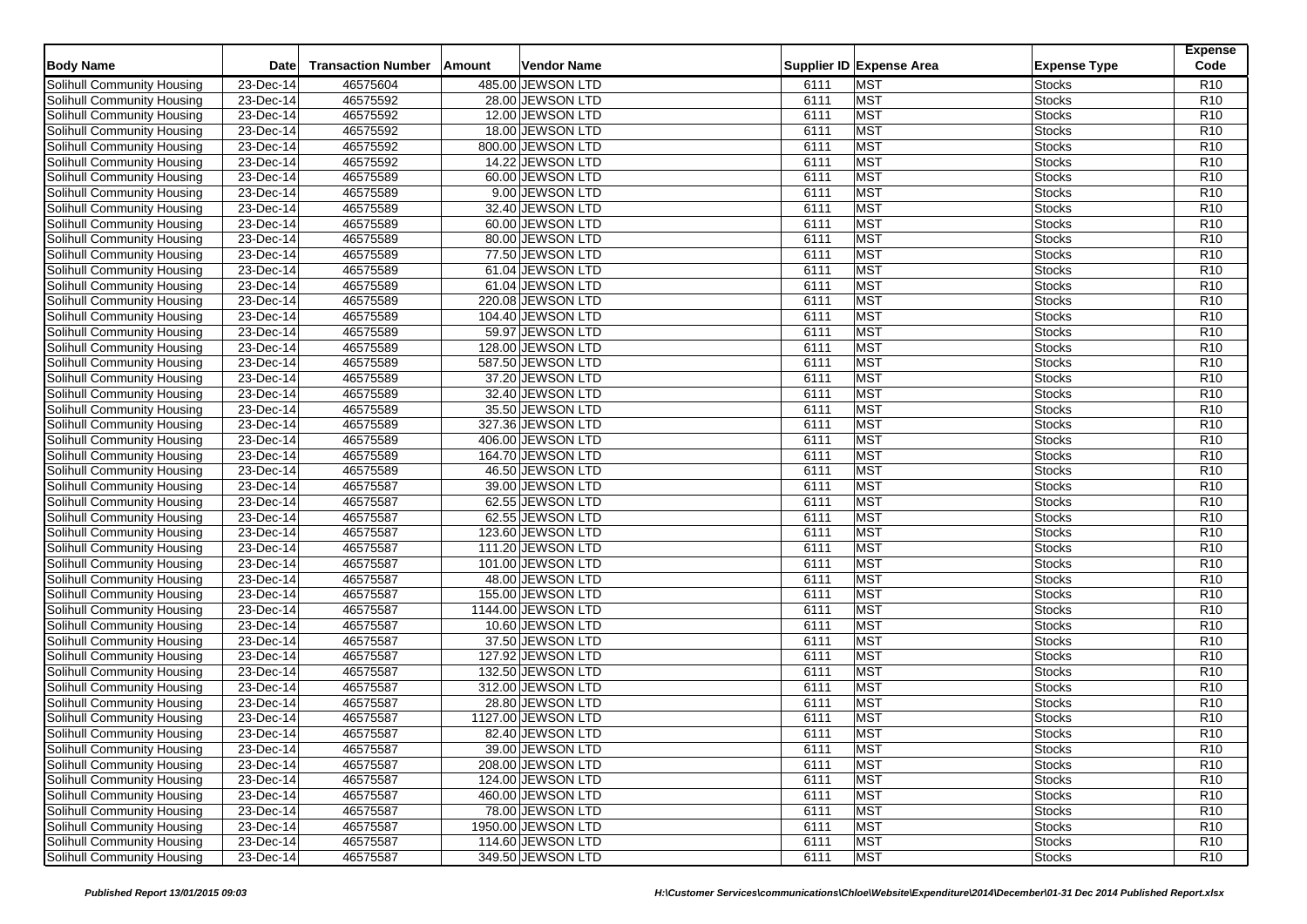| <b>Body Name</b>           | <b>Date</b>   | <b>Transaction Number</b> | Amount | <b>Vendor Name</b> |      | Supplier ID Expense Area | <b>Expense Type</b> | <b>Expense</b><br>Code |
|----------------------------|---------------|---------------------------|--------|--------------------|------|--------------------------|---------------------|------------------------|
| Solihull Community Housing | 23-Dec-14     | 46575587                  |        | 349.50 JEWSON LTD  | 6111 | <b>MST</b>               | Stocks              | R <sub>10</sub>        |
| Solihull Community Housing | 23-Dec-14     | 46575587                  |        | 143.40 JEWSON LTD  | 6111 | <b>MST</b>               | <b>Stocks</b>       | R <sub>10</sub>        |
| Solihull Community Housing | 23-Dec-14     | 46575583                  |        | 135.38 JEWSON LTD  | 6111 | <b>MST</b>               | <b>Stocks</b>       | R <sub>10</sub>        |
| Solihull Community Housing | 23-Dec-14     | 46575583                  |        | 268.84 JEWSON LTD  | 6111 | <b>MST</b>               | Stocks              | R10                    |
| Solihull Community Housing | 23-Dec-14     | 46575583                  |        | 124.08 JEWSON LTD  | 6111 | <b>MST</b>               | <b>Stocks</b>       | R10                    |
| Solihull Community Housing | 23-Dec-14     | 46575582                  |        | 1028.50 JEWSON LTD | 6111 | <b>MST</b>               | <b>Stocks</b>       | R <sub>10</sub>        |
| Solihull Community Housing | 23-Dec-14     | 46575582                  |        | 79.50 JEWSON LTD   | 6111 | <b>MST</b>               | Stocks              | R10                    |
| Solihull Community Housing | 23-Dec-14     | 46575608                  |        | 216.00 JEWSON LTD  | 6111 | <b>MST</b>               | Stocks              | R <sub>10</sub>        |
| Solihull Community Housing | 23-Dec-14     | 46575608                  |        | 82.40 JEWSON LTD   | 6111 | <b>MST</b>               | <b>Stocks</b>       | R <sub>10</sub>        |
| Solihull Community Housing | $23$ -Dec-14  | 46575608                  |        | 395.20 JEWSON LTD  | 6111 | <b>MST</b>               | Stocks              | R10                    |
| Solihull Community Housing | 19-Dec-14     | 46493547                  |        | 640.31 JEWSON LTD  | 6111 | <b>MST</b>               | <b>Stocks</b>       | R10                    |
| Solihull Community Housing | 19-Dec-14     | 46492727                  |        | 671.99 JEWSON LTD  | 6111 | <b>MST</b>               | <b>Stocks</b>       | R <sub>10</sub>        |
| Solihull Community Housing | $19-Dec-14$   | 46492739                  |        | 614.03 JEWSON LTD  | 6111 | <b>MST</b>               | Stocks              | R10                    |
|                            | 19-Dec-14     | 46492738                  |        |                    | 6111 | <b>MST</b>               | Stocks              | R10                    |
| Solihull Community Housing | 19-Dec-14     | 46492738                  |        | 220.08 JEWSON LTD  | 6111 | <b>MST</b>               |                     | R <sub>10</sub>        |
| Solihull Community Housing |               |                           |        | 14.00 JEWSON LTD   |      |                          | Stocks              |                        |
| Solihull Community Housing | $19-Dec-14$   | 46492738                  |        | 17.60 JEWSON LTD   | 6111 | <b>MST</b>               | Stocks              | R10                    |
| Solihull Community Housing | 19-Dec-14     | 46492738                  |        | 88.50 JEWSON LTD   | 6111 | <b>MST</b>               | <b>Stocks</b>       | R10                    |
| Solihull Community Housing | 19-Dec-14     | 46492738                  |        | 56.50 JEWSON LTD   | 6111 | <b>MST</b>               | Stocks              | R <sub>10</sub>        |
| Solihull Community Housing | 19-Dec-14     | 46492738                  |        | 635.36 JEWSON LTD  | 6111 | <b>MST</b>               | <b>Stocks</b>       | R10                    |
| Solihull Community Housing | 19-Dec-14     | 46492740                  |        | 818.10 JEWSON LTD  | 6111 | <b>MST</b>               | Stocks              | R10                    |
| Solihull Community Housing | 19-Dec-14     | 46492735                  |        | 235.00 JEWSON LTD  | 6111 | <b>MST</b>               | <b>Stocks</b>       | R <sub>10</sub>        |
| Solihull Community Housing | 19-Dec-14     | 46492730                  |        | 275.39 JEWSON LTD  | 6111 | <b>MST</b>               | <b>Stocks</b>       | R10                    |
| Solihull Community Housing | 19-Dec-14     | 46492734                  |        | 156.40 JEWSON LTD  | 6111 | <b>MST</b>               | Stocks              | R10                    |
| Solihull Community Housing | 19-Dec-14     | 46492734                  |        | 390.00 JEWSON LTD  | 6111 | <b>MST</b>               | <b>Stocks</b>       | R <sub>10</sub>        |
| Solihull Community Housing | 19-Dec-14     | 46492733                  |        | 159.00 JEWSON LTD  | 6111 | <b>MST</b>               | <b>Stocks</b>       | R <sub>10</sub>        |
| Solihull Community Housing | 19-Dec-14     | 46492731                  |        | 724.04 JEWSON LTD  | 6111 | <b>MST</b>               | <b>Stocks</b>       | R <sub>10</sub>        |
| Solihull Community Housing | 19-Dec-14     | 46492734                  |        | 15.40 JEWSON LTD   | 6111 | <b>MST</b>               | Stocks              | R10                    |
| Solihull Community Housing | 19-Dec-14     | 46492734                  |        | 77.50 JEWSON LTD   | 6111 | <b>MST</b>               | <b>Stocks</b>       | R <sub>10</sub>        |
| Solihull Community Housing | 19-Dec-14     | 46492733                  |        | 296.50 JEWSON LTD  | 6111 | <b>MST</b>               | Stocks              | R <sub>10</sub>        |
| Solihull Community Housing | 19-Dec-14     | 46492734                  |        | 90.00 JEWSON LTD   | 6111 | <b>MST</b>               | <b>Stocks</b>       | R10                    |
| Solihull Community Housing | 19-Dec-14     | 46492734                  |        | 90.00 JEWSON LTD   | 6111 | <b>MST</b>               | Stocks              | R <sub>10</sub>        |
| Solihull Community Housing | 19-Dec-14     | 46492734                  |        | 47.13 JEWSON LTD   | 6111 | <b>MST</b>               | Stocks              | R10                    |
| Solihull Community Housing | 19-Dec-14     | 46492734                  |        | 99.95 JEWSON LTD   | 6111 | <b>MST</b>               | <b>Stocks</b>       | R10                    |
| Solihull Community Housing | 19-Dec-14     | 46492734                  |        | 110.00 JEWSON LTD  | 6111 | MST                      | <b>Stocks</b>       | R <sub>10</sub>        |
| Solihull Community Housing | 19-Dec-14     | 46492734                  |        | 185.60 JEWSON LTD  | 6111 | MST                      | Stocks              | R10                    |
| Solihull Community Housing | 19-Dec-14     | 46492734                  |        | 82.45 JEWSON LTD   | 6111 | <b>MST</b>               | <b>Stocks</b>       | R <sub>10</sub>        |
| Solihull Community Housing | 19-Dec-14     | 46492734                  |        | 156.40 JEWSON LTD  | 6111 | MST                      | <b>Stocks</b>       | R <sub>10</sub>        |
| Solihull Community Housing | 19-Dec-14     | 46492734                  |        | 22.50 JEWSON LTD   | 6111 | <b>MST</b>               | Stocks              | R10                    |
| Solihull Community Housing | $17 - Dec-14$ | 46430652                  |        | 90.00 JEWSON LTD   | 6111 | <b>MST</b>               | <b>Stocks</b>       | R10                    |
| Solihull Community Housing | 17-Dec-14     | 46430652                  |        | 602.50 JEWSON LTD  | 6111 | <b>MST</b>               | <b>Stocks</b>       | R10                    |
| Solihull Community Housing | 17-Dec-14     | 46430652                  |        | 106.74 JEWSON LTD  | 6111 | <b>MST</b>               | Stocks              | R10                    |
| Solihull Community Housing | 17-Dec-14     | 46430652                  |        | 35.50 JEWSON LTD   | 6111 | <b>MST</b>               | <b>Stocks</b>       | R10                    |
| Solihull Community Housing | 17-Dec-14     | 46430652                  |        | 11.76 JEWSON LTD   | 6111 | <b>MST</b>               | <b>Stocks</b>       | R <sub>10</sub>        |
| Solihull Community Housing | 17-Dec-14     | 46430652                  |        | 54.60 JEWSON LTD   | 6111 | <b>MST</b>               | <b>Stocks</b>       | R <sub>10</sub>        |
| Solihull Community Housing | 17-Dec-14     | 46430652                  |        | 78.55 JEWSON LTD   | 6111 | <b>MST</b>               | <b>Stocks</b>       | R <sub>10</sub>        |
| Solihull Community Housing | 17-Dec-14     | 46430652                  |        | 46.50 JEWSON LTD   | 6111 | <b>MST</b>               | <b>Stocks</b>       | R <sub>10</sub>        |
| Solihull Community Housing | 17-Dec-14     | 46430652                  |        | 175.20 JEWSON LTD  | 6111 | <b>MST</b>               | <b>Stocks</b>       | R <sub>10</sub>        |
| Solihull Community Housing | 17-Dec-14     | 46430648                  |        | 1762.50 JEWSON LTD | 6111 | <b>MST</b>               | <b>Stocks</b>       | R <sub>10</sub>        |
| Solihull Community Housing | 17-Dec-14     | 46430647                  |        | 304.00 JEWSON LTD  | 6111 | <b>MST</b>               | <b>Stocks</b>       | R <sub>10</sub>        |
| Solihull Community Housing | 17-Dec-14     | 46430641                  |        | 505.60 JEWSON LTD  | 6111 | <b>MST</b>               |                     | R <sub>10</sub>        |
|                            |               |                           |        |                    |      |                          | <b>Stocks</b>       |                        |
| Solihull Community Housing | 17-Dec-14     | 46430641                  |        | 296.50 JEWSON LTD  | 6111 | <b>MST</b>               | <b>Stocks</b>       | <b>R10</b>             |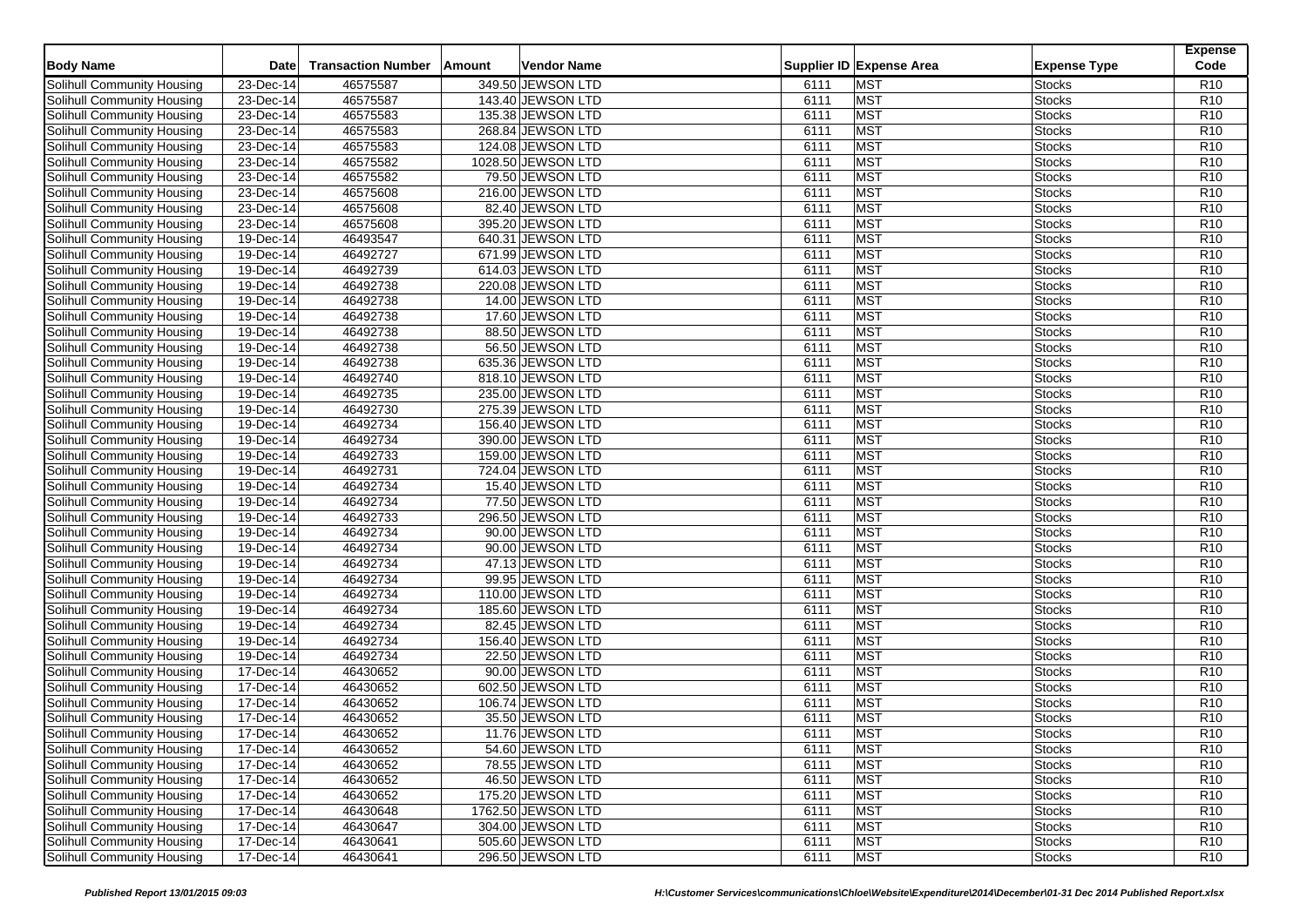| <b>Body Name</b>           | <b>Date</b>   | <b>Transaction Number</b> | Amount | <b>Vendor Name</b> |      | Supplier ID Expense Area | <b>Expense Type</b> | <b>Expense</b><br>Code |
|----------------------------|---------------|---------------------------|--------|--------------------|------|--------------------------|---------------------|------------------------|
| Solihull Community Housing | 17-Dec-14     | 46430640                  |        | 739.96 JEWSON LTD  | 6111 | <b>MST</b>               | Stocks              | R <sub>10</sub>        |
| Solihull Community Housing | 17-Dec-14     | 46430624                  |        | 400.93 JEWSON LTD  | 6111 | <b>MST</b>               | <b>Stocks</b>       | R10                    |
| Solihull Community Housing | 17-Dec-14     | 46430623                  |        | 159.60 JEWSON LTD  | 6111 | <b>MST</b>               | <b>Stocks</b>       | R <sub>10</sub>        |
| Solihull Community Housing | 17-Dec-14     | 46430623                  |        | 1216.00 JEWSON LTD | 6111 | <b>MST</b>               | Stocks              | R <sub>10</sub>        |
| Solihull Community Housing | 17-Dec-14     | 46430622                  |        | 555.08 JEWSON LTD  | 6111 | <b>MST</b>               | <b>Stocks</b>       | R10                    |
| Solihull Community Housing | 17-Dec-14     | 46430620                  |        | 381.20 JEWSON LTD  | 6111 | <b>MST</b>               | <b>Stocks</b>       | R <sub>10</sub>        |
| Solihull Community Housing | 17-Dec-14     | 46430619                  |        | 434.38 JEWSON LTD  | 6111 | <b>MST</b>               | Stocks              | R10                    |
| Solihull Community Housing | 17-Dec-14     | 46430618                  |        | 699.51 JEWSON LTD  | 6111 | <b>MST</b>               | Stocks              | R <sub>10</sub>        |
| Solihull Community Housing | 17-Dec-14     | 46430617                  |        | 340.89 JEWSON LTD  | 6111 | <b>MST</b>               | <b>Stocks</b>       | R <sub>10</sub>        |
| Solihull Community Housing | 17-Dec-14     | 46430616                  |        | 460.00 JEWSON LTD  | 6111 | <b>MST</b>               | Stocks              | R10                    |
| Solihull Community Housing | 17-Dec-14     | 46430616                  |        | 139.80 JEWSON LTD  | 6111 | <b>MST</b>               | <b>Stocks</b>       | R10                    |
| Solihull Community Housing | 17-Dec-14     | 46430616                  |        | 139.80 JEWSON LTD  | 6111 | <b>MST</b>               | <b>Stocks</b>       | R <sub>10</sub>        |
| Solihull Community Housing | 17-Dec-14     | 46430616                  |        | 61.80 JEWSON LTD   | 6111 | <b>MST</b>               | Stocks              | R10                    |
| Solihull Community Housing | 17-Dec-14     | 46430616                  |        | 55.60 JEWSON LTD   | 6111 | <b>MST</b>               | Stocks              | R10                    |
| Solihull Community Housing | 17-Dec-14     | 46430616                  |        | 80.80 JEWSON LTD   | 6111 | <b>MST</b>               | Stocks              | R10                    |
| Solihull Community Housing | 17-Dec-14     | 46430616                  |        | 572.00 JEWSON LTD  | 6111 | <b>MST</b>               | Stocks              | R10                    |
| Solihull Community Housing | 17-Dec-14     | 46430616                  |        | 39.00 JEWSON LTD   | 6111 | <b>MST</b>               | <b>Stocks</b>       | R10                    |
| Solihull Community Housing | 17-Dec-14     | 46430616                  |        | 679.00 JEWSON LTD  | 6111 | <b>MST</b>               | Stocks              | R <sub>10</sub>        |
| Solihull Community Housing | 17-Dec-14     | 46430616                  |        | 486.40 JEWSON LTD  | 6111 | <b>MST</b>               | <b>Stocks</b>       | R10                    |
| Solihull Community Housing | 17-Dec-14     | 46430616                  |        | 18.75 JEWSON LTD   | 6111 | <b>MST</b>               | Stocks              | R10                    |
| Solihull Community Housing | 17-Dec-14     | 46430616                  |        | 58.90 JEWSON LTD   | 6111 | <b>MST</b>               | <b>Stocks</b>       | R <sub>10</sub>        |
|                            | 17-Dec-14     | 46430616                  |        | 19.20 JEWSON LTD   | 6111 | <b>MST</b>               | <b>Stocks</b>       | R10                    |
| Solihull Community Housing |               |                           |        |                    |      |                          |                     |                        |
| Solihull Community Housing | 17-Dec-14     | 46430616                  |        | 60.40 JEWSON LTD   | 6111 | <b>MST</b>               | Stocks              | R10                    |
| Solihull Community Housing | 17-Dec-14     | 46430616                  |        | 676.20 JEWSON LTD  | 6111 | <b>MST</b>               | <b>Stocks</b>       | R <sub>10</sub>        |
| Solihull Community Housing | 17-Dec-14     | 46430616                  |        | 36.60 JEWSON LTD   | 6111 | <b>MST</b>               | <b>Stocks</b>       | R <sub>10</sub>        |
| Solihull Community Housing | 17-Dec-14     | 46430615                  |        | 413.83 JEWSON LTD  | 6111 | <b>MST</b>               | <b>Stocks</b>       | R <sub>10</sub>        |
| Solihull Community Housing | 17-Dec-14     | 46430614                  |        | 606.66 JEWSON LTD  | 6111 | <b>MST</b>               | Stocks              | R10                    |
| Solihull Community Housing | 17-Dec-14     | 46430613                  |        | 14.00 JEWSON LTD   | 6111 | MST                      | <b>Stocks</b>       | R <sub>10</sub>        |
| Solihull Community Housing | 17-Dec-14     | 46430613                  |        | 36.00 JEWSON LTD   | 6111 | <b>MST</b>               | Stocks              | R <sub>10</sub>        |
| Solihull Community Housing | 17-Dec-14     | 46430613                  |        | 15.40 JEWSON LTD   | 6111 | MST                      | <b>Stocks</b>       | R10                    |
| Solihull Community Housing | 17-Dec-14     | 46430613                  |        | 61.04 JEWSON LTD   | 6111 | <b>MST</b>               | Stocks              | R <sub>10</sub>        |
| Solihull Community Housing | 17-Dec-14     | 46430613                  |        | 78.60 JEWSON LTD   | 6111 | <b>MST</b>               | Stocks              | R10                    |
| Solihull Community Housing | 17-Dec-14     | 46430613                  |        | 99.95 JEWSON LTD   | 6111 | <b>MST</b>               | <b>Stocks</b>       | R10                    |
| Solihull Community Housing | 17-Dec-14     | 46430613                  |        | 12.10 JEWSON LTD   | 6111 | MST                      | <b>Stocks</b>       | R <sub>10</sub>        |
| Solihull Community Housing | 17-Dec-14     | 46430613                  |        | 18.20 JEWSON LTD   | 6111 | MST                      | Stocks              | R10                    |
| Solihull Community Housing | $17 - Dec-14$ | 46430613                  |        | 167.20 JEWSON LTD  | 6111 | <b>MST</b>               | <b>Stocks</b>       | R <sub>10</sub>        |
| Solihull Community Housing | 17-Dec-14     | 46430613                  |        | 97.00 JEWSON LTD   | 6111 | MST                      | <b>Stocks</b>       | R <sub>10</sub>        |
| Solihull Community Housing | 17-Dec-14     | 46430613                  |        | 72.60 JEWSON LTD   | 6111 | <b>MST</b>               | Stocks              | R10                    |
| Solihull Community Housing | $17 - Dec-14$ | 46430613                  |        | 41.70 JEWSON LTD   | 6111 | <b>MST</b>               | <b>Stocks</b>       | R10                    |
| Solihull Community Housing | 17-Dec-14     | 46430613                  |        | 60.40 JEWSON LTD   | 6111 | <b>MST</b>               | <b>Stocks</b>       | R10                    |
| Solihull Community Housing | 17-Dec-14     | 46430613                  |        | 54.50 JEWSON LTD   | 6111 | <b>MST</b>               | Stocks              | R10                    |
| Solihull Community Housing | 17-Dec-14     | 46430613                  |        | 87.60 JEWSON LTD   | 6111 | <b>MST</b>               | Stocks              | R10                    |
| Solihull Community Housing | 17-Dec-14     | 46430613                  |        | 185.60 JEWSON LTD  | 6111 | <b>MST</b>               | <b>Stocks</b>       | R <sub>10</sub>        |
| Solihull Community Housing | 17-Dec-14     | 46430613                  |        | 235.00 JEWSON LTD  | 6111 | <b>MST</b>               | <b>Stocks</b>       | R <sub>10</sub>        |
| Solihull Community Housing | 17-Dec-14     | 46430613                  |        | 235.00 JEWSON LTD  | 6111 | <b>MST</b>               | <b>Stocks</b>       | R <sub>10</sub>        |
| Solihull Community Housing | 17-Dec-14     | 46430613                  |        | 35.50 JEWSON LTD   | 6111 | <b>MST</b>               | <b>Stocks</b>       | R <sub>10</sub>        |
| Solihull Community Housing | 17-Dec-14     | 46430613                  |        | 156.40 JEWSON LTD  | 6111 | <b>MST</b>               | <b>Stocks</b>       | R <sub>10</sub>        |
| Solihull Community Housing | 17-Dec-14     | 46430613                  |        | 156.40 JEWSON LTD  | 6111 | <b>MST</b>               | <b>Stocks</b>       | R <sub>10</sub>        |
| Solihull Community Housing | 17-Dec-14     | 46430613                  |        | 156.40 JEWSON LTD  | 6111 | <b>MST</b>               | <b>Stocks</b>       | R <sub>10</sub>        |
| Solihull Community Housing | 17-Dec-14     | 46430613                  |        | 8.40 JEWSON LTD    | 6111 | <b>MST</b>               | <b>Stocks</b>       | R <sub>10</sub>        |
| Solihull Community Housing | 17-Dec-14     | 46430613                  |        | 64.40 JEWSON LTD   | 6111 | <b>MST</b>               | <b>Stocks</b>       | <b>R10</b>             |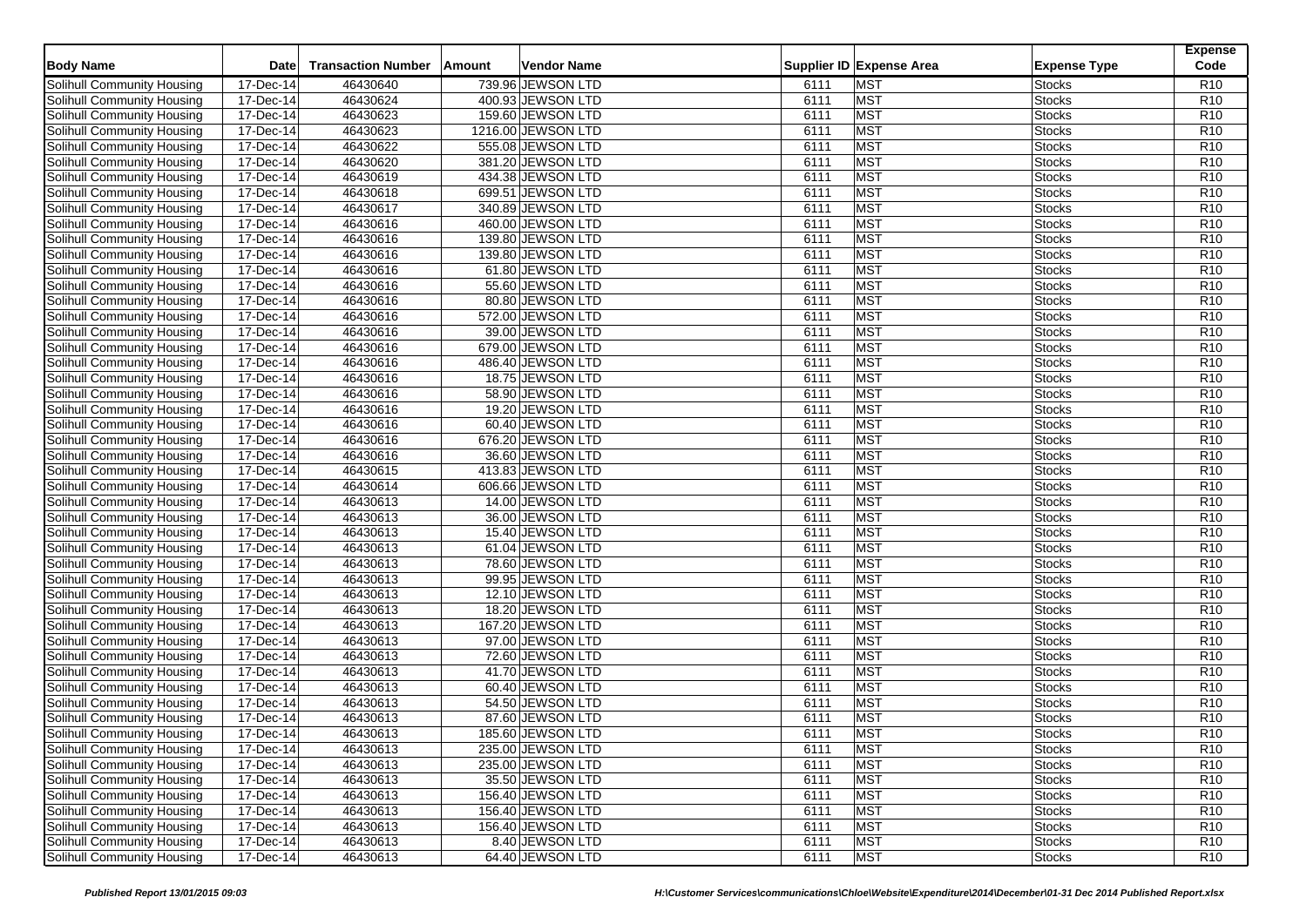| <b>Body Name</b>           | <b>Date</b>   | <b>Transaction Number</b> | Amount | <b>Vendor Name</b> |      | Supplier ID Expense Area | <b>Expense Type</b> | <b>Expense</b><br>Code |
|----------------------------|---------------|---------------------------|--------|--------------------|------|--------------------------|---------------------|------------------------|
| Solihull Community Housing | 17-Dec-14     | 46430613                  |        | 46.50 JEWSON LTD   | 6111 | <b>MST</b>               | Stocks              | R <sub>10</sub>        |
| Solihull Community Housing | 17-Dec-14     | 46430609                  |        | 115.26 JEWSON LTD  | 6111 | <b>MST</b>               | <b>Stocks</b>       | R <sub>10</sub>        |
| Solihull Community Housing | 17-Dec-14     | 46430609                  |        | 99.00 JEWSON LTD   | 6111 | <b>MST</b>               | <b>Stocks</b>       | R <sub>10</sub>        |
| Solihull Community Housing | 17-Dec-14     | 46430612                  |        | 487.29 JEWSON LTD  | 6111 | <b>MST</b>               | <b>Stocks</b>       | R10                    |
| Solihull Community Housing | 17-Dec-14     | 46430611                  |        | 178.78 JEWSON LTD  | 6111 | <b>MST</b>               | <b>Stocks</b>       | R10                    |
| Solihull Community Housing | 17-Dec-14     | 46430611                  |        | 181.38 JEWSON LTD  | 6111 | <b>MST</b>               | <b>Stocks</b>       | R <sub>10</sub>        |
| Solihull Community Housing | 17-Dec-14     | 46430611                  |        | 159.05 JEWSON LTD  | 6111 | <b>MST</b>               | <b>Stocks</b>       | R10                    |
| Solihull Community Housing | 17-Dec-14     | 46430610                  |        | 66.48 JEWSON LTD   | 6111 | <b>MST</b>               | Stocks              | R <sub>10</sub>        |
| Solihull Community Housing | 17-Dec-14     | 46430610                  |        | 527.50 JEWSON LTD  | 6111 | <b>MST</b>               | <b>Stocks</b>       | R <sub>10</sub>        |
| Solihull Community Housing | 17-Dec-14     | 46430609                  |        | 97.50 JEWSON LTD   | 6111 | <b>MST</b>               | <b>Stocks</b>       | R10                    |
| Solihull Community Housing | 17-Dec-14     | 46430609                  |        | 215.92 JEWSON LTD  | 6111 | <b>MST</b>               | <b>Stocks</b>       | R10                    |
| Solihull Community Housing | 17-Dec-14     | 46430609                  |        | 74.80 JEWSON LTD   | 6111 | <b>MST</b>               | <b>Stocks</b>       | R <sub>10</sub>        |
| Solihull Community Housing | 17-Dec-14     | 46430609                  |        | 379.80 JEWSON LTD  | 6111 | <b>MST</b>               | <b>Stocks</b>       | R10                    |
| Solihull Community Housing | 17-Dec-14     | 46430609                  |        | 25.00 JEWSON LTD   | 6111 | <b>MST</b>               | Stocks              | R10                    |
| Solihull Community Housing | 17-Dec-14     | 46430609                  |        | 149.38 JEWSON LTD  | 6111 | <b>MST</b>               | <b>Stocks</b>       | R <sub>10</sub>        |
| Solihull Community Housing | $17 - Dec-14$ | 46430609                  |        | 273.68 JEWSON LTD  | 6111 | <b>MST</b>               | <b>Stocks</b>       | R10                    |
| Solihull Community Housing | 17-Dec-14     | 46430609                  |        | 273.68 JEWSON LTD  | 6111 | <b>MST</b>               | <b>Stocks</b>       | R10                    |
| Solihull Community Housing | 17-Dec-14     | 46430609                  |        | 149.38 JEWSON LTD  | 6111 | <b>MST</b>               | <b>Stocks</b>       | R <sub>10</sub>        |
| Solihull Community Housing | 17-Dec-14     | 46430631                  |        | 921.00 JEWSON LTD  | 6111 | <b>MST</b>               | <b>Stocks</b>       | R10                    |
| Solihull Community Housing | 17-Dec-14     | 46430631                  |        | 148.00 JEWSON LTD  | 6111 | <b>MST</b>               | Stocks              | R10                    |
| Solihull Community Housing | 17-Dec-14     | 46430630                  |        | 725.31 JEWSON LTD  | 6111 | <b>MST</b>               | <b>Stocks</b>       | R <sub>10</sub>        |
| Solihull Community Housing | 17-Dec-14     | 46430625                  |        | 616.18 JEWSON LTD  | 6111 | <b>MST</b>               | <b>Stocks</b>       | R10                    |
|                            |               | 46430632                  |        | 326.24 JEWSON LTD  | 6111 | <b>MST</b>               |                     | R10                    |
| Solihull Community Housing | 17-Dec-14     |                           |        | 556.20 JEWSON LTD  |      |                          | <b>Stocks</b>       |                        |
| Solihull Community Housing | 17-Dec-14     | 46430632                  |        |                    | 6111 | <b>MST</b>               | <b>Stocks</b>       | R <sub>10</sub>        |
| Solihull Community Housing | 17-Dec-14     | 46430632                  |        | 471.15 JEWSON LTD  | 6111 | <b>MST</b>               | <b>Stocks</b>       | R <sub>10</sub>        |
| Solihull Community Housing | 17-Dec-14     | 46430632                  |        | 514.08 JEWSON LTD  | 6111 | <b>MST</b>               | <b>Stocks</b>       | R <sub>10</sub>        |
| Solihull Community Housing | 17-Dec-14     | 46430604                  |        | 486.74 JEWSON LTD  | 6111 | <b>MST</b>               | <b>Stocks</b>       | R10                    |
| Solihull Community Housing | 17-Dec-14     | 46430603                  |        | 1212.50 JEWSON LTD | 6111 | <b>MST</b>               | <b>Stocks</b>       | R <sub>10</sub>        |
| Solihull Community Housing | 10-Dec-14     | 46306574                  |        | 640.18 JEWSON LTD  | 6111 | <b>MST</b>               | <b>Stocks</b>       | R <sub>10</sub>        |
| Solihull Community Housing | 10-Dec-14     | 46306573                  |        | 708.99 JEWSON LTD  | 6111 | <b>MST</b>               | <b>Stocks</b>       | R10                    |
| Solihull Community Housing | 10-Dec-14     | 46306570                  |        | 550.00 JEWSON LTD  | 6111 | <b>MST</b>               | <b>Stocks</b>       | R <sub>10</sub>        |
| Solihull Community Housing | 10-Dec-14     | 46306569                  |        | 120.00 JEWSON LTD  | 6111 | <b>MST</b>               | <b>Stocks</b>       | R10                    |
| Solihull Community Housing | 10-Dec-14     | 46306569                  |        | 52.80 JEWSON LTD   | 6111 | <b>MST</b>               | <b>Stocks</b>       | R10                    |
| Solihull Community Housing | 10-Dec-14     | 46306569                  |        | 46.00 JEWSON LTD   | 6111 | <b>MST</b>               | <b>Stocks</b>       | R <sub>10</sub>        |
| Solihull Community Housing | 10-Dec-14     | 46306567                  |        | 2432.00 JEWSON LTD | 6111 | <b>MST</b>               | <b>Stocks</b>       | R <sub>10</sub>        |
| Solihull Community Housing | 10-Dec-14     | 46306563                  |        | 295.10 JEWSON LTD  | 6111 | <b>MST</b>               | <b>Stocks</b>       | R <sub>10</sub>        |
| Solihull Community Housing | 10-Dec-14     | 46306561                  |        | 6.40 JEWSON LTD    | 6111 | <b>MST</b>               | <b>Stocks</b>       | R <sub>10</sub>        |
| Solihull Community Housing | 10-Dec-14     | 46306561                  |        | 1440.00 JEWSON LTD | 6111 | <b>MST</b>               | <b>Stocks</b>       | R <sub>10</sub>        |
| Solihull Community Housing | 10-Dec-14     | 46306560                  |        | 2.04 JEWSON LTD    | 6111 | <b>MST</b>               | <b>Stocks</b>       | R10                    |
| Solihull Community Housing | 10-Dec-14     | 46306560                  |        | 5.46 JEWSON LTD    | 6111 | <b>MST</b>               | <b>Stocks</b>       | R10                    |
| Solihull Community Housing | 10-Dec-14     | 46306560                  |        | 8.80 JEWSON LTD    | 6111 | <b>MST</b>               | <b>Stocks</b>       | R10                    |
| Solihull Community Housing | 10-Dec-14     | 46306560                  |        | 7.00 JEWSON LTD    | 6111 | <b>MST</b>               | <b>Stocks</b>       | R10                    |
| Solihull Community Housing | 10-Dec-14     | 46306560                  |        | 89.90 JEWSON LTD   | 6111 | <b>MST</b>               | <b>Stocks</b>       | R <sub>10</sub>        |
| Solihull Community Housing | 10-Dec-14     | 46306560                  |        | 9.00 JEWSON LTD    | 6111 | <b>MST</b>               | <b>Stocks</b>       | R <sub>10</sub>        |
| Solihull Community Housing | 10-Dec-14     | 46306560                  |        | 22.00 JEWSON LTD   | 6111 | <b>MST</b>               | <b>Stocks</b>       | R <sub>10</sub>        |
| Solihull Community Housing | 10-Dec-14     | 46306560                  |        | 18.36 JEWSON LTD   | 6111 | <b>MST</b>               | <b>Stocks</b>       | R <sub>10</sub>        |
| Solihull Community Housing | 10-Dec-14     | 46306560                  |        | 30.80 JEWSON LTD   | 6111 | <b>MST</b>               | <b>Stocks</b>       | R <sub>10</sub>        |
| Solihull Community Housing | 10-Dec-14     | 46306560                  |        | 53.40 JEWSON LTD   | 6111 | <b>MST</b>               | <b>Stocks</b>       | R <sub>10</sub>        |
| Solihull Community Housing | 10-Dec-14     | 46306560                  |        | 11.76 JEWSON LTD   | 6111 | <b>MST</b>               | <b>Stocks</b>       | R <sub>10</sub>        |
| Solihull Community Housing | 10-Dec-14     | 46306560                  |        | 63.25 JEWSON LTD   | 6111 | <b>MST</b>               | <b>Stocks</b>       | R <sub>10</sub>        |
| Solihull Community Housing | 10-Dec-14     | 46306560                  |        | 75.81 JEWSON LTD   | 6111 | <b>MST</b>               | <b>Stocks</b>       | R <sub>10</sub>        |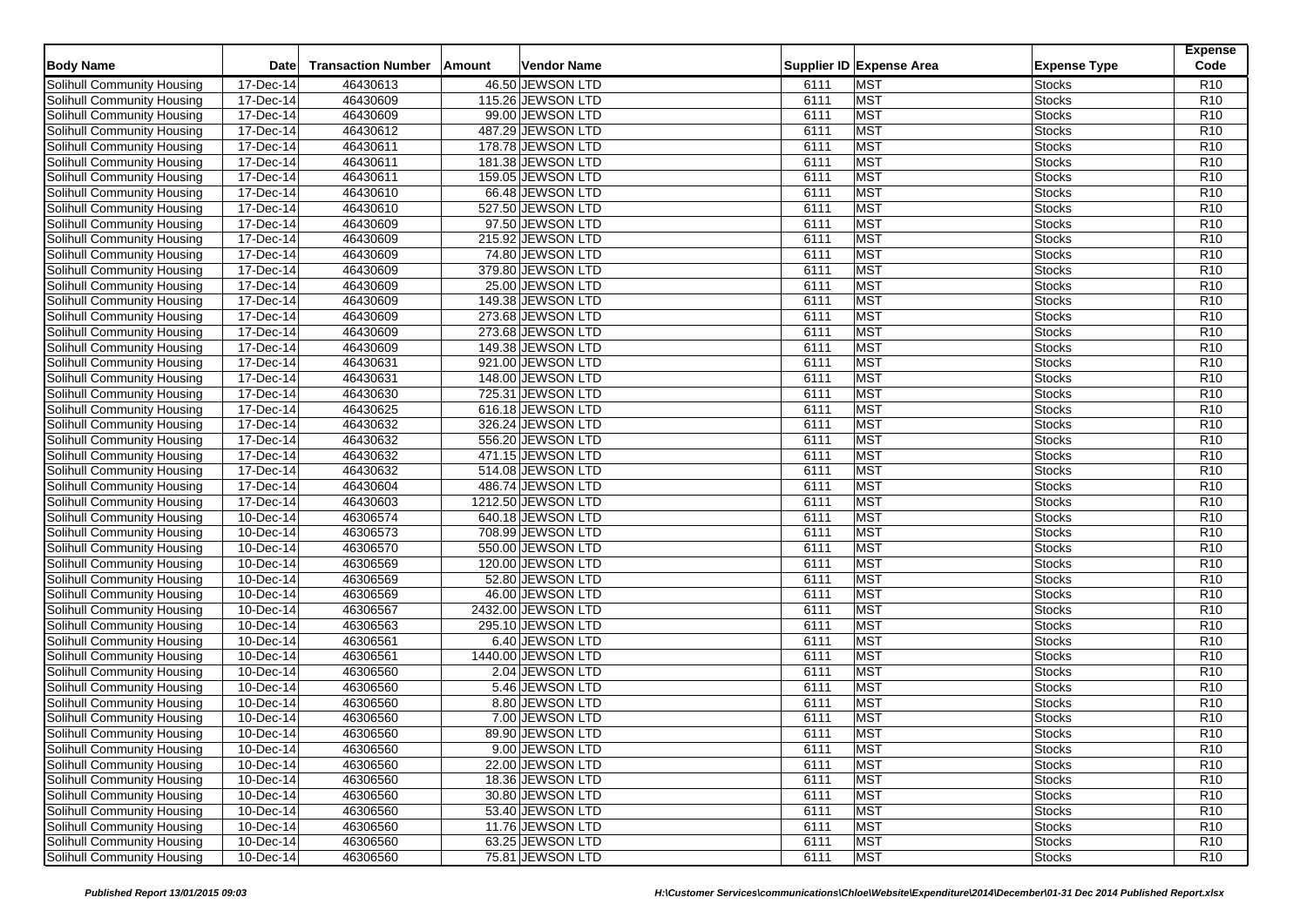| <b>Body Name</b>                  | <b>Date</b>             | <b>Transaction Number</b> | Amount | <b>Vendor Name</b>                    |      | Supplier ID Expense Area | <b>Expense Type</b> | <b>Expense</b><br>Code |
|-----------------------------------|-------------------------|---------------------------|--------|---------------------------------------|------|--------------------------|---------------------|------------------------|
| Solihull Community Housing        | 10-Dec-14               | 46306560                  |        | 78.55 JEWSON LTD                      | 6111 | MST                      | Stocks              | R <sub>10</sub>        |
| Solihull Community Housing        | 10-Dec-14               | 46306560                  |        | 113.00 JEWSON LTD                     | 6111 | MST                      | <b>Stocks</b>       | R <sub>10</sub>        |
| Solihull Community Housing        | 10-Dec-14               | 46306560                  |        | 80.50 JEWSON LTD                      | 6111 | <b>MST</b>               | <b>Stocks</b>       | R <sub>10</sub>        |
| Solihull Community Housing        | 10-Dec-14               | 46306560                  |        | 145.20 JEWSON LTD                     | 6111 | <b>MST</b>               | <b>Stocks</b>       | R10                    |
| Solihull Community Housing        | 10-Dec-14               | 46306560                  |        | 83.40 JEWSON LTD                      | 6111 | <b>MST</b>               | <b>Stocks</b>       | R10                    |
| Solihull Community Housing        | 10-Dec-14               | 46306560                  |        | 22.50 JEWSON LTD                      | 6111 | MST                      | <b>Stocks</b>       | R <sub>10</sub>        |
| Solihull Community Housing        | 10-Dec-14               | 46306560                  |        | 60.40 JEWSON LTD                      | 6111 | MST                      | <b>Stocks</b>       | R10                    |
| <b>Solihull Community Housing</b> | 10-Dec-14               | 46306560                  |        | 49.14 JEWSON LTD                      | 6111 | <b>MST</b>               | Stocks              | R <sub>10</sub>        |
| Solihull Community Housing        | 10-Dec-14               | 46306560                  |        | 17.80 JEWSON LTD                      | 6111 | MST                      | <b>Stocks</b>       | R <sub>10</sub>        |
| Solihull Community Housing        | $10 - Dec-14$           | 46306560                  |        | 87.60 JEWSON LTD                      | 6111 | <b>MST</b>               | <b>Stocks</b>       | R10                    |
| Solihull Community Housing        | 10-Dec-14               | 46306560                  |        | 183.00 JEWSON LTD                     | 6111 | <b>MST</b>               | <b>Stocks</b>       | R10                    |
| Solihull Community Housing        | 10-Dec-14               | 46306560                  |        | 470.00 JEWSON LTD                     | 6111 | <b>MST</b>               | <b>Stocks</b>       | R <sub>10</sub>        |
| Solihull Community Housing        | $10 - Dec-14$           | 46306560                  |        | 20.25 JEWSON LTD                      | 6111 | <b>MST</b>               | <b>Stocks</b>       | R10                    |
| Solihull Community Housing        | 10-Dec-14               | 46306560                  |        | 40.50 JEWSON LTD                      | 6111 | <b>MST</b>               | Stocks              | R10                    |
| Solihull Community Housing        | 10-Dec-14               | 46306560                  |        | 13.50 JEWSON LTD                      | 6111 | <b>MST</b>               | <b>Stocks</b>       | R <sub>10</sub>        |
|                                   | $10 - Dec-14$           | 46306560                  |        |                                       | 6111 | <b>MST</b>               |                     | R10                    |
| Solihull Community Housing        |                         | 46306560                  |        | 22.10 JEWSON LTD<br>252.50 JEWSON LTD | 6111 | <b>MST</b>               | <b>Stocks</b>       | R10                    |
| Solihull Community Housing        | 10-Dec-14<br>10-Dec-14  | 46306560                  |        | 2.80 JEWSON LTD                       | 6111 | <b>MST</b>               | <b>Stocks</b>       |                        |
| Solihull Community Housing        |                         |                           |        |                                       |      |                          | <b>Stocks</b>       | R <sub>10</sub>        |
| Solihull Community Housing        | 10-Dec-14               | 46306560                  |        | 46.00 JEWSON LTD                      | 6111 | <b>MST</b>               | <b>Stocks</b>       | R10                    |
| Solihull Community Housing        | 10-Dec-14               | 46306560                  |        | 35.50 JEWSON LTD                      | 6111 | <b>MST</b>               | Stocks              | R10                    |
| Solihull Community Housing        | 10-Dec-14               | 46306616                  |        | 553.90 JEWSON LTD                     | 6111 | <b>MST</b>               | <b>Stocks</b>       | R <sub>10</sub>        |
| Solihull Community Housing        | 10-Dec-14               | 46306616                  |        | 369.30 JEWSON LTD                     | 6111 | <b>MST</b>               | <b>Stocks</b>       | R10                    |
| Solihull Community Housing        | 10-Dec-14               | 46306616                  |        | 221.60 JEWSON LTD                     | 6111 | <b>MST</b>               | <b>Stocks</b>       | R10                    |
| Solihull Community Housing        | 10-Dec-14               | 46306609                  |        | 14.20 JEWSON LTD                      | 6111 | <b>MST</b>               | <b>Stocks</b>       | R <sub>10</sub>        |
| Solihull Community Housing        | 10-Dec-14               | 46306609                  |        | 16.12 JEWSON LTD                      | 6111 | <b>MST</b>               | <b>Stocks</b>       | R <sub>10</sub>        |
| Solihull Community Housing        | 10-Dec-14               | 46306609                  |        | 20.40 JEWSON LTD                      | 6111 | <b>MST</b>               | <b>Stocks</b>       | R <sub>10</sub>        |
| Solihull Community Housing        | 10-Dec-14               | 46306609                  |        | 364.00 JEWSON LTD                     | 6111 | <b>MST</b>               | <b>Stocks</b>       | R10                    |
| Solihull Community Housing        | 10-Dec-14               | 46306609                  |        | 10.70 JEWSON LTD                      | 6111 | <b>MST</b>               | <b>Stocks</b>       | R <sub>10</sub>        |
| Solihull Community Housing        | 10-Dec-14               | 46306609                  |        | 45.00 JEWSON LTD                      | 6111 | <b>MST</b>               | <b>Stocks</b>       | R <sub>10</sub>        |
| Solihull Community Housing        | 10-Dec-14               | 46306609                  |        | 30.80 JEWSON LTD                      | 6111 | MST                      | <b>Stocks</b>       | R10                    |
| Solihull Community Housing        | 10-Dec-14               | 46306609                  |        | 312.80 JEWSON LTD                     | 6111 | <b>MST</b>               | <b>Stocks</b>       | R <sub>10</sub>        |
| Solihull Community Housing        | 10-Dec-14               | 46306609                  |        | 126.50 JEWSON LTD                     | 6111 | <b>MST</b>               | <b>Stocks</b>       | R10                    |
| Solihull Community Housing        | 10-Dec-14               | 46306609                  |        | 50.40 JEWSON LTD                      | 6111 | <b>MST</b>               | <b>Stocks</b>       | R10                    |
| Solihull Community Housing        | 10-Dec-14               | 46306609                  |        | 12.35 JEWSON LTD                      | 6111 | MST                      | <b>Stocks</b>       | R <sub>10</sub>        |
| Solihull Community Housing        | 10-Dec-14               | 46306609                  |        | 42.00 JEWSON LTD                      | 6111 | MST                      | <b>Stocks</b>       | R10                    |
| Solihull Community Housing        | 10-Dec-14               | 46306609                  |        | 7.90 JEWSON LTD                       | 6111 | <b>MST</b>               | <b>Stocks</b>       | R <sub>10</sub>        |
| Solihull Community Housing        | 10-Dec-14               | 46306608                  |        | 376.00 JEWSON LTD                     | 6111 | MST                      | <b>Stocks</b>       | R <sub>10</sub>        |
| Solihull Community Housing        | $\overline{10}$ -Dec-14 | 46306608                  |        | 342.00 JEWSON LTD                     | 6111 | <b>MST</b>               | Stocks              | R10                    |
| Solihull Community Housing        | 10-Dec-14               | 46306608                  |        | 307.40 JEWSON LTD                     | 6111 | <b>MST</b>               | <b>Stocks</b>       | R10                    |
| Solihull Community Housing        | 10-Dec-14               | 46306608                  |        | 273.80 JEWSON LTD                     | 6111 | <b>MST</b>               | <b>Stocks</b>       | R10                    |
| Solihull Community Housing        | 10-Dec-14               | 46306608                  |        | 105.60 JEWSON LTD                     | 6111 | <b>MST</b>               | Stocks              | R10                    |
| Solihull Community Housing        | 10-Dec-14               | 46306608                  |        | 102.20 JEWSON LTD                     | 6111 | <b>MST</b>               | <b>Stocks</b>       | R10                    |
| Solihull Community Housing        | 10-Dec-14               | 46306608                  |        | 97.20 JEWSON LTD                      | 6111 | <b>MST</b>               | <b>Stocks</b>       | R <sub>10</sub>        |
| Solihull Community Housing        | 10-Dec-14               | 46306608                  |        | 97.20 JEWSON LTD                      | 6111 | <b>MST</b>               | <b>Stocks</b>       | R <sub>10</sub>        |
| Solihull Community Housing        | 10-Dec-14               | 46306608                  |        | 319.00 JEWSON LTD                     | 6111 | <b>MST</b>               | <b>Stocks</b>       | R <sub>10</sub>        |
| Solihull Community Housing        | 10-Dec-14               | 46306608                  |        | 288.60 JEWSON LTD                     | 6111 | <b>MST</b>               | <b>Stocks</b>       | R <sub>10</sub>        |
| Solihull Community Housing        | 10-Dec-14               | 46306608                  |        | 259.20 JEWSON LTD                     | 6111 | <b>MST</b>               | <b>Stocks</b>       | R <sub>10</sub>        |
| Solihull Community Housing        | 10-Dec-14               | 46306608                  |        | 347.40 JEWSON LTD                     | 6111 | <b>MST</b>               | <b>Stocks</b>       | R <sub>10</sub>        |
| Solihull Community Housing        | 10-Dec-14               | 46306610                  |        | 512.50 JEWSON LTD                     | 6111 | <b>MST</b>               | <b>Stocks</b>       | R <sub>10</sub>        |
| Solihull Community Housing        | 10-Dec-14               | 46306607                  |        | 1175.00 JEWSON LTD                    | 6111 | <b>MST</b>               | <b>Stocks</b>       | R <sub>10</sub>        |
| Solihull Community Housing        | 10-Dec-14               | 46306603                  |        | 553.90 JEWSON LTD                     | 6111 | <b>MST</b>               | <b>Stocks</b>       | <b>R10</b>             |
|                                   |                         |                           |        |                                       |      |                          |                     |                        |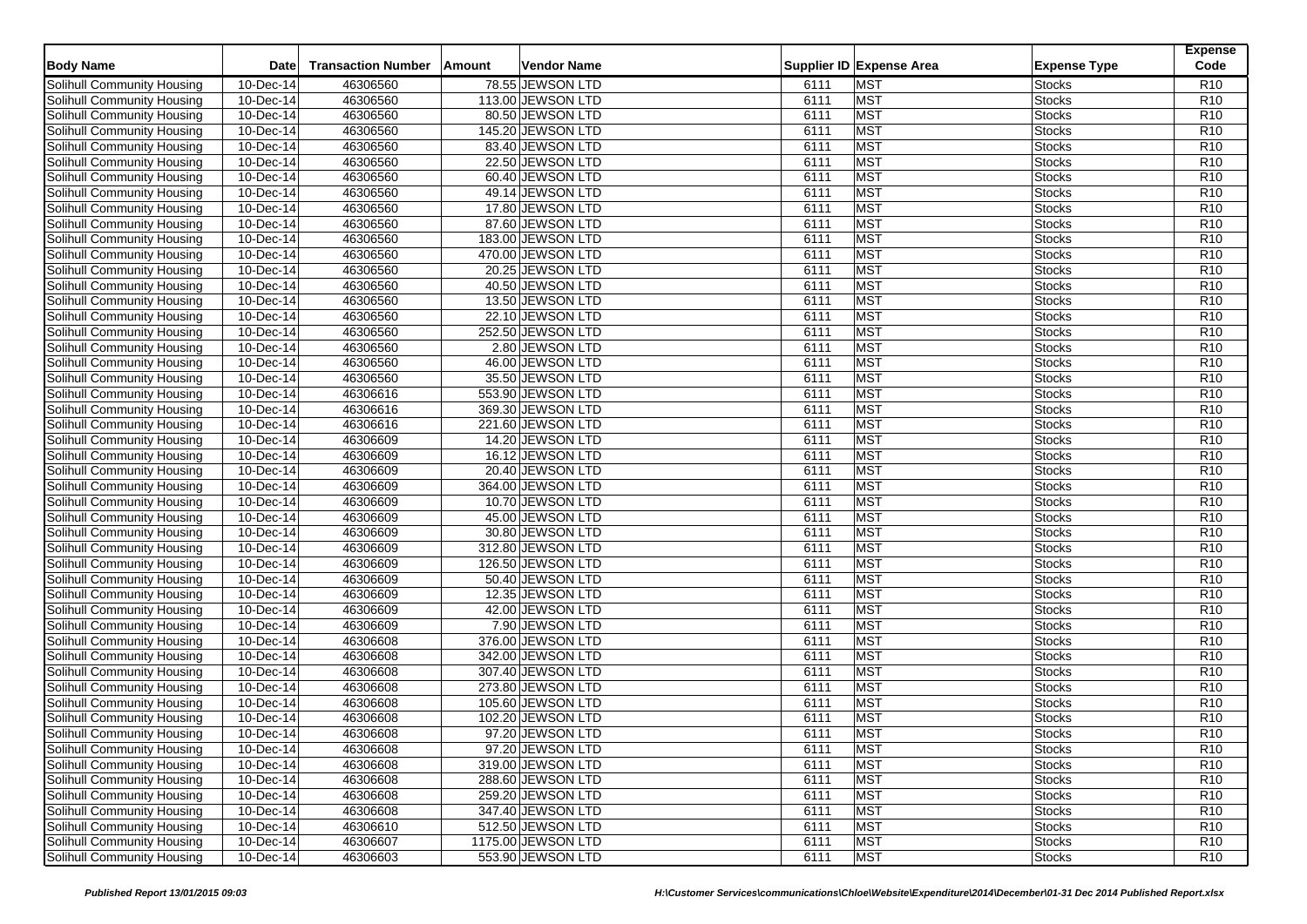| <b>Body Name</b>                  | <b>Date</b>            | <b>Transaction Number</b> | Amount | <b>Vendor Name</b>                  |      | Supplier ID Expense Area | <b>Expense Type</b> | <b>Expense</b><br>Code |
|-----------------------------------|------------------------|---------------------------|--------|-------------------------------------|------|--------------------------|---------------------|------------------------|
| Solihull Community Housing        | 10-Dec-14              | 46306603                  |        | 369.30 JEWSON LTD                   | 6111 | <b>MST</b>               | Stocks              | R <sub>10</sub>        |
| Solihull Community Housing        | 10-Dec-14              | 46306602                  |        | 1.90 JEWSON LTD                     | 6111 | <b>MST</b>               | <b>Stocks</b>       | R10                    |
| Solihull Community Housing        | 10-Dec-14              | 46306600                  |        | 157.20 JEWSON LTD                   | 6111 | <b>MST</b>               | <b>Stocks</b>       | R <sub>10</sub>        |
| Solihull Community Housing        | 10-Dec-14              | 46306600                  |        | 37.12 JEWSON LTD                    | 6111 | <b>MST</b>               | Stocks              | R10                    |
| Solihull Community Housing        | 10-Dec-14              | 46306600                  |        | 15.64 JEWSON LTD                    | 6111 | <b>MST</b>               | <b>Stocks</b>       | R10                    |
| Solihull Community Housing        | 10-Dec-14              | 46306602                  |        | 2432.00 JEWSON LTD                  | 6111 | <b>MST</b>               | <b>Stocks</b>       | R <sub>10</sub>        |
| Solihull Community Housing        | 10-Dec-14              | 46306580                  |        | 278.10 JEWSON LTD                   | 6111 | <b>MST</b>               | Stocks              | R10                    |
| Solihull Community Housing        | 10-Dec-14              | 46306597                  |        | 412.22 JEWSON LTD                   | 6111 | <b>MST</b>               | Stocks              | R <sub>10</sub>        |
| Solihull Community Housing        | 10-Dec-14              | 46306593                  |        | 366.00 JEWSON LTD                   | 6111 | <b>MST</b>               | <b>Stocks</b>       | R <sub>10</sub>        |
| Solihull Community Housing        | $10 - Dec-14$          | 46306591                  |        | 769.60 JEWSON LTD                   | 6111 | <b>MST</b>               | Stocks              | R10                    |
| Solihull Community Housing        | 10-Dec-14              | 46306586                  |        | 221.60 JEWSON LTD                   | 6111 | <b>MST</b>               | <b>Stocks</b>       | R10                    |
| Solihull Community Housing        | 10-Dec-14              | 46306557                  |        | 74.69 JEWSON LTD                    | 6111 | <b>MST</b>               | <b>Stocks</b>       | R <sub>10</sub>        |
| Solihull Community Housing        | 10-Dec-14              | 46306557                  |        | 74.69 JEWSON LTD                    | 6111 | <b>MST</b>               | Stocks              | R10                    |
| Solihull Community Housing        | 10-Dec-14              | 46306557                  |        | 85.87 JEWSON LTD                    | 6111 | <b>MST</b>               | Stocks              | R10                    |
| Solihull Community Housing        | 10-Dec-14              | 46306557                  |        | 68.42 JEWSON LTD                    | 6111 | <b>MST</b>               | <b>Stocks</b>       | R <sub>10</sub>        |
|                                   | $10 - Dec-14$          | 46306556                  |        |                                     | 6111 | <b>MST</b>               |                     | R10                    |
| Solihull Community Housing        |                        | 46306556                  |        | 6.00 JEWSON LTD<br>48.30 JEWSON LTD | 6111 | <b>MST</b>               | <b>Stocks</b>       | R10                    |
| Solihull Community Housing        | 10-Dec-14<br>10-Dec-14 | 46306556                  |        | 162.50 JEWSON LTD                   | 6111 | <b>MST</b>               | <b>Stocks</b>       |                        |
| Solihull Community Housing        |                        |                           |        |                                     |      |                          | <b>Stocks</b>       | R <sub>10</sub>        |
| Solihull Community Housing        | 10-Dec-14              | 46306556                  |        | 15.40 JEWSON LTD                    | 6111 | <b>MST</b>               | <b>Stocks</b>       | R10                    |
| Solihull Community Housing        | 10-Dec-14              | 46306556                  |        | 200.01 JEWSON LTD                   | 6111 | <b>MST</b>               | <b>Stocks</b>       | R10                    |
| Solihull Community Housing        | 10-Dec-14              | 46306556                  |        | 18.20 JEWSON LTD                    | 6111 | <b>MST</b>               | <b>Stocks</b>       | R <sub>10</sub>        |
| Solihull Community Housing        | 10-Dec-14              | 46306556                  |        | 60.40 JEWSON LTD                    | 6111 | <b>MST</b>               | <b>Stocks</b>       | R10                    |
| Solihull Community Housing        | 10-Dec-14              | 46306556                  |        | 470.00 JEWSON LTD                   | 6111 | <b>MST</b>               | <b>Stocks</b>       | R10                    |
| Solihull Community Housing        | 10-Dec-14              | 46306556                  |        | 33.75 JEWSON LTD                    | 6111 | <b>MST</b>               | <b>Stocks</b>       | R <sub>10</sub>        |
| Solihull Community Housing        | 10-Dec-14              | 46306556                  |        | 46.50 JEWSON LTD                    | 6111 | <b>MST</b>               | <b>Stocks</b>       | R <sub>10</sub>        |
| Solihull Community Housing        | 10-Dec-14              | 46306556                  |        | 62.40 JEWSON LTD                    | 6111 | <b>MST</b>               | <b>Stocks</b>       | R <sub>10</sub>        |
| Solihull Community Housing        | 10-Dec-14              | 46306590                  |        | 712.16 JEWSON LTD                   | 6111 | <b>MST</b>               | <b>Stocks</b>       | R10                    |
| Solihull Community Housing        | 04-Dec-14              | 46030609                  |        | 28.00 JEWSON LTD                    | 6111 | <b>MST</b>               | <b>Stocks</b>       | R <sub>10</sub>        |
| Solihull Community Housing        | 04-Dec-14              | 46030609                  |        | 3.00 JEWSON LTD                     | 6111 | <b>MST</b>               | <b>Stocks</b>       | R <sub>10</sub>        |
| Solihull Community Housing        | 04-Dec-14              | 46030609                  |        | 6.97 JEWSON LTD                     | 6111 | <b>MST</b>               | <b>Stocks</b>       | R10                    |
| Solihull Community Housing        | 04-Dec-14              | 46030609                  |        | 15.00 JEWSON LTD                    | 6111 | <b>MST</b>               | <b>Stocks</b>       | R <sub>10</sub>        |
| Solihull Community Housing        | 04-Dec-14              | 46030609                  |        | 21.69 JEWSON LTD                    | 6111 | <b>MST</b>               | <b>Stocks</b>       | R10                    |
| Solihull Community Housing        | 04-Dec-14              | 46030609                  |        | 45.00 JEWSON LTD                    | 6111 | <b>MST</b>               | <b>Stocks</b>       | R10                    |
| Solihull Community Housing        | 04-Dec-14              | 46030609                  |        | 32.40 JEWSON LTD                    | 6111 | <b>MST</b>               | <b>Stocks</b>       | R <sub>10</sub>        |
| Solihull Community Housing        | 04-Dec-14              | 46030609                  |        | 2.44 JEWSON LTD                     | 6111 | <b>MST</b>               | <b>Stocks</b>       | R10                    |
| Solihull Community Housing        | 04-Dec-14              | 46030609                  |        | 17.04 JEWSON LTD                    | 6111 | <b>MST</b>               | <b>Stocks</b>       | R <sub>10</sub>        |
| Solihull Community Housing        | 04-Dec-14              | 46030609                  |        | 13.26 JEWSON LTD                    | 6111 | <b>MST</b>               | <b>Stocks</b>       | R <sub>10</sub>        |
| Solihull Community Housing        | 04-Dec-14              | 46030609                  |        | 13.43 JEWSON LTD                    | 6111 | <b>MST</b>               | <b>Stocks</b>       | R10                    |
| Solihull Community Housing        | 04-Dec-14              | 46030609                  |        | 6.49 JEWSON LTD                     | 6111 | <b>MST</b>               | <b>Stocks</b>       | R10                    |
| Solihull Community Housing        | 04-Dec-14              | 46030609                  |        | 75.00 JEWSON LTD                    | 6111 | <b>MST</b>               | <b>Stocks</b>       | R10                    |
| Solihull Community Housing        | 04-Dec-14              | 46030609                  |        | 80.00 JEWSON LTD                    | 6111 | <b>MST</b>               | <b>Stocks</b>       | R10                    |
| Solihull Community Housing        | 04-Dec-14              | 46030609                  |        | 6.16 JEWSON LTD                     | 6111 | <b>MST</b>               | Stocks              | R10                    |
| Solihull Community Housing        | 04-Dec-14              | 46030609                  |        | 82.45 JEWSON LTD                    | 6111 | <b>MST</b>               | <b>Stocks</b>       | R <sub>10</sub>        |
| Solihull Community Housing        | 04-Dec-14              | 46030609                  |        | 232.90 JEWSON LTD                   | 6111 | <b>MST</b>               | <b>Stocks</b>       | R <sub>10</sub>        |
| Solihull Community Housing        | 04-Dec-14              | 46030609                  |        | 150.20 JEWSON LTD                   | 6111 | <b>MST</b>               | <b>Stocks</b>       | R <sub>10</sub>        |
| Solihull Community Housing        | 04-Dec-14              | 46030609                  |        | 89.30 JEWSON LTD                    | 6111 | <b>MST</b>               | <b>Stocks</b>       | R <sub>10</sub>        |
| Solihull Community Housing        | 04-Dec-14              | 46030609                  |        | 27.00 JEWSON LTD                    | 6111 | <b>MST</b>               | <b>Stocks</b>       | R <sub>10</sub>        |
| Solihull Community Housing        | 04-Dec-14              | 46030608                  |        | 26.51 JEWSON LTD                    | 6111 | <b>MST</b>               | <b>Stocks</b>       | R <sub>10</sub>        |
| Solihull Community Housing        | 04-Dec-14              | 46030608                  |        | 21.96 JEWSON LTD                    | 6111 | <b>MST</b>               | <b>Stocks</b>       | R <sub>10</sub>        |
| <b>Solihull Community Housing</b> | 04-Dec-14              | 46030608                  |        | 11.36 JEWSON LTD                    | 6111 | <b>MST</b>               | <b>Stocks</b>       | R <sub>10</sub>        |
| Solihull Community Housing        | 04-Dec-14              | 46030608                  |        | 7.14 JEWSON LTD                     | 6111 | <b>MST</b>               | <b>Stocks</b>       | R <sub>10</sub>        |
|                                   |                        |                           |        |                                     |      |                          |                     |                        |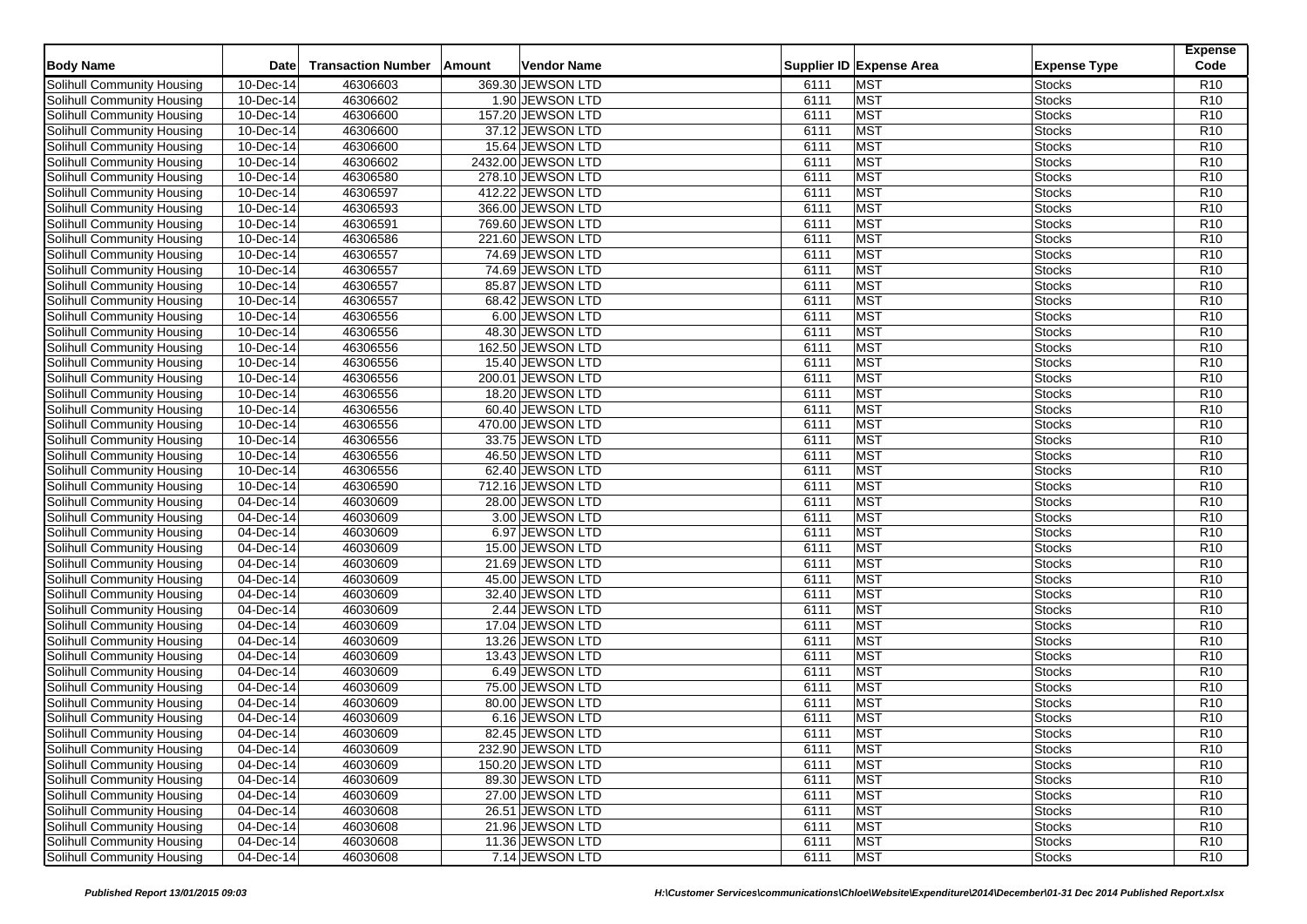| <b>Body Name</b>                  | <b>Date</b>            | <b>Transaction Number</b> | Amount | <b>Vendor Name</b> |      | Supplier ID Expense Area | <b>Expense Type</b> | <b>Expense</b><br>Code |
|-----------------------------------|------------------------|---------------------------|--------|--------------------|------|--------------------------|---------------------|------------------------|
| Solihull Community Housing        | 04-Dec-14              | 46030608                  |        | 2.37 JEWSON LTD    | 6111 | <b>MST</b>               | Stocks              | R <sub>10</sub>        |
| <b>Solihull Community Housing</b> | 04-Dec-14              | 46030608                  |        | 5.31 JEWSON LTD    | 6111 | <b>MST</b>               | <b>Stocks</b>       | R10                    |
| Solihull Community Housing        | 04-Dec-14              | 46030608                  |        | 14.20 JEWSON LTD   | 6111 | <b>MST</b>               | <b>Stocks</b>       | R <sub>10</sub>        |
| Solihull Community Housing        | 04-Dec-14              | 46030608                  |        | 99.95 JEWSON LTD   | 6111 | <b>MST</b>               | <b>Stocks</b>       | R10                    |
| Solihull Community Housing        | 04-Dec-14              | 46030608                  |        | 161.00 JEWSON LTD  | 6111 | <b>MST</b>               | <b>Stocks</b>       | R10                    |
| Solihull Community Housing        | 04-Dec-14              | 46030606                  |        | 145.20 JEWSON LTD  | 6111 | <b>MST</b>               | <b>Stocks</b>       | R <sub>10</sub>        |
| Solihull Community Housing        | 04-Dec-14              | 46030606                  |        | 1175.00 JEWSON LTD | 6111 | <b>MST</b>               | <b>Stocks</b>       | R <sub>10</sub>        |
| <b>Solihull Community Housing</b> | 04-Dec-14              | 46030606                  |        | 1175.00 JEWSON LTD | 6111 | <b>MST</b>               | Stocks              | R <sub>10</sub>        |
| Solihull Community Housing        | 04-Dec-14              | 46030606                  |        | 68.00 JEWSON LTD   | 6111 | <b>MST</b>               | <b>Stocks</b>       | R <sub>10</sub>        |
| Solihull Community Housing        | $\overline{04-Dec-14}$ | 46030605                  |        | 587.50 JEWSON LTD  | 6111 | <b>MST</b>               | <b>Stocks</b>       | R10                    |
| Solihull Community Housing        | 04-Dec-14              | 46030605                  |        | 22.00 JEWSON LTD   | 6111 | <b>MST</b>               | <b>Stocks</b>       | R10                    |
| Solihull Community Housing        | 04-Dec-14              | 46030605                  |        | 204.80 JEWSON LTD  | 6111 | <b>MST</b>               | <b>Stocks</b>       | R <sub>10</sub>        |
| Solihull Community Housing        | 04-Dec-14              | 46030605                  |        | 81.84 JEWSON LTD   | 6111 | <b>MST</b>               | <b>Stocks</b>       | R10                    |
| Solihull Community Housing        | 04-Dec-14              | 46030603                  |        | 257.20 JEWSON LTD  | 6111 | <b>MST</b>               | Stocks              | R10                    |
| Solihull Community Housing        | 04-Dec-14              | 46030603                  |        | 185.00 JEWSON LTD  | 6111 | <b>MST</b>               | <b>Stocks</b>       | R <sub>10</sub>        |
| Solihull Community Housing        | $\overline{04-Dec-14}$ | 46030603                  |        | 92.54 JEWSON LTD   | 6111 | <b>MST</b>               | <b>Stocks</b>       | R10                    |
| Solihull Community Housing        | 04-Dec-14              | 46030597                  |        | 60.50 JEWSON LTD   | 6111 | <b>MST</b>               | <b>Stocks</b>       | R10                    |
| Solihull Community Housing        | 04-Dec-14              | 46030597                  |        | 39.00 JEWSON LTD   | 6111 | <b>MST</b>               | <b>Stocks</b>       | R <sub>10</sub>        |
| Solihull Community Housing        | 04-Dec-14              | 46030597                  |        | 38.40 JEWSON LTD   | 6111 | <b>MST</b>               | <b>Stocks</b>       | R10                    |
| Solihull Community Housing        | 04-Dec-14              | 46030597                  |        | 15.60 JEWSON LTD   | 6111 | <b>MST</b>               | <b>Stocks</b>       | R10                    |
| Solihull Community Housing        | 04-Dec-14              | 46030597                  |        | 159.60 JEWSON LTD  | 6111 | <b>MST</b>               | <b>Stocks</b>       | R <sub>10</sub>        |
| Solihull Community Housing        | 04-Dec-14              | 46030597                  |        | 49.15 JEWSON LTD   | 6111 | <b>MST</b>               | <b>Stocks</b>       | R10                    |
| Solihull Community Housing        | 04-Dec-14              | 46030597                  |        | 26.50 JEWSON LTD   | 6111 | <b>MST</b>               | <b>Stocks</b>       | R10                    |
| Solihull Community Housing        | 04-Dec-14              | 46030597                  |        | 26.00 JEWSON LTD   | 6111 | <b>MST</b>               | <b>Stocks</b>       | R <sub>10</sub>        |
| Solihull Community Housing        | 04-Dec-14              | 46030597                  |        | 17.70 JEWSON LTD   | 6111 | <b>MST</b>               | <b>Stocks</b>       | R <sub>10</sub>        |
| Solihull Community Housing        | 04-Dec-14              | 46030597                  |        | 78.00 JEWSON LTD   | 6111 | <b>MST</b>               | <b>Stocks</b>       | R <sub>10</sub>        |
| Solihull Community Housing        | 04-Dec-14              | 46030597                  |        | 563.50 JEWSON LTD  | 6111 | <b>MST</b>               | <b>Stocks</b>       | R10                    |
| Solihull Community Housing        | 04-Dec-14              | 46030596                  |        | 245.28 JEWSON LTD  | 6111 | <b>MST</b>               | <b>Stocks</b>       | R <sub>10</sub>        |
| Solihull Community Housing        | 04-Dec-14              | 46030595                  |        | 389.00 JEWSON LTD  | 6111 | <b>MST</b>               | <b>Stocks</b>       | R <sub>10</sub>        |
| Solihull Community Housing        | 04-Dec-14              | 46030594                  |        | 414.85 JEWSON LTD  | 6111 | <b>MST</b>               | <b>Stocks</b>       | R10                    |
| Solihull Community Housing        | 04-Dec-14              | 46030592                  |        | 534.83 JEWSON LTD  | 6111 | <b>MST</b>               | <b>Stocks</b>       | R <sub>10</sub>        |
| Solihull Community Housing        | 04-Dec-14              | 46030589                  |        | 1144.80 JEWSON LTD | 6111 | <b>MST</b>               | <b>Stocks</b>       | R <sub>10</sub>        |
| Solihull Community Housing        | 04-Dec-14              | 46030589                  |        | 203.90 JEWSON LTD  | 6111 | <b>MST</b>               | <b>Stocks</b>       | R10                    |
| Solihull Community Housing        | 04-Dec-14              | 46030589                  |        | 296.50 JEWSON LTD  | 6111 | <b>MST</b>               | <b>Stocks</b>       | R <sub>10</sub>        |
| Solihull Community Housing        | 04-Dec-14              | 46030589                  |        | 261.75 JEWSON LTD  | 6111 | <b>MST</b>               | <b>Stocks</b>       | R10                    |
| Solihull Community Housing        | 04-Dec-14              | 46030589                  |        | 159.00 JEWSON LTD  | 6111 | <b>MST</b>               | <b>Stocks</b>       | R <sub>10</sub>        |
| Solihull Community Housing        | 04-Dec-14              | 46030590                  |        | 996.42 JEWSON LTD  | 6111 | <b>MST</b>               | <b>Stocks</b>       | R <sub>10</sub>        |
| Solihull Community Housing        | 04-Dec-14              | 46030598                  |        | 255.00 JEWSON LTD  | 6111 | <b>MST</b>               | <b>Stocks</b>       | R10                    |
| Solihull Community Housing        | 04-Dec-14              | 46030598                  |        | 48.20 JEWSON LTD   | 6111 | <b>MST</b>               | <b>Stocks</b>       | R10                    |
| Solihull Community Housing        | 04-Dec-14              | 46030598                  |        | 42.20 JEWSON LTD   | 6111 | <b>MST</b>               | <b>Stocks</b>       | R10                    |
| Solihull Community Housing        | 04-Dec-14              | 46030617                  |        | 56.50 JEWSON LTD   | 6111 | <b>MST</b>               | <b>Stocks</b>       | R10                    |
| Solihull Community Housing        | 04-Dec-14              | 46030617                  |        | 106.65 JEWSON LTD  | 6111 | <b>MST</b>               | <b>Stocks</b>       | R10                    |
| Solihull Community Housing        | 04-Dec-14              | 46030617                  |        | 45.10 JEWSON LTD   | 6111 | <b>MST</b>               | <b>Stocks</b>       | R <sub>10</sub>        |
| Solihull Community Housing        | 04-Dec-14              | 46030617                  |        | 14.50 JEWSON LTD   | 6111 | <b>MST</b>               | <b>Stocks</b>       | R <sub>10</sub>        |
| Solihull Community Housing        | 04-Dec-14              | 46030617                  |        | 262.50 JEWSON LTD  | 6111 | <b>MST</b>               | <b>Stocks</b>       | R <sub>10</sub>        |
| Solihull Community Housing        | 04-Dec-14              | 46030617                  |        | 262.50 JEWSON LTD  | 6111 | <b>MST</b>               | <b>Stocks</b>       | R <sub>10</sub>        |
| Solihull Community Housing        | 04-Dec-14              | 46030617                  |        | 350.60 JEWSON LTD  | 6111 | <b>MST</b>               | <b>Stocks</b>       | R <sub>10</sub>        |
| Solihull Community Housing        | 04-Dec-14              | 46030617                  |        | 53.40 JEWSON LTD   | 6111 | <b>MST</b>               | <b>Stocks</b>       | R <sub>10</sub>        |
| Solihull Community Housing        | 04-Dec-14              | 46030617                  |        | 177.00 JEWSON LTD  | 6111 | <b>MST</b>               | <b>Stocks</b>       | R <sub>10</sub>        |
| Solihull Community Housing        | 04-Dec-14              | 46030617                  |        | 138.65 JEWSON LTD  | 6111 | <b>MST</b>               | <b>Stocks</b>       | R <sub>10</sub>        |
| Solihull Community Housing        | 04-Dec-14              | 46030617                  |        | 14.00 JEWSON LTD   | 6111 | <b>MST</b>               | <b>Stocks</b>       | R <sub>10</sub>        |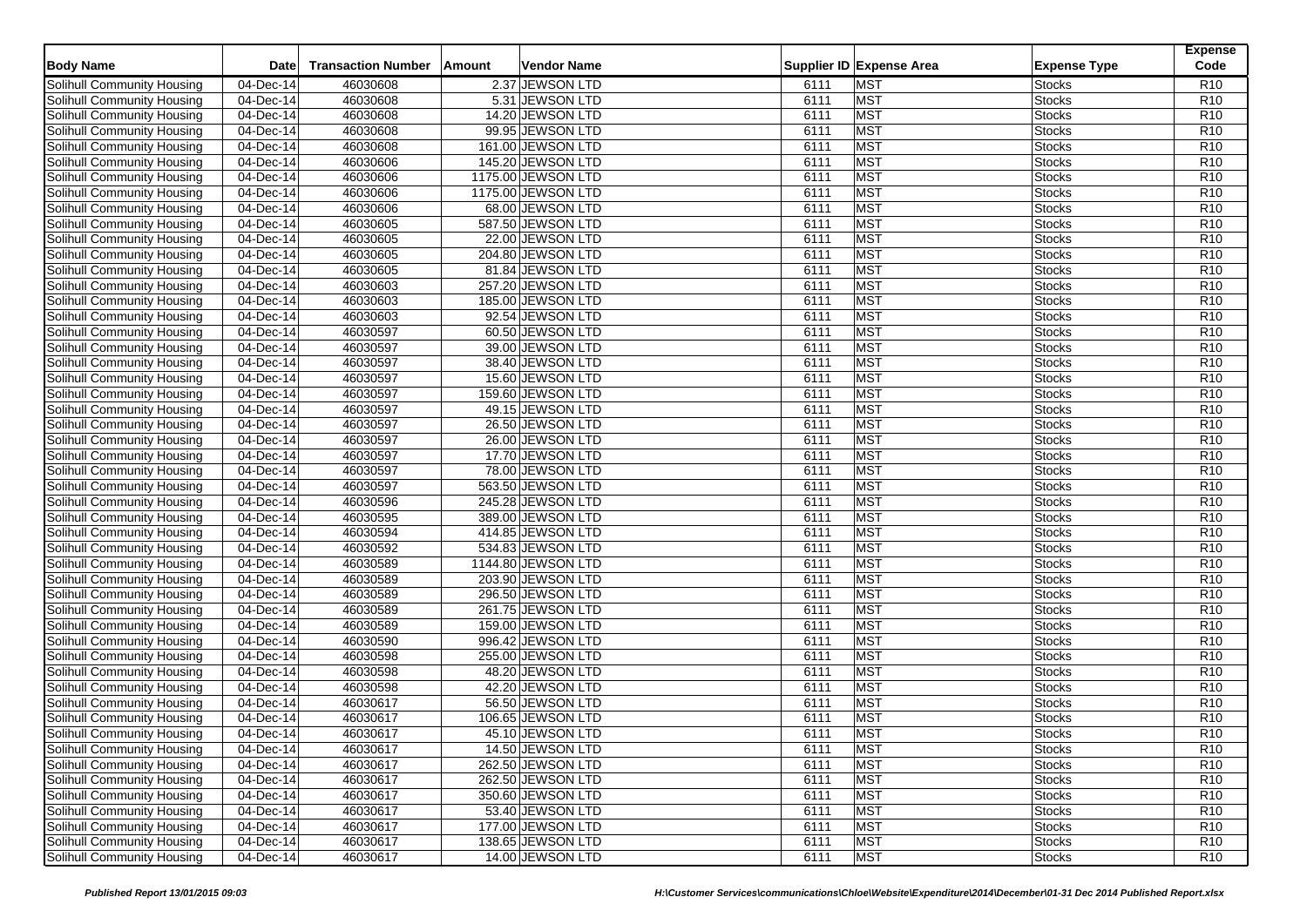| <b>Body Name</b>                  | <b>Date</b>             | <b>Transaction Number</b> | Amount | <b>Vendor Name</b>                         |         | Supplier ID Expense Area                                         | <b>Expense Type</b>        | <b>Expense</b><br>Code |
|-----------------------------------|-------------------------|---------------------------|--------|--------------------------------------------|---------|------------------------------------------------------------------|----------------------------|------------------------|
| Solihull Community Housing        | 18-Dec-14               | 46442610                  |        | 34091.70 JMG ROOFING LTD                   | 2076651 | Capital                                                          | <b>Contractor Payments</b> | <b>B70</b>             |
| Solihull Community Housing        | 04-Dec-14               | 46030620                  |        | 151.50 JOHN HICKEN LTD                     | 6130    | <b>MST</b>                                                       | <b>Stocks</b>              | R <sub>10</sub>        |
| Solihull Community Housing        | 04-Dec-14               | 46030620                  |        | 115.00 JOHN HICKEN LTD                     | 6130    | <b>MST</b>                                                       | <b>Stocks</b>              | R <sub>10</sub>        |
| Solihull Community Housing        | 05-Dec-14               | 46161548                  |        | 3170.00 KENTON MANOR LTD                   | 6216    | Capital                                                          | Contractor Payments        | <b>B70</b>             |
| Solihull Community Housing        | 12-Dec-14               | 46411561                  |        | 4724.72 LEX AUTOLEASE LIMITED              | 5540686 | <b>MST</b>                                                       | Vehicle Hire               | C30                    |
| Solihull Community Housing        | 18-Dec-14               | 46442620                  |        | 7000.00 LIBERATA UK LIMITED                | 260485  | <b>Housing Management</b>                                        | Court Fees                 | D <sub>54</sub>        |
| Solihull Community Housing        | 01-Dec-14               | 45551556                  |        | 26945.00 LIDGET COMPTON LIMITED            | 7240686 | Capital                                                          | <b>Contractor Payments</b> | <b>B70</b>             |
| <b>Solihull Community Housing</b> | 11-Dec-14               | 46328788                  |        | 55084.56 LIFT & ENGINEERING SERVICES       | 1656614 | Capital                                                          | <b>Contractor Payments</b> | <b>B70</b>             |
| Solihull Community Housing        | 11-Dec-14               | 46328786                  |        | 29379.47 LIFT & ENGINEERING SERVICES       | 1656614 | Capital                                                          | <b>Contractor Payments</b> | <b>B70</b>             |
| Solihull Community Housing        | $\overline{09}$ -Dec-14 | 46242568                  |        | 25038.44 LIFT & ENGINEERING SERVICES       | 1656614 | Capital                                                          | Contractor Payments        | <b>B70</b>             |
| Solihull Community Housing        | 09-Dec-14               | 46242567                  |        | 13205.00 LIFT & ENGINEERING SERVICES       | 1656614 | Capital                                                          | Contractor Payments        | <b>B70</b>             |
| Solihull Community Housing        | 09-Dec-14               | 46242566                  |        | 37689.45 LIFT & ENGINEERING SERVICES       | 1656614 | Capital                                                          | <b>Contractor Payments</b> | <b>B70</b>             |
| Solihull Community Housing        | 11-Dec-14               | 46328780                  |        | 3962.68 LIFT & ENGINEERING SERVICES        | 1656614 | Investment, Planning & Services Utility Related Works            |                            | <b>B34</b>             |
| Solihull Community Housing        | $\overline{09}$ -Dec-14 | 46242569                  |        | 3833.55 LIFT & ENGINEERING SERVICES        | 1656614 | <b>Investment, Planning &amp; Services Utility Related Works</b> |                            | <b>B34</b>             |
| Solihull Community Housing        | 03-Dec-14               | 45868547                  |        | 313.64 LYRECO UK LTD                       | 74691   | Finance                                                          | Stationery                 | D25                    |
| Solihull Community Housing        | 03-Dec-14               | 45864548                  |        | 27.67 LYRECO UK LTD                        | 74691   | Finance                                                          | Stationery                 | D25                    |
| Solihull Community Housing        | 03-Dec-14               | 45864548                  |        | 322.76 LYRECO UK LTD                       | 74691   | Finance                                                          | Stationery                 | D <sub>25</sub>        |
| Solihull Community Housing        | $\overline{09}$ -Dec-14 | 46242570                  |        | 17240.43 MAN COMMERCIAL PROTECTION LTD     | 946596  | <b>Housing Management</b>                                        | Security                   | <b>B43</b>             |
| Solihull Community Housing        | 03-Dec-14               | 45886547                  |        | 450.00 MARWOOD SURVEYORS                   | 3560688 | Capital                                                          | <b>Contractor Payments</b> | <b>B70</b>             |
| Solihull Community Housing        | 03-Dec-14               | 45930547                  |        | 400.00 MAYORAL CHARITY FUND                | 2082686 | Central Administration                                           | Officer Expenses           | D60                    |
| Solihull Community Housing        | 03-Dec-14               | 45869547                  |        | 26881.41 MITIE PROPERTY SERVICES MIDS LTD  | 6724    | Capital                                                          | <b>Contractor Payments</b> | <b>B70</b>             |
| Solihull Community Housing        | 22-Dec-14               | 46516551                  |        | 777.00 MORGAN HUNT UK LTD                  | 6871686 | <b>Housing Management</b>                                        | <b>Agency Staff</b>        | A60                    |
| Solihull Community Housing        | 22-Dec-14               | 46516549                  |        | 777.00 MORGAN HUNT UK LTD                  | 6871686 | <b>Housing Management</b>                                        | <b>Agency Staff</b>        | A60                    |
| Solihull Community Housing        | 11-Dec-14               | 46328789                  |        | 315.00 MORGAN HUNT UK LTD                  | 6871686 | <b>Housing Management</b>                                        | <b>Agency Staff</b>        | A60                    |
| Solihull Community Housing        | 23-Dec-14               | 46569609                  |        | 93.11 MOSSVALE MAINTENANCE & SEALING SER   | 48908   | <b>MST</b>                                                       | Voids                      | <b>B38</b>             |
| Solihull Community Housing        | 23-Dec-14               | 46569609                  |        | 241.51 MOSSVALE MAINTENANCE & SEALING SER  | 48908   | MST                                                              | Voids                      | <b>B38</b>             |
| Solihull Community Housing        | 23-Dec-14               | 46569609                  |        | 181.35 MOSSVALE MAINTENANCE & SEALING SER  | 48908   | MST                                                              | Voids                      | <b>B38</b>             |
| Solihull Community Housing        | 23-Dec-14               | 46569609                  |        | 93.11 MOSSVALE MAINTENANCE & SEALING SER   | 48908   | <b>MST</b>                                                       | Voids                      | <b>B38</b>             |
| Solihull Community Housing        | 23-Dec-14               | 46569609                  |        | 93.11 MOSSVALE MAINTENANCE & SEALING SER   | 48908   | <b>MST</b>                                                       | Voids                      | <b>B38</b>             |
| Solihull Community Housing        | 23-Dec-14               | 46569609                  |        | 260.91 MOSSVALE MAINTENANCE & SEALING SER  | 48908   | MST                                                              | Voids                      | <b>B38</b>             |
| Solihull Community Housing        | 23-Dec-14               | 46569609                  |        | 435.19 MOSSVALE MAINTENANCE & SEALING SER  | 48908   | <b>MST</b>                                                       | Voids                      | <b>B38</b>             |
| Solihull Community Housing        | 23-Dec-14               | 46569609                  |        | 214.04 MOSSVALE MAINTENANCE & SEALING SER  | 48908   | MST                                                              | Voids                      | <b>B</b> 38            |
| Solihull Community Housing        | 23-Dec-14               | 46569609                  |        | 402.60 MOSSVALE MAINTENANCE & SEALING SER  | 48908   | MST                                                              | Voids                      | <b>B38</b>             |
| Solihull Community Housing        | 23-Dec-14               | 46569609                  |        | 627.66 MOSSVALE MAINTENANCE & SEALING SER  | 48908   | MST                                                              | Voids                      | <b>B38</b>             |
| Solihull Community Housing        | $23$ -Dec-14            | 46569609                  |        | 440.72 MOSSVALE MAINTENANCE & SEALING SER  | 48908   | MST                                                              | Voids                      | <b>B38</b>             |
| <b>Solihull Community Housing</b> | 23-Dec-14               | 46569609                  |        | 2150.74 MOSSVALE MAINTENANCE & SEALING SER | 48908   | MST                                                              | Voids                      | <b>B38</b>             |
| Solihull Community Housing        | 23-Dec-14               | 46569609                  |        | 205.59 MOSSVALE MAINTENANCE & SEALING SER  | 48908   | MST                                                              | Voids                      | <b>B38</b>             |
| Solihull Community Housing        | $23$ -Dec-14            | 46569609                  |        | 2221.29 MOSSVALE MAINTENANCE & SEALING SER | 48908   | MST                                                              | Voids                      | <b>B38</b>             |
| Solihull Community Housing        | 23-Dec-14               | 46569609                  |        | 369.20 MOSSVALE MAINTENANCE & SEALING SER  | 48908   | MST                                                              | Voids                      | <b>B38</b>             |
| Solihull Community Housing        | 12-Dec-14               | 46412724                  |        | 93.11 MOSSVALE MAINTENANCE & SEALING SER   | 48908   | <b>MST</b>                                                       | Voids                      | <b>B38</b>             |
| Solihull Community Housing        | 12-Dec-14               | 46412724                  |        | 93.11 MOSSVALE MAINTENANCE & SEALING SER   | 48908   | <b>MST</b>                                                       | Voids                      | <b>B</b> 38            |
| Solihull Community Housing        | 12-Dec-14               | 46412724                  |        | 323.51 MOSSVALE MAINTENANCE & SEALING SER  | 48908   | <b>MST</b>                                                       | Voids                      | <b>B38</b>             |
| <b>Solihull Community Housing</b> | 12-Dec-14               | 46412724                  |        | 313.40 MOSSVALE MAINTENANCE & SEALING SER  | 48908   | <b>MST</b>                                                       | Voids                      | <b>B38</b>             |
| Solihull Community Housing        | 12-Dec-14               | 46412724                  |        | 320.33 MOSSVALE MAINTENANCE & SEALING SER  | 48908   | <b>MST</b>                                                       | Voids                      | <b>B38</b>             |
| Solihull Community Housing        | 12-Dec-14               | 46412724                  |        | 93.11 MOSSVALE MAINTENANCE & SEALING SER   | 48908   | <b>MST</b>                                                       | Voids                      | <b>B38</b>             |
| Solihull Community Housing        | 12-Dec-14               | 46412724                  |        | 208.33 MOSSVALE MAINTENANCE & SEALING SER  | 48908   | <b>MST</b>                                                       | Voids                      | <b>B38</b>             |
| Solihull Community Housing        | 12-Dec-14               | 46412724                  |        | 174.67 MOSSVALE MAINTENANCE & SEALING SER  | 48908   | <b>MST</b>                                                       | Voids                      | <b>B38</b>             |
| Solihull Community Housing        | 12-Dec-14               | 46412724                  |        | 189.14 MOSSVALE MAINTENANCE & SEALING SER  | 48908   | <b>MST</b>                                                       | Voids                      | <b>B38</b>             |
| Solihull Community Housing        | 12-Dec-14               | 46412724                  |        | 366.72 MOSSVALE MAINTENANCE & SEALING SER  | 48908   | <b>MST</b>                                                       | Voids                      | <b>B38</b>             |
| Solihull Community Housing        | 12-Dec-14               | 46412724                  |        | 898.05 MOSSVALE MAINTENANCE & SEALING SER  | 48908   | <b>MST</b>                                                       | Voids                      | <b>B38</b>             |
| Solihull Community Housing        | 12-Dec-14               | 46412724                  |        | 192.96 MOSSVALE MAINTENANCE & SEALING SER  | 48908   | <b>MST</b>                                                       | Voids                      | <b>B38</b>             |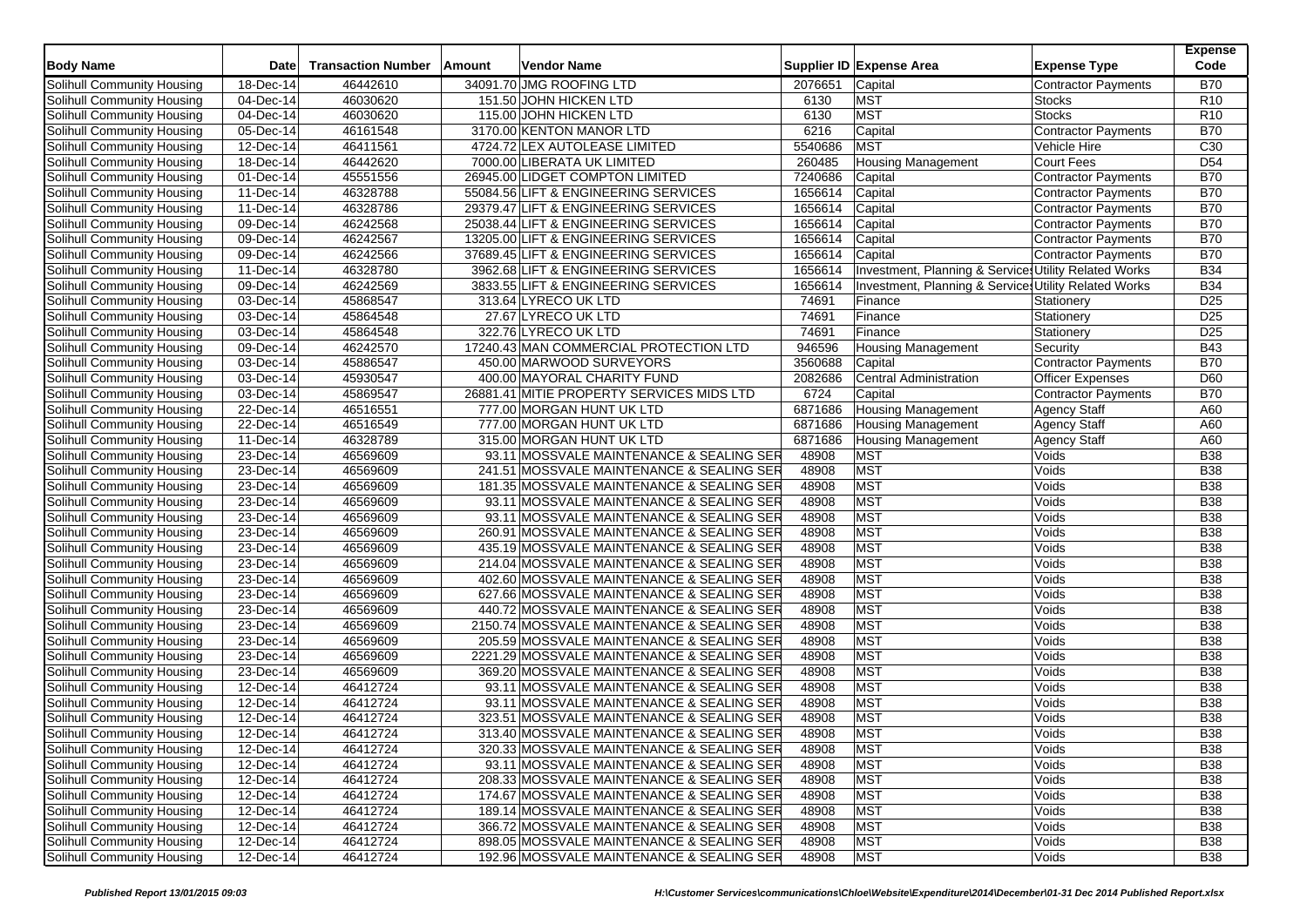| <b>Body Name</b>                  | <b>Date</b>             | <b>Transaction Number</b> | Amount | <b>Vendor Name</b>                         |       | Supplier ID Expense Area | <b>Expense Type</b> | <b>Expense</b><br>Code |
|-----------------------------------|-------------------------|---------------------------|--------|--------------------------------------------|-------|--------------------------|---------------------|------------------------|
| Solihull Community Housing        | 12-Dec-14               | 46412724                  |        | 149.05 MOSSVALE MAINTENANCE & SEALING SER  | 48908 | <b>MST</b>               | Voids               | <b>B38</b>             |
| Solihull Community Housing        | 12-Dec-14               | 46412724                  |        | 382.40 MOSSVALE MAINTENANCE & SEALING SER  | 48908 | <b>MST</b>               | Voids               | <b>B38</b>             |
| Solihull Community Housing        | 12-Dec-14               | 46412724                  |        | 405.47 MOSSVALE MAINTENANCE & SEALING SER  | 48908 | <b>MST</b>               | Voids               | <b>B38</b>             |
| Solihull Community Housing        | 12-Dec-14               | 46412724                  |        | 303.14 MOSSVALE MAINTENANCE & SEALING SER  | 48908 | <b>MST</b>               | Voids               | <b>B38</b>             |
| Solihull Community Housing        | 12-Dec-14               | 46412724                  |        | 335.99 MOSSVALE MAINTENANCE & SEALING SER  | 48908 | <b>MST</b>               | Voids               | <b>B38</b>             |
| Solihull Community Housing        | 12-Dec-14               | 46412724                  |        | 351.72 MOSSVALE MAINTENANCE & SEALING SER  | 48908 | <b>MST</b>               | Voids               | <b>B38</b>             |
| Solihull Community Housing        | $12$ -Dec-14            | 46412724                  |        | 516.55 MOSSVALE MAINTENANCE & SEALING SER  | 48908 | <b>MST</b>               | Voids               | <b>B38</b>             |
| Solihull Community Housing        | 12-Dec-14               | 46412724                  |        | 385.76 MOSSVALE MAINTENANCE & SEALING SER  | 48908 | MST                      | Voids               | <b>B</b> 38            |
| Solihull Community Housing        | 12-Dec-14               | 46412724                  |        | 231.24 MOSSVALE MAINTENANCE & SEALING SER  | 48908 | <b>MST</b>               | Voids               | <b>B38</b>             |
| Solihull Community Housing        | $12$ -Dec-14            | 46412724                  |        | 449.01 MOSSVALE MAINTENANCE & SEALING SER  | 48908 | <b>MST</b>               | Voids               | <b>B38</b>             |
| Solihull Community Housing        | 12-Dec-14               | 46412724                  |        | 406.02 MOSSVALE MAINTENANCE & SEALING SER  | 48908 | <b>MST</b>               | Voids               | <b>B38</b>             |
| Solihull Community Housing        | 12-Dec-14               | 46412724                  |        | 644.27 MOSSVALE MAINTENANCE & SEALING SER  | 48908 | <b>MST</b>               | Voids               | <b>B38</b>             |
| Solihull Community Housing        | 12-Dec-14               | 46412719                  |        | 93.11 MOSSVALE MAINTENANCE & SEALING SER   | 48908 | <b>MST</b>               | Voids               | <b>B38</b>             |
| Solihull Community Housing        | 12-Dec-14               | 46412719                  |        | 93.11 MOSSVALE MAINTENANCE & SEALING SER   | 48908 | <b>MST</b>               | Voids               | <b>B38</b>             |
| Solihull Community Housing        | 12-Dec-14               | 46412719                  |        | 93.11 MOSSVALE MAINTENANCE & SEALING SER   | 48908 | <b>MST</b>               | Voids               | <b>B38</b>             |
| Solihull Community Housing        | 12-Dec-14               | 46412719                  |        | 173.71 MOSSVALE MAINTENANCE & SEALING SER  | 48908 | <b>MST</b>               | Voids               | <b>B</b> 38            |
| Solihull Community Housing        | 12-Dec-14               | 46412719                  |        | 319.99 MOSSVALE MAINTENANCE & SEALING SER  | 48908 | <b>MST</b>               | Voids               | <b>B38</b>             |
| Solihull Community Housing        | 12-Dec-14               | 46412719                  |        | 477.02 MOSSVALE MAINTENANCE & SEALING SER  | 48908 | <b>MST</b>               | Voids               | <b>B38</b>             |
| Solihull Community Housing        | $12$ -Dec-14            | 46412719                  |        | 93.11 MOSSVALE MAINTENANCE & SEALING SER   | 48908 | <b>MST</b>               | Voids               | <b>B</b> 38            |
| Solihull Community Housing        | $\overline{12}$ -Dec-14 | 46412719                  |        | 749.51 MOSSVALE MAINTENANCE & SEALING SER  | 48908 | <b>MST</b>               | Voids               | <b>B38</b>             |
| Solihull Community Housing        | 12-Dec-14               | 46412719                  |        | 203.19 MOSSVALE MAINTENANCE & SEALING SER  | 48908 | <b>MST</b>               | Voids               | <b>B38</b>             |
| Solihull Community Housing        | 12-Dec-14               | 46412719                  |        | 533.42 MOSSVALE MAINTENANCE & SEALING SER  | 48908 | <b>MST</b>               | Voids               | <b>B38</b>             |
| Solihull Community Housing        | 12-Dec-14               | 46412719                  |        | 2020.97 MOSSVALE MAINTENANCE & SEALING SER | 48908 | <b>MST</b>               | Voids               | <b>B38</b>             |
| Solihull Community Housing        | 12-Dec-14               | 46412719                  |        | 760.98 MOSSVALE MAINTENANCE & SEALING SER  | 48908 | <b>MST</b>               | Voids               | <b>B38</b>             |
| Solihull Community Housing        | $12$ -Dec-14            | 46412719                  |        | 990.99 MOSSVALE MAINTENANCE & SEALING SER  | 48908 | <b>MST</b>               | Voids               | <b>B38</b>             |
| Solihull Community Housing        | 12-Dec-14               | 46412719                  |        | 216.32 MOSSVALE MAINTENANCE & SEALING SER  | 48908 | <b>MST</b>               | Voids               | <b>B38</b>             |
| Solihull Community Housing        | 12-Dec-14               | 46412719                  |        | 239.03 MOSSVALE MAINTENANCE & SEALING SER  | 48908 | <b>MST</b>               | Voids               | <b>B38</b>             |
| Solihull Community Housing        | 12-Dec-14               | 46412719                  |        | 474.59 MOSSVALE MAINTENANCE & SEALING SER  | 48908 | <b>MST</b>               | Voids               | <b>B38</b>             |
| Solihull Community Housing        | 03-Dec-14               | 45961595                  |        | 93.11 MOSSVALE MAINTENANCE & SEALING SER   | 48908 | <b>MST</b>               | Voids               | <b>B38</b>             |
| Solihull Community Housing        | 03-Dec-14               | 45961595                  |        | 93.11 MOSSVALE MAINTENANCE & SEALING SER   | 48908 | <b>MST</b>               | Voids               | <b>B38</b>             |
| Solihull Community Housing        | 03-Dec-14               | 45961595                  |        | 455.73 MOSSVALE MAINTENANCE & SEALING SER  | 48908 | <b>MST</b>               | Voids               | <b>B</b> 38            |
| Solihull Community Housing        | 03-Dec-14               | 45961595                  |        | 403.61 MOSSVALE MAINTENANCE & SEALING SER  | 48908 | <b>MST</b>               | Voids               | <b>B38</b>             |
| Solihull Community Housing        | 03-Dec-14               | 45961595                  |        | 327.61 MOSSVALE MAINTENANCE & SEALING SER  | 48908 | <b>MST</b>               | Voids               | <b>B38</b>             |
| Solihull Community Housing        | 03-Dec-14               | 45961595                  |        | 279.25 MOSSVALE MAINTENANCE & SEALING SER  | 48908 | <b>MST</b>               | Voids               | <b>B38</b>             |
| Solihull Community Housing        | 03-Dec-14               | 45961595                  |        | 93.11 MOSSVALE MAINTENANCE & SEALING SER   | 48908 | <b>MST</b>               | Voids               | <b>B38</b>             |
| <b>Solihull Community Housing</b> | 03-Dec-14               | 45961595                  |        | 360.18 MOSSVALE MAINTENANCE & SEALING SER  | 48908 | <b>MST</b>               | Voids               | <b>B38</b>             |
| Solihull Community Housing        | 03-Dec-14               | 45961595                  |        | 573.30 MOSSVALE MAINTENANCE & SEALING SER  | 48908 | <b>MST</b>               | Voids               | <b>B38</b>             |
| Solihull Community Housing        | 03-Dec-14               | 45961595                  |        | 381.63 MOSSVALE MAINTENANCE & SEALING SER  | 48908 | <b>MST</b>               | Voids               | <b>B38</b>             |
| Solihull Community Housing        | 03-Dec-14               | 45961595                  |        | 158.22 MOSSVALE MAINTENANCE & SEALING SER  | 48908 | <b>MST</b>               | Voids               | <b>B38</b>             |
| Solihull Community Housing        | 03-Dec-14               | 45961595                  |        | 280.32 MOSSVALE MAINTENANCE & SEALING SER  | 48908 | <b>MST</b>               | Voids               | <b>B38</b>             |
| Solihull Community Housing        | 03-Dec-14               | 45961595                  |        | 205.93 MOSSVALE MAINTENANCE & SEALING SER  | 48908 | <b>MST</b>               | Voids               | <b>B38</b>             |
| Solihull Community Housing        | 03-Dec-14               | 45961595                  |        | 1927.90 MOSSVALE MAINTENANCE & SEALING SER | 48908 | <b>MST</b>               | Voids               | <b>B38</b>             |
| Solihull Community Housing        | 03-Dec-14               | 45961595                  |        | 717.98 MOSSVALE MAINTENANCE & SEALING SER  | 48908 | <b>MST</b>               | Voids               | <b>B38</b>             |
| Solihull Community Housing        | 03-Dec-14               | 45961595                  |        | 1096.48 MOSSVALE MAINTENANCE & SEALING SER | 48908 | <b>MST</b>               | Voids               | <b>B38</b>             |
| Solihull Community Housing        | 03-Dec-14               | 45961595                  |        | 797.76 MOSSVALE MAINTENANCE & SEALING SER  | 48908 | <b>MST</b>               | Voids               | <b>B38</b>             |
| Solihull Community Housing        | 03-Dec-14               | 45961595                  |        | 667.82 MOSSVALE MAINTENANCE & SEALING SER  | 48908 | <b>MST</b>               | Voids               | <b>B38</b>             |
| Solihull Community Housing        | 03-Dec-14               | 45961595                  |        | 2109.26 MOSSVALE MAINTENANCE & SEALING SER | 48908 | <b>MST</b>               | Voids               | <b>B38</b>             |
| Solihull Community Housing        | 03-Dec-14               | 45961594                  |        | 21.61 MOSSVALE MAINTENANCE & SEALING SER   | 48908 | <b>MST</b>               | Voids               | <b>B38</b>             |
| Solihull Community Housing        | 03-Dec-14               | 45961594                  |        | 21.61 MOSSVALE MAINTENANCE & SEALING SER   | 48908 | <b>MST</b>               | Voids               | <b>B38</b>             |
| Solihull Community Housing        | 03-Dec-14               | 45961594                  |        | 21.61 MOSSVALE MAINTENANCE & SEALING SER   | 48908 | <b>MST</b>               | Voids               | <b>B38</b>             |
| Solihull Community Housing        | 03-Dec-14               | 45961594                  |        | 21.61 MOSSVALE MAINTENANCE & SEALING SER   | 48908 | <b>MST</b>               | Voids               | <b>B38</b>             |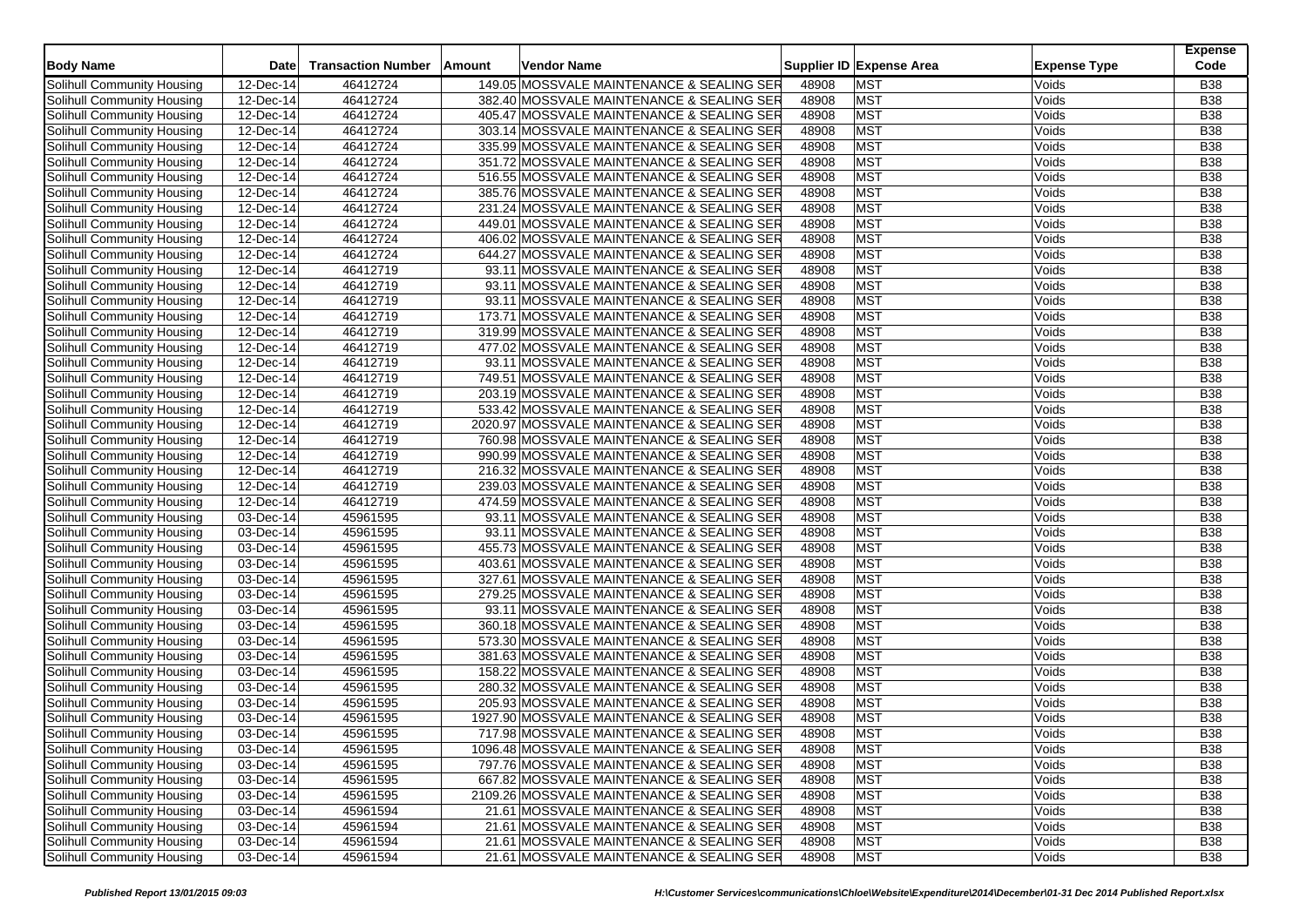| <b>Body Name</b>           | <b>Date</b>  | <b>Transaction Number</b> | Amount | <b>Vendor Name</b>                          |       | Supplier ID Expense Area                                        | <b>Expense Type</b>        | <b>Expense</b><br>Code |
|----------------------------|--------------|---------------------------|--------|---------------------------------------------|-------|-----------------------------------------------------------------|----------------------------|------------------------|
| Solihull Community Housing | 03-Dec-14    | 45961594                  |        | 21.61 MOSSVALE MAINTENANCE & SEALING SER    | 48908 | <b>MST</b>                                                      | Voids                      | <b>B38</b>             |
| Solihull Community Housing | 03-Dec-14    | 45961594                  |        | 46.74 MOSSVALE MAINTENANCE & SEALING SER    | 48908 | <b>MST</b>                                                      | Voids                      | <b>B38</b>             |
| Solihull Community Housing | 03-Dec-14    | 45961594                  |        | 43.23 MOSSVALE MAINTENANCE & SEALING SER    | 48908 | <b>MST</b>                                                      | Voids                      | <b>B38</b>             |
| Solihull Community Housing | 03-Dec-14    | 45961594                  |        | 21.61 MOSSVALE MAINTENANCE & SEALING SER    | 48908 | <b>MST</b>                                                      | Voids                      | <b>B38</b>             |
| Solihull Community Housing | 11-Dec-14    | 46328790                  |        | 17100.00 MOSSVALE MAINTENANCE & SEALING SER | 48908 | Capital                                                         | <b>Contractor Payments</b> | <b>B70</b>             |
| Solihull Community Housing | 23-Dec-14    | 46569620                  |        | 237.71 MOSSVALE MAINTENANCE & SEALING SER   | 48908 | Investment, Planning & Services Utility Related Works           |                            | <b>B34</b>             |
| Solihull Community Housing | 23-Dec-14    | 46569619                  |        | 224.50 MOSSVALE MAINTENANCE & SEALING SER   | 48908 | Investment, Planning & Services Utility Related Works           |                            | <b>B34</b>             |
| Solihull Community Housing | 23-Dec-14    | 46569617                  |        | 219.16 MOSSVALE MAINTENANCE & SEALING SER   | 48908 | Investment, Planning & Services Utility Related Works           |                            | <b>B34</b>             |
| Solihull Community Housing | 23-Dec-14    | 46569613                  |        | 219.16 MOSSVALE MAINTENANCE & SEALING SER   | 48908 | Investment, Planning & Service: Utility Related Works           |                            | <b>B34</b>             |
| Solihull Community Housing | 23-Dec-14    | 46569612                  |        | 219.16 MOSSVALE MAINTENANCE & SEALING SER   | 48908 | Investment, Planning & Services Utility Related Works           |                            | <b>B34</b>             |
| Solihull Community Housing | 19-Dec-14    | 46492683                  |        | 47.01 MOSSVALE MAINTENANCE & SEALING SER    | 48908 | Investment, Planning & Services Utility Related Works           |                            | <b>B34</b>             |
| Solihull Community Housing | 19-Dec-14    | 46492683                  |        | 47.01 MOSSVALE MAINTENANCE & SEALING SER    | 48908 | Investment, Planning & Services Utility Related Works           |                            | <b>B34</b>             |
| Solihull Community Housing | 19-Dec-14    | 46492683                  |        | 47.01 MOSSVALE MAINTENANCE & SEALING SER    | 48908 | Investment, Planning & Services Utility Related Works           |                            | <b>B34</b>             |
| Solihull Community Housing | 19-Dec-14    | 46492683                  |        | 47.01 MOSSVALE MAINTENANCE & SEALING SER    | 48908 | Investment, Planning & Services Utility Related Works           |                            | <b>B34</b>             |
| Solihull Community Housing | 19-Dec-14    | 46492683                  |        | 47.01 MOSSVALE MAINTENANCE & SEALING SER    | 48908 | Investment, Planning & Services Utility Related Works           |                            | <b>B34</b>             |
| Solihull Community Housing | 19-Dec-14    | 46492683                  |        | 47.01 MOSSVALE MAINTENANCE & SEALING SER    | 48908 | Investment, Planning & Services Utility Related Works           |                            | <b>B34</b>             |
| Solihull Community Housing | $19$ -Dec-14 | 46492683                  |        | 16.80 MOSSVALE MAINTENANCE & SEALING SER    | 48908 | Investment, Planning & Service Utility Related Works            |                            | <b>B34</b>             |
| Solihull Community Housing | 19-Dec-14    | 46492683                  |        | 47.01 MOSSVALE MAINTENANCE & SEALING SER    | 48908 | Investment, Planning & Services Utility Related Works           |                            | <b>B34</b>             |
| Solihull Community Housing | 19-Dec-14    | 46492683                  |        | 47.01 MOSSVALE MAINTENANCE & SEALING SER    | 48908 | Investment, Planning & Services Utility Related Works           |                            | <b>B34</b>             |
| Solihull Community Housing | 19-Dec-14    | 46492683                  |        | 47.01 MOSSVALE MAINTENANCE & SEALING SER    | 48908 | Investment, Planning & Service: Utility Related Works           |                            | <b>B34</b>             |
| Solihull Community Housing | 19-Dec-14    | 46492677                  |        | 219.16 MOSSVALE MAINTENANCE & SEALING SER   | 48908 | Investment, Planning & Services Utility Related Works           |                            | <b>B34</b>             |
| Solihull Community Housing | 19-Dec-14    | 46492683                  |        | 47.01 MOSSVALE MAINTENANCE & SEALING SER    | 48908 | Investment, Planning & Services Utility Related Works           |                            | <b>B34</b>             |
| Solihull Community Housing | 19-Dec-14    | 46492683                  |        | 47.01 MOSSVALE MAINTENANCE & SEALING SER    | 48908 | Investment, Planning & Service: Utility Related Works           |                            | <b>B34</b>             |
| Solihull Community Housing | 19-Dec-14    | 46492683                  |        | 47.01 MOSSVALE MAINTENANCE & SEALING SER    | 48908 | <b>Investment, Planning &amp; Service Utility Related Works</b> |                            | <b>B34</b>             |
| Solihull Community Housing | 19-Dec-14    | 46492683                  |        | 47.01 MOSSVALE MAINTENANCE & SEALING SER    | 48908 | Investment, Planning & Services Utility Related Works           |                            | <b>B34</b>             |
| Solihull Community Housing | 19-Dec-14    | 46492683                  |        | 16.80 MOSSVALE MAINTENANCE & SEALING SER    | 48908 | Investment, Planning & Services Utility Related Works           |                            | <b>B34</b>             |
| Solihull Community Housing | 19-Dec-14    | 46492683                  |        | 63.89 MOSSVALE MAINTENANCE & SEALING SER    | 48908 | Investment, Planning & Services Utility Related Works           |                            | <b>B34</b>             |
| Solihull Community Housing | 19-Dec-14    | 46492683                  |        | 16.80 MOSSVALE MAINTENANCE & SEALING SER    | 48908 | Investment, Planning & Services Utility Related Works           |                            | <b>B34</b>             |
| Solihull Community Housing | 19-Dec-14    | 46492683                  |        | 47.01 MOSSVALE MAINTENANCE & SEALING SER    | 48908 | Investment, Planning & Services Utility Related Works           |                            | <b>B34</b>             |
| Solihull Community Housing | $19-Dec-14$  | 46492683                  |        | 47.01 MOSSVALE MAINTENANCE & SEALING SER    | 48908 | Investment, Planning & Services Utility Related Works           |                            | <b>B34</b>             |
| Solihull Community Housing | 19-Dec-14    | 46492683                  |        | 47.01 MOSSVALE MAINTENANCE & SEALING SER    | 48908 | Investment, Planning & Service: Utility Related Works           |                            | <b>B34</b>             |
| Solihull Community Housing | 19-Dec-14    | 46492683                  |        | 47.01 MOSSVALE MAINTENANCE & SEALING SER    | 48908 | Investment, Planning & Service Utility Related Works            |                            | <b>B34</b>             |
| Solihull Community Housing | $19-Dec-14$  | 46492683                  |        | 47.01 MOSSVALE MAINTENANCE & SEALING SER    | 48908 | Investment, Planning & Services Utility Related Works           |                            | <b>B34</b>             |
| Solihull Community Housing | 19-Dec-14    | 46492683                  |        | 47.01 MOSSVALE MAINTENANCE & SEALING SER    | 48908 | Investment, Planning & Service: Utility Related Works           |                            | <b>B34</b>             |
| Solihull Community Housing | 19-Dec-14    | 46492683                  |        | 47.01 MOSSVALE MAINTENANCE & SEALING SER    | 48908 | Investment, Planning & Service Utility Related Works            |                            | <b>B34</b>             |
| Solihull Community Housing | 19-Dec-14    | 46492683                  |        | 47.01 MOSSVALE MAINTENANCE & SEALING SER    | 48908 | Investment, Planning & Services Utility Related Works           |                            | <b>B34</b>             |
| Solihull Community Housing | 19-Dec-14    | 46492683                  |        | 47.01 MOSSVALE MAINTENANCE & SEALING SER    | 48908 | Investment, Planning & Services Utility Related Works           |                            | <b>B34</b>             |
| Solihull Community Housing | 19-Dec-14    | 46492683                  |        | 58.09 MOSSVALE MAINTENANCE & SEALING SER    | 48908 | Investment, Planning & Services Utility Related Works           |                            | <b>B34</b>             |
| Solihull Community Housing | $19-Dec-14$  | 46492683                  |        | 58.09 MOSSVALE MAINTENANCE & SEALING SER    | 48908 | Investment, Planning & Services Utility Related Works           |                            | <b>B34</b>             |
| Solihull Community Housing | 19-Dec-14    | 46492683                  |        | 47.01 MOSSVALE MAINTENANCE & SEALING SER    | 48908 | Investment, Planning & Service Utility Related Works            |                            | <b>B34</b>             |
| Solihull Community Housing | 19-Dec-14    | 46492683                  |        | 47.01 MOSSVALE MAINTENANCE & SEALING SER    | 48908 | Investment, Planning & Services Utility Related Works           |                            | <b>B34</b>             |
| Solihull Community Housing | 19-Dec-14    | 46492683                  |        | 47.01 MOSSVALE MAINTENANCE & SEALING SER    | 48908 | Investment, Planning & Services Utility Related Works           |                            | <b>B34</b>             |
| Solihull Community Housing | 19-Dec-14    | 46492683                  |        | 16.80 MOSSVALE MAINTENANCE & SEALING SER    | 48908 | Investment, Planning & Service: Utility Related Works           |                            | <b>B34</b>             |
| Solihull Community Housing | 19-Dec-14    | 46492683                  |        | 47.01 MOSSVALE MAINTENANCE & SEALING SER    | 48908 | Investment, Planning & Services Utility Related Works           |                            | <b>B34</b>             |
| Solihull Community Housing | $19$ -Dec-14 | 46492683                  |        | 47.01 MOSSVALE MAINTENANCE & SEALING SER    | 48908 | Investment, Planning & Services Utility Related Works           |                            | <b>B34</b>             |
| Solihull Community Housing | 19-Dec-14    | 46492683                  |        | 47.01 MOSSVALE MAINTENANCE & SEALING SER    | 48908 | Investment, Planning & Services Utility Related Works           |                            | <b>B34</b>             |
| Solihull Community Housing | 19-Dec-14    | 46492683                  |        | 47.01 MOSSVALE MAINTENANCE & SEALING SER    | 48908 | Investment, Planning & Services Utility Related Works           |                            | <b>B34</b>             |
| Solihull Community Housing | 19-Dec-14    | 46492683                  |        | 47.01 MOSSVALE MAINTENANCE & SEALING SER    | 48908 | Investment, Planning & Services Utility Related Works           |                            | <b>B34</b>             |
| Solihull Community Housing | 19-Dec-14    | 46492683                  |        | 47.01 MOSSVALE MAINTENANCE & SEALING SER    | 48908 | Investment, Planning & Services Utility Related Works           |                            | <b>B34</b>             |
| Solihull Community Housing | 19-Dec-14    | 46492683                  |        | 16.80 MOSSVALE MAINTENANCE & SEALING SER    | 48908 | Investment, Planning & Services Utility Related Works           |                            | <b>B34</b>             |
| Solihull Community Housing | 19-Dec-14    | 46492683                  |        | 47.01 MOSSVALE MAINTENANCE & SEALING SER    | 48908 | Investment, Planning & Services Utility Related Works           |                            | <b>B34</b>             |
|                            |              |                           |        |                                             |       |                                                                 |                            |                        |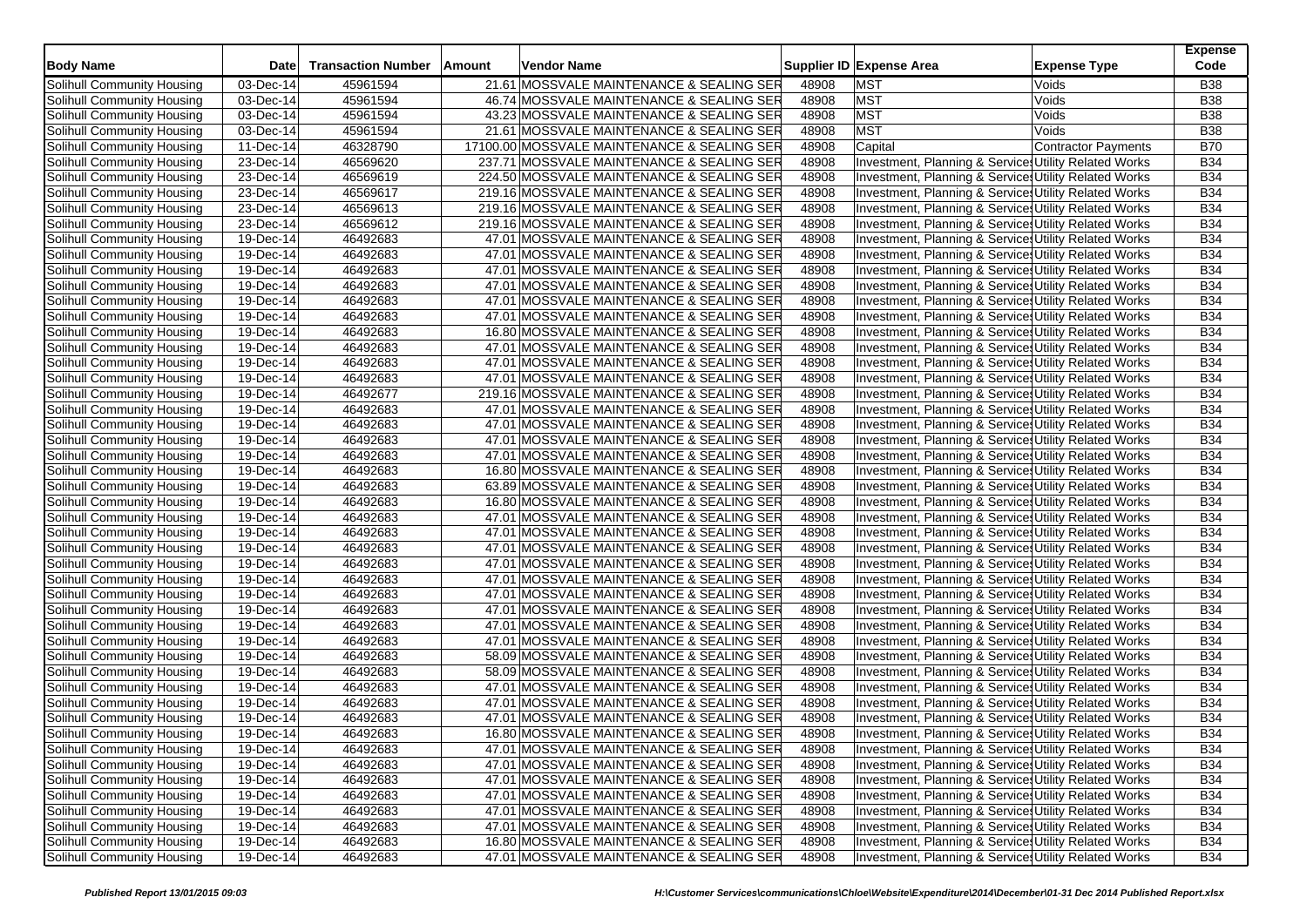| <b>Body Name</b>           | <b>Date</b>             | <b>Transaction Number</b> | Amount | <b>Vendor Name</b>                        |       | Supplier ID Expense Area                              | <b>Expense Type</b> | <b>Expense</b><br>Code |
|----------------------------|-------------------------|---------------------------|--------|-------------------------------------------|-------|-------------------------------------------------------|---------------------|------------------------|
| Solihull Community Housing | 19-Dec-14               | 46492683                  |        | 47.01 MOSSVALE MAINTENANCE & SEALING SER  | 48908 | Investment, Planning & Services Utility Related Works |                     | <b>B34</b>             |
| Solihull Community Housing | 19-Dec-14               | 46492683                  |        | 47.01 MOSSVALE MAINTENANCE & SEALING SER  | 48908 | Investment, Planning & Service: Utility Related Works |                     | <b>B34</b>             |
| Solihull Community Housing | 19-Dec-14               | 46492683                  |        | 47.01 MOSSVALE MAINTENANCE & SEALING SER  | 48908 | Investment, Planning & Services Utility Related Works |                     | <b>B34</b>             |
| Solihull Community Housing | 19-Dec-14               | 46492683                  |        | 47.01 MOSSVALE MAINTENANCE & SEALING SER  | 48908 | Investment, Planning & Services Utility Related Works |                     | <b>B34</b>             |
| Solihull Community Housing | 19-Dec-14               | 46492683                  |        | 47.01 MOSSVALE MAINTENANCE & SEALING SER  | 48908 | Investment, Planning & Services Utility Related Works |                     | <b>B34</b>             |
| Solihull Community Housing | 19-Dec-14               | 46492683                  |        | 47.01 MOSSVALE MAINTENANCE & SEALING SER  | 48908 | Investment, Planning & Services Utility Related Works |                     | <b>B34</b>             |
| Solihull Community Housing | 19-Dec-14               | 46492683                  |        | 47.01 MOSSVALE MAINTENANCE & SEALING SER  | 48908 | Investment, Planning & Service: Utility Related Works |                     | <b>B34</b>             |
| Solihull Community Housing | 19-Dec-14               | 46492683                  |        | 47.01 MOSSVALE MAINTENANCE & SEALING SER  | 48908 | Investment, Planning & Services Utility Related Works |                     | <b>B34</b>             |
| Solihull Community Housing | 19-Dec-14               | 46492683                  |        | 47.01 MOSSVALE MAINTENANCE & SEALING SER  | 48908 | Investment, Planning & Service: Utility Related Works |                     | <b>B34</b>             |
| Solihull Community Housing | 19-Dec-14               | 46492683                  |        | 47.01 MOSSVALE MAINTENANCE & SEALING SER  | 48908 | Investment, Planning & Service: Utility Related Works |                     | <b>B34</b>             |
| Solihull Community Housing | 19-Dec-14               | 46492683                  |        | 47.01 MOSSVALE MAINTENANCE & SEALING SER  | 48908 | Investment, Planning & Services Utility Related Works |                     | <b>B34</b>             |
| Solihull Community Housing | 19-Dec-14               | 46492683                  |        | 47.01 MOSSVALE MAINTENANCE & SEALING SER  | 48908 | Investment, Planning & Services Utility Related Works |                     | <b>B34</b>             |
| Solihull Community Housing | 19-Dec-14               | 46492683                  |        | 47.01 MOSSVALE MAINTENANCE & SEALING SER  | 48908 | Investment, Planning & Services Utility Related Works |                     | <b>B34</b>             |
| Solihull Community Housing | 19-Dec-14               | 46492683                  |        | 47.01 MOSSVALE MAINTENANCE & SEALING SER  | 48908 | Investment, Planning & Services Utility Related Works |                     | <b>B34</b>             |
| Solihull Community Housing | 19-Dec-14               | 46492683                  |        | 47.01 MOSSVALE MAINTENANCE & SEALING SER  | 48908 | Investment, Planning & Services Utility Related Works |                     | <b>B34</b>             |
| Solihull Community Housing | $19$ -Dec-14            | 46492683                  |        | 47.01 MOSSVALE MAINTENANCE & SEALING SER  | 48908 | Investment, Planning & Services Utility Related Works |                     | <b>B34</b>             |
| Solihull Community Housing | 19-Dec-14               | 46492683                  |        | 47.01 MOSSVALE MAINTENANCE & SEALING SER  | 48908 | Investment, Planning & Services Utility Related Works |                     | <b>B34</b>             |
| Solihull Community Housing | 19-Dec-14               | 46492683                  |        | 47.01 MOSSVALE MAINTENANCE & SEALING SER  | 48908 | Investment, Planning & Services Utility Related Works |                     | <b>B34</b>             |
| Solihull Community Housing | 19-Dec-14               | 46492683                  |        | 47.01 MOSSVALE MAINTENANCE & SEALING SER  | 48908 | Investment, Planning & Services Utility Related Works |                     | <b>B34</b>             |
| Solihull Community Housing | 19-Dec-14               | 46492683                  |        | 47.01 MOSSVALE MAINTENANCE & SEALING SER  | 48908 | Investment, Planning & Service: Utility Related Works |                     | <b>B34</b>             |
| Solihull Community Housing | 19-Dec-14               | 46492683                  |        | 47.01 MOSSVALE MAINTENANCE & SEALING SER  | 48908 | Investment, Planning & Services Utility Related Works |                     | <b>B34</b>             |
| Solihull Community Housing | 19-Dec-14               | 46492683                  |        | 47.01 MOSSVALE MAINTENANCE & SEALING SER  | 48908 | Investment, Planning & Services Utility Related Works |                     | <b>B34</b>             |
| Solihull Community Housing | 19-Dec-14               | 46492683                  |        | 47.01 MOSSVALE MAINTENANCE & SEALING SER  | 48908 | Investment, Planning & Service: Utility Related Works |                     | <b>B34</b>             |
| Solihull Community Housing | 19-Dec-14               | 46492683                  |        | 47.01 MOSSVALE MAINTENANCE & SEALING SER  | 48908 | Investment, Planning & Service: Utility Related Works |                     | <b>B34</b>             |
| Solihull Community Housing | 19-Dec-14               | 46492683                  |        | 47.01 MOSSVALE MAINTENANCE & SEALING SER  | 48908 | Investment, Planning & Services Utility Related Works |                     | <b>B34</b>             |
| Solihull Community Housing | 19-Dec-14               | 46492683                  |        | 47.01 MOSSVALE MAINTENANCE & SEALING SER  | 48908 | Investment, Planning & Service: Utility Related Works |                     | <b>B34</b>             |
| Solihull Community Housing | 19-Dec-14               | 46492683                  |        | 47.01 MOSSVALE MAINTENANCE & SEALING SER  | 48908 | Investment, Planning & Services Utility Related Works |                     | <b>B34</b>             |
| Solihull Community Housing | 19-Dec-14               | 46492671                  |        | 213.33 MOSSVALE MAINTENANCE & SEALING SER | 48908 | Investment, Planning & Services Utility Related Works |                     | <b>B34</b>             |
| Solihull Community Housing | 12-Dec-14               | 46412754                  |        | 219.16 MOSSVALE MAINTENANCE & SEALING SER | 48908 | Investment, Planning & Services Utility Related Works |                     | <b>B34</b>             |
| Solihull Community Housing | 12-Dec-14               | 46412747                  |        | 213.33 MOSSVALE MAINTENANCE & SEALING SER | 48908 | Investment, Planning & Services Utility Related Works |                     | <b>B34</b>             |
| Solihull Community Housing | 12-Dec-14               | 46412749                  |        | 213.33 MOSSVALE MAINTENANCE & SEALING SER | 48908 | Investment, Planning & Service: Utility Related Works |                     | <b>B34</b>             |
| Solihull Community Housing | 12-Dec-14               | 46412738                  |        | 219.16 MOSSVALE MAINTENANCE & SEALING SER | 48908 | Investment, Planning & Services Utility Related Works |                     | <b>B34</b>             |
| Solihull Community Housing | $12$ -Dec-14            | 46412730                  |        | 219.16 MOSSVALE MAINTENANCE & SEALING SER | 48908 | Investment, Planning & Services Utility Related Works |                     | <b>B34</b>             |
| Solihull Community Housing | 12-Dec-14               | 46412729                  |        | 219.16 MOSSVALE MAINTENANCE & SEALING SER | 48908 | Investment, Planning & Service: Utility Related Works |                     | <b>B34</b>             |
| Solihull Community Housing | $12$ -Dec-14            | 46412728                  |        | 213.33 MOSSVALE MAINTENANCE & SEALING SER | 48908 | Investment, Planning & Services Utility Related Works |                     | <b>B34</b>             |
| Solihull Community Housing | 12-Dec-14               | 46412726                  |        | 302.25 MOSSVALE MAINTENANCE & SEALING SER | 48908 | Investment, Planning & Services Utility Related Works |                     | <b>B34</b>             |
| Solihull Community Housing | 12-Dec-14               | 46412723                  |        | 219.16 MOSSVALE MAINTENANCE & SEALING SER | 48908 | Investment, Planning & Services Utility Related Works |                     | <b>B34</b>             |
| Solihull Community Housing | 12-Dec-14               | 46412720                  |        | 416.34 MOSSVALE MAINTENANCE & SEALING SER | 48908 | Investment, Planning & Service: Utility Related Works |                     | <b>B34</b>             |
| Solihull Community Housing | $\overline{05}$ -Dec-14 | 46173581                  |        | 47.01 MOSSVALE MAINTENANCE & SEALING SER  | 48908 | Investment, Planning & Services Utility Related Works |                     | <b>B34</b>             |
| Solihull Community Housing | 05-Dec-14               | 46173581                  |        | 47.01 MOSSVALE MAINTENANCE & SEALING SER  | 48908 | Investment, Planning & Service: Utility Related Works |                     | <b>B34</b>             |
| Solihull Community Housing | 05-Dec-14               | 46173581                  |        | 63.89 MOSSVALE MAINTENANCE & SEALING SER  | 48908 | Investment, Planning & Services Utility Related Works |                     | <b>B34</b>             |
| Solihull Community Housing | $\overline{05}$ -Dec-14 | 46173581                  |        | 47.01 MOSSVALE MAINTENANCE & SEALING SER  | 48908 | Investment, Planning & Services Utility Related Works |                     | <b>B34</b>             |
| Solihull Community Housing | 05-Dec-14               | 46173581                  |        | 47.01 MOSSVALE MAINTENANCE & SEALING SER  | 48908 | Investment, Planning & Service: Utility Related Works |                     | <b>B34</b>             |
| Solihull Community Housing | 05-Dec-14               | 46173581                  |        | 47.01 MOSSVALE MAINTENANCE & SEALING SER  | 48908 | Investment, Planning & Services Utility Related Works |                     | <b>B34</b>             |
| Solihull Community Housing | $\overline{05}$ -Dec-14 | 46173581                  |        | 47.01 MOSSVALE MAINTENANCE & SEALING SER  | 48908 | Investment, Planning & Services Utility Related Works |                     | <b>B34</b>             |
| Solihull Community Housing | 05-Dec-14               | 46173581                  |        | 47.01 MOSSVALE MAINTENANCE & SEALING SER  | 48908 | Investment, Planning & Services Utility Related Works |                     | <b>B34</b>             |
| Solihull Community Housing | 05-Dec-14               | 46173581                  |        | 47.01 MOSSVALE MAINTENANCE & SEALING SER  | 48908 | Investment, Planning & Services Utility Related Works |                     | <b>B34</b>             |
| Solihull Community Housing | 05-Dec-14               | 46173581                  |        | 47.01 MOSSVALE MAINTENANCE & SEALING SER  | 48908 | Investment, Planning & Services Utility Related Works |                     | <b>B34</b>             |
| Solihull Community Housing | 05-Dec-14               | 46173581                  |        | 47.01 MOSSVALE MAINTENANCE & SEALING SER  | 48908 | Investment, Planning & Services Utility Related Works |                     | <b>B34</b>             |
| Solihull Community Housing | 05-Dec-14               | 46173581                  |        | 47.01 MOSSVALE MAINTENANCE & SEALING SER  | 48908 | Investment, Planning & Services Utility Related Works |                     | <b>B34</b>             |
| Solihull Community Housing | 05-Dec-14               | 46173581                  |        | 47.01 MOSSVALE MAINTENANCE & SEALING SER  | 48908 | Investment, Planning & Services Utility Related Works |                     | <b>B34</b>             |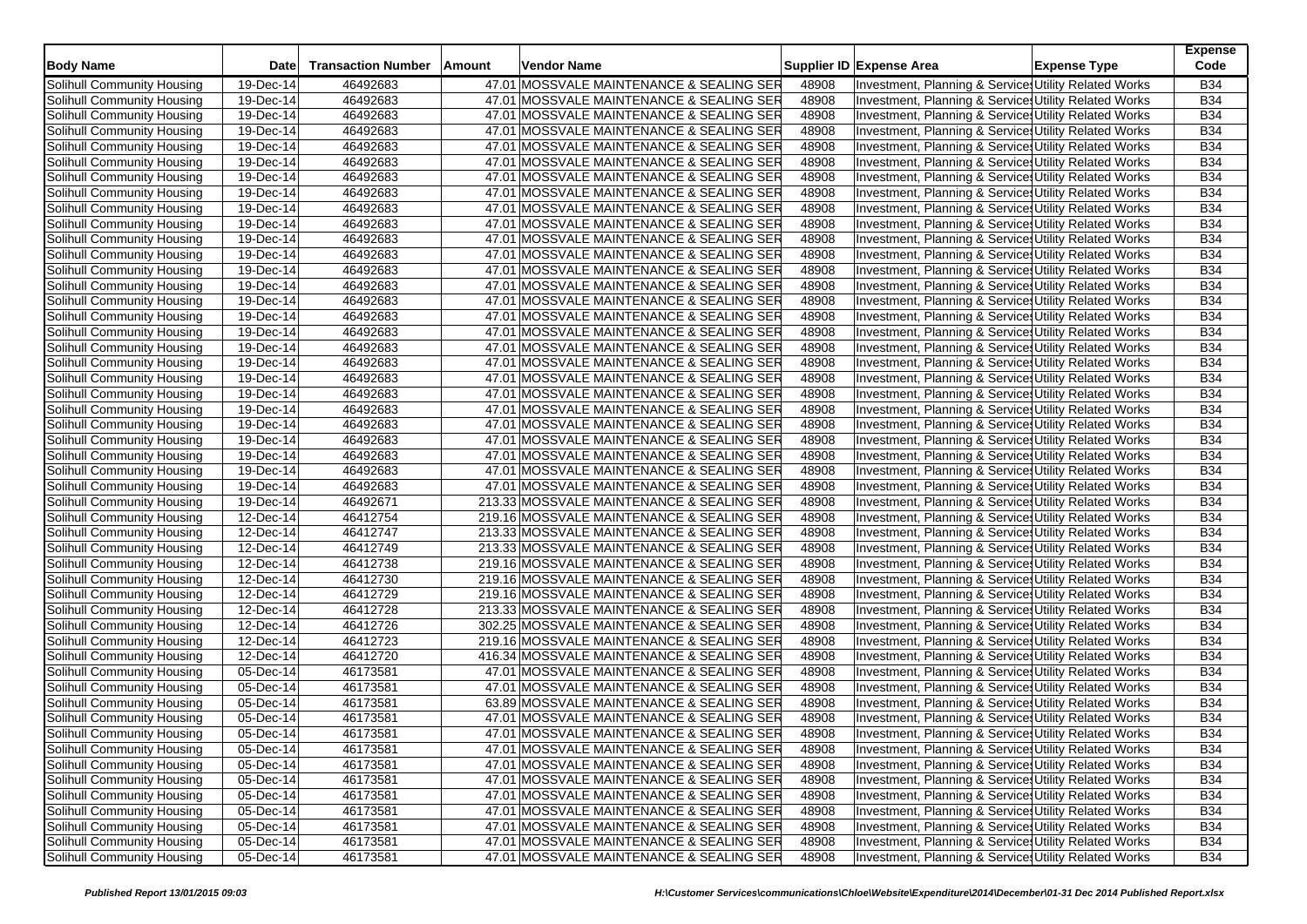| <b>Body Name</b>           | Date                    | <b>Transaction Number</b> | Amount | Vendor Name                              |       | Supplier ID Expense Area                              | <b>Expense Type</b> | <b>Expense</b><br>Code |
|----------------------------|-------------------------|---------------------------|--------|------------------------------------------|-------|-------------------------------------------------------|---------------------|------------------------|
| Solihull Community Housing | 05-Dec-14               | 46173581                  |        | 47.01 MOSSVALE MAINTENANCE & SEALING SER | 48908 | Investment, Planning & Services Utility Related Works |                     | <b>B34</b>             |
| Solihull Community Housing | 05-Dec-14               | 46173581                  |        | 47.01 MOSSVALE MAINTENANCE & SEALING SER | 48908 | Investment, Planning & Service: Utility Related Works |                     | <b>B34</b>             |
| Solihull Community Housing | 05-Dec-14               | 46173581                  |        | 47.01 MOSSVALE MAINTENANCE & SEALING SER | 48908 | Investment, Planning & Service: Utility Related Works |                     | <b>B34</b>             |
| Solihull Community Housing | 05-Dec-14               | 46173581                  |        | 47.01 MOSSVALE MAINTENANCE & SEALING SER | 48908 | Investment, Planning & Services Utility Related Works |                     | <b>B34</b>             |
| Solihull Community Housing | 05-Dec-14               | 46173581                  |        | 47.01 MOSSVALE MAINTENANCE & SEALING SER | 48908 | Investment, Planning & Service: Utility Related Works |                     | <b>B34</b>             |
| Solihull Community Housing | 05-Dec-14               | 46173581                  |        | 47.01 MOSSVALE MAINTENANCE & SEALING SER | 48908 | Investment, Planning & Services Utility Related Works |                     | <b>B34</b>             |
| Solihull Community Housing | 05-Dec-14               | 46173581                  |        | 47.01 MOSSVALE MAINTENANCE & SEALING SER | 48908 | Investment, Planning & Service: Utility Related Works |                     | <b>B34</b>             |
| Solihull Community Housing | 05-Dec-14               | 46173581                  |        | 47.01 MOSSVALE MAINTENANCE & SEALING SER | 48908 | Investment, Planning & Services Utility Related Works |                     | <b>B34</b>             |
| Solihull Community Housing | 05-Dec-14               | 46173581                  |        | 47.01 MOSSVALE MAINTENANCE & SEALING SER | 48908 | Investment, Planning & Services Utility Related Works |                     | <b>B34</b>             |
| Solihull Community Housing | 05-Dec-14               | 46173581                  |        | 47.01 MOSSVALE MAINTENANCE & SEALING SER | 48908 | Investment, Planning & Services Utility Related Works |                     | <b>B34</b>             |
| Solihull Community Housing | 05-Dec-14               | 46173581                  |        | 47.01 MOSSVALE MAINTENANCE & SEALING SER | 48908 | Investment, Planning & Services Utility Related Works |                     | <b>B34</b>             |
| Solihull Community Housing | 05-Dec-14               | 46173581                  |        | 47.01 MOSSVALE MAINTENANCE & SEALING SER | 48908 | Investment, Planning & Service: Utility Related Works |                     | <b>B34</b>             |
| Solihull Community Housing | 05-Dec-14               | 46173581                  |        | 47.01 MOSSVALE MAINTENANCE & SEALING SER | 48908 | Investment, Planning & Services Utility Related Works |                     | <b>B34</b>             |
| Solihull Community Housing | 05-Dec-14               | 46173581                  |        | 47.01 MOSSVALE MAINTENANCE & SEALING SER | 48908 | Investment, Planning & Service: Utility Related Works |                     | <b>B34</b>             |
| Solihull Community Housing | 05-Dec-14               | 46173581                  |        | 47.01 MOSSVALE MAINTENANCE & SEALING SER | 48908 | Investment, Planning & Services Utility Related Works |                     | <b>B34</b>             |
| Solihull Community Housing | 05-Dec-14               | 46173581                  |        | 47.01 MOSSVALE MAINTENANCE & SEALING SER | 48908 | Investment, Planning & Service: Utility Related Works |                     | <b>B34</b>             |
| Solihull Community Housing | $\overline{05}$ -Dec-14 | 46173581                  |        | 47.01 MOSSVALE MAINTENANCE & SEALING SER | 48908 | Investment, Planning & Service: Utility Related Works |                     | <b>B34</b>             |
| Solihull Community Housing | 05-Dec-14               | 46173581                  |        | 16.80 MOSSVALE MAINTENANCE & SEALING SER | 48908 | Investment, Planning & Services Utility Related Works |                     | <b>B34</b>             |
| Solihull Community Housing | 05-Dec-14               | 46173581                  |        | 47.01 MOSSVALE MAINTENANCE & SEALING SER | 48908 | Investment, Planning & Services Utility Related Works |                     | <b>B34</b>             |
| Solihull Community Housing | 05-Dec-14               | 46173581                  |        | 47.01 MOSSVALE MAINTENANCE & SEALING SER | 48908 | Investment, Planning & Service: Utility Related Works |                     | <b>B34</b>             |
| Solihull Community Housing | $\overline{05}$ -Dec-14 | 46173581                  |        | 47.01 MOSSVALE MAINTENANCE & SEALING SER | 48908 | Investment, Planning & Service: Utility Related Works |                     | <b>B34</b>             |
| Solihull Community Housing | $05$ -Dec-14            | 46173581                  |        | 47.01 MOSSVALE MAINTENANCE & SEALING SER | 48908 | Investment, Planning & Service: Utility Related Works |                     | <b>B34</b>             |
| Solihull Community Housing | 05-Dec-14               | 46173581                  |        | 47.01 MOSSVALE MAINTENANCE & SEALING SER | 48908 | Investment, Planning & Service: Utility Related Works |                     | <b>B34</b>             |
| Solihull Community Housing | $\overline{05}$ -Dec-14 | 46173581                  |        | 47.01 MOSSVALE MAINTENANCE & SEALING SER | 48908 | Investment, Planning & Service: Utility Related Works |                     | <b>B34</b>             |
| Solihull Community Housing | 05-Dec-14               | 46173581                  |        | 16.80 MOSSVALE MAINTENANCE & SEALING SER | 48908 | Investment, Planning & Services Utility Related Works |                     | <b>B34</b>             |
| Solihull Community Housing | 05-Dec-14               | 46173581                  |        | 47.01 MOSSVALE MAINTENANCE & SEALING SER | 48908 | Investment, Planning & Service: Utility Related Works |                     | <b>B34</b>             |
| Solihull Community Housing | 05-Dec-14               | 46173581                  |        | 47.01 MOSSVALE MAINTENANCE & SEALING SER | 48908 | Investment, Planning & Services Utility Related Works |                     | <b>B34</b>             |
| Solihull Community Housing | 05-Dec-14               | 46173581                  |        | 47.01 MOSSVALE MAINTENANCE & SEALING SER | 48908 | Investment, Planning & Service: Utility Related Works |                     | <b>B34</b>             |
| Solihull Community Housing | 05-Dec-14               | 46173581                  |        | 47.01 MOSSVALE MAINTENANCE & SEALING SER | 48908 | Investment, Planning & Services Utility Related Works |                     | <b>B34</b>             |
| Solihull Community Housing | 05-Dec-14               | 46173581                  |        | 58.09 MOSSVALE MAINTENANCE & SEALING SER | 48908 | Investment, Planning & Services Utility Related Works |                     | <b>B34</b>             |
| Solihull Community Housing | 05-Dec-14               | 46173581                  |        | 47.01 MOSSVALE MAINTENANCE & SEALING SER | 48908 | Investment, Planning & Service: Utility Related Works |                     | <b>B34</b>             |
| Solihull Community Housing | 05-Dec-14               | 46173581                  |        | 47.01 MOSSVALE MAINTENANCE & SEALING SER | 48908 | Investment, Planning & Services Utility Related Works |                     | <b>B34</b>             |
| Solihull Community Housing | $\overline{05}$ -Dec-14 | 46173581                  |        | 47.01 MOSSVALE MAINTENANCE & SEALING SER | 48908 | Investment, Planning & Service: Utility Related Works |                     | <b>B34</b>             |
| Solihull Community Housing | $05$ -Dec-14            | 46173581                  |        | 47.01 MOSSVALE MAINTENANCE & SEALING SER | 48908 | Investment, Planning & Service: Utility Related Works |                     | <b>B34</b>             |
| Solihull Community Housing | 05-Dec-14               | 46173581                  |        | 47.01 MOSSVALE MAINTENANCE & SEALING SER | 48908 | Investment, Planning & Services Utility Related Works |                     | <b>B34</b>             |
| Solihull Community Housing | 05-Dec-14               | 46173581                  |        | 47.01 MOSSVALE MAINTENANCE & SEALING SER | 48908 | Investment, Planning & Services Utility Related Works |                     | <b>B34</b>             |
| Solihull Community Housing | $05$ -Dec-14            | 46173581                  |        | 47.01 MOSSVALE MAINTENANCE & SEALING SER | 48908 | Investment, Planning & Service: Utility Related Works |                     | <b>B34</b>             |
| Solihull Community Housing | 05-Dec-14               | 46173581                  |        | 47.01 MOSSVALE MAINTENANCE & SEALING SER | 48908 | Investment, Planning & Services Utility Related Works |                     | <b>B34</b>             |
| Solihull Community Housing | $\overline{05}$ -Dec-14 | 46173581                  |        | 47.01 MOSSVALE MAINTENANCE & SEALING SER | 48908 | Investment, Planning & Services Utility Related Works |                     | <b>B34</b>             |
| Solihull Community Housing | 05-Dec-14               | 46173581                  |        | 47.01 MOSSVALE MAINTENANCE & SEALING SER | 48908 | Investment, Planning & Service: Utility Related Works |                     | <b>B34</b>             |
| Solihull Community Housing | 05-Dec-14               | 46173581                  |        | 47.01 MOSSVALE MAINTENANCE & SEALING SER | 48908 | Investment, Planning & Services Utility Related Works |                     | <b>B34</b>             |
| Solihull Community Housing | $\overline{05}$ -Dec-14 | 46173581                  |        | 47.01 MOSSVALE MAINTENANCE & SEALING SER | 48908 | Investment, Planning & Services Utility Related Works |                     | <b>B34</b>             |
| Solihull Community Housing | 05-Dec-14               | 46173581                  |        | 47.01 MOSSVALE MAINTENANCE & SEALING SER | 48908 | Investment, Planning & Service, Utility Related Works |                     | <b>B34</b>             |
| Solihull Community Housing | 05-Dec-14               | 46173581                  |        | 47.01 MOSSVALE MAINTENANCE & SEALING SER | 48908 | Investment, Planning & Services Utility Related Works |                     | <b>B34</b>             |
| Solihull Community Housing | $\overline{05}$ -Dec-14 | 46173581                  |        | 47.01 MOSSVALE MAINTENANCE & SEALING SER | 48908 | Investment, Planning & Services Utility Related Works |                     | <b>B34</b>             |
| Solihull Community Housing | 05-Dec-14               | 46173581                  |        | 47.01 MOSSVALE MAINTENANCE & SEALING SER | 48908 | Investment, Planning & Services Utility Related Works |                     | <b>B34</b>             |
| Solihull Community Housing | 05-Dec-14               | 46173581                  |        | 47.01 MOSSVALE MAINTENANCE & SEALING SER | 48908 | Investment, Planning & Services Utility Related Works |                     | <b>B34</b>             |
| Solihull Community Housing | 05-Dec-14               | 46173581                  |        | 47.01 MOSSVALE MAINTENANCE & SEALING SER | 48908 | Investment, Planning & Services Utility Related Works |                     | <b>B34</b>             |
| Solihull Community Housing | 05-Dec-14               | 46173581                  |        | 47.01 MOSSVALE MAINTENANCE & SEALING SER | 48908 | Investment, Planning & Services Utility Related Works |                     | <b>B34</b>             |
| Solihull Community Housing | 05-Dec-14               | 46173581                  |        | 47.01 MOSSVALE MAINTENANCE & SEALING SER | 48908 | Investment, Planning & Services Utility Related Works |                     | <b>B34</b>             |
| Solihull Community Housing | 05-Dec-14               | 46173581                  |        | 47.01 MOSSVALE MAINTENANCE & SEALING SER | 48908 | Investment, Planning & Services Utility Related Works |                     | <b>B34</b>             |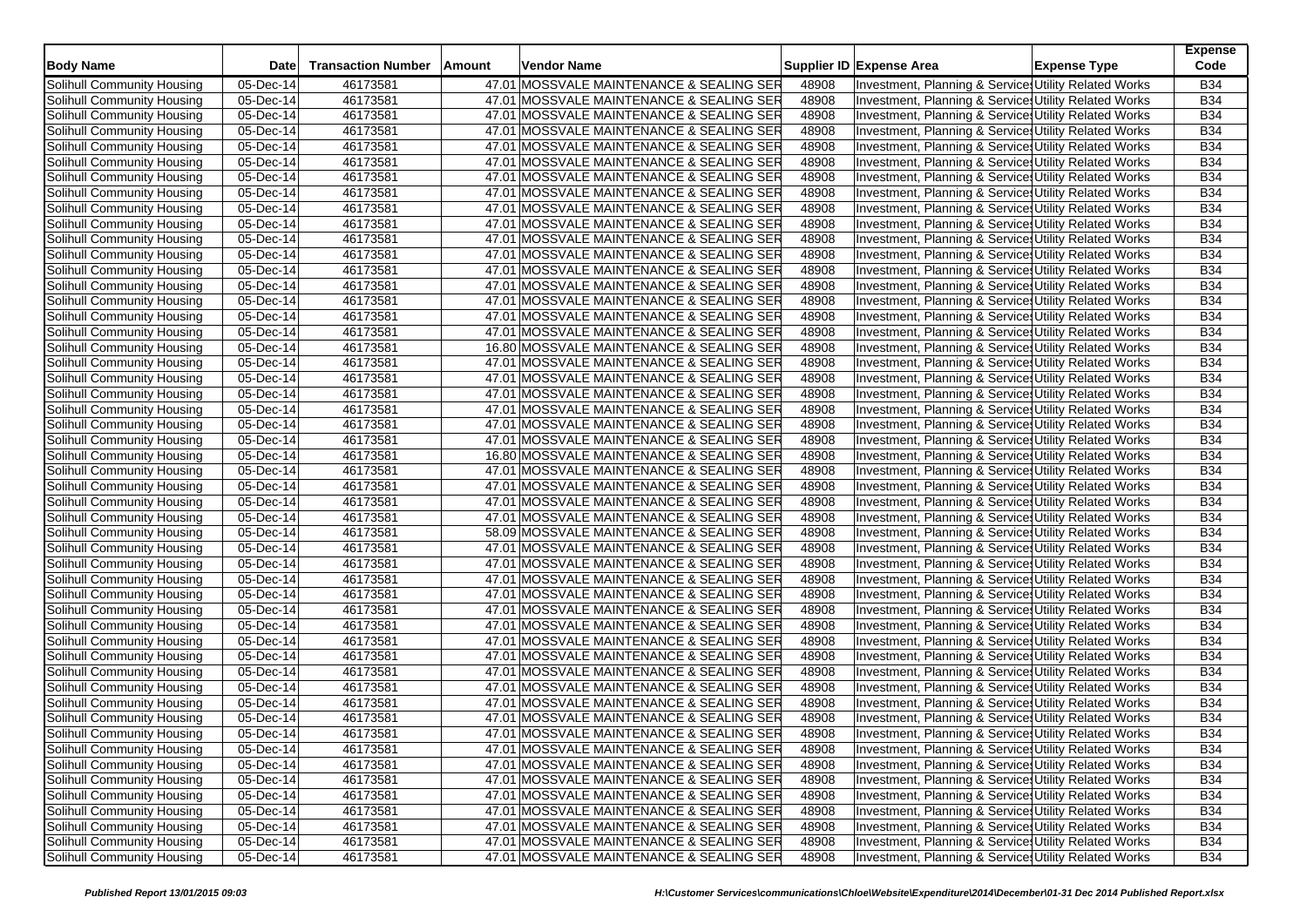| <b>Body Name</b>           | Date                    | <b>Transaction Number</b> | Amount | <b>Vendor Name</b>                        |       | Supplier ID Expense Area                              | <b>Expense Type</b> | <b>Expense</b><br>Code |
|----------------------------|-------------------------|---------------------------|--------|-------------------------------------------|-------|-------------------------------------------------------|---------------------|------------------------|
| Solihull Community Housing | 05-Dec-14               | 46173581                  |        | 47.01 MOSSVALE MAINTENANCE & SEALING SER  | 48908 | Investment, Planning & Services Utility Related Works |                     | <b>B34</b>             |
| Solihull Community Housing | 05-Dec-14               | 46173581                  |        | 47.01 MOSSVALE MAINTENANCE & SEALING SER  | 48908 | Investment, Planning & Service: Utility Related Works |                     | <b>B34</b>             |
| Solihull Community Housing | 05-Dec-14               | 46173581                  |        | 47.01 MOSSVALE MAINTENANCE & SEALING SER  | 48908 | Investment, Planning & Service: Utility Related Works |                     | <b>B34</b>             |
| Solihull Community Housing | 05-Dec-14               | 46173581                  |        | 47.01 MOSSVALE MAINTENANCE & SEALING SER  | 48908 | Investment, Planning & Services Utility Related Works |                     | <b>B34</b>             |
| Solihull Community Housing | 05-Dec-14               | 46173581                  |        | 47.01 MOSSVALE MAINTENANCE & SEALING SER  | 48908 | Investment, Planning & Service: Utility Related Works |                     | <b>B34</b>             |
| Solihull Community Housing | 05-Dec-14               | 46173581                  |        | 47.01 MOSSVALE MAINTENANCE & SEALING SER  | 48908 | Investment, Planning & Services Utility Related Works |                     | <b>B34</b>             |
| Solihull Community Housing | 05-Dec-14               | 46173581                  |        | 47.01 MOSSVALE MAINTENANCE & SEALING SER  | 48908 | Investment, Planning & Service: Utility Related Works |                     | <b>B34</b>             |
| Solihull Community Housing | 05-Dec-14               | 46173581                  |        | 47.01 MOSSVALE MAINTENANCE & SEALING SER  | 48908 | Investment, Planning & Services Utility Related Works |                     | <b>B34</b>             |
| Solihull Community Housing | 05-Dec-14               | 46173581                  |        | 47.01 MOSSVALE MAINTENANCE & SEALING SER  | 48908 | Investment, Planning & Services Utility Related Works |                     | <b>B34</b>             |
| Solihull Community Housing | 05-Dec-14               | 46173581                  |        | 47.01 MOSSVALE MAINTENANCE & SEALING SER  | 48908 | Investment, Planning & Services Utility Related Works |                     | <b>B34</b>             |
| Solihull Community Housing | 05-Dec-14               | 46173581                  |        | 47.01 MOSSVALE MAINTENANCE & SEALING SER  | 48908 | Investment, Planning & Services Utility Related Works |                     | <b>B34</b>             |
| Solihull Community Housing | 05-Dec-14               | 46173581                  |        | 47.01 MOSSVALE MAINTENANCE & SEALING SER  | 48908 | Investment, Planning & Service: Utility Related Works |                     | <b>B34</b>             |
| Solihull Community Housing | 05-Dec-14               | 46173581                  |        | 16.80 MOSSVALE MAINTENANCE & SEALING SER  | 48908 | Investment, Planning & Services Utility Related Works |                     | <b>B34</b>             |
| Solihull Community Housing | 05-Dec-14               | 46173581                  |        | 47.01 MOSSVALE MAINTENANCE & SEALING SER  | 48908 | Investment, Planning & Service: Utility Related Works |                     | <b>B34</b>             |
| Solihull Community Housing | 05-Dec-14               | 46173581                  |        | 47.01 MOSSVALE MAINTENANCE & SEALING SER  | 48908 | Investment, Planning & Services Utility Related Works |                     | <b>B34</b>             |
| Solihull Community Housing | $\overline{0}$ 5-Dec-14 | 46173581                  |        | 47.01 MOSSVALE MAINTENANCE & SEALING SER  | 48908 | Investment, Planning & Service: Utility Related Works |                     | <b>B34</b>             |
| Solihull Community Housing | $\overline{05}$ -Dec-14 | 46173578                  |        | 302.25 MOSSVALE MAINTENANCE & SEALING SER | 48908 | Investment, Planning & Service: Utility Related Works |                     | <b>B34</b>             |
| Solihull Community Housing | 05-Dec-14               | 46173576                  |        | 271.33 MOSSVALE MAINTENANCE & SEALING SER | 48908 | Investment, Planning & Services Utility Related Works |                     | <b>B34</b>             |
| Solihull Community Housing | 05-Dec-14               | 46173572                  |        | 384.97 MOSSVALE MAINTENANCE & SEALING SER | 48908 | Investment, Planning & Services Utility Related Works |                     | <b>B34</b>             |
| Solihull Community Housing | 03-Dec-14               | 45961603                  |        | 427.45 MOSSVALE MAINTENANCE & SEALING SER | 48908 | Investment, Planning & Service: Utility Related Works |                     | <b>B34</b>             |
| Solihull Community Housing | $\overline{03}$ -Dec-14 | 45961602                  |        | 219.16 MOSSVALE MAINTENANCE & SEALING SER | 48908 | Investment, Planning & Service: Utility Related Works |                     | <b>B34</b>             |
| Solihull Community Housing | $03$ -Dec-14            | 45961608                  |        | 47.01 MOSSVALE MAINTENANCE & SEALING SER  | 48908 | Investment, Planning & Service: Utility Related Works |                     | <b>B34</b>             |
| Solihull Community Housing | 03-Dec-14               | 45961608                  |        | 47.01 MOSSVALE MAINTENANCE & SEALING SER  | 48908 | Investment, Planning & Service: Utility Related Works |                     | <b>B34</b>             |
| Solihull Community Housing | $\overline{03}$ -Dec-14 | 45961608                  |        | 47.01 MOSSVALE MAINTENANCE & SEALING SER  | 48908 | Investment, Planning & Service: Utility Related Works |                     | <b>B34</b>             |
| Solihull Community Housing | 03-Dec-14               | 45961608                  |        | 47.01 MOSSVALE MAINTENANCE & SEALING SER  | 48908 | Investment, Planning & Services Utility Related Works |                     | <b>B34</b>             |
| Solihull Community Housing | 03-Dec-14               | 45961608                  |        | 47.01 MOSSVALE MAINTENANCE & SEALING SER  | 48908 | Investment, Planning & Service: Utility Related Works |                     | <b>B34</b>             |
| Solihull Community Housing | 03-Dec-14               | 45961608                  |        | 47.01 MOSSVALE MAINTENANCE & SEALING SER  | 48908 | Investment, Planning & Services Utility Related Works |                     | <b>B34</b>             |
| Solihull Community Housing | 03-Dec-14               | 45961608                  |        | 47.01 MOSSVALE MAINTENANCE & SEALING SER  | 48908 | Investment, Planning & Service: Utility Related Works |                     | <b>B34</b>             |
| Solihull Community Housing | 03-Dec-14               | 45961608                  |        | 16.80 MOSSVALE MAINTENANCE & SEALING SER  | 48908 | Investment, Planning & Services Utility Related Works |                     | <b>B34</b>             |
| Solihull Community Housing | $\overline{03}$ -Dec-14 | 45961608                  |        | 47.01 MOSSVALE MAINTENANCE & SEALING SER  | 48908 | Investment, Planning & Services Utility Related Works |                     | <b>B34</b>             |
| Solihull Community Housing | 03-Dec-14               | 45961608                  |        | 16.80 MOSSVALE MAINTENANCE & SEALING SER  | 48908 | Investment, Planning & Service: Utility Related Works |                     | <b>B34</b>             |
| Solihull Community Housing | 03-Dec-14               | 45961608                  |        | 47.01 MOSSVALE MAINTENANCE & SEALING SER  | 48908 | Investment, Planning & Services Utility Related Works |                     | <b>B34</b>             |
| Solihull Community Housing | $\overline{03}$ -Dec-14 | 45961608                  |        | 47.01 MOSSVALE MAINTENANCE & SEALING SER  | 48908 | Investment, Planning & Service: Utility Related Works |                     | <b>B34</b>             |
| Solihull Community Housing | $03$ -Dec-14            | 45961608                  |        | 47.01 MOSSVALE MAINTENANCE & SEALING SER  | 48908 | Investment, Planning & Service: Utility Related Works |                     | <b>B34</b>             |
| Solihull Community Housing | 03-Dec-14               | 45961608                  |        | 47.01 MOSSVALE MAINTENANCE & SEALING SER  | 48908 | Investment, Planning & Services Utility Related Works |                     | <b>B34</b>             |
| Solihull Community Housing | 03-Dec-14               | 45961608                  |        | 47.01 MOSSVALE MAINTENANCE & SEALING SER  | 48908 | Investment, Planning & Services Utility Related Works |                     | <b>B34</b>             |
| Solihull Community Housing | $03$ -Dec-14            | 45961608                  |        | 47.01 MOSSVALE MAINTENANCE & SEALING SER  | 48908 | Investment, Planning & Service: Utility Related Works |                     | <b>B34</b>             |
| Solihull Community Housing | 03-Dec-14               | 45961608                  |        | 47.01 MOSSVALE MAINTENANCE & SEALING SER  | 48908 | Investment, Planning & Services Utility Related Works |                     | <b>B34</b>             |
| Solihull Community Housing | 03-Dec-14               | 45961608                  |        | 47.01 MOSSVALE MAINTENANCE & SEALING SER  | 48908 | Investment, Planning & Services Utility Related Works |                     | <b>B34</b>             |
| Solihull Community Housing | $03$ -Dec-14            | 45961608                  |        | 16.80 MOSSVALE MAINTENANCE & SEALING SER  | 48908 | Investment, Planning & Service: Utility Related Works |                     | <b>B34</b>             |
| Solihull Community Housing | 03-Dec-14               | 45961608                  |        | 47.01 MOSSVALE MAINTENANCE & SEALING SER  | 48908 | Investment, Planning & Services Utility Related Works |                     | <b>B34</b>             |
| Solihull Community Housing | $\overline{03}$ -Dec-14 | 45961608                  |        | 47.01 MOSSVALE MAINTENANCE & SEALING SER  | 48908 | Investment, Planning & Services Utility Related Works |                     | <b>B34</b>             |
| Solihull Community Housing | 03-Dec-14               | 45961608                  |        | 47.01 MOSSVALE MAINTENANCE & SEALING SER  | 48908 | Investment, Planning & Service, Utility Related Works |                     | <b>B34</b>             |
| Solihull Community Housing | 03-Dec-14               | 45961608                  |        | 16.80 MOSSVALE MAINTENANCE & SEALING SER  | 48908 | Investment, Planning & Services Utility Related Works |                     | <b>B34</b>             |
| Solihull Community Housing | $\overline{03}$ -Dec-14 | 45961608                  |        | 16.80 MOSSVALE MAINTENANCE & SEALING SER  | 48908 | Investment, Planning & Services Utility Related Works |                     | <b>B34</b>             |
| Solihull Community Housing | 03-Dec-14               | 45961608                  |        | 47.01 MOSSVALE MAINTENANCE & SEALING SER  | 48908 | Investment, Planning & Services Utility Related Works |                     | <b>B34</b>             |
| Solihull Community Housing | 03-Dec-14               | 45961608                  |        | 47.01 MOSSVALE MAINTENANCE & SEALING SER  | 48908 | Investment, Planning & Services Utility Related Works |                     | <b>B34</b>             |
| Solihull Community Housing | 03-Dec-14               | 45961608                  |        | 47.01 MOSSVALE MAINTENANCE & SEALING SER  | 48908 | Investment, Planning & Services Utility Related Works |                     | <b>B34</b>             |
| Solihull Community Housing | 03-Dec-14               | 45961608                  |        | 47.01 MOSSVALE MAINTENANCE & SEALING SER  | 48908 | Investment, Planning & Services Utility Related Works |                     | <b>B34</b>             |
| Solihull Community Housing | 03-Dec-14               | 45961608                  |        | 47.01 MOSSVALE MAINTENANCE & SEALING SER  | 48908 | Investment, Planning & Services Utility Related Works |                     | <b>B34</b>             |
| Solihull Community Housing | 03-Dec-14               | 45961608                  |        | 47.01 MOSSVALE MAINTENANCE & SEALING SER  | 48908 | Investment, Planning & Services Utility Related Works |                     | <b>B34</b>             |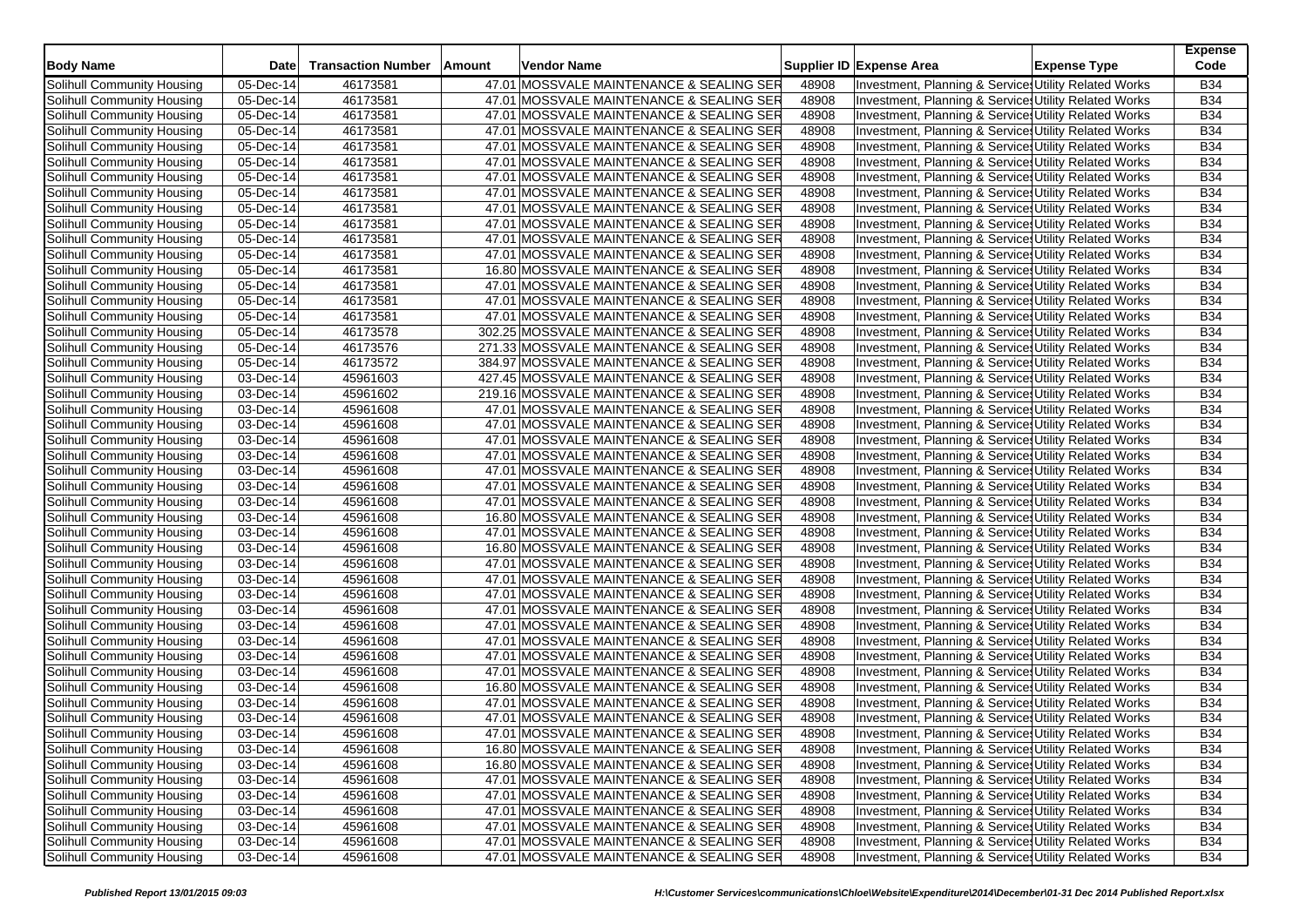| <b>Body Name</b>           | Date                    | <b>Transaction Number</b> | Amount | Vendor Name                              |       | Supplier ID Expense Area                              | <b>Expense Type</b> | <b>Expense</b><br>Code |
|----------------------------|-------------------------|---------------------------|--------|------------------------------------------|-------|-------------------------------------------------------|---------------------|------------------------|
| Solihull Community Housing | 03-Dec-14               | 45961608                  |        | 47.01 MOSSVALE MAINTENANCE & SEALING SER | 48908 | Investment, Planning & Service: Utility Related Works |                     | <b>B34</b>             |
| Solihull Community Housing | 03-Dec-14               | 45961608                  |        | 47.01 MOSSVALE MAINTENANCE & SEALING SER | 48908 | Investment, Planning & Service: Utility Related Works |                     | <b>B34</b>             |
| Solihull Community Housing | 03-Dec-14               | 45961608                  |        | 47.01 MOSSVALE MAINTENANCE & SEALING SER | 48908 | Investment, Planning & Services Utility Related Works |                     | <b>B34</b>             |
| Solihull Community Housing | 03-Dec-14               | 45961608                  |        | 47.01 MOSSVALE MAINTENANCE & SEALING SER | 48908 | Investment, Planning & Service: Utility Related Works |                     | <b>B34</b>             |
| Solihull Community Housing | 03-Dec-14               | 45961608                  |        | 47.01 MOSSVALE MAINTENANCE & SEALING SER | 48908 | Investment, Planning & Service: Utility Related Works |                     | <b>B34</b>             |
| Solihull Community Housing | 03-Dec-14               | 45961608                  |        | 47.01 MOSSVALE MAINTENANCE & SEALING SER | 48908 | Investment, Planning & Services Utility Related Works |                     | <b>B34</b>             |
| Solihull Community Housing | $\overline{0}$ 3-Dec-14 | 45961608                  |        | 47.01 MOSSVALE MAINTENANCE & SEALING SER | 48908 | Investment, Planning & Services Utility Related Works |                     | <b>B34</b>             |
| Solihull Community Housing | 03-Dec-14               | 45961608                  |        | 47.01 MOSSVALE MAINTENANCE & SEALING SER | 48908 | Investment, Planning & Services Utility Related Works |                     | <b>B34</b>             |
| Solihull Community Housing | 03-Dec-14               | 45961608                  |        | 16.80 MOSSVALE MAINTENANCE & SEALING SER | 48908 | Investment, Planning & Services Utility Related Works |                     | <b>B34</b>             |
| Solihull Community Housing | 03-Dec-14               | 45961608                  |        | 16.80 MOSSVALE MAINTENANCE & SEALING SER | 48908 | Investment, Planning & Service: Utility Related Works |                     | <b>B34</b>             |
| Solihull Community Housing | 03-Dec-14               | 45961608                  |        | 47.01 MOSSVALE MAINTENANCE & SEALING SER | 48908 | Investment, Planning & Services Utility Related Works |                     | <b>B34</b>             |
| Solihull Community Housing | 03-Dec-14               | 45961608                  |        | 47.01 MOSSVALE MAINTENANCE & SEALING SER | 48908 | Investment, Planning & Service: Utility Related Works |                     | <b>B34</b>             |
| Solihull Community Housing | 03-Dec-14               | 45961608                  |        | 47.01 MOSSVALE MAINTENANCE & SEALING SER | 48908 | Investment, Planning & Services Utility Related Works |                     | <b>B34</b>             |
| Solihull Community Housing | 03-Dec-14               | 45961608                  |        | 47.01 MOSSVALE MAINTENANCE & SEALING SER | 48908 | Investment, Planning & Service: Utility Related Works |                     | <b>B34</b>             |
| Solihull Community Housing | 03-Dec-14               | 45961608                  |        | 47.01 MOSSVALE MAINTENANCE & SEALING SER | 48908 | Investment, Planning & Services Utility Related Works |                     | <b>B34</b>             |
| Solihull Community Housing | 03-Dec-14               | 45961608                  |        | 47.01 MOSSVALE MAINTENANCE & SEALING SER | 48908 | Investment, Planning & Services Utility Related Works |                     | <b>B34</b>             |
| Solihull Community Housing | 03-Dec-14               | 45961608                  |        | 47.01 MOSSVALE MAINTENANCE & SEALING SER | 48908 | Investment, Planning & Service: Utility Related Works |                     | <b>B34</b>             |
| Solihull Community Housing | 03-Dec-14               | 45961608                  |        | 47.01 MOSSVALE MAINTENANCE & SEALING SER | 48908 | Investment, Planning & Service Utility Related Works  |                     | <b>B34</b>             |
| Solihull Community Housing | 03-Dec-14               | 45961608                  |        | 47.01 MOSSVALE MAINTENANCE & SEALING SER | 48908 | Investment, Planning & Service: Utility Related Works |                     | <b>B34</b>             |
| Solihull Community Housing | 03-Dec-14               | 45961608                  |        | 47.01 MOSSVALE MAINTENANCE & SEALING SER | 48908 | Investment, Planning & Services Utility Related Works |                     | <b>B34</b>             |
| Solihull Community Housing | 03-Dec-14               | 45961608                  |        | 63.89 MOSSVALE MAINTENANCE & SEALING SER | 48908 | Investment, Planning & Service: Utility Related Works |                     | <b>B34</b>             |
| Solihull Community Housing | 03-Dec-14               | 45961608                  |        | 63.89 MOSSVALE MAINTENANCE & SEALING SER | 48908 | Investment, Planning & Services Utility Related Works |                     | <b>B34</b>             |
| Solihull Community Housing | 03-Dec-14               | 45961608                  |        | 16.80 MOSSVALE MAINTENANCE & SEALING SER | 48908 | Investment, Planning & Services Utility Related Works |                     | <b>B34</b>             |
| Solihull Community Housing | 03-Dec-14               | 45961608                  |        | 47.01 MOSSVALE MAINTENANCE & SEALING SER | 48908 | Investment, Planning & Service: Utility Related Works |                     | <b>B34</b>             |
| Solihull Community Housing | 03-Dec-14               | 45961608                  |        | 47.01 MOSSVALE MAINTENANCE & SEALING SER | 48908 | Investment, Planning & Services Utility Related Works |                     | <b>B34</b>             |
| Solihull Community Housing | 03-Dec-14               | 45961608                  |        | 47.01 MOSSVALE MAINTENANCE & SEALING SER | 48908 | Investment, Planning & Services Utility Related Works |                     | <b>B34</b>             |
| Solihull Community Housing | 03-Dec-14               | 45961608                  |        | 47.01 MOSSVALE MAINTENANCE & SEALING SER | 48908 | Investment, Planning & Service Utility Related Works  |                     | <b>B34</b>             |
| Solihull Community Housing | $\overline{03}$ -Dec-14 | 45961608                  |        | 16.80 MOSSVALE MAINTENANCE & SEALING SER | 48908 | Investment, Planning & Service: Utility Related Works |                     | <b>B34</b>             |
| Solihull Community Housing | 03-Dec-14               | 45961608                  |        | 47.01 MOSSVALE MAINTENANCE & SEALING SER | 48908 | Investment, Planning & Services Utility Related Works |                     | <b>B34</b>             |
| Solihull Community Housing | 03-Dec-14               | 45961608                  |        | 47.01 MOSSVALE MAINTENANCE & SEALING SER | 48908 | Investment, Planning & Services Utility Related Works |                     | <b>B34</b>             |
| Solihull Community Housing | 03-Dec-14               | 45961608                  |        | 47.01 MOSSVALE MAINTENANCE & SEALING SER | 48908 | Investment, Planning & Service: Utility Related Works |                     | <b>B34</b>             |
| Solihull Community Housing | 03-Dec-14               | 45961608                  |        | 47.01 MOSSVALE MAINTENANCE & SEALING SER | 48908 | Investment, Planning & Service: Utility Related Works |                     | <b>B34</b>             |
| Solihull Community Housing | 03-Dec-14               | 45961608                  |        | 47.01 MOSSVALE MAINTENANCE & SEALING SER | 48908 | Investment, Planning & Service: Utility Related Works |                     | <b>B34</b>             |
| Solihull Community Housing | $\overline{0}$ 3-Dec-14 | 45961608                  |        | 47.01 MOSSVALE MAINTENANCE & SEALING SER | 48908 | Investment, Planning & Services Utility Related Works |                     | <b>B34</b>             |
| Solihull Community Housing | 03-Dec-14               | 45961608                  |        | 47.01 MOSSVALE MAINTENANCE & SEALING SER | 48908 | Investment, Planning & Services Utility Related Works |                     | <b>B34</b>             |
| Solihull Community Housing | 03-Dec-14               | 45961608                  |        | 47.01 MOSSVALE MAINTENANCE & SEALING SER | 48908 | Investment, Planning & Services Utility Related Works |                     | <b>B34</b>             |
| Solihull Community Housing | 03-Dec-14               | 45961608                  |        | 47.01 MOSSVALE MAINTENANCE & SEALING SER | 48908 | Investment, Planning & Services Utility Related Works |                     | <b>B34</b>             |
| Solihull Community Housing | 03-Dec-14               | 45961608                  |        | 47.01 MOSSVALE MAINTENANCE & SEALING SER | 48908 | Investment, Planning & Service: Utility Related Works |                     | <b>B34</b>             |
| Solihull Community Housing | 03-Dec-14               | 45961608                  |        | 47.01 MOSSVALE MAINTENANCE & SEALING SER | 48908 | Investment, Planning & Services Utility Related Works |                     | <b>B34</b>             |
| Solihull Community Housing | $\overline{03}$ -Dec-14 | 45961608                  |        | 47.01 MOSSVALE MAINTENANCE & SEALING SER | 48908 | Investment, Planning & Services Utility Related Works |                     | <b>B34</b>             |
| Solihull Community Housing | 03-Dec-14               | 45961608                  |        | 16.80 MOSSVALE MAINTENANCE & SEALING SER | 48908 | Investment, Planning & Services Utility Related Works |                     | <b>B34</b>             |
| Solihull Community Housing | 03-Dec-14               | 45961608                  |        | 47.01 MOSSVALE MAINTENANCE & SEALING SER | 48908 | Investment, Planning & Services Utility Related Works |                     | <b>B34</b>             |
| Solihull Community Housing | 03-Dec-14               | 45961608                  |        | 47.01 MOSSVALE MAINTENANCE & SEALING SER | 48908 | Investment, Planning & Service Utility Related Works  |                     | <b>B34</b>             |
| Solihull Community Housing | 03-Dec-14               | 45961608                  |        | 47.01 MOSSVALE MAINTENANCE & SEALING SER | 48908 | Investment, Planning & Services Utility Related Works |                     | <b>B34</b>             |
| Solihull Community Housing | 03-Dec-14               | 45961608                  |        | 47.01 MOSSVALE MAINTENANCE & SEALING SER | 48908 | Investment, Planning & Services Utility Related Works |                     | <b>B34</b>             |
| Solihull Community Housing | 03-Dec-14               | 45961608                  |        | 47.01 MOSSVALE MAINTENANCE & SEALING SER | 48908 | Investment, Planning & Services Utility Related Works |                     | <b>B34</b>             |
| Solihull Community Housing | 03-Dec-14               | 45961608                  |        | 47.01 MOSSVALE MAINTENANCE & SEALING SER | 48908 | Investment, Planning & Services Utility Related Works |                     | <b>B34</b>             |
| Solihull Community Housing | 03-Dec-14               | 45961608                  |        | 47.01 MOSSVALE MAINTENANCE & SEALING SER | 48908 | Investment, Planning & Service Utility Related Works  |                     | <b>B34</b>             |
| Solihull Community Housing | 03-Dec-14               | 45961608                  |        | 47.01 MOSSVALE MAINTENANCE & SEALING SER | 48908 | Investment, Planning & Services Utility Related Works |                     | <b>B34</b>             |
| Solihull Community Housing | 03-Dec-14               | 45961608                  |        | 47.01 MOSSVALE MAINTENANCE & SEALING SER | 48908 | Investment, Planning & Service Utility Related Works  |                     | <b>B34</b>             |
| Solihull Community Housing | 03-Dec-14               | 45961608                  |        | 47.01 MOSSVALE MAINTENANCE & SEALING SER | 48908 | Investment, Planning & Services Utility Related Works |                     | <b>B34</b>             |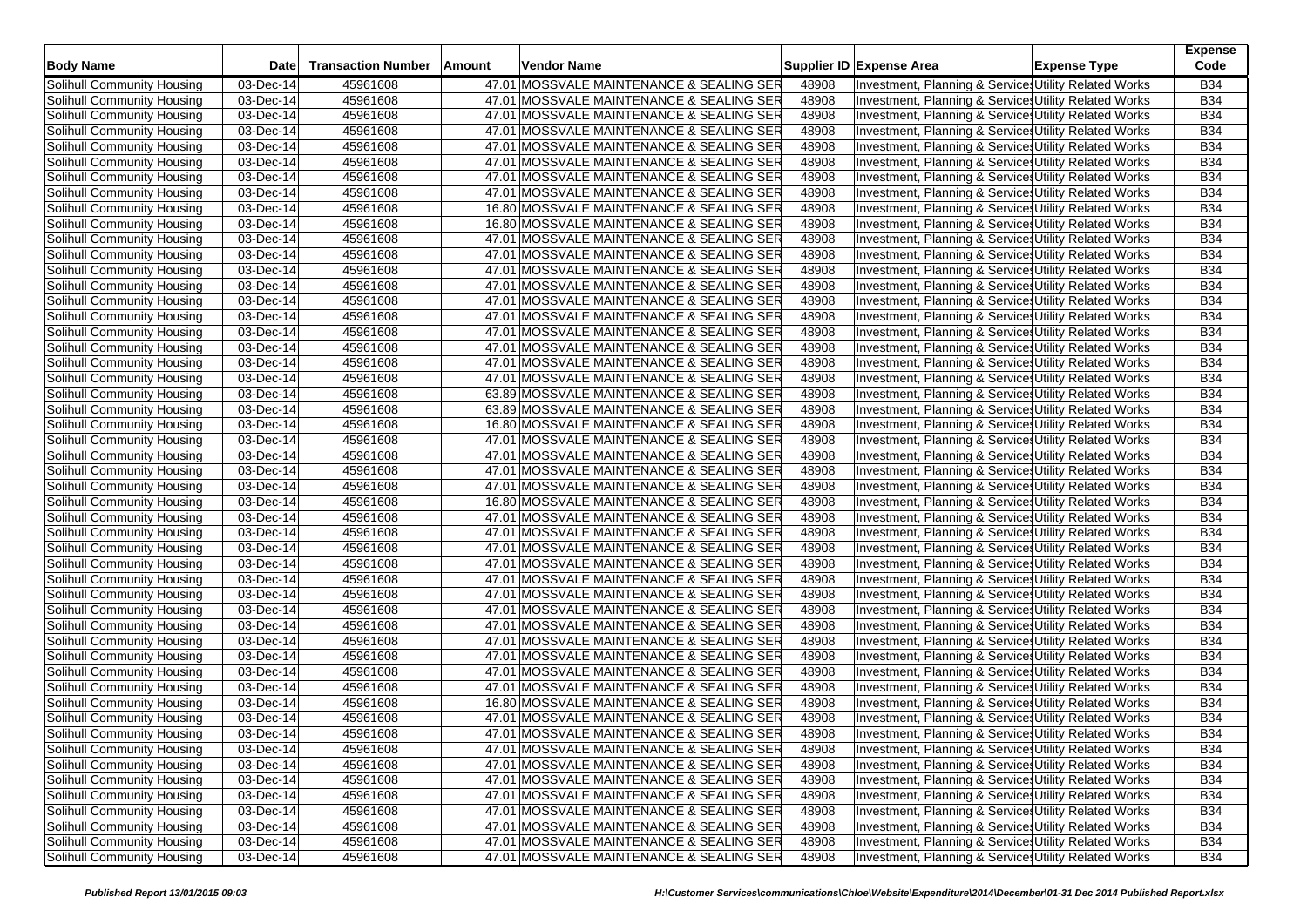| <b>Body Name</b>                  | <b>Date</b>             | <b>Transaction Number</b> | Amount | <b>Vendor Name</b>                         |       | Supplier ID Expense Area                              | <b>Expense Type</b>         | <b>Expense</b><br>Code |
|-----------------------------------|-------------------------|---------------------------|--------|--------------------------------------------|-------|-------------------------------------------------------|-----------------------------|------------------------|
| Solihull Community Housing        | 03-Dec-14               | 45961608                  |        | 47.01 MOSSVALE MAINTENANCE & SEALING SER   | 48908 | Investment, Planning & Services Utility Related Works |                             | <b>B34</b>             |
| Solihull Community Housing        | 03-Dec-14               | 45961608                  |        | 47.01 MOSSVALE MAINTENANCE & SEALING SER   | 48908 | Investment, Planning & Services Utility Related Works |                             | <b>B34</b>             |
| Solihull Community Housing        | 03-Dec-14               | 45961608                  |        | 47.01 MOSSVALE MAINTENANCE & SEALING SER   | 48908 | Investment, Planning & Service Utility Related Works  |                             | <b>B34</b>             |
| Solihull Community Housing        | 03-Dec-14               | 45961608                  |        | 47.01 MOSSVALE MAINTENANCE & SEALING SER   | 48908 | Investment, Planning & Services Utility Related Works |                             | <b>B34</b>             |
| Solihull Community Housing        | $\overline{03}$ -Dec-14 | 45961608                  |        | 47.01 MOSSVALE MAINTENANCE & SEALING SER   | 48908 | Investment, Planning & Services Utility Related Works |                             | <b>B34</b>             |
| Solihull Community Housing        | 03-Dec-14               | 45961608                  |        | 47.01 MOSSVALE MAINTENANCE & SEALING SER   | 48908 | Investment, Planning & Services Utility Related Works |                             | <b>B34</b>             |
| Solihull Community Housing        | 03-Dec-14               | 45961608                  |        | 47.01 MOSSVALE MAINTENANCE & SEALING SER   | 48908 | Investment, Planning & Services Utility Related Works |                             | <b>B34</b>             |
| <b>Solihull Community Housing</b> | 03-Dec-14               | 45961608                  |        | 47.01 MOSSVALE MAINTENANCE & SEALING SER   | 48908 | Investment, Planning & Services Utility Related Works |                             | <b>B34</b>             |
| Solihull Community Housing        | 12-Dec-14               | 46412746                  |        | 2634.91 MOSSVALE MAINTENANCE & SEALING SER | 48908 | <b>MST</b>                                            | <b>Internal Works</b>       | <b>B31</b>             |
| Solihull Community Housing        | 05-Dec-14               | 46173584                  |        | 940.90 MOSSVALE MAINTENANCE & SEALING SER  | 48908 | <b>MST</b>                                            | <b>Internal Works</b>       | <b>B31</b>             |
| Solihull Community Housing        | 05-Dec-14               | 46173579                  |        | 335.07 MOSSVALE MAINTENANCE & SEALING SER  | 48908 | <b>MST</b>                                            | <b>Internal Works</b>       | <b>B31</b>             |
| Solihull Community Housing        | 03-Dec-14               | 45961612                  |        | 3327.86 MOSSVALE MAINTENANCE & SEALING SER | 48908 | <b>MST</b>                                            | <b>Internal Works</b>       | <b>B31</b>             |
| Solihull Community Housing        | 23-Dec-14               | 46569611                  |        | 621.05 MOSSVALE MAINTENANCE & SEALING SER  | 48908 | <b>MST</b>                                            | <b>Internal Works</b>       | <b>B31</b>             |
| Solihull Community Housing        | $23$ -Dec-14            | 46569610                  |        | 560.35 MOSSVALE MAINTENANCE & SEALING SER  | 48908 | <b>MST</b>                                            | <b>Internal Works</b>       | <b>B31</b>             |
| Solihull Community Housing        | $05$ -Dec-14            | 46173583                  |        | 526.09 MOSSVALE MAINTENANCE & SEALING SER  | 48908 | <b>MST</b>                                            | <b>Internal Works</b>       | <b>B31</b>             |
| Solihull Community Housing        | 03-Dec-14               | 45961611                  |        | 400.48 MOSSVALE MAINTENANCE & SEALING SER  | 48908 | <b>MST</b>                                            | <b>Internal Works</b>       | <b>B31</b>             |
| Solihull Community Housing        | 03-Dec-14               | 45961610                  |        | 400.48 MOSSVALE MAINTENANCE & SEALING SER  | 48908 | <b>MST</b>                                            | <b>Internal Works</b>       | <b>B31</b>             |
| Solihull Community Housing        | $\overline{03}$ -Dec-14 | 45961601                  |        | 400.48 MOSSVALE MAINTENANCE & SEALING SER  | 48908 | <b>MST</b>                                            | <b>Internal Works</b>       | <b>B31</b>             |
| Solihull Community Housing        | 19-Dec-14               | 46492669                  |        | 306.79 MOSSVALE MAINTENANCE & SEALING SER  | 48908 | <b>MST</b>                                            | <b>Internal Works</b>       | <b>B31</b>             |
| Solihull Community Housing        | 19-Dec-14               | 46492673                  |        | 408.96 MOSSVALE MAINTENANCE & SEALING SER  | 48908 | <b>MST</b>                                            | <b>Internal Works</b>       | <b>B31</b>             |
| Solihull Community Housing        | 12-Dec-14               | 46412743                  |        | 67.25 MOSSVALE MAINTENANCE & SEALING SER   | 48908 | <b>MST</b>                                            | Other Building costs        | <b>B39</b>             |
| Solihull Community Housing        | 12-Dec-14               | 46412743                  |        | 67.25 MOSSVALE MAINTENANCE & SEALING SER   | 48908 | <b>MST</b>                                            | Other Building costs        | <b>B39</b>             |
| Solihull Community Housing        | 12-Dec-14               | 46412743                  |        | 67.25 MOSSVALE MAINTENANCE & SEALING SER   | 48908 | <b>MST</b>                                            | Other Building costs        | <b>B39</b>             |
| Solihull Community Housing        | 12-Dec-14               | 46412743                  |        | 67.25 MOSSVALE MAINTENANCE & SEALING SER   | 48908 | <b>MST</b>                                            | Other Building costs        | <b>B39</b>             |
| Solihull Community Housing        | 12-Dec-14               | 46412743                  |        | 67.25 MOSSVALE MAINTENANCE & SEALING SER   | 48908 | <b>MST</b>                                            | <b>Other Building costs</b> | <b>B39</b>             |
| Solihull Community Housing        | 12-Dec-14               | 46412743                  |        | 67.25 MOSSVALE MAINTENANCE & SEALING SER   | 48908 | <b>MST</b>                                            | Other Building costs        | <b>B39</b>             |
| Solihull Community Housing        | 12-Dec-14               | 46412743                  |        | 67.25 MOSSVALE MAINTENANCE & SEALING SER   | 48908 | <b>MST</b>                                            | Other Building costs        | <b>B39</b>             |
| Solihull Community Housing        | 12-Dec-14               | 46412743                  |        | 67.25 MOSSVALE MAINTENANCE & SEALING SER   | 48908 | <b>MST</b>                                            | Other Building costs        | <b>B39</b>             |
| Solihull Community Housing        | 12-Dec-14               | 46412743                  |        | 67.25 MOSSVALE MAINTENANCE & SEALING SER   | 48908 | <b>MST</b>                                            | <b>Other Building costs</b> | <b>B39</b>             |
| Solihull Community Housing        | 12-Dec-14               | 46412743                  |        | 67.25 MOSSVALE MAINTENANCE & SEALING SER   | 48908 | <b>MST</b>                                            | Other Building costs        | <b>B39</b>             |
| Solihull Community Housing        | 12-Dec-14               | 46412743                  |        | 67.25 MOSSVALE MAINTENANCE & SEALING SER   | 48908 | <b>MST</b>                                            | <b>Other Building costs</b> | <b>B39</b>             |
| Solihull Community Housing        | 12-Dec-14               | 46412743                  |        | 67.25 MOSSVALE MAINTENANCE & SEALING SER   | 48908 | <b>MST</b>                                            | <b>Other Building costs</b> | <b>B39</b>             |
| Solihull Community Housing        | 12-Dec-14               | 46412743                  |        | 67.25 MOSSVALE MAINTENANCE & SEALING SER   | 48908 | <b>MST</b>                                            | Other Building costs        | <b>B39</b>             |
| Solihull Community Housing        | 12-Dec-14               | 46412743                  |        | 67.25 MOSSVALE MAINTENANCE & SEALING SER   | 48908 | <b>MST</b>                                            | <b>Other Building costs</b> | <b>B39</b>             |
| Solihull Community Housing        | $12$ -Dec-14            | 46412743                  |        | 67.25 MOSSVALE MAINTENANCE & SEALING SER   | 48908 | <b>MST</b>                                            | Other Building costs        | <b>B39</b>             |
| Solihull Community Housing        | $12$ -Dec-14            | 46412743                  |        | 67.25 MOSSVALE MAINTENANCE & SEALING SER   | 48908 | <b>MST</b>                                            | Other Building costs        | <b>B39</b>             |
| Solihull Community Housing        | 12-Dec-14               | 46412743                  |        | 67.25 MOSSVALE MAINTENANCE & SEALING SER   | 48908 | <b>MST</b>                                            | <b>Other Building costs</b> | <b>B39</b>             |
| Solihull Community Housing        | 12-Dec-14               | 46412743                  |        | 67.25 MOSSVALE MAINTENANCE & SEALING SER   | 48908 | <b>MST</b>                                            | <b>Other Building costs</b> | <b>B39</b>             |
| Solihull Community Housing        | $12$ -Dec-14            | 46412743                  |        | 67.25 MOSSVALE MAINTENANCE & SEALING SER   | 48908 | <b>MST</b>                                            | Other Building costs        | <b>B39</b>             |
| Solihull Community Housing        | 05-Dec-14               | 46173567                  |        | 67.25 MOSSVALE MAINTENANCE & SEALING SER   | 48908 | <b>MST</b>                                            | <b>Other Building costs</b> | <b>B39</b>             |
| Solihull Community Housing        | 05-Dec-14               | 46173567                  |        | 67.25 MOSSVALE MAINTENANCE & SEALING SER   | 48908 | <b>MST</b>                                            | Other Building costs        | <b>B39</b>             |
| Solihull Community Housing        | $\overline{05}$ -Dec-14 | 46173567                  |        | 67.25 MOSSVALE MAINTENANCE & SEALING SER   | 48908 | <b>MST</b>                                            | Other Building costs        | <b>B39</b>             |
| Solihull Community Housing        | 05-Dec-14               | 46173567                  |        | 67.25 MOSSVALE MAINTENANCE & SEALING SER   | 48908 | <b>MST</b>                                            | <b>Other Building costs</b> | <b>B39</b>             |
| Solihull Community Housing        | 05-Dec-14               | 46173567                  |        | 67.25 MOSSVALE MAINTENANCE & SEALING SER   | 48908 | <b>MST</b>                                            | Other Building costs        | <b>B39</b>             |
| Solihull Community Housing        | 05-Dec-14               | 46173567                  |        | 67.25 MOSSVALE MAINTENANCE & SEALING SER   | 48908 | <b>MST</b>                                            | Other Building costs        | <b>B39</b>             |
| Solihull Community Housing        | 05-Dec-14               | 46173567                  |        | 67.25 MOSSVALE MAINTENANCE & SEALING SER   | 48908 | <b>MST</b>                                            | Other Building costs        | <b>B39</b>             |
| Solihull Community Housing        | 05-Dec-14               | 46173567                  |        | 67.25 MOSSVALE MAINTENANCE & SEALING SER   | 48908 | <b>MST</b>                                            | Other Building costs        | <b>B39</b>             |
| Solihull Community Housing        | 05-Dec-14               | 46173567                  |        | 67.25 MOSSVALE MAINTENANCE & SEALING SER   | 48908 | <b>MST</b>                                            | Other Building costs        | <b>B39</b>             |
| Solihull Community Housing        | 05-Dec-14               | 46173567                  |        | 67.25 MOSSVALE MAINTENANCE & SEALING SER   | 48908 | <b>MST</b>                                            | Other Building costs        | <b>B39</b>             |
| Solihull Community Housing        | 05-Dec-14               | 46173567                  |        | 67.25 MOSSVALE MAINTENANCE & SEALING SER   | 48908 | <b>MST</b>                                            | Other Building costs        | <b>B39</b>             |
| Solihull Community Housing        | $\overline{05}$ -Dec-14 | 46173567                  |        | 67.25 MOSSVALE MAINTENANCE & SEALING SER   | 48908 | <b>MST</b>                                            | Other Building costs        | <b>B39</b>             |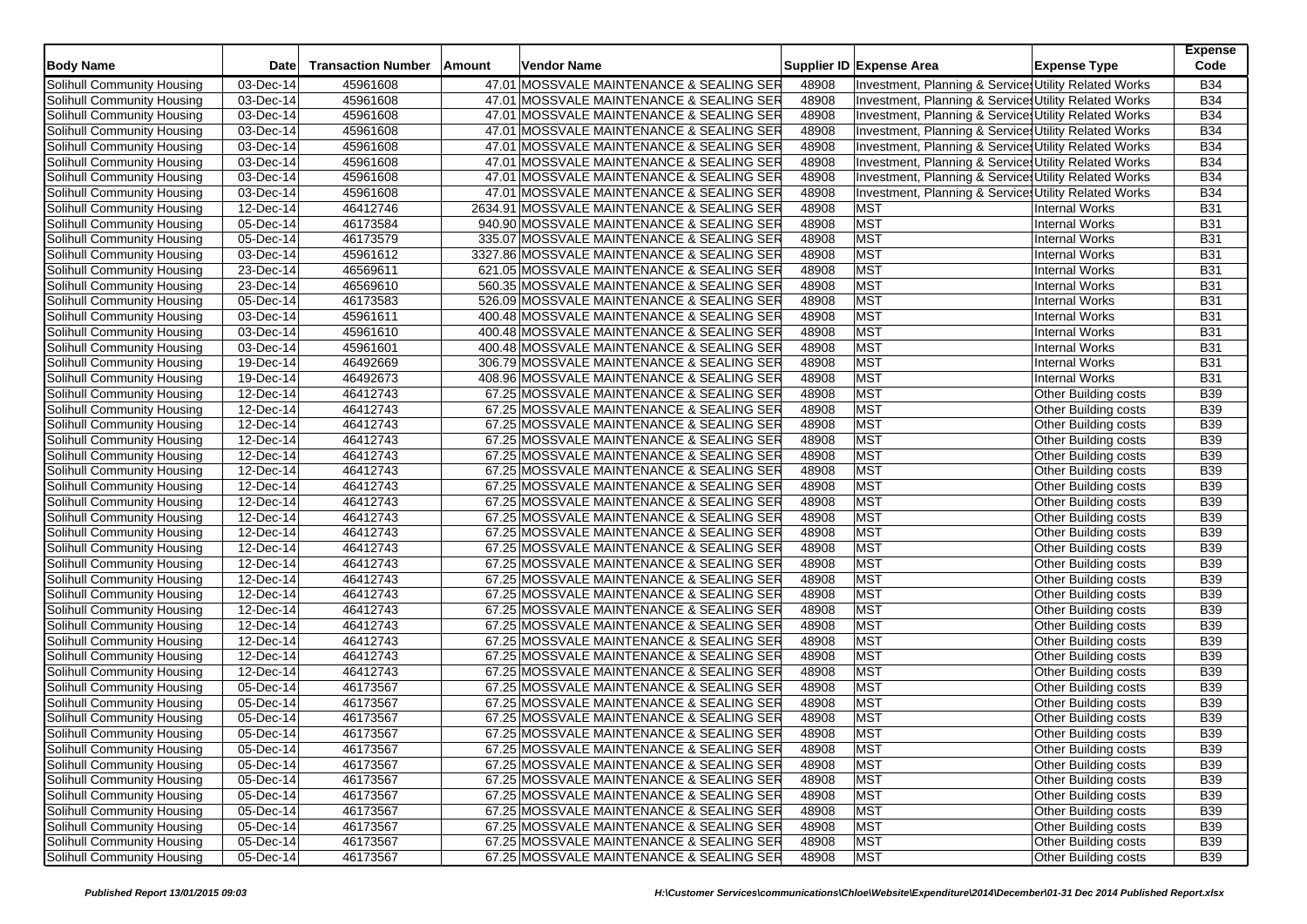| <b>Body Name</b>                  | <b>Date</b>             | <b>Transaction Number</b> | Amount | <b>Vendor Name</b>                       |       | Supplier ID Expense Area | <b>Expense Type</b>         | <b>Expense</b><br>Code |
|-----------------------------------|-------------------------|---------------------------|--------|------------------------------------------|-------|--------------------------|-----------------------------|------------------------|
| Solihull Community Housing        | 05-Dec-14               | 46173567                  |        | 67.25 MOSSVALE MAINTENANCE & SEALING SER | 48908 | <b>MST</b>               | Other Building costs        | <b>B39</b>             |
| Solihull Community Housing        | 05-Dec-14               | 46173567                  |        | 67.25 MOSSVALE MAINTENANCE & SEALING SER | 48908 | <b>MST</b>               | <b>Other Building costs</b> | <b>B39</b>             |
| Solihull Community Housing        | 05-Dec-14               | 46173567                  |        | 67.25 MOSSVALE MAINTENANCE & SEALING SER | 48908 | <b>MST</b>               | Other Building costs        | <b>B39</b>             |
| Solihull Community Housing        | 05-Dec-14               | 46173567                  |        | 67.25 MOSSVALE MAINTENANCE & SEALING SER | 48908 | <b>MST</b>               | Other Building costs        | <b>B39</b>             |
| Solihull Community Housing        | 05-Dec-14               | 46173567                  |        | 67.25 MOSSVALE MAINTENANCE & SEALING SER | 48908 | <b>MST</b>               | Other Building costs        | <b>B39</b>             |
| Solihull Community Housing        | 05-Dec-14               | 46173567                  |        | 67.25 MOSSVALE MAINTENANCE & SEALING SER | 48908 | <b>MST</b>               | Other Building costs        | <b>B39</b>             |
| Solihull Community Housing        | 05-Dec-14               | 46173567                  |        | 67.25 MOSSVALE MAINTENANCE & SEALING SER | 48908 | <b>MST</b>               | <b>Other Building costs</b> | <b>B39</b>             |
| <b>Solihull Community Housing</b> | 05-Dec-14               | 46173567                  |        | 67.25 MOSSVALE MAINTENANCE & SEALING SER | 48908 | <b>MST</b>               | Other Building costs        | <b>B39</b>             |
| Solihull Community Housing        | 05-Dec-14               | 46173567                  |        | 67.25 MOSSVALE MAINTENANCE & SEALING SER | 48908 | <b>MST</b>               | Other Building costs        | <b>B39</b>             |
| Solihull Community Housing        | 05-Dec-14               | 46173567                  |        | 67.25 MOSSVALE MAINTENANCE & SEALING SER | 48908 | <b>MST</b>               | Other Building costs        | <b>B39</b>             |
| Solihull Community Housing        | 05-Dec-14               | 46173567                  |        | 67.25 MOSSVALE MAINTENANCE & SEALING SER | 48908 | <b>MST</b>               | Other Building costs        | <b>B39</b>             |
| Solihull Community Housing        | 05-Dec-14               | 46173567                  |        | 67.25 MOSSVALE MAINTENANCE & SEALING SER | 48908 | <b>MST</b>               | Other Building costs        | <b>B39</b>             |
| Solihull Community Housing        | 05-Dec-14               | 46173567                  |        | 67.25 MOSSVALE MAINTENANCE & SEALING SER | 48908 | <b>MST</b>               | Other Building costs        | <b>B39</b>             |
| Solihull Community Housing        | $\overline{05}$ -Dec-14 | 46173567                  |        | 67.25 MOSSVALE MAINTENANCE & SEALING SER | 48908 | <b>MST</b>               | <b>Other Building costs</b> | <b>B39</b>             |
| Solihull Community Housing        | $05$ -Dec-14            | 46173566                  |        | 67.25 MOSSVALE MAINTENANCE & SEALING SER | 48908 | <b>MST</b>               | Other Building costs        | <b>B39</b>             |
| Solihull Community Housing        | 05-Dec-14               | 46173566                  |        | 67.25 MOSSVALE MAINTENANCE & SEALING SER | 48908 | <b>MST</b>               | Other Building costs        | <b>B39</b>             |
| Solihull Community Housing        | 05-Dec-14               | 46173566                  |        | 67.25 MOSSVALE MAINTENANCE & SEALING SER | 48908 | <b>MST</b>               | Other Building costs        | <b>B39</b>             |
| Solihull Community Housing        | $\overline{05}$ -Dec-14 | 46173566                  |        | 67.25 MOSSVALE MAINTENANCE & SEALING SER | 48908 | <b>MST</b>               | Other Building costs        | <b>B39</b>             |
| Solihull Community Housing        | 05-Dec-14               | 46173566                  |        | 67.25 MOSSVALE MAINTENANCE & SEALING SER | 48908 | <b>MST</b>               | Other Building costs        | <b>B39</b>             |
| Solihull Community Housing        | 05-Dec-14               | 46173566                  |        | 67.25 MOSSVALE MAINTENANCE & SEALING SER | 48908 | <b>MST</b>               | Other Building costs        | <b>B39</b>             |
| Solihull Community Housing        | 05-Dec-14               | 46173566                  |        | 67.25 MOSSVALE MAINTENANCE & SEALING SER | 48908 | <b>MST</b>               | Other Building costs        | <b>B39</b>             |
| Solihull Community Housing        | 05-Dec-14               | 46173566                  |        | 67.25 MOSSVALE MAINTENANCE & SEALING SER | 48908 | <b>MST</b>               | Other Building costs        | <b>B39</b>             |
| Solihull Community Housing        | 05-Dec-14               | 46173566                  |        | 67.25 MOSSVALE MAINTENANCE & SEALING SER | 48908 | <b>MST</b>               | Other Building costs        | <b>B39</b>             |
| Solihull Community Housing        | 05-Dec-14               | 46173566                  |        | 67.25 MOSSVALE MAINTENANCE & SEALING SER | 48908 | <b>MST</b>               | Other Building costs        | <b>B39</b>             |
| Solihull Community Housing        | 05-Dec-14               | 46173566                  |        | 67.25 MOSSVALE MAINTENANCE & SEALING SER | 48908 | <b>MST</b>               | <b>Other Building costs</b> | <b>B39</b>             |
| Solihull Community Housing        | 05-Dec-14               | 46173566                  |        | 67.25 MOSSVALE MAINTENANCE & SEALING SER | 48908 | <b>MST</b>               | Other Building costs        | <b>B39</b>             |
| Solihull Community Housing        | 05-Dec-14               | 46173566                  |        | 67.25 MOSSVALE MAINTENANCE & SEALING SER | 48908 | <b>MST</b>               | Other Building costs        | <b>B39</b>             |
| Solihull Community Housing        | 05-Dec-14               | 46173566                  |        | 67.25 MOSSVALE MAINTENANCE & SEALING SER | 48908 | <b>MST</b>               | Other Building costs        | <b>B39</b>             |
| Solihull Community Housing        | 05-Dec-14               | 46173566                  |        | 67.25 MOSSVALE MAINTENANCE & SEALING SER | 48908 | <b>MST</b>               | Other Building costs        | <b>B39</b>             |
| Solihull Community Housing        | 05-Dec-14               | 46173566                  |        | 67.25 MOSSVALE MAINTENANCE & SEALING SER | 48908 | <b>MST</b>               | Other Building costs        | <b>B39</b>             |
| Solihull Community Housing        | 05-Dec-14               | 46173566                  |        | 67.25 MOSSVALE MAINTENANCE & SEALING SER | 48908 | <b>MST</b>               | <b>Other Building costs</b> | <b>B39</b>             |
| Solihull Community Housing        | 05-Dec-14               | 46173566                  |        | 67.25 MOSSVALE MAINTENANCE & SEALING SER | 48908 | <b>MST</b>               | <b>Other Building costs</b> | <b>B39</b>             |
| Solihull Community Housing        | 05-Dec-14               | 46173566                  |        | 67.25 MOSSVALE MAINTENANCE & SEALING SER | 48908 | <b>MST</b>               | Other Building costs        | <b>B39</b>             |
| Solihull Community Housing        | 05-Dec-14               | 46173566                  |        | 67.25 MOSSVALE MAINTENANCE & SEALING SER | 48908 | <b>MST</b>               | <b>Other Building costs</b> | <b>B39</b>             |
| Solihull Community Housing        | 05-Dec-14               | 46173566                  |        | 67.25 MOSSVALE MAINTENANCE & SEALING SER | 48908 | <b>MST</b>               | Other Building costs        | <b>B39</b>             |
| Solihull Community Housing        | 05-Dec-14               | 46173566                  |        | 67.25 MOSSVALE MAINTENANCE & SEALING SER | 48908 | <b>MST</b>               | Other Building costs        | <b>B39</b>             |
| Solihull Community Housing        | 05-Dec-14               | 46173566                  |        | 67.25 MOSSVALE MAINTENANCE & SEALING SER | 48908 | <b>MST</b>               | <b>Other Building costs</b> | <b>B39</b>             |
| Solihull Community Housing        | 05-Dec-14               | 46173566                  |        | 67.25 MOSSVALE MAINTENANCE & SEALING SER | 48908 | <b>MST</b>               | Other Building costs        | <b>B39</b>             |
| Solihull Community Housing        | 05-Dec-14               | 46173566                  |        | 67.25 MOSSVALE MAINTENANCE & SEALING SER | 48908 | <b>MST</b>               | Other Building costs        | <b>B39</b>             |
| Solihull Community Housing        | 05-Dec-14               | 46173566                  |        | 67.25 MOSSVALE MAINTENANCE & SEALING SER | 48908 | <b>MST</b>               | <b>Other Building costs</b> | <b>B39</b>             |
| Solihull Community Housing        | 05-Dec-14               | 46173566                  |        | 67.25 MOSSVALE MAINTENANCE & SEALING SER | 48908 | <b>MST</b>               | Other Building costs        | <b>B39</b>             |
| Solihull Community Housing        | 23-Dec-14               | 46569609                  |        | 93.11 MOSSVALE MAINTENANCE & SEALING SER | 48908 | <b>MST</b>               | Voids                       | <b>B38</b>             |
| Solihull Community Housing        | 12-Dec-14               | 46412724                  |        | 93.11 MOSSVALE MAINTENANCE & SEALING SER | 48908 | <b>MST</b>               | Voids                       | <b>B38</b>             |
| Solihull Community Housing        | 12-Dec-14               | 46412724                  |        | 93.11 MOSSVALE MAINTENANCE & SEALING SER | 48908 | <b>MST</b>               | Voids                       | <b>B38</b>             |
| Solihull Community Housing        | 12-Dec-14               | 46412724                  |        | 93.11 MOSSVALE MAINTENANCE & SEALING SER | 48908 | <b>MST</b>               | Voids                       | <b>B38</b>             |
| Solihull Community Housing        | 12-Dec-14               | 46412724                  |        | 93.11 MOSSVALE MAINTENANCE & SEALING SER | 48908 | <b>MST</b>               | Voids                       | <b>B38</b>             |
| Solihull Community Housing        | 12-Dec-14               | 46412719                  |        | 93.11 MOSSVALE MAINTENANCE & SEALING SER | 48908 | <b>MST</b>               | Voids                       | <b>B38</b>             |
| Solihull Community Housing        | 12-Dec-14               | 46412719                  |        | 93.11 MOSSVALE MAINTENANCE & SEALING SER | 48908 | <b>MST</b>               | Voids                       | <b>B38</b>             |
| Solihull Community Housing        | 12-Dec-14               | 46412719                  |        | 93.11 MOSSVALE MAINTENANCE & SEALING SER | 48908 | <b>MST</b>               | Voids                       | <b>B38</b>             |
| Solihull Community Housing        | 03-Dec-14               | 45961595                  |        | 93.11 MOSSVALE MAINTENANCE & SEALING SER | 48908 | <b>MST</b>               | Voids                       | <b>B38</b>             |
| Solihull Community Housing        | 03-Dec-14               | 45961595                  |        | 93.11 MOSSVALE MAINTENANCE & SEALING SER | 48908 | <b>MST</b>               | Voids                       | <b>B38</b>             |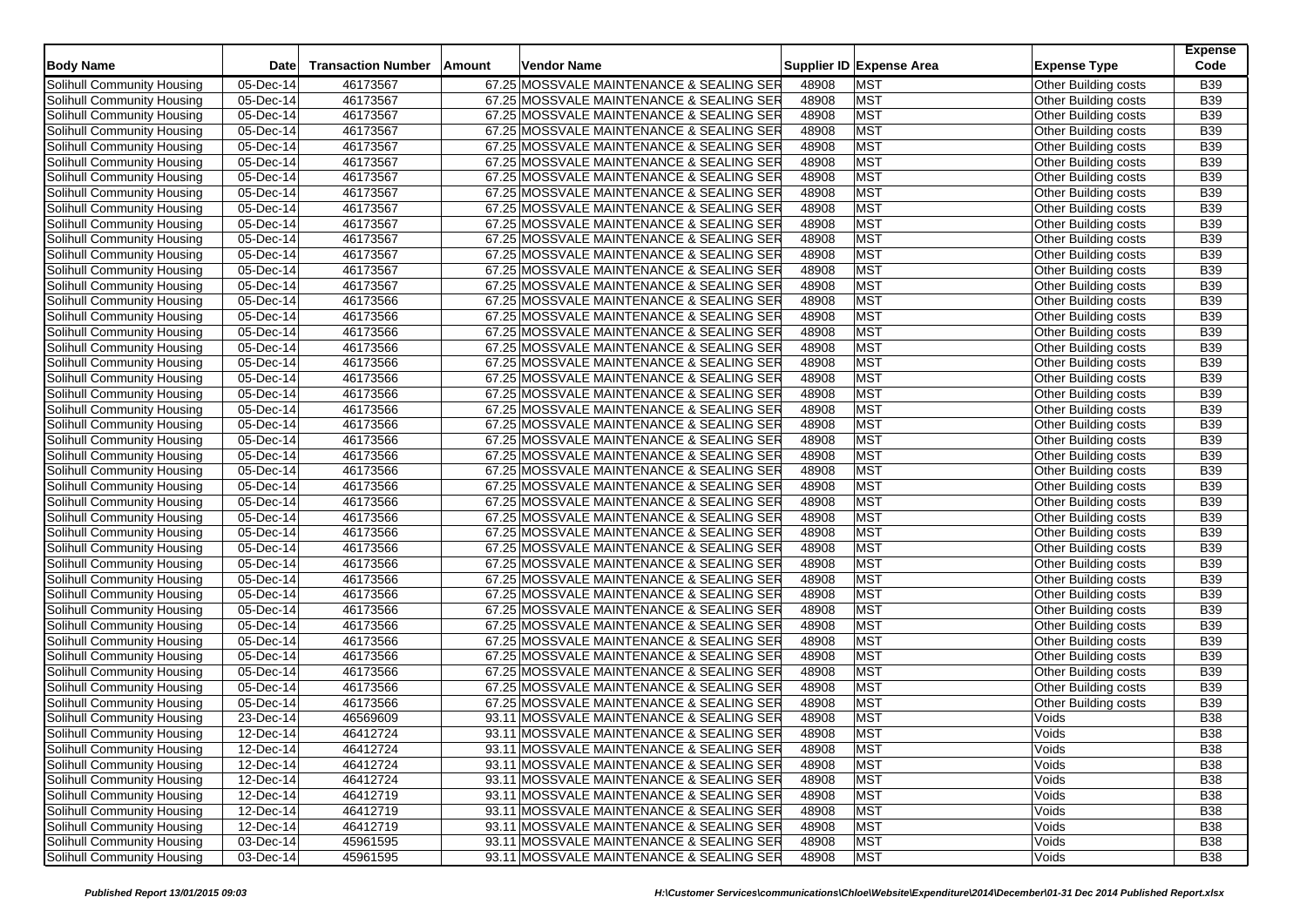| <b>Body Name</b>                  | Date                    | <b>Transaction Number</b> | Amount | Vendor Name                                |             | Supplier ID Expense Area | <b>Expense Type</b>             | <b>Expense</b><br>Code |
|-----------------------------------|-------------------------|---------------------------|--------|--------------------------------------------|-------------|--------------------------|---------------------------------|------------------------|
| Solihull Community Housing        | 03-Dec-14               | 45961595                  |        | 93.11 MOSSVALE MAINTENANCE & SEALING SER   | 48908       | <b>MST</b>               | Voids                           | <b>B38</b>             |
| Solihull Community Housing        | 03-Dec-14               | 45961595                  |        | 93.11 MOSSVALE MAINTENANCE & SEALING SER   | 48908       | <b>MST</b>               | Voids                           | <b>B38</b>             |
| Solihull Community Housing        | 03-Dec-14               | 45961609                  |        | 610.20 MOSSVALE MAINTENANCE & SEALING SER  | 48908       | <b>MST</b>               | <b>Internal Works</b>           | <b>B31</b>             |
| Solihull Community Housing        | 01-Dec-14               | 45543547                  |        | 7500.00 REDACTED PERSONAL DATA             | 5255686     | Capital                  | Contractor Payments             | <b>B70</b>             |
| Solihull Community Housing        | 15-Dec-14               | 46417551                  |        | 5808.00 REDACTED PERSONAL DATA             | 121816      | Capital                  | <b>Contractor Payments</b>      | <b>B70</b>             |
| Solihull Community Housing        | 19-Dec-14               | 46492582                  |        | 380.11 MTD SCAFFOLDING LTD                 | 233945      | <b>MST</b>               | <b>External Structures</b>      | <b>B33</b>             |
| Solihull Community Housing        | 12-Dec-14               | 46412645                  |        | 247.79 MTD SCAFFOLDING LTD                 | 233945      | <b>MST</b>               | <b>External Structures</b>      | <b>B33</b>             |
| Solihull Community Housing        | 12-Dec-14               | 46412644                  |        | 416.05 MTD SCAFFOLDING LTD                 | 233945      | <b>MST</b>               | <b>External Structures</b>      | <b>B33</b>             |
| Solihull Community Housing        | 12-Dec-14               | 46412643                  |        | 374.12 MTD SCAFFOLDING LTD                 | 233945      | <b>MST</b>               | <b>External Structures</b>      | <b>B33</b>             |
| Solihull Community Housing        | 12-Dec-14               | 46412642                  |        | 374.12 MTD SCAFFOLDING LTD                 | 233945      | <b>MST</b>               | <b>External Structures</b>      | <b>B33</b>             |
| Solihull Community Housing        | 05-Dec-14               | 46173564                  |        | 374.12 MTD SCAFFOLDING LTD                 | 233945      | <b>MST</b>               | <b>External Structures</b>      | <b>B33</b>             |
| Solihull Community Housing        | 05-Dec-14               | 46173563                  |        | 226.72 MTD SCAFFOLDING LTD                 | 233945      | <b>MST</b>               | <b>External Structures</b>      | <b>B33</b>             |
| Solihull Community Housing        | 05-Dec-14               | 46173562                  |        | 374.12 MTD SCAFFOLDING LTD                 | 233945      | <b>MST</b>               | <b>External Structures</b>      | <b>B33</b>             |
| Solihull Community Housing        | 05-Dec-14               | 46173561                  |        | 374.12 MTD SCAFFOLDING LTD                 | 233945      | <b>MST</b>               | <b>External Structures</b>      | <b>B33</b>             |
| Solihull Community Housing        | 05-Dec-14               | 46173560                  |        | 747.19 MTD SCAFFOLDING LTD                 | 233945      | <b>MST</b>               | <b>External Structures</b>      | <b>B33</b>             |
| Solihull Community Housing        | $\overline{05}$ -Dec-14 | 46173559                  |        | 374.12 MTD SCAFFOLDING LTD                 | 233945      | <b>MST</b>               | <b>External Structures</b>      | <b>B33</b>             |
| Solihull Community Housing        | 05-Dec-14               | 46173558                  |        | 249.41 MTD SCAFFOLDING LTD                 | 233945      | <b>MST</b>               | <b>External Structures</b>      | <b>B33</b>             |
| Solihull Community Housing        | 05-Dec-14               | 46173557                  |        | 419.18 MTD SCAFFOLDING LTD                 | 233945      | <b>MST</b>               | <b>External Structures</b>      | <b>B33</b>             |
| Solihull Community Housing        | 05-Dec-14               | 46173556                  |        | 380.11 MTD SCAFFOLDING LTD                 | 233945      | <b>MST</b>               | <b>External Structures</b>      | <b>B33</b>             |
| Solihull Community Housing        | 05-Dec-14               | 46173554                  |        | 374.12 MTD SCAFFOLDING LTD                 | 233945      | <b>MST</b>               | <b>External Structures</b>      | <b>B33</b>             |
| Solihull Community Housing        | 11-Dec-14               | 46328791                  |        | 8925.00 NATIONAL FEDERATION OF ALMOS       | 245529      | <b>Customer Services</b> | <b>Grants and Subscriptions</b> | D92                    |
| Solihull Community Housing        | 19-Dec-14               | 46492719                  |        | 154.00 NATIONAL PLASTICS                   | 206818      | <b>MST</b>               | <b>Stocks</b>                   | R <sub>10</sub>        |
| Solihull Community Housing        | 19-Dec-14               | 46492719                  |        | 19.85 NATIONAL PLASTICS                    | 206818      | <b>MST</b>               | <b>Stocks</b>                   | R <sub>10</sub>        |
| Solihull Community Housing        | 19-Dec-14               | 46492719                  |        | 167.40 NATIONAL PLASTICS                   | 206818      | <b>MST</b>               | <b>Stocks</b>                   | R <sub>10</sub>        |
| Solihull Community Housing        | 19-Dec-14               | 46492719                  |        | 18.80 NATIONAL PLASTICS                    | 206818      | <b>MST</b>               | <b>Stocks</b>                   | R <sub>10</sub>        |
| Solihull Community Housing        | 04-Dec-14               | 46030587                  |        | 308.00 NATIONAL PLASTICS                   | 206818      | <b>MST</b>               | <b>Stocks</b>                   | R <sub>10</sub>        |
| Solihull Community Housing        | 04-Dec-14               | 46030586                  |        | 462.00 NATIONAL PLASTICS                   | 206818      | <b>MST</b>               | <b>Stocks</b>                   | R <sub>10</sub>        |
| Solihull Community Housing        | 04-Dec-14               | 46030586                  |        | 95.20 NATIONAL PLASTICS                    | 206818      | <b>MST</b>               | <b>Stocks</b>                   | R <sub>10</sub>        |
| Solihull Community Housing        | 04-Dec-14               | 46030586                  |        | 94.00 NATIONAL PLASTICS                    | 206818      | MST                      | <b>Stocks</b>                   | R <sub>10</sub>        |
| Solihull Community Housing        | 04-Dec-14               | 46030586                  |        | 61.00 NATIONAL PLASTICS                    | 206818      | <b>MST</b>               | <b>Stocks</b>                   | R <sub>10</sub>        |
| Solihull Community Housing        | 17-Dec-14               | 46430598                  |        | 206.48 NICHOLLS & CLARKE BUILDING PRODUCTS | 176278      | <b>MST</b>               | <b>Stocks</b>                   | R10                    |
| Solihull Community Housing        | 17-Dec-14               | 46430598                  |        | 27.17 NICHOLLS & CLARKE BUILDING PRODUCTS  | 176278      | <b>MST</b>               | Stocks                          | R <sub>10</sub>        |
| Solihull Community Housing        | 17-Dec-14               | 46430598                  |        | 222.79 NICHOLLS & CLARKE BUILDING PRODUCTS | 176278      | <b>MST</b>               | <b>Stocks</b>                   | R <sub>10</sub>        |
| Solihull Community Housing        | 17-Dec-14               | 46430596                  |        | 222.79 NICHOLLS & CLARKE BUILDING PRODUCTS | 176278      | <b>MST</b>               | <b>Stocks</b>                   | R <sub>10</sub>        |
| Solihull Community Housing        | 17-Dec-14               | 46430596                  |        | 210.00 NICHOLLS & CLARKE BUILDING PRODUCTS | 176278      | <b>MST</b>               | <b>Stocks</b>                   | R <sub>10</sub>        |
| <b>Solihull Community Housing</b> | 17-Dec-14               | 46430596                  |        | 206.48 NICHOLLS & CLARKE BUILDING PRODUCTS | 176278      | <b>MST</b>               | <b>Stocks</b>                   | R <sub>10</sub>        |
| Solihull Community Housing        | 12-Dec-14               | 46411547                  |        | 211.96 NICHOLLS & CLARKE BUILDING PRODUCTS | 176278      | <b>MST</b>               | <b>Stocks</b>                   | R <sub>10</sub>        |
| Solihull Community Housing        | $\overline{10}$ -Dec-14 | 46306548                  |        | 261.83 NICHOLLS & CLARKE BUILDING PRODUCTS | 176278      | <b>MST</b>               | Stocks                          | R <sub>10</sub>        |
| Solihull Community Housing        | 10-Dec-14               | 46306547                  |        | 206.48 NICHOLLS & CLARKE BUILDING PRODUCTS | 176278      | <b>MST</b>               | <b>Stocks</b>                   | R <sub>10</sub>        |
| Solihull Community Housing        | 10-Dec-14               | 46306547                  |        | 222.79 NICHOLLS & CLARKE BUILDING PRODUCTS | 176278      | <b>MST</b>               | <b>Stocks</b>                   | R <sub>10</sub>        |
| Solihull Community Housing        | 04-Dec-14               | 46030548                  |        | 210.00 NICHOLLS & CLARKE BUILDING PRODUCTS | 176278      | <b>MST</b>               | <b>Stocks</b>                   | R <sub>10</sub>        |
| Solihull Community Housing        | 04-Dec-14               | 46030547                  |        | 210.00 NICHOLLS & CLARKE BUILDING PRODUCTS | 176278      | <b>MST</b>               | <b>Stocks</b>                   | R10                    |
| Solihull Community Housing        | 16-Dec-14               | 46423561                  |        | 627.15 NIYAA PEOPLE                        | 1651616     | <b>MST</b>               | <b>Agency Staff</b>             | A60                    |
| Solihull Community Housing        | 16-Dec-14               | 46423560                  |        | 518.00 NIYAA PEOPLE                        | 1651616 MST |                          | <b>Agency Staff</b>             | A60                    |
| Solihull Community Housing        | 09-Dec-14               | 46242571                  |        | 518.00 NIYAA PEOPLE                        | 1651616     | <b>MST</b>               | <b>Agency Staff</b>             | A60                    |
| Solihull Community Housing        | $\overline{01}$ -Dec-14 | 45551579                  |        | 518.00 NIYAA PEOPLE                        | 1651616     | <b>MST</b>               | <b>Agency Staff</b>             | A60                    |
| Solihull Community Housing        | 01-Dec-14               | 45551576                  |        | 125.43 NIYAA PEOPLE                        | 1651616     | <b>MST</b>               | <b>Agency Staff</b>             | A60                    |
| Solihull Community Housing        | 01-Dec-14               | 45551561                  |        | 518.00 NIYAA PEOPLE                        | 1651616     | <b>MST</b>               | <b>Agency Staff</b>             | A60                    |
| Solihull Community Housing        | 01-Dec-14               | 45551560                  |        | 125.43 NIYAA PEOPLE                        | 1651616     | <b>MST</b>               | <b>Agency Staff</b>             | A60                    |
| Solihull Community Housing        | 16-Dec-14               | 46423553                  |        | 518.00 NIYAA PEOPLE                        | 1651616     | <b>MST</b>               | <b>Agency Staff</b>             | A60                    |
| Solihull Community Housing        | 09-Dec-14               | 46242575                  |        | 518.00 NIYAA PEOPLE                        | 1651616     | <b>MST</b>               | Agency Staff                    | A60                    |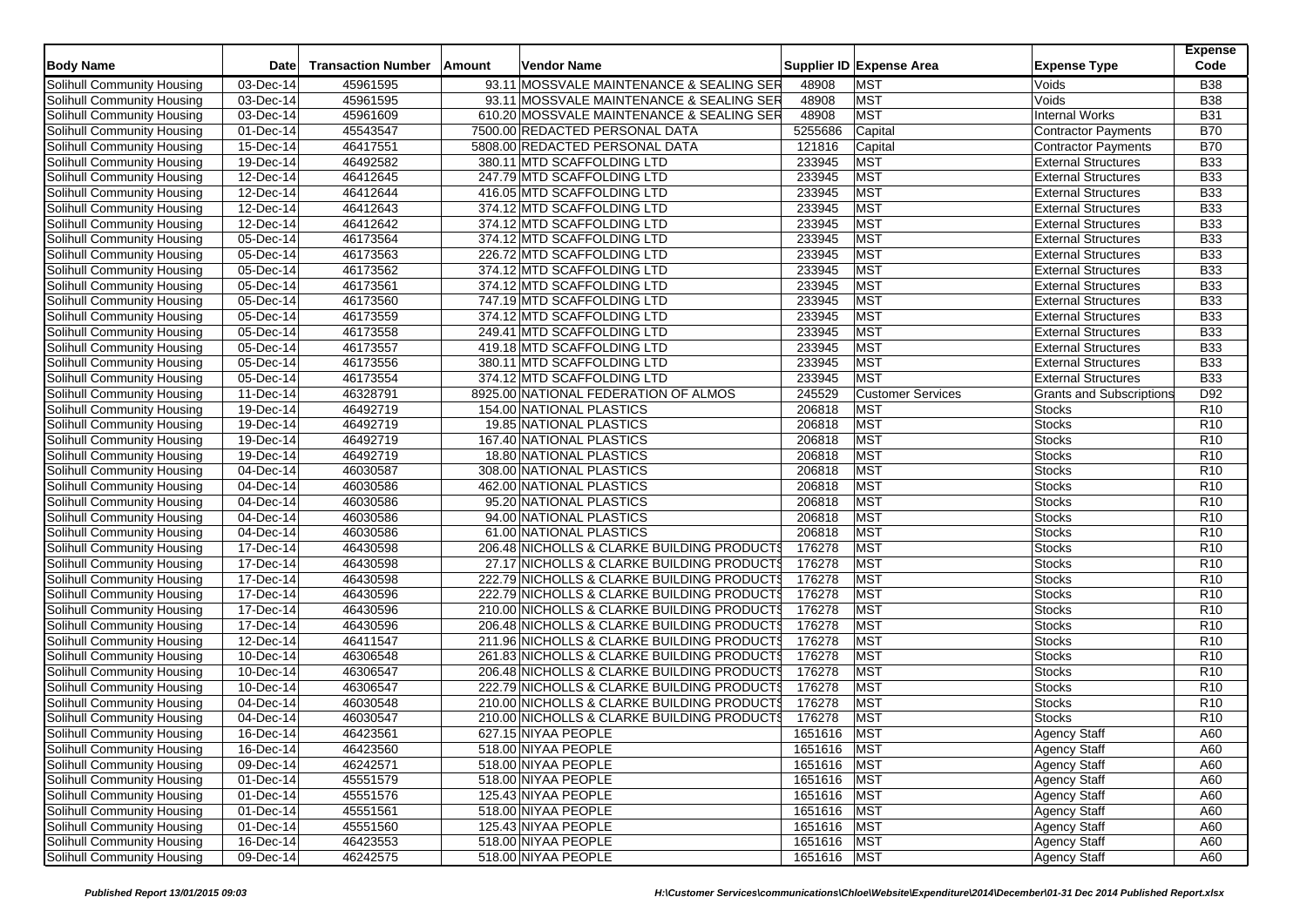| <b>Body Name</b>                  | <b>Date</b>             | <b>Transaction Number</b> | Amount | <b>Vendor Name</b>                          |             | Supplier ID Expense Area                     | <b>Expense Type</b>        | <b>Expense</b><br>Code |
|-----------------------------------|-------------------------|---------------------------|--------|---------------------------------------------|-------------|----------------------------------------------|----------------------------|------------------------|
| Solihull Community Housing        | 01-Dec-14               | 45551576                  |        | 125.43 NIYAA PEOPLE                         | 1651616     | <b>MST</b>                                   | <b>Agency Staff</b>        | A60                    |
| Solihull Community Housing        | 01-Dec-14               | 45551578                  |        | 518.00 NIYAA PEOPLE                         | 1651616     | <b>MST</b>                                   | <b>Agency Staff</b>        | A60                    |
| Solihull Community Housing        | 01-Dec-14               | 45551563                  |        | 518.00 NIYAA PEOPLE                         | 1651616     | <b>MST</b>                                   | <b>Agency Staff</b>        | A60                    |
| Solihull Community Housing        | 01-Dec-14               | 45551560                  |        | 125.43 NIYAA PEOPLE                         | 1651616     | <b>MST</b>                                   | <b>Agency Staff</b>        | A60                    |
| Solihull Community Housing        | 18-Dec-14               | 46442612                  |        | 939.60 NIYAA PEOPLE                         | 1651616     | Investment, Planning & Service: Agency Staff |                            | A60                    |
| Solihull Community Housing        | 12-Dec-14               | 46411563                  |        | 962.55 NIYAA PEOPLE                         | 1651616     | Investment, Planning & Service: Agency Staff |                            | A60                    |
| Solihull Community Housing        | $\overline{05}$ -Dec-14 | 46166548                  |        | 923.70 NIYAA PEOPLE                         | 1651616     | Investment, Planning & Service: Agency Staff |                            | A60                    |
| <b>Solihull Community Housing</b> | 01-Dec-14               | 45551559                  |        | 920.55 NIYAA PEOPLE                         | 1651616     | Investment, Planning & Service: Agency Staff |                            | A60                    |
| Solihull Community Housing        | 01-Dec-14               | 45551576                  |        | 219.50 NIYAA PEOPLE                         | 1651616     | <b>MST</b>                                   | <b>Agency Staff</b>        | A60                    |
| Solihull Community Housing        | $\overline{01-Dec-14}$  | 45551576                  |        | 156.79 NIYAA PEOPLE                         | 1651616     | <b>MST</b>                                   | <b>Agency Staff</b>        | A60                    |
| Solihull Community Housing        | 01-Dec-14               | 45551560                  |        | 219.50 NIYAA PEOPLE                         | 1651616     | <b>MST</b>                                   | <b>Agency Staff</b>        | A60                    |
| Solihull Community Housing        | 01-Dec-14               | 45551560                  |        | 156.79 NIYAA PEOPLE                         | 1651616     | <b>MST</b>                                   | <b>Agency Staff</b>        | A60                    |
| Solihull Community Housing        | 16-Dec-14               | 46423559                  |        | 425.50 NIYAA PEOPLE                         | 1651616     | <b>MST</b>                                   | <b>Agency Staff</b>        | A60                    |
| Solihull Community Housing        | 16-Dec-14               | 46423558                  |        | 425.50 NIYAA PEOPLE                         | 1651616     | <b>MST</b>                                   | <b>Agency Staff</b>        | A60                    |
| Solihull Community Housing        | 16-Dec-14               | 46423557                  |        | 339.25 NIYAA PEOPLE                         | 1651616     | <b>MST</b>                                   | Agency Staff               | A60                    |
| Solihull Community Housing        | $16$ -Dec-14            | 46423555                  |        | 518.00 NIYAA PEOPLE                         | 1651616     | <b>MST</b>                                   | <b>Agency Staff</b>        | A60                    |
| Solihull Community Housing        | 16-Dec-14               | 46423552                  |        | 258.75 NIYAA PEOPLE                         | 1651616     | <b>MST</b>                                   | Agency Staff               | A60                    |
| Solihull Community Housing        | 16-Dec-14               | 46423550                  |        | 518.00 NIYAA PEOPLE                         | 1651616     | <b>MST</b>                                   | Agency Staff               | A60                    |
| Solihull Community Housing        | 16-Dec-14               | 46423549                  |        | 518.00 NIYAA PEOPLE                         | 1651616     | <b>MST</b>                                   | <b>Agency Staff</b>        | A60                    |
| Solihull Community Housing        | $16$ -Dec-14            | 46423551                  |        | 518.00 NIYAA PEOPLE                         | 1651616     | <b>MST</b>                                   | <b>Agency Staff</b>        | A60                    |
| Solihull Community Housing        | 09-Dec-14               | 46242579                  |        | 518.00 NIYAA PEOPLE                         | 1651616     | <b>MST</b>                                   | <b>Agency Staff</b>        | A60                    |
| Solihull Community Housing        | 09-Dec-14               | 46242578                  |        | 425.50 NIYAA PEOPLE                         | 1651616     | <b>MST</b>                                   |                            | A60                    |
|                                   |                         | 46242577                  |        | 425.50 NIYAA PEOPLE                         | 1651616     | <b>MST</b>                                   | <b>Agency Staff</b>        | A60                    |
| Solihull Community Housing        | 09-Dec-14               |                           |        |                                             |             |                                              | Agency Staff               |                        |
| Solihull Community Housing        | 09-Dec-14               | 46242576                  |        | 518.00 NIYAA PEOPLE                         | 1651616     | <b>MST</b>                                   | <b>Agency Staff</b>        | A60                    |
| Solihull Community Housing        | $\overline{09}$ -Dec-14 | 46242574                  |        | 518.00 NIYAA PEOPLE                         | 1651616     | <b>MST</b>                                   | <b>Agency Staff</b>        | A60                    |
| <b>Solihull Community Housing</b> | 09-Dec-14               | 46242573                  |        | 425.50 NIYAA PEOPLE                         | 1651616     | <b>MST</b>                                   | <b>Agency Staff</b>        | A60                    |
| Solihull Community Housing        | 09-Dec-14               | 46242572                  |        | 518.00 NIYAA PEOPLE                         | 1651616     | <b>MST</b>                                   | <b>Agency Staff</b>        | A60                    |
| Solihull Community Housing        | 05-Dec-14               | 46166549                  |        | 518.00 NIYAA PEOPLE                         | 1651616     | <b>MST</b>                                   | <b>Agency Staff</b>        | A60                    |
| Solihull Community Housing        | 05-Dec-14               | 46166550                  |        | 518.00 NIYAA PEOPLE                         | 1651616     | <b>MST</b>                                   | <b>Agency Staff</b>        | A60                    |
| Solihull Community Housing        | 01-Dec-14               | 45551588                  |        | 425.50 NIYAA PEOPLE                         | 1651616     | <b>MST</b>                                   | <b>Agency Staff</b>        | A60                    |
| Solihull Community Housing        | 01-Dec-14               | 45551586                  |        | 425.50 NIYAA PEOPLE                         | 1651616     | <b>MST</b>                                   | <b>Agency Staff</b>        | A60                    |
| Solihull Community Housing        | 01-Dec-14               | 45551585                  |        | 425.50 NIYAA PEOPLE                         | 1651616     | <b>MST</b>                                   | <b>Agency Staff</b>        | A60                    |
| Solihull Community Housing        | 01-Dec-14               | 45551584                  |        | 518.00 NIYAA PEOPLE                         | 1651616     | <b>MST</b>                                   | <b>Agency Staff</b>        | A60                    |
| Solihull Community Housing        | 01-Dec-14               | 45551583                  |        | 425.50 NIYAA PEOPLE                         | 1651616     | <b>MST</b>                                   | <b>Agency Staff</b>        | A60                    |
| Solihull Community Housing        | 01-Dec-14               | 45551582                  |        | 518.00 NIYAA PEOPLE                         | 1651616     | <b>MST</b>                                   | <b>Agency Staff</b>        | A60                    |
| <b>Solihull Community Housing</b> | 01-Dec-14               | 45551581                  |        | 518.00 NIYAA PEOPLE                         | 1651616     | <b>MST</b>                                   | <b>Agency Staff</b>        | A60                    |
| Solihull Community Housing        | 01-Dec-14               | 45551580                  |        | 518.00 NIYAA PEOPLE                         | 1651616     | <b>MST</b>                                   | <b>Agency Staff</b>        | A60                    |
| Solihull Community Housing        | 01-Dec-14               | 45551574                  |        | 518.00 NIYAA PEOPLE                         | 1651616     | <b>MST</b>                                   | <b>Agency Staff</b>        | A60                    |
| Solihull Community Housing        | 01-Dec-14               | 45551573                  |        | 518.00 NIYAA PEOPLE                         | 1651616     | <b>MST</b>                                   | <b>Agency Staff</b>        | A60                    |
| Solihull Community Housing        | 01-Dec-14               | 45551571                  |        | 425.50 NIYAA PEOPLE                         | 1651616     | <b>MST</b>                                   | <b>Agency Staff</b>        | A60                    |
| Solihull Community Housing        | 01-Dec-14               | 45551570                  |        | 518.00 NIYAA PEOPLE                         | 1651616     | <b>MST</b>                                   | <b>Agency Staff</b>        | A60                    |
| Solihull Community Housing        | 01-Dec-14               | 45551569                  |        | 518.00 NIYAA PEOPLE                         | 1651616     | <b>MST</b>                                   | <b>Agency Staff</b>        | A60                    |
| Solihull Community Housing        | 01-Dec-14               | 45551567                  |        | 425.50 NIYAA PEOPLE                         | 1651616     | <b>MST</b>                                   | <b>Agency Staff</b>        | A60                    |
| Solihull Community Housing        | 01-Dec-14               | 45551566                  |        | 425.50 NIYAA PEOPLE                         | 1651616 MST |                                              | <b>Agency Staff</b>        | A60                    |
| Solihull Community Housing        | 01-Dec-14               | 45551564                  |        | 425.50 NIYAA PEOPLE                         | 1651616 MST |                                              | <b>Agency Staff</b>        | A60                    |
| Solihull Community Housing        | 22-Dec-14               | 46516554                  |        | 413.00 NIYAA PEOPLE                         | 1651616 MST |                                              | <b>Agency Staff</b>        | A60                    |
| Solihull Community Housing        | 22-Dec-14               | 46516553                  |        | 521.50 NIYAA PEOPLE                         | 1651616 MST |                                              | <b>Agency Staff</b>        | A60                    |
| Solihull Community Housing        | 05-Dec-14               | 46173590                  |        | 1371.30 NOVUS PROPERTY SOLUTIONS            | 3522686     | <b>MST</b>                                   | Voids                      | <b>B38</b>             |
| Solihull Community Housing        | 23-Dec-14               | 46569623                  |        | 256.97 NOVUS PROPERTY SOLUTIONS             | 3522686     | <b>MST</b>                                   | <b>Internal Works</b>      | <b>B31</b>             |
| <b>Solihull Community Housing</b> | 03-Dec-14               | 45961635                  |        | 3197.94 NPOWER BUSINESS & SOCIAL HOUSING LT | 2846690     | Capital                                      | <b>Contractor Payments</b> | <b>B70</b>             |
| Solihull Community Housing        | 19-Dec-14               | 46492689                  |        | 29.18 NPOWER BUSINESS & SOCIAL HOUSING LT   | 2846690 MST |                                              | Voids                      | <b>B38</b>             |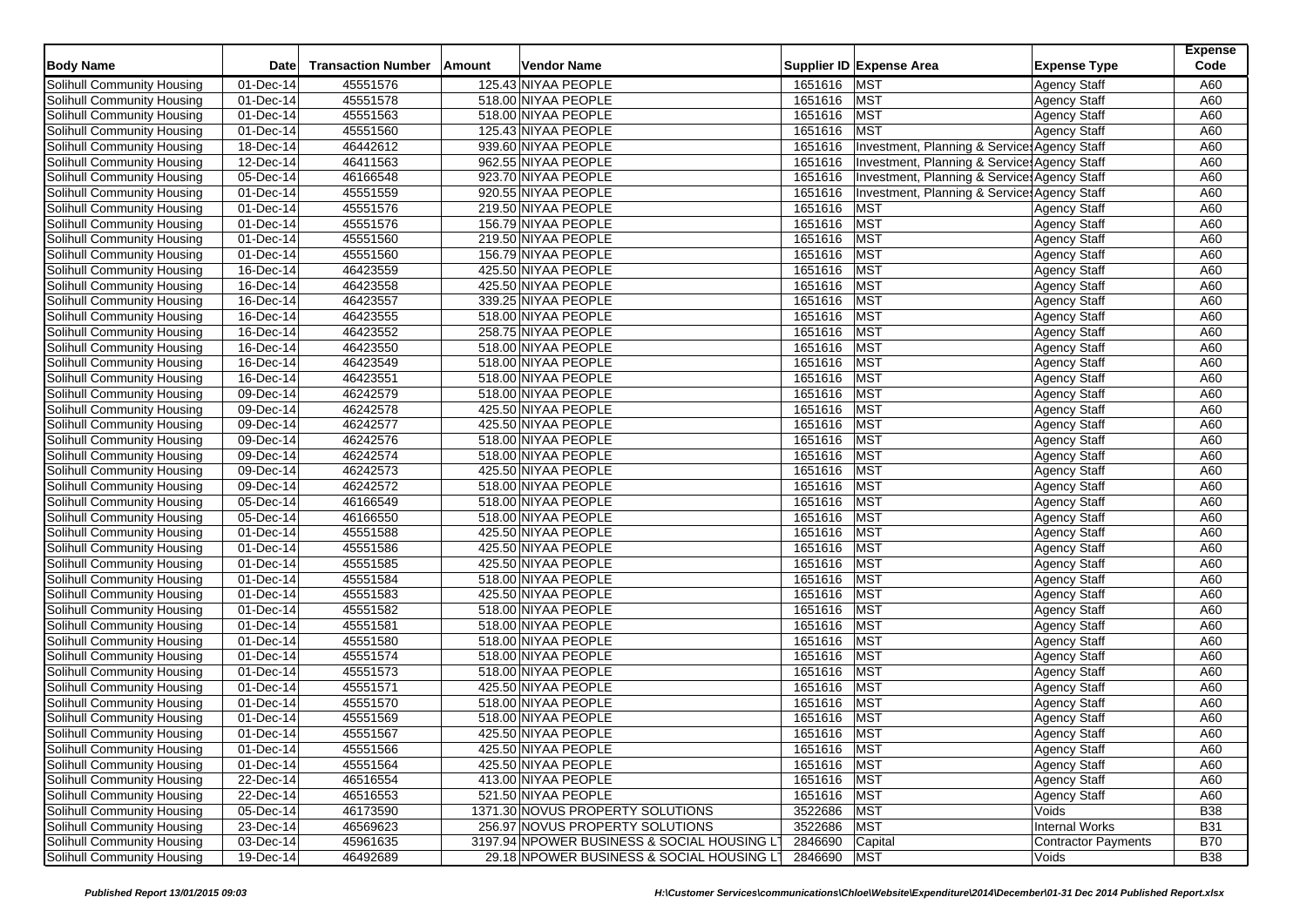| <b>Body Name</b>           | Date                    | <b>Transaction Number</b> | Amount | Vendor Name                               |             | Supplier ID Expense Area | <b>Expense Type</b> | <b>Expense</b><br>Code |
|----------------------------|-------------------------|---------------------------|--------|-------------------------------------------|-------------|--------------------------|---------------------|------------------------|
| Solihull Community Housing | $\overline{19}$ -Dec-14 | 46492689                  |        | 29.18 NPOWER BUSINESS & SOCIAL HOUSING L  | 2846690     | <b>MST</b>               | Voids               | <b>B38</b>             |
| Solihull Community Housing | 19-Dec-14               | 46492689                  |        | 29.18 NPOWER BUSINESS & SOCIAL HOUSING LT | 2846690     | <b>MST</b>               | Voids               | <b>B38</b>             |
| Solihull Community Housing | 19-Dec-14               | 46492689                  |        | 29.18 NPOWER BUSINESS & SOCIAL HOUSING LT | 2846690     | <b>MST</b>               | Voids               | <b>B38</b>             |
| Solihull Community Housing | 19-Dec-14               | 46492689                  |        | 29.18 NPOWER BUSINESS & SOCIAL HOUSING LT | 2846690     | <b>MST</b>               | Voids               | <b>B38</b>             |
| Solihull Community Housing | 19-Dec-14               | 46492689                  |        | 29.18 NPOWER BUSINESS & SOCIAL HOUSING LT | 2846690     | <b>MST</b>               | Voids               | <b>B38</b>             |
| Solihull Community Housing | 19-Dec-14               | 46492689                  |        | 29.18 NPOWER BUSINESS & SOCIAL HOUSING LT | 2846690     | <b>MST</b>               | Voids               | <b>B38</b>             |
| Solihull Community Housing | 19-Dec-14               | 46492686                  |        | 29.18 NPOWER BUSINESS & SOCIAL HOUSING LT | 2846690     | <b>MST</b>               | Voids               | <b>B38</b>             |
| Solihull Community Housing | 19-Dec-14               | 46492686                  |        | 29.18 NPOWER BUSINESS & SOCIAL HOUSING LT | 2846690     | <b>MST</b>               | Voids               | <b>B</b> 38            |
| Solihull Community Housing | 19-Dec-14               | 46492686                  |        | 29.18 NPOWER BUSINESS & SOCIAL HOUSING LT | 2846690     | <b>MST</b>               | Voids               | <b>B38</b>             |
| Solihull Community Housing | 19-Dec-14               | 46492686                  |        | 29.18 NPOWER BUSINESS & SOCIAL HOUSING LT | 2846690     | <b>MST</b>               | Voids               | <b>B38</b>             |
| Solihull Community Housing | 19-Dec-14               | 46492686                  |        | 29.18 NPOWER BUSINESS & SOCIAL HOUSING LT | 2846690     | <b>MST</b>               | Voids               | <b>B38</b>             |
| Solihull Community Housing | 19-Dec-14               | 46492686                  |        | 29.18 NPOWER BUSINESS & SOCIAL HOUSING LT | 2846690     | <b>MST</b>               | Voids               | <b>B38</b>             |
| Solihull Community Housing | 19-Dec-14               | 46492684                  |        | 33.17 NPOWER BUSINESS & SOCIAL HOUSING L  | 2846690     | <b>MST</b>               | Voids               | <b>B38</b>             |
| Solihull Community Housing | 19-Dec-14               | 46492684                  |        | 33.17 NPOWER BUSINESS & SOCIAL HOUSING LT | 2846690     | <b>MST</b>               | Voids               | <b>B38</b>             |
| Solihull Community Housing | 19-Dec-14               | 46492684                  |        | 33.17 NPOWER BUSINESS & SOCIAL HOUSING LT | 2846690     | <b>MST</b>               | Voids               | <b>B38</b>             |
| Solihull Community Housing | 19-Dec-14               | 46492684                  |        | 33.17 NPOWER BUSINESS & SOCIAL HOUSING LT | 2846690     | <b>MST</b>               | Voids               | <b>B38</b>             |
| Solihull Community Housing | 19-Dec-14               | 46492684                  |        | 33.17 NPOWER BUSINESS & SOCIAL HOUSING LT | 2846690     | <b>MST</b>               | Voids               | <b>B38</b>             |
| Solihull Community Housing | 19-Dec-14               | 46492684                  |        | 33.17 NPOWER BUSINESS & SOCIAL HOUSING LT | 2846690     | <b>MST</b>               | Voids               | <b>B38</b>             |
| Solihull Community Housing | 19-Dec-14               | 46492684                  |        | 33.17 NPOWER BUSINESS & SOCIAL HOUSING L  | 2846690     | <b>MST</b>               | Voids               | <b>B</b> 38            |
| Solihull Community Housing | $19-Dec-14$             | 46492684                  |        | 33.17 NPOWER BUSINESS & SOCIAL HOUSING LT | 2846690     | <b>MST</b>               | Voids               | <b>B38</b>             |
| Solihull Community Housing | 19-Dec-14               | 46492687                  |        | 33.17 NPOWER BUSINESS & SOCIAL HOUSING LT | 2846690     | <b>MST</b>               | Voids               | <b>B38</b>             |
| Solihull Community Housing | 19-Dec-14               | 46492687                  |        | 33.17 NPOWER BUSINESS & SOCIAL HOUSING LT | 2846690     | <b>MST</b>               | Voids               | <b>B38</b>             |
| Solihull Community Housing | 19-Dec-14               | 46492687                  |        | 33.17 NPOWER BUSINESS & SOCIAL HOUSING LT | 2846690     | <b>MST</b>               | Voids               | <b>B38</b>             |
| Solihull Community Housing | 19-Dec-14               | 46492687                  |        | 33.17 NPOWER BUSINESS & SOCIAL HOUSING LT | 2846690     | <b>MST</b>               | Voids               | <b>B38</b>             |
| Solihull Community Housing | 19-Dec-14               | 46492687                  |        | 33.17 NPOWER BUSINESS & SOCIAL HOUSING LT | 2846690     | <b>MST</b>               | Voids               | <b>B38</b>             |
| Solihull Community Housing | 12-Dec-14               | 46409637                  |        | 29.18 NPOWER BUSINESS & SOCIAL HOUSING LT | 2846690     | <b>MST</b>               | Voids               | <b>B38</b>             |
| Solihull Community Housing | 12-Dec-14               | 46409637                  |        | 29.18 NPOWER BUSINESS & SOCIAL HOUSING LT | 2846690     | <b>MST</b>               | Voids               | <b>B38</b>             |
| Solihull Community Housing | 12-Dec-14               | 46409637                  |        | 82.30 NPOWER BUSINESS & SOCIAL HOUSING LT | 2846690     | <b>MST</b>               | Voids               | <b>B38</b>             |
| Solihull Community Housing | 12-Dec-14               | 46409637                  |        | 29.18 NPOWER BUSINESS & SOCIAL HOUSING LT | 2846690     | <b>MST</b>               | Voids               | <b>B38</b>             |
| Solihull Community Housing | 12-Dec-14               | 46409637                  |        | 29.18 NPOWER BUSINESS & SOCIAL HOUSING LT | 2846690     | <b>MST</b>               | Voids               | <b>B38</b>             |
| Solihull Community Housing | 12-Dec-14               | 46409637                  |        | 29.18 NPOWER BUSINESS & SOCIAL HOUSING LT | 2846690     | <b>MST</b>               | Voids               | <b>B</b> 38            |
| Solihull Community Housing | 12-Dec-14               | 46409637                  |        | 29.18 NPOWER BUSINESS & SOCIAL HOUSING LT | 2846690     | <b>MST</b>               | Voids               | <b>B38</b>             |
| Solihull Community Housing | 12-Dec-14               | 46409637                  |        | 29.18 NPOWER BUSINESS & SOCIAL HOUSING LT | 2846690     | <b>MST</b>               | Voids               | <b>B38</b>             |
| Solihull Community Housing | 12-Dec-14               | 46409637                  |        | 29.18 NPOWER BUSINESS & SOCIAL HOUSING LT | 2846690     | <b>MST</b>               | Voids               | <b>B38</b>             |
| Solihull Community Housing | $\overline{12}$ -Dec-14 | 46409637                  |        | 29.18 NPOWER BUSINESS & SOCIAL HOUSING L  | 2846690     | <b>MST</b>               | Voids               | <b>B38</b>             |
| Solihull Community Housing | 12-Dec-14               | 46409637                  |        | 29.18 NPOWER BUSINESS & SOCIAL HOUSING LT | 2846690     | <b>MST</b>               | Voids               | <b>B38</b>             |
| Solihull Community Housing | 12-Dec-14               | 46409637                  |        | 29.18 NPOWER BUSINESS & SOCIAL HOUSING LT | 2846690     | <b>MST</b>               | Voids               | <b>B38</b>             |
| Solihull Community Housing | 12-Dec-14               | 46409637                  |        | 29.18 NPOWER BUSINESS & SOCIAL HOUSING L  | 2846690     | <b>MST</b>               | Voids               | <b>B38</b>             |
| Solihull Community Housing | 12-Dec-14               | 46409637                  |        | 29.18 NPOWER BUSINESS & SOCIAL HOUSING LT | 2846690     | <b>MST</b>               | Voids               | <b>B38</b>             |
| Solihull Community Housing | 12-Dec-14               | 46409637                  |        | 29.18 NPOWER BUSINESS & SOCIAL HOUSING LT | 2846690     | <b>MST</b>               | Voids               | <b>B38</b>             |
| Solihull Community Housing | 12-Dec-14               | 46409637                  |        | 29.18 NPOWER BUSINESS & SOCIAL HOUSING L  | 2846690     | <b>MST</b>               | Voids               | <b>B38</b>             |
| Solihull Community Housing | 12-Dec-14               | 46409637                  |        | 29.18 NPOWER BUSINESS & SOCIAL HOUSING LT | 2846690     | <b>MST</b>               | Voids               | <b>B38</b>             |
| Solihull Community Housing | 12-Dec-14               | 46409637                  |        | 29.18 NPOWER BUSINESS & SOCIAL HOUSING LT | 2846690     | <b>MST</b>               | Voids               | <b>B38</b>             |
| Solihull Community Housing | 12-Dec-14               | 46409637                  |        | 53.12 NPOWER BUSINESS & SOCIAL HOUSING LT | 2846690 MST |                          | Voids               | <b>B38</b>             |
| Solihull Community Housing | 12-Dec-14               | 46409637                  |        | 29.18 NPOWER BUSINESS & SOCIAL HOUSING LT | 2846690     | <b>MST</b>               | Voids               | <b>B38</b>             |
| Solihull Community Housing | 12-Dec-14               | 46412768                  |        | 29.18 NPOWER BUSINESS & SOCIAL HOUSING LT | 2846690     | <b>MST</b>               | Voids               | <b>B38</b>             |
| Solihull Community Housing | 12-Dec-14               | 46412768                  |        | 29.18 NPOWER BUSINESS & SOCIAL HOUSING LT | 2846690     | <b>MST</b>               | Voids               | <b>B38</b>             |
| Solihull Community Housing | 12-Dec-14               | 46412768                  |        | 29.18 NPOWER BUSINESS & SOCIAL HOUSING LT | 2846690     | <b>MST</b>               | Voids               | <b>B38</b>             |
| Solihull Community Housing | 12-Dec-14               | 46412768                  |        | 29.18 NPOWER BUSINESS & SOCIAL HOUSING LT | 2846690     | <b>MST</b>               | Voids               | <b>B38</b>             |
| Solihull Community Housing | 12-Dec-14               | 46412768                  |        | 29.18 NPOWER BUSINESS & SOCIAL HOUSING LT | 2846690     | <b>MST</b>               | Voids               | <b>B38</b>             |
| Solihull Community Housing | 12-Dec-14               | 46412768                  |        | 29.18 NPOWER BUSINESS & SOCIAL HOUSING LT | 2846690 MST |                          | Voids               | <b>B38</b>             |
|                            |                         |                           |        |                                           |             |                          |                     |                        |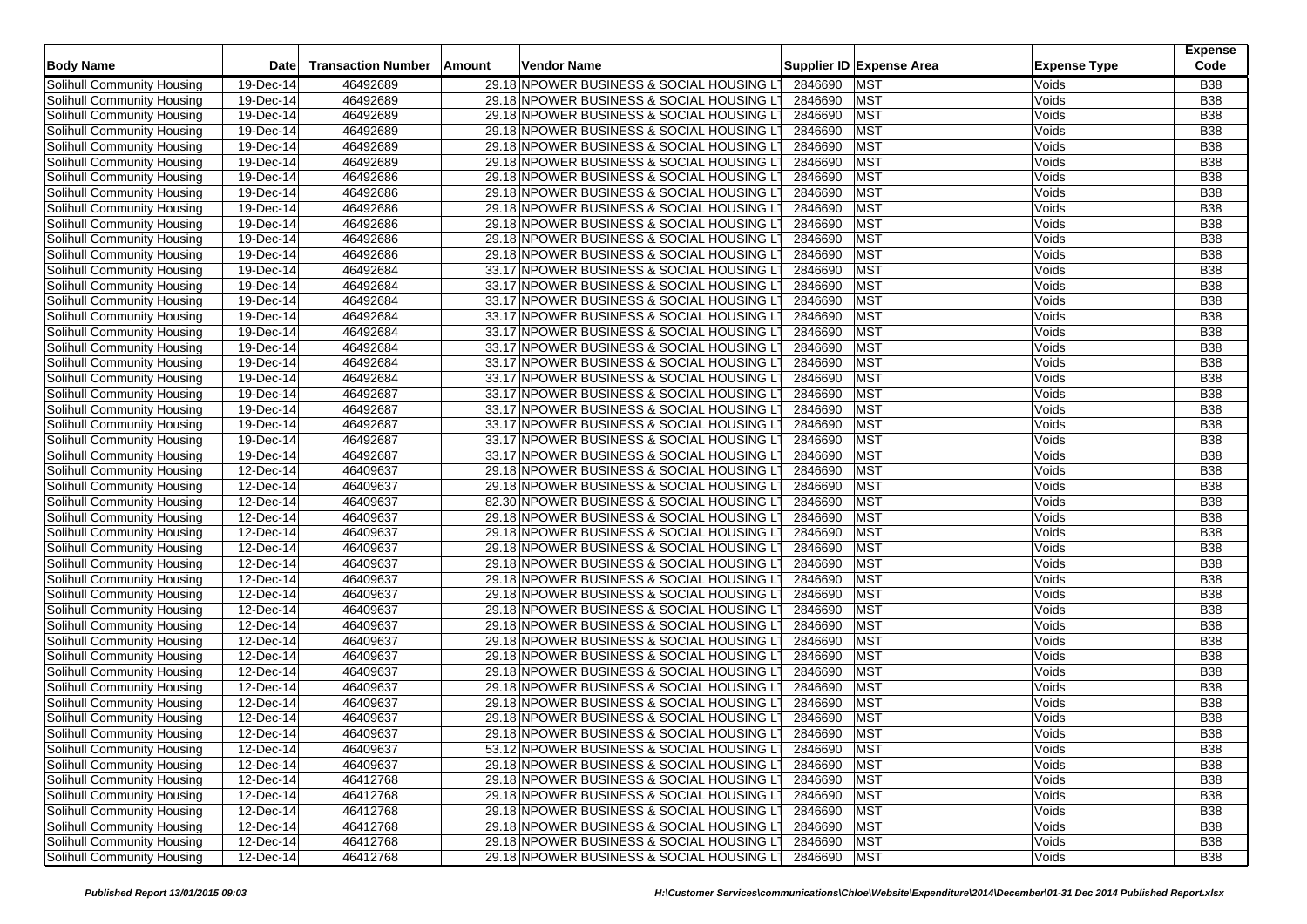| <b>Body Name</b>           | Date                    | <b>Transaction Number</b> | Amount | Vendor Name                               |             | Supplier ID Expense Area | <b>Expense Type</b> | <b>Expense</b><br>Code |
|----------------------------|-------------------------|---------------------------|--------|-------------------------------------------|-------------|--------------------------|---------------------|------------------------|
| Solihull Community Housing | 12-Dec-14               | 46412768                  |        | 29.18 NPOWER BUSINESS & SOCIAL HOUSING L  | 2846690     | <b>MST</b>               | Voids               | <b>B38</b>             |
| Solihull Community Housing | 12-Dec-14               | 46412768                  |        | 29.18 NPOWER BUSINESS & SOCIAL HOUSING LT | 2846690     | <b>MST</b>               | Voids               | <b>B38</b>             |
| Solihull Community Housing | 12-Dec-14               | 46412768                  |        | 29.18 NPOWER BUSINESS & SOCIAL HOUSING LT | 2846690     | <b>MST</b>               | Voids               | <b>B38</b>             |
| Solihull Community Housing | 12-Dec-14               | 46412768                  |        | 29.18 NPOWER BUSINESS & SOCIAL HOUSING LT | 2846690     | <b>MST</b>               | Voids               | <b>B38</b>             |
| Solihull Community Housing | 12-Dec-14               | 46412768                  |        | 29.18 NPOWER BUSINESS & SOCIAL HOUSING LT | 2846690     | <b>MST</b>               | Voids               | <b>B38</b>             |
| Solihull Community Housing | 12-Dec-14               | 46412764                  |        | 33.17 NPOWER BUSINESS & SOCIAL HOUSING LT | 2846690     | <b>MST</b>               | Voids               | <b>B38</b>             |
| Solihull Community Housing | 12-Dec-14               | 46412764                  |        | 33.17 NPOWER BUSINESS & SOCIAL HOUSING LT | 2846690     | <b>MST</b>               | Voids               | <b>B38</b>             |
| Solihull Community Housing | 12-Dec-14               | 46412764                  |        | 33.17 NPOWER BUSINESS & SOCIAL HOUSING LT | 2846690     | <b>MST</b>               | Voids               | <b>B</b> 38            |
| Solihull Community Housing | 12-Dec-14               | 46412764                  |        | 33.17 NPOWER BUSINESS & SOCIAL HOUSING LT | 2846690     | <b>MST</b>               | Voids               | <b>B38</b>             |
| Solihull Community Housing | 12-Dec-14               | 46412764                  |        | 33.17 NPOWER BUSINESS & SOCIAL HOUSING LT | 2846690     | <b>MST</b>               | Voids               | <b>B38</b>             |
| Solihull Community Housing | 12-Dec-14               | 46412764                  |        | 33.17 NPOWER BUSINESS & SOCIAL HOUSING LT | 2846690     | <b>MST</b>               | Voids               | <b>B38</b>             |
| Solihull Community Housing | 12-Dec-14               | 46412764                  |        | 33.17 NPOWER BUSINESS & SOCIAL HOUSING LT | 2846690     | <b>MST</b>               | Voids               | <b>B38</b>             |
| Solihull Community Housing | 12-Dec-14               | 46412764                  |        | 33.17 NPOWER BUSINESS & SOCIAL HOUSING L  | 2846690     | <b>MST</b>               | Voids               | <b>B38</b>             |
| Solihull Community Housing | 12-Dec-14               | 46412764                  |        | 33.17 NPOWER BUSINESS & SOCIAL HOUSING LT | 2846690     | <b>MST</b>               | Voids               | <b>B38</b>             |
| Solihull Community Housing | 12-Dec-14               | 46412764                  |        | 33.17 NPOWER BUSINESS & SOCIAL HOUSING LT | 2846690     | <b>MST</b>               | Voids               | <b>B38</b>             |
| Solihull Community Housing | $12-Dec-14$             | 46412764                  |        | 33.17 NPOWER BUSINESS & SOCIAL HOUSING LT | 2846690     | <b>MST</b>               | Voids               | <b>B</b> 38            |
| Solihull Community Housing | 12-Dec-14               | 46412763                  |        | 33.17 NPOWER BUSINESS & SOCIAL HOUSING LT | 2846690     | <b>MST</b>               | Voids               | <b>B38</b>             |
| Solihull Community Housing | 12-Dec-14               | 46412763                  |        | 33.17 NPOWER BUSINESS & SOCIAL HOUSING LT | 2846690     | <b>MST</b>               | Voids               | <b>B38</b>             |
| Solihull Community Housing | 12-Dec-14               | 46412763                  |        | 33.17 NPOWER BUSINESS & SOCIAL HOUSING L  | 2846690     | <b>MST</b>               | Voids               | <b>B</b> 38            |
| Solihull Community Housing | 12-Dec-14               | 46412763                  |        | 33.17 NPOWER BUSINESS & SOCIAL HOUSING LT | 2846690     | <b>MST</b>               | Voids               | <b>B38</b>             |
| Solihull Community Housing | 12-Dec-14               | 46412762                  |        | 33.17 NPOWER BUSINESS & SOCIAL HOUSING LT | 2846690     | <b>MST</b>               | Voids               | <b>B38</b>             |
| Solihull Community Housing | 12-Dec-14               | 46412762                  |        | 33.17 NPOWER BUSINESS & SOCIAL HOUSING LT | 2846690     | <b>MST</b>               | Voids               | <b>B38</b>             |
| Solihull Community Housing | 12-Dec-14               | 46412762                  |        | 33.17 NPOWER BUSINESS & SOCIAL HOUSING LT | 2846690     | <b>MST</b>               | Voids               | <b>B38</b>             |
| Solihull Community Housing | 12-Dec-14               | 46412762                  |        | 33.17 NPOWER BUSINESS & SOCIAL HOUSING LT | 2846690     | <b>MST</b>               | Voids               | <b>B38</b>             |
| Solihull Community Housing | 12-Dec-14               | 46412762                  |        | 33.17 NPOWER BUSINESS & SOCIAL HOUSING LT | 2846690     | <b>MST</b>               | Voids               | <b>B38</b>             |
| Solihull Community Housing | 12-Dec-14               | 46412762                  |        | 33.17 NPOWER BUSINESS & SOCIAL HOUSING LT | 2846690     | <b>MST</b>               | Voids               | <b>B38</b>             |
| Solihull Community Housing | 12-Dec-14               | 46412762                  |        | 33.17 NPOWER BUSINESS & SOCIAL HOUSING LT | 2846690     | <b>MST</b>               | Voids               | <b>B38</b>             |
| Solihull Community Housing | 12-Dec-14               | 46412762                  |        | 33.17 NPOWER BUSINESS & SOCIAL HOUSING LT | 2846690     | <b>MST</b>               | Voids               | <b>B38</b>             |
| Solihull Community Housing | 12-Dec-14               | 46412762                  |        | 33.17 NPOWER BUSINESS & SOCIAL HOUSING LT | 2846690     | <b>MST</b>               | Voids               | <b>B38</b>             |
| Solihull Community Housing | 12-Dec-14               | 46412762                  |        | 33.17 NPOWER BUSINESS & SOCIAL HOUSING LT | 2846690     | <b>MST</b>               | Voids               | <b>B38</b>             |
| Solihull Community Housing | 12-Dec-14               | 46412762                  |        | 33.17 NPOWER BUSINESS & SOCIAL HOUSING LT | 2846690     | <b>MST</b>               | Voids               | <b>B</b> 38            |
| Solihull Community Housing | 12-Dec-14               | 46412762                  |        | 33.17 NPOWER BUSINESS & SOCIAL HOUSING LT | 2846690     | <b>MST</b>               | Voids               | <b>B38</b>             |
| Solihull Community Housing | 12-Dec-14               | 46412762                  |        | 33.17 NPOWER BUSINESS & SOCIAL HOUSING LT | 2846690     | <b>MST</b>               | Voids               | <b>B38</b>             |
| Solihull Community Housing | 12-Dec-14               | 46412762                  |        | 33.17 NPOWER BUSINESS & SOCIAL HOUSING LT | 2846690     | <b>MST</b>               | Voids               | <b>B38</b>             |
| Solihull Community Housing | $\overline{12}$ -Dec-14 | 46412761                  |        | 29.18 NPOWER BUSINESS & SOCIAL HOUSING L  | 2846690     | <b>MST</b>               | Voids               | <b>B38</b>             |
| Solihull Community Housing | 12-Dec-14               | 46412761                  |        | 29.18 NPOWER BUSINESS & SOCIAL HOUSING LT | 2846690     | <b>MST</b>               | Voids               | <b>B38</b>             |
| Solihull Community Housing | 12-Dec-14               | 46412761                  |        | 29.18 NPOWER BUSINESS & SOCIAL HOUSING LT | 2846690     | <b>MST</b>               | Voids               | <b>B38</b>             |
| Solihull Community Housing | 12-Dec-14               | 46412761                  |        | 29.18 NPOWER BUSINESS & SOCIAL HOUSING L  | 2846690     | <b>MST</b>               | Voids               | <b>B38</b>             |
| Solihull Community Housing | 12-Dec-14               | 46412761                  |        | 29.18 NPOWER BUSINESS & SOCIAL HOUSING LT | 2846690     | <b>MST</b>               | Voids               | <b>B38</b>             |
| Solihull Community Housing | 12-Dec-14               | 46412761                  |        | 29.18 NPOWER BUSINESS & SOCIAL HOUSING LT | 2846690     | <b>MST</b>               | Voids               | <b>B38</b>             |
| Solihull Community Housing | 12-Dec-14               | 46412761                  |        | 29.18 NPOWER BUSINESS & SOCIAL HOUSING L  | 2846690     | <b>MST</b>               | Voids               | <b>B38</b>             |
| Solihull Community Housing | 12-Dec-14               | 46412761                  |        | 29.18 NPOWER BUSINESS & SOCIAL HOUSING LT | 2846690     | <b>MST</b>               | Voids               | <b>B38</b>             |
| Solihull Community Housing | 12-Dec-14               | 46412761                  |        | 29.18 NPOWER BUSINESS & SOCIAL HOUSING LT | 2846690     | <b>MST</b>               | Voids               | <b>B38</b>             |
| Solihull Community Housing | 12-Dec-14               | 46412761                  |        | 29.18 NPOWER BUSINESS & SOCIAL HOUSING LT | 2846690 MST |                          | Voids               | <b>B38</b>             |
| Solihull Community Housing | 12-Dec-14               | 46412761                  |        | 29.18 NPOWER BUSINESS & SOCIAL HOUSING LT | 2846690     | <b>MST</b>               | Voids               | <b>B38</b>             |
| Solihull Community Housing | 12-Dec-14               | 46412761                  |        | 29.18 NPOWER BUSINESS & SOCIAL HOUSING LT | 2846690     | <b>MST</b>               | Voids               | <b>B38</b>             |
| Solihull Community Housing | 12-Dec-14               | 46412760                  |        | 33.17 NPOWER BUSINESS & SOCIAL HOUSING LT | 2846690     | <b>MST</b>               | Voids               | <b>B38</b>             |
| Solihull Community Housing | 12-Dec-14               | 46412760                  |        | 33.17 NPOWER BUSINESS & SOCIAL HOUSING LT | 2846690     | <b>MST</b>               | Voids               | <b>B38</b>             |
| Solihull Community Housing | 12-Dec-14               | 46412760                  |        | 33.17 NPOWER BUSINESS & SOCIAL HOUSING LT | 2846690     | <b>MST</b>               | Voids               | <b>B38</b>             |
| Solihull Community Housing | 12-Dec-14               | 46412760                  |        | 33.17 NPOWER BUSINESS & SOCIAL HOUSING LT | 2846690     | <b>MST</b>               | Voids               | <b>B38</b>             |
| Solihull Community Housing | 12-Dec-14               | 46412760                  |        | 33.17 NPOWER BUSINESS & SOCIAL HOUSING LT | 2846690 MST |                          | Voids               | <b>B38</b>             |
|                            |                         |                           |        |                                           |             |                          |                     |                        |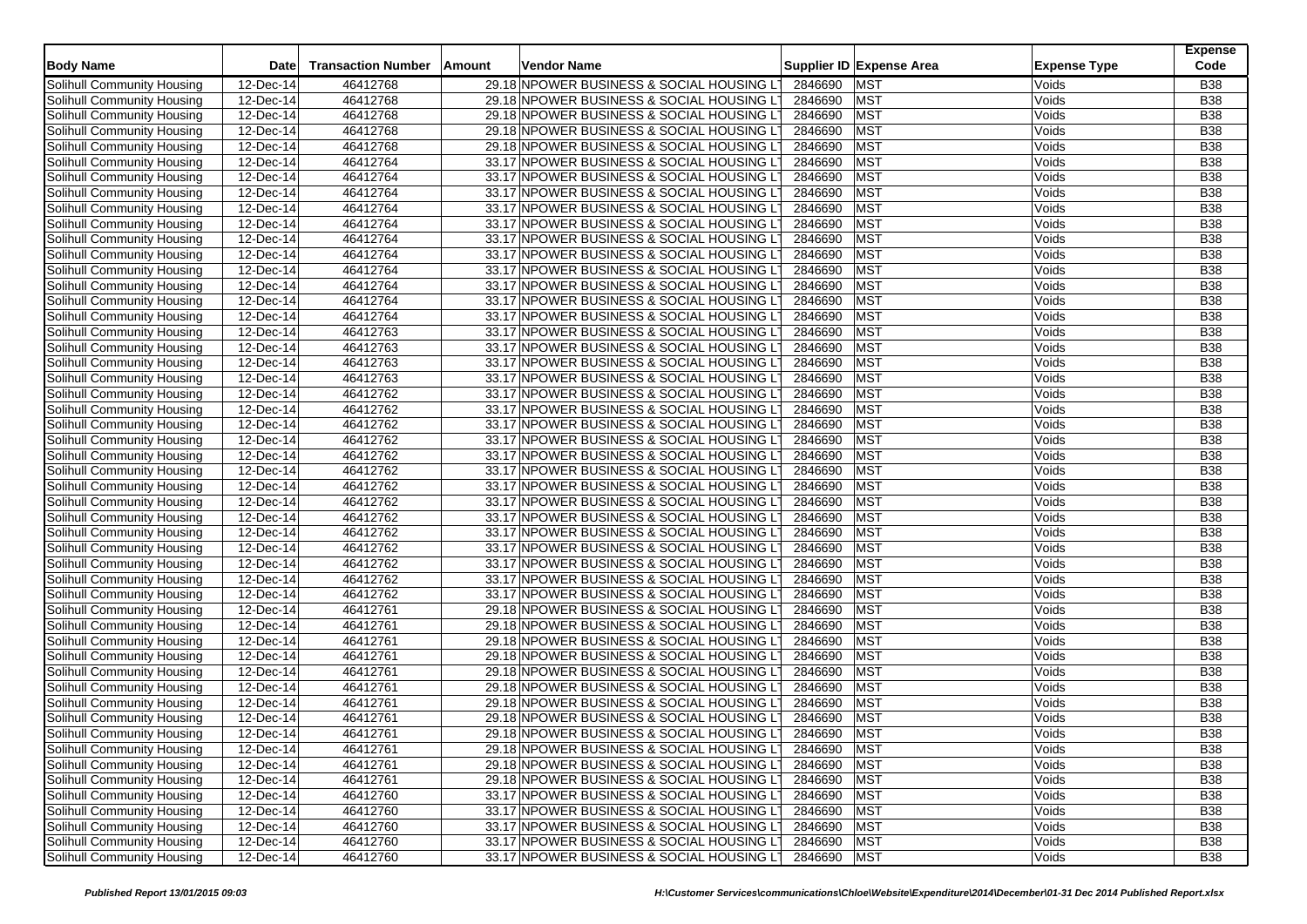| <b>Body Name</b>                                         | <b>Date</b>             | <b>Transaction Number</b> | Amount | <b>Vendor Name</b>                        |             | Supplier ID Expense Area | <b>Expense Type</b> | <b>Expense</b><br>Code |
|----------------------------------------------------------|-------------------------|---------------------------|--------|-------------------------------------------|-------------|--------------------------|---------------------|------------------------|
| Solihull Community Housing                               | 12-Dec-14               | 46412760                  |        | 33.17 NPOWER BUSINESS & SOCIAL HOUSING L  | 2846690     | <b>MST</b>               | Voids               | <b>B38</b>             |
| Solihull Community Housing                               | 12-Dec-14               | 46412760                  |        | 33.17 NPOWER BUSINESS & SOCIAL HOUSING LT | 2846690     | <b>MST</b>               | Voids               | <b>B38</b>             |
| Solihull Community Housing                               | 12-Dec-14               | 46412760                  |        | 33.17 NPOWER BUSINESS & SOCIAL HOUSING L  | 2846690     | <b>MST</b>               | Voids               | <b>B38</b>             |
| Solihull Community Housing                               | $\overline{12}$ -Dec-14 | 46412760                  |        | 33.17 NPOWER BUSINESS & SOCIAL HOUSING LT | 2846690     | <b>MST</b>               | Voids               | <b>B38</b>             |
| Solihull Community Housing                               | 12-Dec-14               | 46412760                  |        | 33.17 NPOWER BUSINESS & SOCIAL HOUSING LT | 2846690     | <b>MST</b>               | Voids               | <b>B38</b>             |
| Solihull Community Housing                               | 12-Dec-14               | 46412760                  |        | 33.17 NPOWER BUSINESS & SOCIAL HOUSING LT | 2846690     | <b>MST</b>               | Voids               | <b>B38</b>             |
| Solihull Community Housing                               | $12$ -Dec-14            | 46412760                  |        | 33.17 NPOWER BUSINESS & SOCIAL HOUSING L  | 2846690     | <b>MST</b>               | Voids               | <b>B38</b>             |
| Solihull Community Housing                               | 12-Dec-14               | 46412760                  |        | 33.17 NPOWER BUSINESS & SOCIAL HOUSING LT | 2846690     | <b>MST</b>               | Voids               | <b>B</b> 38            |
| Solihull Community Housing                               | 12-Dec-14               | 46412760                  |        | 33.17 NPOWER BUSINESS & SOCIAL HOUSING LT | 2846690     | <b>MST</b>               | Voids               | <b>B38</b>             |
| Solihull Community Housing                               | $12$ -Dec-14            | 46412760                  |        | 33.17 NPOWER BUSINESS & SOCIAL HOUSING L  | 2846690     | <b>MST</b>               | Voids               | <b>B38</b>             |
| Solihull Community Housing                               | 12-Dec-14               | 46412760                  |        | 33.17 NPOWER BUSINESS & SOCIAL HOUSING LT | 2846690     | <b>MST</b>               | Voids               | <b>B38</b>             |
| Solihull Community Housing                               | 12-Dec-14               | 46412760                  |        | 33.17 NPOWER BUSINESS & SOCIAL HOUSING LT | 2846690     | <b>MST</b>               | Voids               | <b>B38</b>             |
| Solihull Community Housing                               | 11-Dec-14               | 46328706                  |        | 331.70 NPOWER BUSINESS & SOCIAL HOUSING L | 2846690     | <b>MST</b>               | Voids               | <b>B38</b>             |
| Solihull Community Housing                               | 05-Dec-14               | 46173589                  |        | 29.18 NPOWER BUSINESS & SOCIAL HOUSING LT | 2846690     | <b>MST</b>               | Voids               | <b>B38</b>             |
| Solihull Community Housing                               | 05-Dec-14               | 46173589                  |        | 29.18 NPOWER BUSINESS & SOCIAL HOUSING LT | 2846690     | <b>MST</b>               | Voids               | <b>B38</b>             |
| Solihull Community Housing                               | 05-Dec-14               | 46173589                  |        | 29.18 NPOWER BUSINESS & SOCIAL HOUSING LT | 2846690     | <b>MST</b>               | Voids               | <b>B</b> 38            |
| Solihull Community Housing                               | 05-Dec-14               | 46173589                  |        | 29.18 NPOWER BUSINESS & SOCIAL HOUSING LT | 2846690     | <b>MST</b>               | Voids               | <b>B38</b>             |
| Solihull Community Housing                               | 05-Dec-14               | 46173589                  |        | 29.18 NPOWER BUSINESS & SOCIAL HOUSING LT | 2846690     | <b>MST</b>               | Voids               | <b>B38</b>             |
| Solihull Community Housing                               | 05-Dec-14               | 46173589                  |        | 29.18 NPOWER BUSINESS & SOCIAL HOUSING L  | 2846690     | <b>MST</b>               | Voids               | <b>B</b> 38            |
| Solihull Community Housing                               | 05-Dec-14               | 46173589                  |        | 29.18 NPOWER BUSINESS & SOCIAL HOUSING LT | 2846690     | <b>MST</b>               | Voids               | <b>B38</b>             |
| Solihull Community Housing                               | 05-Dec-14               | 46173589                  |        | 29.18 NPOWER BUSINESS & SOCIAL HOUSING LT | 2846690     | <b>MST</b>               | Voids               | <b>B38</b>             |
|                                                          | 05-Dec-14               | 46173589                  |        | 29.18 NPOWER BUSINESS & SOCIAL HOUSING LT | 2846690     | <b>MST</b>               | Voids               | <b>B38</b>             |
| Solihull Community Housing<br>Solihull Community Housing |                         | 46173589                  |        |                                           | 2846690     | <b>MST</b>               | Voids               | <b>B38</b>             |
|                                                          | 05-Dec-14               |                           |        | 29.18 NPOWER BUSINESS & SOCIAL HOUSING L  |             |                          |                     |                        |
| Solihull Community Housing                               | 05-Dec-14               | 46173589                  |        | 29.18 NPOWER BUSINESS & SOCIAL HOUSING LT | 2846690     | <b>MST</b>               | Voids               | <b>B38</b>             |
| Solihull Community Housing                               | 05-Dec-14               | 46173589                  |        | 29.18 NPOWER BUSINESS & SOCIAL HOUSING LT | 2846690     | <b>MST</b>               | Voids               | <b>B38</b>             |
| Solihull Community Housing                               | 03-Dec-14               | 45961649                  |        | 29.18 NPOWER BUSINESS & SOCIAL HOUSING LT | 2846690     | <b>MST</b>               | Voids               | <b>B38</b>             |
| Solihull Community Housing                               | $\overline{03}$ -Dec-14 | 45961649                  |        | 29.18 NPOWER BUSINESS & SOCIAL HOUSING LT | 2846690     | <b>MST</b>               | Voids               | <b>B38</b>             |
| Solihull Community Housing                               | 03-Dec-14               | 45961649                  |        | 29.18 NPOWER BUSINESS & SOCIAL HOUSING LT | 2846690     | <b>MST</b>               | Voids               | <b>B38</b>             |
| Solihull Community Housing                               | 03-Dec-14               | 45961649                  |        | 29.18 NPOWER BUSINESS & SOCIAL HOUSING LT | 2846690     | <b>MST</b>               | Voids               | <b>B38</b>             |
| Solihull Community Housing                               | 03-Dec-14               | 45961649                  |        | 29.18 NPOWER BUSINESS & SOCIAL HOUSING LT | 2846690     | <b>MST</b>               | Voids               | <b>B38</b>             |
| Solihull Community Housing                               | 03-Dec-14               | 45961649                  |        | 29.18 NPOWER BUSINESS & SOCIAL HOUSING LT | 2846690     | <b>MST</b>               | Voids               | <b>B</b> 38            |
| Solihull Community Housing                               | 03-Dec-14               | 45961649                  |        | 82.30 NPOWER BUSINESS & SOCIAL HOUSING LT | 2846690     | <b>MST</b>               | Voids               | <b>B38</b>             |
| Solihull Community Housing                               | 03-Dec-14               | 45961649                  |        | 82.30 NPOWER BUSINESS & SOCIAL HOUSING LT | 2846690     | <b>MST</b>               | Voids               | <b>B38</b>             |
| Solihull Community Housing                               | 03-Dec-14               | 45961638                  |        | 29.18 NPOWER BUSINESS & SOCIAL HOUSING LT | 2846690     | <b>MST</b>               | Voids               | <b>B38</b>             |
| Solihull Community Housing                               | 03-Dec-14               | 45961638                  |        | 29.18 NPOWER BUSINESS & SOCIAL HOUSING L  | 2846690     | <b>MST</b>               | Voids               | <b>B38</b>             |
| Solihull Community Housing                               | 03-Dec-14               | 45961638                  |        | 29.18 NPOWER BUSINESS & SOCIAL HOUSING LT | 2846690     | <b>MST</b>               | Voids               | <b>B</b> 38            |
| Solihull Community Housing                               | 03-Dec-14               | 45961638                  |        | 29.18 NPOWER BUSINESS & SOCIAL HOUSING LT | 2846690     | <b>MST</b>               | Voids               | <b>B38</b>             |
| Solihull Community Housing                               | 03-Dec-14               | 45961638                  |        | 29.18 NPOWER BUSINESS & SOCIAL HOUSING L  | 2846690     | <b>MST</b>               | Voids               | <b>B38</b>             |
| Solihull Community Housing                               | 03-Dec-14               | 45961638                  |        | 29.18 NPOWER BUSINESS & SOCIAL HOUSING LT | 2846690     | <b>MST</b>               | Voids               | <b>B38</b>             |
| Solihull Community Housing                               | 03-Dec-14               | 45961638                  |        | 29.18 NPOWER BUSINESS & SOCIAL HOUSING LT | 2846690     | <b>MST</b>               | Voids               | <b>B38</b>             |
| Solihull Community Housing                               | 03-Dec-14               | 45961638                  |        | 29.18 NPOWER BUSINESS & SOCIAL HOUSING L  | 2846690     | <b>MST</b>               | Voids               | <b>B38</b>             |
| Solihull Community Housing                               | 03-Dec-14               | 45961629                  |        | 29.18 NPOWER BUSINESS & SOCIAL HOUSING LT | 2846690     | <b>MST</b>               | Voids               | <b>B38</b>             |
| Solihull Community Housing                               | 03-Dec-14               | 45961629                  |        | 29.18 NPOWER BUSINESS & SOCIAL HOUSING LT | 2846690     | <b>MST</b>               | Voids               | <b>B38</b>             |
| Solihull Community Housing                               | 03-Dec-14               | 45961629                  |        | 29.18 NPOWER BUSINESS & SOCIAL HOUSING LT | 2846690 MST |                          | Voids               | <b>B38</b>             |
| Solihull Community Housing                               | 03-Dec-14               | 45961629                  |        | 29.18 NPOWER BUSINESS & SOCIAL HOUSING LT | 2846690     | <b>MST</b>               | Voids               | <b>B38</b>             |
| Solihull Community Housing                               | 03-Dec-14               | 45961629                  |        | 29.18 NPOWER BUSINESS & SOCIAL HOUSING LT | 2846690     | <b>MST</b>               | Voids               | <b>B38</b>             |
| Solihull Community Housing                               | 03-Dec-14               | 45961629                  |        | 29.18 NPOWER BUSINESS & SOCIAL HOUSING LT | 2846690     | <b>MST</b>               | Voids               | <b>B38</b>             |
| Solihull Community Housing                               | $\overline{03}$ -Dec-14 | 45961629                  |        | 29.18 NPOWER BUSINESS & SOCIAL HOUSING LT | 2846690     | <b>MST</b>               | Voids               | <b>B38</b>             |
| Solihull Community Housing                               | 03-Dec-14               | 45961629                  |        | 29.18 NPOWER BUSINESS & SOCIAL HOUSING LT | 2846690     | <b>MST</b>               | Voids               | <b>B38</b>             |
| Solihull Community Housing                               | 03-Dec-14               | 45961629                  |        | 29.18 NPOWER BUSINESS & SOCIAL HOUSING LT | 2846690     | <b>MST</b>               | Voids               | <b>B38</b>             |
| Solihull Community Housing                               | 03-Dec-14               | 45961629                  |        | 29.18 NPOWER BUSINESS & SOCIAL HOUSING LT | 2846690 MST |                          | Voids               | <b>B38</b>             |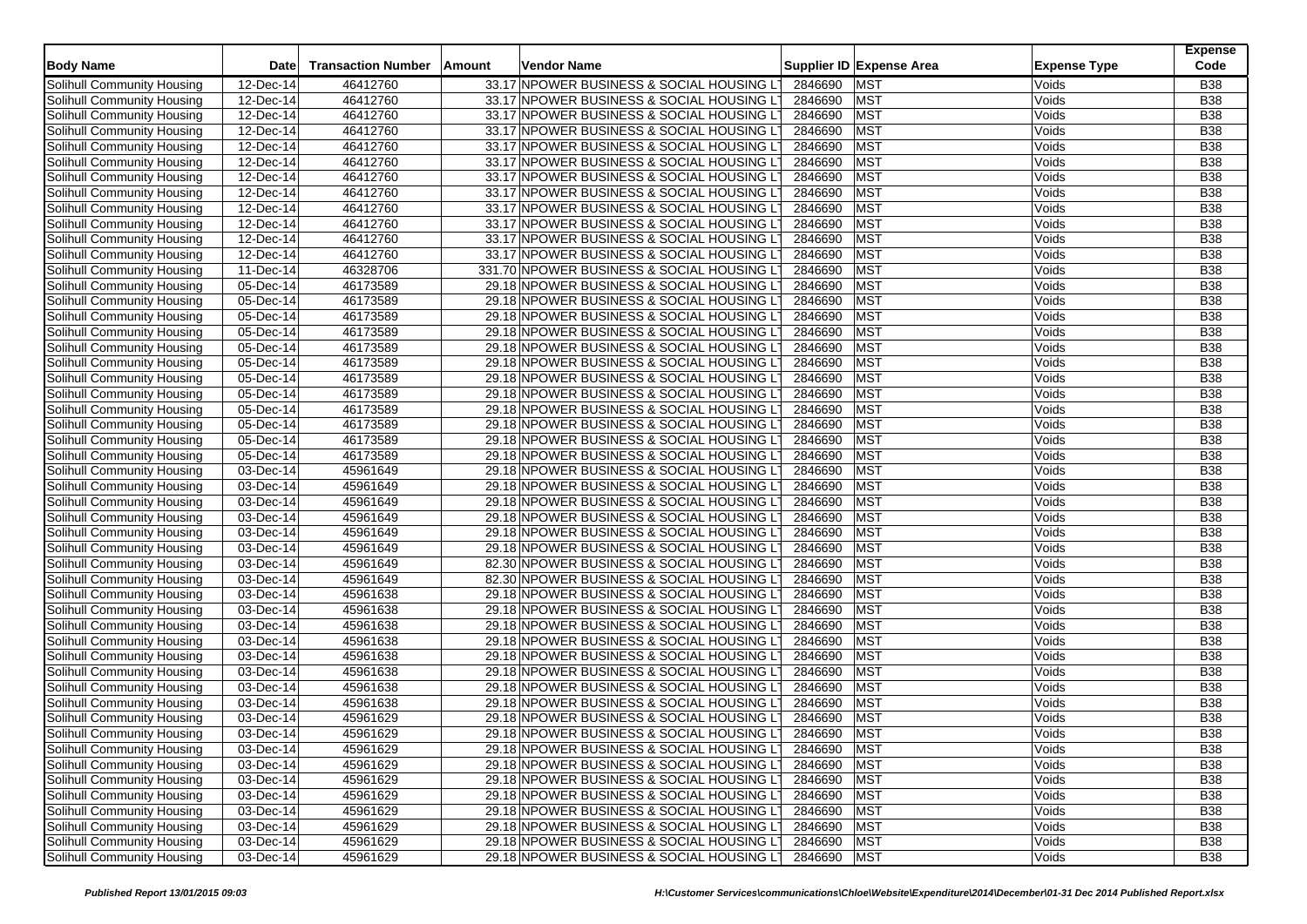| <b>Body Name</b>                  | <b>Date</b>             | <b>Transaction Number</b> | Amount | <b>Vendor Name</b>                           |                    | Supplier ID Expense Area                                                                                       | <b>Expense Type</b> | <b>Expense</b><br>Code |
|-----------------------------------|-------------------------|---------------------------|--------|----------------------------------------------|--------------------|----------------------------------------------------------------------------------------------------------------|---------------------|------------------------|
| Solihull Community Housing        | 03-Dec-14               | 45961629                  |        | 82.30 NPOWER BUSINESS & SOCIAL HOUSING LT    | 2846690            | <b>MST</b>                                                                                                     | Voids               | <b>B38</b>             |
| Solihull Community Housing        | 03-Dec-14               | 45961629                  |        | 29.18 NPOWER BUSINESS & SOCIAL HOUSING LT    | 2846690            | <b>MST</b>                                                                                                     | Voids               | <b>B38</b>             |
| Solihull Community Housing        | 03-Dec-14               | 45961629                  |        | 29.18 NPOWER BUSINESS & SOCIAL HOUSING LT    | 2846690            | <b>MST</b>                                                                                                     | Voids               | <b>B38</b>             |
| Solihull Community Housing        | 19-Dec-14               | 46492689                  |        | 29.18 NPOWER BUSINESS & SOCIAL HOUSING LT    | 2846690            | Investment, Planning & Service: Utility Related Works                                                          |                     | <b>B34</b>             |
| Solihull Community Housing        | 19-Dec-14               | 46492689                  |        | 29.18 NPOWER BUSINESS & SOCIAL HOUSING LT    | 2846690            | Investment, Planning & Service: Utility Related Works                                                          |                     | <b>B34</b>             |
| Solihull Community Housing        | 19-Dec-14               | 46492686                  |        | 29.18 NPOWER BUSINESS & SOCIAL HOUSING LT    | 2846690            | Investment, Planning & Services Utility Related Works                                                          |                     | <b>B34</b>             |
| Solihull Community Housing        | 19-Dec-14               | 46492686                  |        | 29.18 NPOWER BUSINESS & SOCIAL HOUSING LT    | 2846690            | Investment, Planning & Services Utility Related Works                                                          |                     | <b>B34</b>             |
| Solihull Community Housing        | 19-Dec-14               | 46492686                  |        | 29.18 NPOWER BUSINESS & SOCIAL HOUSING LT    | 2846690            | Investment, Planning & Services Utility Related Works                                                          |                     | <b>B34</b>             |
| Solihull Community Housing        | 19-Dec-14               | 46492686                  |        | 29.18 NPOWER BUSINESS & SOCIAL HOUSING LT    | 2846690            | Investment, Planning & Services Utility Related Works                                                          |                     | <b>B34</b>             |
| Solihull Community Housing        | $19$ -Dec-14            | 46492684                  |        | 33.17 NPOWER BUSINESS & SOCIAL HOUSING LT    | 2846690            | Investment, Planning & Services Utility Related Works                                                          |                     | <b>B34</b>             |
| Solihull Community Housing        | 19-Dec-14               | 46492687                  |        | 33.17 NPOWER BUSINESS & SOCIAL HOUSING LT    | 2846690            | Investment, Planning & Services Utility Related Works                                                          |                     | <b>B34</b>             |
| Solihull Community Housing        | 19-Dec-14               | 46492687                  |        | 33.17 NPOWER BUSINESS & SOCIAL HOUSING LT    | 2846690            | Investment, Planning & Services Utility Related Works                                                          |                     | <b>B34</b>             |
| Solihull Community Housing        | 19-Dec-14               | 46492687                  |        | 33.17 NPOWER BUSINESS & SOCIAL HOUSING LT    | 2846690            | Investment, Planning & Services Utility Related Works                                                          |                     | <b>B34</b>             |
| Solihull Community Housing        | 12-Dec-14               | 46409637                  |        | 29.18 NPOWER BUSINESS & SOCIAL HOUSING LT    | 2846690            | Investment, Planning & Service Utility Related Works                                                           |                     | <b>B34</b>             |
| Solihull Community Housing        | 12-Dec-14               | 46409637                  |        | 29.18 NPOWER BUSINESS & SOCIAL HOUSING LT    | 2846690            | Investment, Planning & Services Utility Related Works                                                          |                     | <b>B34</b>             |
| Solihull Community Housing        | 12-Dec-14               | 46409637                  |        | 29.18 NPOWER BUSINESS & SOCIAL HOUSING LT    | 2846690            | Investment, Planning & Services Utility Related Works                                                          |                     | <b>B34</b>             |
| Solihull Community Housing        | 12-Dec-14               | 46409637                  |        | 29.18 NPOWER BUSINESS & SOCIAL HOUSING LT    | 2846690            | Investment, Planning & Service Utility Related Works                                                           |                     | <b>B34</b>             |
| Solihull Community Housing        | 12-Dec-14               | 46409637                  |        | 29.18 NPOWER BUSINESS & SOCIAL HOUSING LT    | 2846690            | Investment, Planning & Services Utility Related Works                                                          |                     | <b>B34</b>             |
| Solihull Community Housing        | 12-Dec-14               | 46409637                  |        | 29.18 NPOWER BUSINESS & SOCIAL HOUSING LT    | 2846690            | Investment, Planning & Services Utility Related Works                                                          |                     | <b>B34</b>             |
| Solihull Community Housing        | 12-Dec-14               | 46412768                  |        | 29.18 NPOWER BUSINESS & SOCIAL HOUSING LT    | 2846690            | Investment, Planning & Services Utility Related Works                                                          |                     | <b>B34</b>             |
| Solihull Community Housing        | 12-Dec-14               | 46412768                  |        | 29.18 NPOWER BUSINESS & SOCIAL HOUSING LT    | 2846690            | Investment, Planning & Service: Utility Related Works                                                          |                     | <b>B34</b>             |
| Solihull Community Housing        | 12-Dec-14               | 46412768                  |        | 29.18 NPOWER BUSINESS & SOCIAL HOUSING LT    | 2846690            | Investment, Planning & Services Utility Related Works                                                          |                     | <b>B34</b>             |
| Solihull Community Housing        | 12-Dec-14               | 46412764                  |        | 33.17 NPOWER BUSINESS & SOCIAL HOUSING LT    | 2846690            | Investment, Planning & Services Utility Related Works                                                          |                     | <b>B34</b>             |
| Solihull Community Housing        | 12-Dec-14               | 46412764                  |        | 33.17 NPOWER BUSINESS & SOCIAL HOUSING LT    | 2846690            | Investment, Planning & Services Utility Related Works                                                          |                     | <b>B34</b>             |
| Solihull Community Housing        | 12-Dec-14               | 46412763                  |        | 33.17 NPOWER BUSINESS & SOCIAL HOUSING LT    | 2846690            | Investment, Planning & Services Utility Related Works                                                          |                     | <b>B34</b>             |
| Solihull Community Housing        | 12-Dec-14               | 46412763                  |        | 33.17 NPOWER BUSINESS & SOCIAL HOUSING LT    | 2846690            | Investment, Planning & Services Utility Related Works                                                          |                     | <b>B34</b>             |
| Solihull Community Housing        | 12-Dec-14               | 46412763                  |        | 33.17 NPOWER BUSINESS & SOCIAL HOUSING LT    | 2846690            | Investment, Planning & Services Utility Related Works                                                          |                     | <b>B34</b>             |
| Solihull Community Housing        | 12-Dec-14               | 46412763                  |        | 33.17 NPOWER BUSINESS & SOCIAL HOUSING LT    | 2846690            | Investment, Planning & Services Utility Related Works                                                          |                     | <b>B34</b>             |
| Solihull Community Housing        | 12-Dec-14               | 46412761                  |        | 29.18 NPOWER BUSINESS & SOCIAL HOUSING LT    | 2846690            | Investment, Planning & Services Utility Related Works                                                          |                     | <b>B34</b>             |
| Solihull Community Housing        | 12-Dec-14               | 46412761                  |        | 29.18 NPOWER BUSINESS & SOCIAL HOUSING LT    | 2846690            | Investment, Planning & Services Utility Related Works                                                          |                     | <b>B34</b>             |
| Solihull Community Housing        | $\overline{12}$ -Dec-14 | 46412761                  |        | 29.18 NPOWER BUSINESS & SOCIAL HOUSING LT    | 2846690            | Investment, Planning & Service Utility Related Works                                                           |                     | <b>B34</b>             |
| Solihull Community Housing        | 12-Dec-14               | 46412760                  |        | 33.17 NPOWER BUSINESS & SOCIAL HOUSING LT    | 2846690            | Investment, Planning & Services Utility Related Works                                                          |                     | <b>B34</b>             |
| Solihull Community Housing        | $\overline{12}$ -Dec-14 | 46412760                  |        | 33.17 NPOWER BUSINESS & SOCIAL HOUSING LT    | 2846690            | <b>Investment, Planning &amp; Service: Utility Related Works</b>                                               |                     | <b>B34</b>             |
| Solihull Community Housing        | $12$ -Dec-14            | 46412760                  |        | 33.17 NPOWER BUSINESS & SOCIAL HOUSING LT    | 2846690            | Investment, Planning & Services Utility Related Works                                                          |                     | <b>B34</b>             |
| Solihull Community Housing        | 09-Dec-14               | 46246609                  |        | 48208.05 NPOWER BUSINESS & SOCIAL HOUSING LT | 2846690            | Investment, Planning & Services Utility Related Works                                                          |                     | <b>B34</b>             |
| Solihull Community Housing        | 05-Dec-14               | 46173589                  |        | 29.18 NPOWER BUSINESS & SOCIAL HOUSING LT    | 2846690            | Investment, Planning & Services Utility Related Works                                                          |                     | <b>B34</b>             |
| Solihull Community Housing        | 03-Dec-14               | 45961649                  |        | 29.18 NPOWER BUSINESS & SOCIAL HOUSING LT    | 2846690            | Investment, Planning & Service Utility Related Works                                                           |                     | <b>B34</b>             |
| Solihull Community Housing        | 03-Dec-14               | 45961649                  |        | 29.18 NPOWER BUSINESS & SOCIAL HOUSING LT    | 2846690            | Investment, Planning & Services Utility Related Works                                                          |                     | <b>B34</b>             |
| Solihull Community Housing        | 03-Dec-14               | 45961649                  |        | 29.18 NPOWER BUSINESS & SOCIAL HOUSING LT    | 2846690            | Investment, Planning & Services Utility Related Works                                                          |                     | <b>B34</b>             |
| Solihull Community Housing        | 03-Dec-14               | 45961649                  |        | 29.18 NPOWER BUSINESS & SOCIAL HOUSING LT    | 2846690            | Investment, Planning & Service Utility Related Works                                                           |                     | <b>B34</b>             |
| Solihull Community Housing        | 03-Dec-14               | 45961638                  |        | 29.18 NPOWER BUSINESS & SOCIAL HOUSING LT    | 2846690            | Investment, Planning & Services Utility Related Works                                                          |                     | <b>B34</b>             |
| Solihull Community Housing        | $\overline{03}$ -Dec-14 | 45961629                  |        | 29.18 NPOWER BUSINESS & SOCIAL HOUSING LT    | 2846690            |                                                                                                                |                     | <b>B34</b>             |
| Solihull Community Housing        | $03$ -Dec-14            |                           |        | 29.18 NPOWER BUSINESS & SOCIAL HOUSING LT    |                    | Investment, Planning & Services Utility Related Works<br>Investment, Planning & Services Utility Related Works |                     | <b>B34</b>             |
| Solihull Community Housing        | 03-Dec-14               | 45961629                  |        |                                              | 2846690            |                                                                                                                |                     |                        |
|                                   |                         | 45961629                  |        | 29.18 NPOWER BUSINESS & SOCIAL HOUSING LT    | 2846690            | Investment, Planning & Services Utility Related Works                                                          |                     | <b>B34</b>             |
| Solihull Community Housing        | 03-Dec-14               | 45961629                  |        | 29.18 NPOWER BUSINESS & SOCIAL HOUSING LT    | 2846690            | Investment, Planning & Services Utility Related Works<br>Investment, Planning & Services Utility Related Works |                     | <b>B34</b>             |
| Solihull Community Housing        | $03$ -Dec-14            | 45961625                  |        | 241.74 NPOWER BUSINESS & SOCIAL HOUSING LT   | 2846690            |                                                                                                                |                     | <b>B34</b>             |
| Solihull Community Housing        | 03-Dec-14               | 45961618                  |        | 241.74 NPOWER BUSINESS & SOCIAL HOUSING LT   | 2846690<br>2846690 | Investment, Planning & Services Utility Related Works                                                          |                     | <b>B34</b>             |
| Solihull Community Housing        | 03-Dec-14               | 45961619                  |        | 241.74 NPOWER BUSINESS & SOCIAL HOUSING LT   |                    | Investment, Planning & Services Utility Related Works                                                          |                     | <b>B34</b>             |
| Solihull Community Housing        | 19-Dec-14               | 46486554                  |        | 2073.20 NPOWER BUSINESS & SOCIAL HOUSING LT  | 2846690            | <b>Investment, Planning &amp; Service: Utility Related Works</b>                                               |                     | <b>B34</b>             |
| <b>Solihull Community Housing</b> | 11-Dec-14               | 46328793                  |        | 2160.80 NPOWER BUSINESS & SOCIAL HOUSING LT  | 2846690            | Investment, Planning & Services Utility Related Works                                                          |                     | <b>B34</b>             |
| Solihull Community Housing        | 11-Dec-14               | 46328792                  |        | 1138.80 NPOWER BUSINESS & SOCIAL HOUSING LT  | 2846690            | Investment, Planning & Services Utility Related Works                                                          |                     | <b>B34</b>             |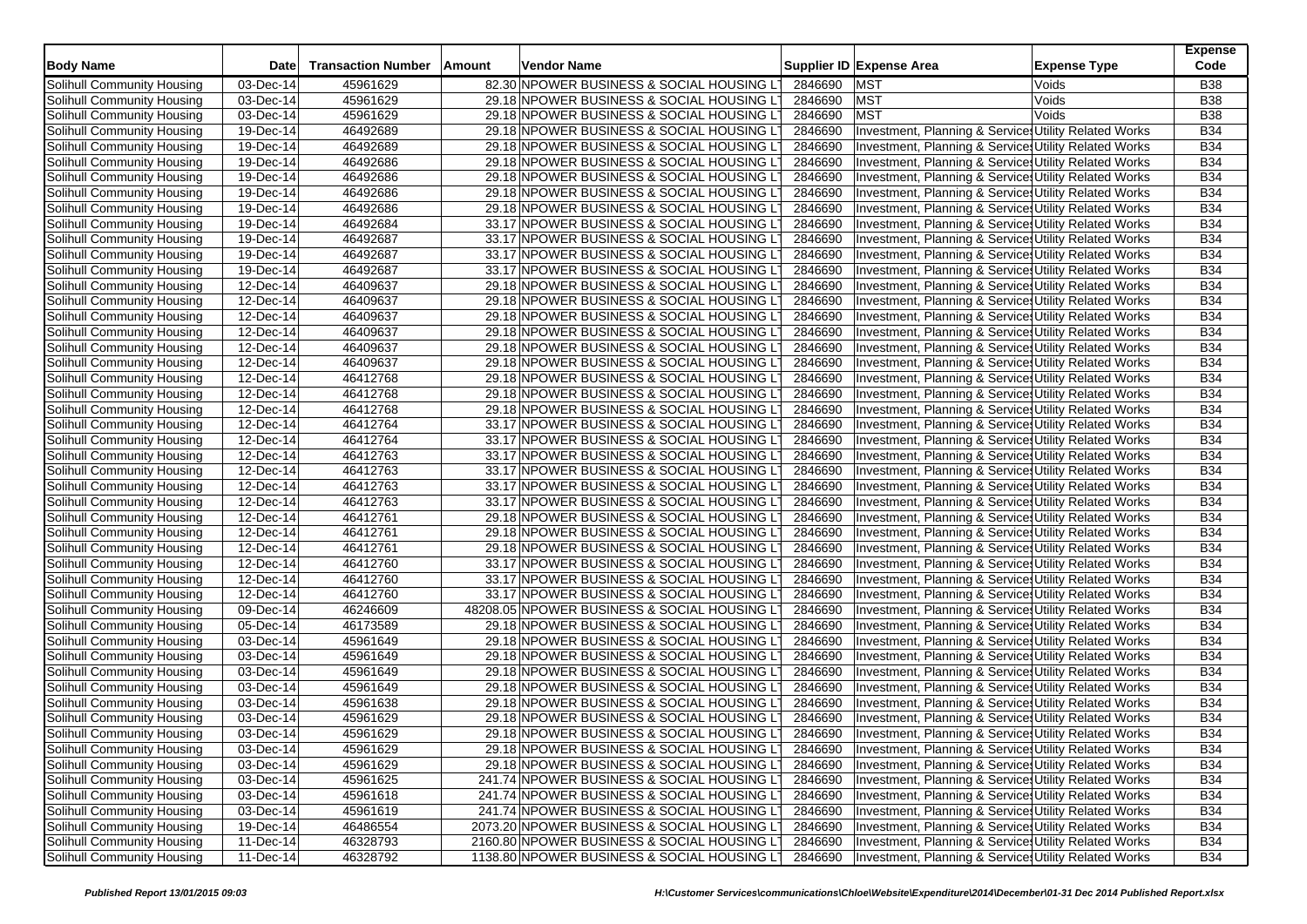| <b>Body Name</b>                                         | <b>Date</b>             | <b>Transaction Number</b> | Amount | <b>Vendor Name</b>                          |         | Supplier ID Expense Area                              | <b>Expense Type</b>              | <b>Expense</b><br>Code |
|----------------------------------------------------------|-------------------------|---------------------------|--------|---------------------------------------------|---------|-------------------------------------------------------|----------------------------------|------------------------|
| Solihull Community Housing                               | 09-Dec-14               | 46246611                  |        | 321.20 NPOWER BUSINESS & SOCIAL HOUSING L   | 2846690 | Investment, Planning & Services Utility Related Works |                                  | <b>B34</b>             |
| Solihull Community Housing                               | 09-Dec-14               | 46246610                  |        | 438.00 NPOWER BUSINESS & SOCIAL HOUSING LT  | 2846690 | Investment, Planning & Services Utility Related Works |                                  | <b>B34</b>             |
| Solihull Community Housing                               | 09-Dec-14               | 46246612                  |        | 5518.80 NPOWER BUSINESS & SOCIAL HOUSING LT | 2846690 | Investment, Planning & Services Utility Related Works |                                  | <b>B34</b>             |
| Solihull Community Housing                               | 03-Dec-14               | 45895547                  |        | 4058.80 NPOWER BUSINESS & SOCIAL HOUSING LT | 2846690 | Investment, Planning & Services Utility Related Works |                                  | <b>B34</b>             |
| Solihull Community Housing                               | $\overline{03}$ -Dec-14 | 45892547                  |        | 2014.80 NPOWER BUSINESS & SOCIAL HOUSING L7 | 2846690 | Investment, Planning & Services Utility Related Works |                                  | <b>B34</b>             |
| Solihull Community Housing                               | 03-Dec-14               | 45893548                  |        | 292.00 NPOWER BUSINESS & SOCIAL HOUSING LT  | 2846690 | Investment, Planning & Services Utility Related Works |                                  | <b>B34</b>             |
| Solihull Community Housing                               | $\overline{03}$ -Dec-14 | 45891547                  |        | 1372.40 NPOWER BUSINESS & SOCIAL HOUSING L  | 2846690 | Investment, Planning & Services Utility Related Works |                                  | <b>B34</b>             |
| Solihull Community Housing                               | 03-Dec-14               | 45889547                  |        | 4613.60 NPOWER BUSINESS & SOCIAL HOUSING L  | 2846690 | Investment, Planning & Services Utility Related Works |                                  | <b>B34</b>             |
| Solihull Community Housing                               | 03-Dec-14               | 45888727                  |        | 5986.00 NPOWER BUSINESS & SOCIAL HOUSING LT | 2846690 | Investment, Planning & Services Utility Related Works |                                  | <b>B34</b>             |
| Solihull Community Housing                               | 19-Dec-14               | 46492689                  |        | 29.18 NPOWER BUSINESS & SOCIAL HOUSING LT   | 2846690 | <b>MST</b>                                            | Voids                            | <b>B38</b>             |
| Solihull Community Housing                               | $19-Dec-14$             | 46492687                  |        | 33.17 NPOWER BUSINESS & SOCIAL HOUSING L    | 2846690 | <b>MST</b>                                            | Voids                            | <b>B38</b>             |
| Solihull Community Housing                               | 12-Dec-14               | 46412768                  |        | 29.18 NPOWER BUSINESS & SOCIAL HOUSING LT   | 2846690 | <b>MST</b>                                            | Voids                            | <b>B38</b>             |
| Solihull Community Housing                               | 19-Dec-14               | 46492696                  |        | 4033.16 OAKLEAF COMMERCIAL SERVICES LTD     | 5136686 | Capital                                               | <b>Contractor Payments</b>       | <b>B70</b>             |
| Solihull Community Housing                               | 19-Dec-14               | 46492695                  |        | 2904.11 OAKLEAF COMMERCIAL SERVICES LTD     | 5136686 | Capital                                               | <b>Contractor Payments</b>       | <b>B70</b>             |
| Solihull Community Housing                               | $19-Dec-14$             | 46492694                  |        | 2819.45 OAKLEAF COMMERCIAL SERVICES LTD     | 5136686 | Capital                                               | <b>Contractor Payments</b>       | <b>B70</b>             |
| Solihull Community Housing                               | 19-Dec-14               | 46492692                  |        | 3474.07 OAKLEAF COMMERCIAL SERVICES LTD     | 5136686 | Capital                                               | <b>Contractor Payments</b>       | <b>B70</b>             |
| Solihull Community Housing                               | $19-Dec-14$             | 46492690                  |        | 3859.13 OAKLEAF COMMERCIAL SERVICES LTD     | 5136686 | Capital                                               | Contractor Payments              | <b>B70</b>             |
| Solihull Community Housing                               | $19-Dec-14$             | 46492693                  |        | 2295.37 OAKLEAF COMMERCIAL SERVICES LTD     | 5136686 | Capital                                               | <b>Contractor Payments</b>       | <b>B70</b>             |
| Solihull Community Housing                               | 12-Dec-14               | 46412776                  |        | 2253.43 OAKLEAF COMMERCIAL SERVICES LTD     | 5136686 | Capital                                               | <b>Contractor Payments</b>       | <b>B70</b>             |
| Solihull Community Housing                               | 12-Dec-14               | 46412774                  |        | 3734.79 OAKLEAF COMMERCIAL SERVICES LTD     | 5136686 | Capital                                               | <b>Contractor Payments</b>       | <b>B70</b>             |
| Solihull Community Housing                               | 12-Dec-14               | 46412773                  |        | 3159.99 OAKLEAF COMMERCIAL SERVICES LTD     | 5136686 | Capital                                               | <b>Contractor Payments</b>       | <b>B70</b>             |
| Solihull Community Housing                               | 12-Dec-14               | 46412775                  |        | 4370.09 OAKLEAF COMMERCIAL SERVICES LTD     | 5136686 | Capital                                               | <b>Contractor Payments</b>       | <b>B70</b>             |
| Solihull Community Housing                               | 02-Dec-14               | 45718547                  |        | 1600.00 OMFAX SYSTEMS LTD                   | 97459   | Capital                                               | ICT - General                    | D <sub>30</sub>        |
| Solihull Community Housing                               | 03-Dec-14               | 45870547                  |        | 1200.00 OMFAX SYSTEMS LTD                   | 97459   | Capital                                               | <b>IT Services and consultar</b> | D38                    |
| Solihull Community Housing                               | 03-Dec-14               | 45869548                  |        | 1600.00 OMFAX SYSTEMS LTD                   | 97459   | Capital                                               | <b>IT Services and consultar</b> | D38                    |
| Solihull Community Housing                               | 12-Dec-14               | 46412688                  |        | 345.53 OPENVIEW SECURITY SOLUTIONS LTD      | 2385686 | Investment, Planning & Services Utility Related Works |                                  | <b>B34</b>             |
| Solihull Community Housing                               | 12-Dec-14               | 46412706                  |        | 324.34 OPENVIEW SECURITY SOLUTIONS LTD      | 2385686 | Investment, Planning & Services Utility Related Works |                                  | <b>B34</b>             |
| Solihull Community Housing                               | 12-Dec-14               | 46412705                  |        | 492.00 OPENVIEW SECURITY SOLUTIONS LTD      | 2385686 | Investment, Planning & Services Utility Related Works |                                  | <b>B34</b>             |
| Solihull Community Housing                               | 12-Dec-14               | 46412715                  |        | 324.34 OPENVIEW SECURITY SOLUTIONS LTD      | 2385686 | Investment, Planning & Service Utility Related Works  |                                  | <b>B34</b>             |
| Solihull Community Housing                               | 15-Dec-14               | 46417569                  |        | 2350.00 ORBIS PROTECT LIMITED               | 6049687 | <b>Customer Services</b>                              | Other Fees and Charges           | D <sub>59</sub>        |
| Solihull Community Housing                               | 15-Dec-14               | 46417569                  |        | 308.33 ORBIS PROTECT LIMITED                | 6049687 | <b>Customer Services</b>                              | Other Fees and Charges           | D <sub>59</sub>        |
| Solihull Community Housing                               | 03-Dec-14               | 45871547                  |        | 301.50 PAKAWASTE LTD                        | 7167    | <b>MST</b>                                            | <b>Waste Disposal</b>            | E20                    |
| Solihull Community Housing                               | 11-Dec-14               | 46328551                  |        | 268.00 REDACTED PERSONAL DATA               | 113785  | Central Administration                                | <b>Officer Expenses</b>          | D60                    |
| Solihull Community Housing                               | 12-Dec-14               | 46411564                  |        | 468.24 PENNINGTON CHOICE LTD                | 227134  | Investment, Planning & Service Other Fees and Charges |                                  | D <sub>59</sub>        |
|                                                          | $22$ -Dec-14            | 46516557                  |        | 259.90 PHS GROUP PLC                        | 82208   | Finance                                               | Other Premises Costs             | <b>B90</b>             |
| Solihull Community Housing<br>Solihull Community Housing | $22-Dec-14$             | 46516556                  |        | 371.40 PHS GROUP PLC                        | 82208   | Finance                                               | <b>Other Premises Costs</b>      | <b>B90</b>             |
| Solihull Community Housing                               | 22-Dec-14               | 46516555                  |        | 109.13 PHS GROUP PLC                        | 82208   | Finance                                               | <b>Other Premises Costs</b>      | <b>B90</b>             |
| Solihull Community Housing                               | 22-Dec-14               | 46516555                  |        | 214.27 PHS GROUP PLC                        | 82208   | Finance                                               | <b>Other Premises Costs</b>      | <b>B90</b>             |
| Solihull Community Housing                               | $22$ -Dec-14            | 46516561                  |        | 56233.49 PINNACLE HOUSING LTD               | 280244  | <b>Balance Sheet</b>                                  | <b>Creditors</b>                 | <b>S08</b>             |
| Solihull Community Housing                               | 22-Dec-14               | 46516560                  |        | 9403.94 PINNACLE HOUSING LTD                | 280244  | <b>Balance Sheet</b>                                  | Creditors                        | <b>S08</b>             |
|                                                          |                         |                           |        |                                             | 118053  | Investment, Planning & Services Utility Related Works |                                  | <b>B34</b>             |
| Solihull Community Housing                               | 03-Dec-14<br>22-Dec-14  | 45906547<br>46516583      |        | 2374.75 QUALITY GAS AUDIT SERVICES LTD      | 5438686 |                                                       |                                  | <b>B70</b>             |
| Solihull Community Housing                               |                         |                           |        | 13038.62 R J HARTWELL LTD                   |         | Capital                                               | <b>Contractor Payments</b>       |                        |
| Solihull Community Housing                               | 22-Dec-14               | 46516580                  |        | 5759.59 R J HARTWELL LTD                    | 5438686 | Capital                                               | <b>Contractor Payments</b>       | <b>B70</b>             |
| Solihull Community Housing                               | 22-Dec-14               | 46516578                  |        | 8188.85 R J HARTWELL LTD                    | 5438686 | Capital                                               | <b>Contractor Payments</b>       | <b>B70</b>             |
| Solihull Community Housing                               | 22-Dec-14               | 46516577                  |        | 4029.24 R J HARTWELL LTD                    | 5438686 | Capital                                               | Contractor Payments              | <b>B70</b>             |
| Solihull Community Housing                               | 22-Dec-14               | 46516576                  |        | 6073.84 R J HARTWELL LTD                    | 5438686 | Capital                                               | Contractor Payments              | <b>B70</b>             |
| Solihull Community Housing                               | 22-Dec-14               | 46516581                  |        | 486.90 R J HARTWELL LTD                     | 5438686 | Capital                                               | Contractor Payments              | <b>B70</b>             |
| Solihull Community Housing                               | 22-Dec-14               | 46516571                  |        | 3006.43 R J HARTWELL LTD                    | 5438686 | Capital                                               | Contractor Payments              | <b>B70</b>             |
| Solihull Community Housing                               | 22-Dec-14               | 46516569                  |        | 3784.81 R J HARTWELL LTD                    | 5438686 | Capital                                               | <b>Contractor Payments</b>       | <b>B70</b>             |
| Solihull Community Housing                               | 22-Dec-14               | 46516568                  |        | 1667.90 R J HARTWELL LTD                    | 5438686 | Capital                                               | Contractor Payments              | <b>B70</b>             |
| Solihull Community Housing                               | 22-Dec-14               | 46516566                  |        | 7325.59 R J HARTWELL LTD                    | 5438686 | Capital                                               | Contractor Payments              | <b>B70</b>             |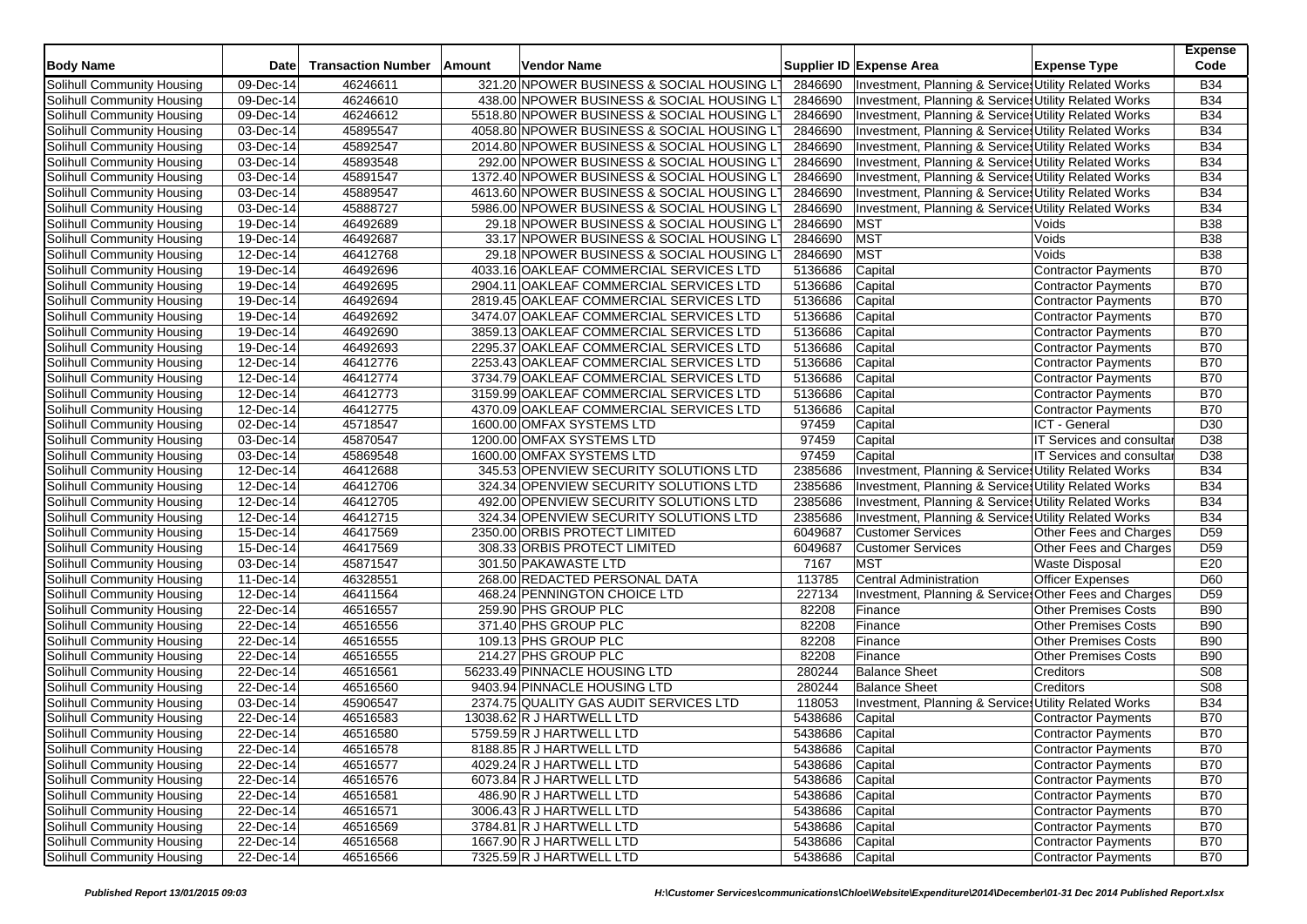| <b>Body Name</b>                                         | <b>Date</b>                          | <b>Transaction Number</b> | Amount | <b>Vendor Name</b>                         |         | Supplier ID Expense Area                                                                    | <b>Expense Type</b>          | <b>Expense</b><br>Code |
|----------------------------------------------------------|--------------------------------------|---------------------------|--------|--------------------------------------------|---------|---------------------------------------------------------------------------------------------|------------------------------|------------------------|
| Solihull Community Housing                               | 22-Dec-14                            | 46516564                  |        | 2777.28 R J HARTWELL LTD                   | 5438686 | Capital                                                                                     | Contractor Payments          | <b>B70</b>             |
| Solihull Community Housing                               | 05-Dec-14                            | 46168549                  |        | 8607.00 R S MILLER ROOFING(WOLVERHAMPTON)  | 75827   | Capital                                                                                     | <b>Contractor Payments</b>   | <b>B70</b>             |
| Solihull Community Housing                               | 05-Dec-14                            | 46168550                  |        | 22302.99 R S MILLER ROOFING(WOLVERHAMPTON) | 75827   | Capital                                                                                     | <b>Contractor Payments</b>   | <b>B70</b>             |
| Solihull Community Housing                               | $\overline{09-Dec-14}$               | 46246613                  |        | 441.31 RAPIDE COMMUNICATION LIMITED        | 219590  | <b>MST</b>                                                                                  | Telephones                   | D40                    |
| Solihull Community Housing                               | 22-Dec-14                            | 46516562                  |        | 334.50 REED                                | 260459  | <b>Customer Services</b>                                                                    | <b>Agency Staff</b>          | A60                    |
| Solihull Community Housing                               | 22-Dec-14                            | 46516563                  |        | 484.27 REED                                | 260459  | <b>Customer Services</b>                                                                    | <b>Agency Staff</b>          | A60                    |
| Solihull Community Housing                               | $15$ -Dec-14                         | 46417572                  |        | 334.50 REED                                | 260459  | <b>Customer Services</b>                                                                    | <b>Agency Staff</b>          | A60                    |
| Solihull Community Housing                               | 15-Dec-14                            | 46417570                  |        | 484.27 REED                                | 260459  | <b>Customer Services</b>                                                                    | <b>Agency Staff</b>          | A60                    |
| Solihull Community Housing                               | 11-Dec-14                            | 46328799                  |        | 307.74 REED                                | 260459  | <b>Customer Services</b>                                                                    | <b>Agency Staff</b>          | A60                    |
| Solihull Community Housing                               | $11-Dec-14$                          | 46328794                  |        | 478.14 REED                                | 260459  | <b>Customer Services</b>                                                                    | <b>Agency Staff</b>          | A60                    |
| Solihull Community Housing                               | 01-Dec-14                            | 45551599                  |        | 490.40 REED                                | 260459  | <b>Customer Services</b>                                                                    | Agency Staff                 | A60                    |
| Solihull Community Housing                               | 01-Dec-14                            | 45551601                  |        | 334.50 REED                                | 260459  | <b>Customer Services</b>                                                                    | <b>Agency Staff</b>          | A60                    |
| Solihull Community Housing                               | 09-Dec-14                            | 46246615                  |        | 312.44 REED                                | 260459  | <b>Housing Management</b>                                                                   | <b>Agency Staff</b>          | A60                    |
| Solihull Community Housing                               | $\overline{09-Dec-14}$               | 46246614                  |        | 496.78 REED                                | 260459  | <b>Housing Management</b>                                                                   | Agency Staff                 | A60                    |
| Solihull Community Housing                               | 16-Dec-14                            | 46423562                  |        | 666.00 REED                                | 260459  | <b>MST</b>                                                                                  | <b>Agency Staff</b>          | A60                    |
| Solihull Community Housing                               | 05-Dec-14                            | 46168548                  |        | 667.25 REED                                | 260459  | <b>MST</b>                                                                                  | <b>Agency Staff</b>          | A60                    |
| Solihull Community Housing                               | 05-Dec-14                            | 46168547                  |        | 666.00 REED                                | 260459  | <b>MST</b>                                                                                  | Agency Staff                 | A60                    |
| Solihull Community Housing                               | 03-Dec-14                            | 45872547                  |        | 1970.00 RESOURCE PRINT SOLUTIONS           | 1030596 | Finance                                                                                     | Postages                     | D <sub>21</sub>        |
| Solihull Community Housing                               | $\overline{03}$ -Dec-14              | 45872547                  |        | 710.00 RESOURCE PRINT SOLUTIONS            | 1030596 | <b>Customer Services</b>                                                                    | Printing                     | D80                    |
| Solihull Community Housing                               | 15-Dec-14                            | 46417575                  |        | 960.00 RESOURCING GROUP                    | 131156  | Investment, Planning & Service: Agency Staff                                                |                              | A60                    |
| Solihull Community Housing                               | 15-Dec-14                            | 46417574                  |        | 1110.00 RESOURCING GROUP                   | 131156  | Investment, Planning & Service: Agency Staff                                                |                              | A60                    |
| Solihull Community Housing                               | 09-Dec-14                            | 46246620                  |        | 960.00 RESOURCING GROUP                    | 131156  | Investment, Planning & Services Agency Staff                                                |                              | A60                    |
| Solihull Community Housing                               | $\overline{09}$ -Dec-14              | 46246619                  |        | 1110.00 RESOURCING GROUP                   | 131156  | Investment, Planning & Service: Agency Staff                                                |                              | A60                    |
| Solihull Community Housing                               | 03-Dec-14                            | 45901547                  |        | 888.00 RESOURCING GROUP                    | 131156  | Investment, Planning & Service Agency Staff                                                 |                              | A60                    |
| Solihull Community Housing                               | 03-Dec-14                            | 45900547                  |        | 1080.00 RESOURCING GROUP                   | 131156  | Investment, Planning & Service: Agency Staff                                                |                              | A60                    |
|                                                          |                                      | 45898547                  |        | 888.00 RESOURCING GROUP                    | 131156  |                                                                                             |                              |                        |
| Solihull Community Housing<br>Solihull Community Housing | $\overline{03}$ -Dec-14<br>03-Dec-14 | 45896547                  |        | 888.00 RESOURCING GROUP                    | 131156  | Investment, Planning & Service: Agency Staff<br>Investment, Planning & Service Agency Staff |                              | A60<br>A60             |
|                                                          |                                      |                           |        | 888.00 RESOURCING GROUP                    | 131156  |                                                                                             |                              |                        |
| Solihull Community Housing                               | 03-Dec-14                            | 45897618<br>45903547      |        |                                            |         | Investment, Planning & Service: Agency Staff                                                |                              | A60                    |
| Solihull Community Housing                               | 03-Dec-14                            |                           |        | 1110.00 RESOURCING GROUP                   | 131156  | Investment, Planning & Service, Agency Staff                                                |                              | A60                    |
| Solihull Community Housing                               | 19-Dec-14                            | 46486555                  |        | 974.38 RESOURCING GROUP                    | 131156  | Investment, Planning & Service Agency Staff                                                 |                              | A60                    |
| Solihull Community Housing                               | 19-Dec-14                            | 46486556                  |        | 918.25 RESOURCING GROUP                    | 131156  | Investment, Planning & Services Agency Staff                                                |                              | A60                    |
| Solihull Community Housing                               | 15-Dec-14                            | 46417573                  |        | 963.50 RESOURCING GROUP                    | 131156  | Investment, Planning & Service: Agency Staff                                                |                              | A60                    |
| Solihull Community Housing                               | 09-Dec-14                            | 46246618                  |        | 724.25 RESOURCING GROUP                    | 131156  | Investment, Planning & Service Agency Staff                                                 |                              | A60                    |
| Solihull Community Housing                               | 09-Dec-14                            | 46246617                  |        | 940.70 RESOURCING GROUP                    | 131156  | Investment, Planning & Service: Agency Staff                                                |                              | A60                    |
| Solihull Community Housing                               | 09-Dec-14                            | 46246616                  |        | 983.50 RESOURCING GROUP                    | 131156  | Investment, Planning & Service: Agency Staff                                                |                              | A60                    |
| <b>Solihull Community Housing</b>                        | 03-Dec-14                            | 45902547                  |        | 1110.00 RESOURCING GROUP                   | 131156  | Investment, Planning & Service: Agency Staff                                                |                              | A60                    |
| Solihull Community Housing                               | 18-Dec-14                            | 46482548                  |        | 1637.23 RICOH UK LTD                       | 54723   | Finance                                                                                     | <b>ICT Consumables</b>       | D33                    |
| Solihull Community Housing                               | 18-Dec-14                            | 46442808                  |        | 448.89 RICOH UK LTD                        | 54723   | Finance                                                                                     | <b>ICT</b> Consumables       | D33                    |
| Solihull Community Housing                               | 03-Dec-14                            | 45873547                  |        | 243.99 RICOH UK LTD                        | 54723   | Finance                                                                                     | <b>ICT Consumables</b>       | D33                    |
| Solihull Community Housing                               | 18-Dec-14                            | 46482547                  |        | 356.69 RICOH UK LTD                        | 54723   | <b>MST</b>                                                                                  | <b>Office Expenses</b>       | D <sub>20</sub>        |
| Solihull Community Housing                               | 22-Dec-14                            | 46516588                  |        | 440.30 ROBERT HALF INTERNATIONAL           | 15169   | Finance                                                                                     | <b>Agency Staff</b>          | A60                    |
| Solihull Community Housing                               | 22-Dec-14                            | 46516587                  |        | 361.76 ROBERT HALF INTERNATIONAL           | 15169   | Finance                                                                                     | <b>Agency Staff</b>          | A60                    |
| Solihull Community Housing                               | 22-Dec-14                            | 46516585                  |        | 1000.00 ROBERT HALF INTERNATIONAL          | 15169   | Finance                                                                                     | Agency Staff                 | A60                    |
| Solihull Community Housing                               | 03-Dec-14                            | 45875547                  |        | 359.02 ROBERT HALF INTERNATIONAL           | 15169   | Finance                                                                                     | <b>Agency Staff</b>          | A60                    |
| Solihull Community Housing                               | 01-Dec-14                            | 45551606                  |        | 351.64 ROBERT HALF INTERNATIONAL           | 15169   | Finance                                                                                     | <b>Agency Staff</b>          | A60                    |
| Solihull Community Housing                               | 01-Dec-14                            | 45551606                  |        | 81.04 ROBERT HALF INTERNATIONAL            | 15169   | Finance                                                                                     | <b>Agency Staff</b>          | A60                    |
| Solihull Community Housing                               | 15-Dec-14                            | 46417580                  |        | 1570.00 SCCI ALPHATRACK LTD                | 2490687 | Investment, Planning & Services Utility Related Works                                       |                              | <b>B34</b>             |
| Solihull Community Housing                               | 15-Dec-14                            | 46417579                  |        | 1570.00 SCCI ALPHATRACK LTD                | 2490687 | Investment, Planning & Services Utility Related Works                                       |                              | <b>B34</b>             |
| Solihull Community Housing                               | 03-Dec-14                            | 45865547                  |        | 1368.88 SEVERN TRENT WATER LTD             | 7745    | Finance                                                                                     | Water                        | <b>B12</b>             |
| Solihull Community Housing                               | 15-Dec-14                            | 46417581                  |        | 699.65 SHIFNAL ENVIRONMENTAL SAFETY LTD    | 1050596 | <b>MST</b>                                                                                  | Internal Works               | <b>B31</b>             |
| Solihull Community Housing                               | 01-Dec-14                            | 45551615                  |        | 245.00 SMITHYS HOTEL UK LTD                | 4075686 | Housing Management                                                                          | <b>B&amp;B Accommodation</b> | <b>B23</b>             |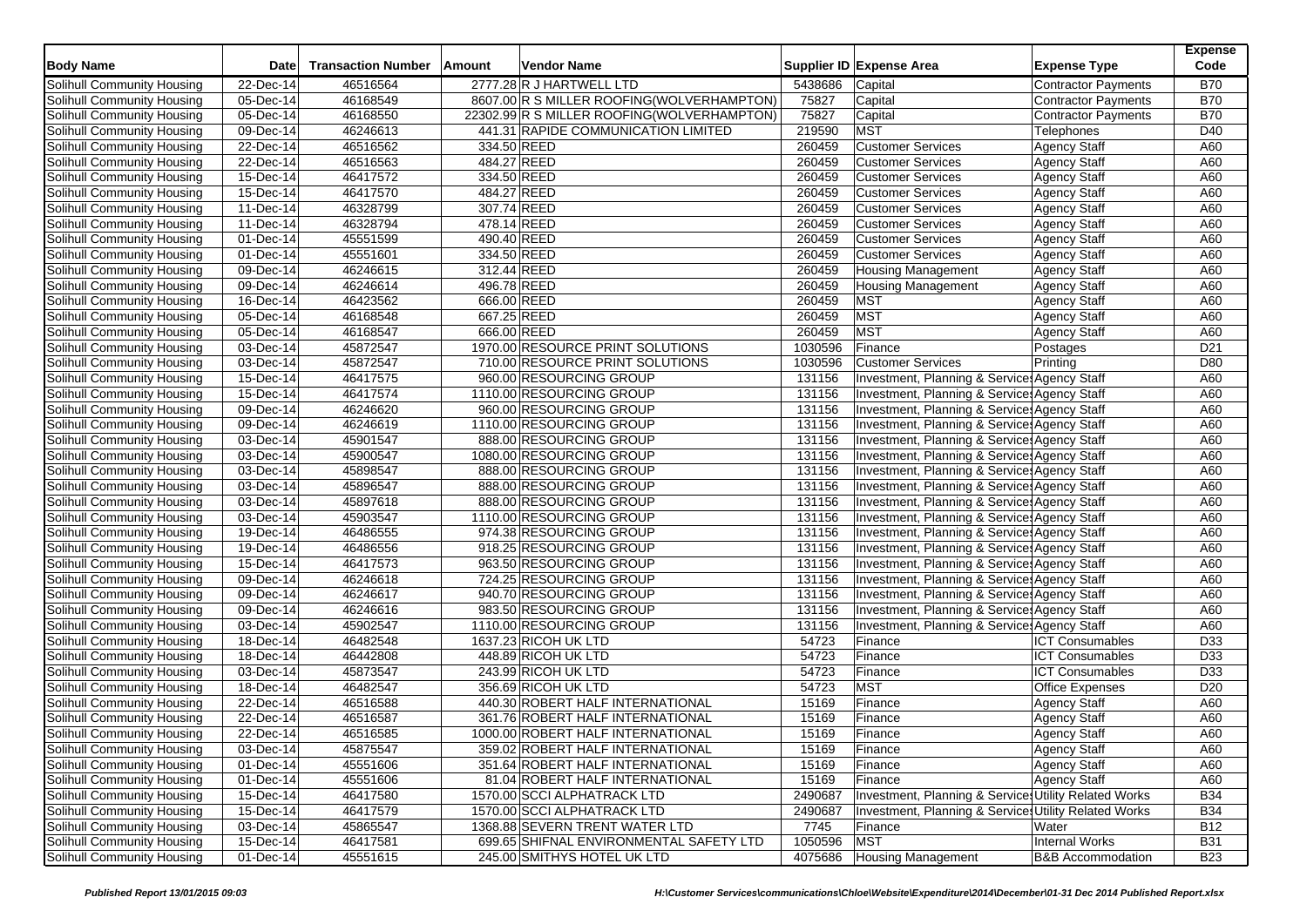| 4.58 SOLIHULL COMMUNITY HOUSING<br>15-Dec-14<br>46417547<br><b>Housing Management</b><br>Other Supplies And Servi<br>D90<br>102685<br>45551631<br>10.00 SOLIHULL COMMUNITY HOUSING<br>102685<br>D60<br>Solihull Community Housing<br>01-Dec-14<br><b>Officer Expenses</b><br><b>Housing Management</b><br>45928547<br>102685<br>03-Dec-14<br>1000.00 SOLIHULL COMMUNITY HOUSING<br><b>Tenant Expenses</b><br>D61<br>Solihull Community Housing<br><b>Housing Management</b><br>Solihull Community Housing<br>15-Dec-14<br>46417547<br>307.00 SOLIHULL COMMUNITY HOUSING<br>102685<br><b>Housing Management</b><br>Electricity<br><b>B11</b><br>45551631<br>102685<br><b>B11</b><br>Solihull Community Housing<br>01-Dec-14<br>438.00 SOLIHULL COMMUNITY HOUSING<br>Electricity<br><b>Housing Management</b><br>45551631<br>28.00 SOLIHULL COMMUNITY HOUSING<br>102685<br>C <sub>20</sub><br>Solihull Community Housing<br>01-Dec-14<br><b>Public Transport</b><br><b>Housing Management</b><br>102685<br><b>MST</b><br>C40<br>Solihull Community Housing<br>08-Dec-14<br>46238640<br>81.51 SOLIHULL COMMUNITY HOUSING<br>Fuel<br><b>MST</b><br>46238640<br>102685<br>Solihull Community Housing<br>08-Dec-14<br>26.02 SOLIHULL COMMUNITY HOUSING<br>Materials<br>D <sub>13</sub><br><b>MST</b><br>46238640<br>102685<br><b>Materials</b><br>D <sub>13</sub><br>Solihull Community Housing<br>08-Dec-14<br>157.00 SOLIHULL COMMUNITY HOUSING<br><b>MST</b><br>D <sub>13</sub><br>Solihull Community Housing<br>08-Dec-14<br>46238640<br>49.97 SOLIHULL COMMUNITY HOUSING<br>102685<br>Materials<br><b>MST</b><br>46238640<br>102685<br>D <sub>13</sub><br>Solihull Community Housing<br>08-Dec-14<br>8.61 SOLIHULL COMMUNITY HOUSING<br>Materials<br>46530547<br>8670.01 SOLIHULL MBC<br><b>Balance Sheet</b><br>Creditor: Solihull MBC<br><b>S09</b><br>Solihull Community Housing<br>22-Dec-14<br>9466<br>46530547<br>S <sub>09</sub><br>Solihull Community Housing<br>22-Dec-14<br>56349.87 SOLIHULL MBC<br>9466<br><b>Balance Sheet</b><br>Creditor: Solihull MBC<br>S <sub>09</sub><br>46529547<br><b>Balance Sheet</b><br>Creditor: Solihull MBC<br>Solihull Community Housing<br>22-Dec-14<br>80.00 SOLIHULL MBC<br>9466<br>46529547<br>S <sub>09</sub><br>22-Dec-14<br>42511.87 SOLIHULL MBC<br>9466<br><b>Balance Sheet</b><br>Creditor: Solihull MBC<br>46169547<br>H10<br>Solihull Community Housing<br>05-Dec-14<br>7650.00 SOLIHULL MBC<br>9466<br>Investment, Planning & Service: Head Office: Charges<br>45551616<br>390.00 SOLIHULL MBC<br>9466<br><b>B70</b><br>Solihull Community Housing<br>01-Dec-14<br>Capital<br><b>Contractor Payments</b><br>46325549<br>39939.81 SOUTHERN ELECTRIC PLC<br><b>Balance Sheet</b><br><b>S08</b><br>Solihull Community Housing<br>11-Dec-14<br>76903<br>Creditors<br>46325548<br>15916.30 SOUTHERN ELECTRIC PLC<br>76903<br><b>Balance Sheet</b><br>S <sub>08</sub><br>Solihull Community Housing<br>11-Dec-14<br>Creditors<br>46442627<br>165418<br><b>B22</b><br>Solihull Community Housing<br>18-Dec-14<br>16250.00 STEVEN J BAKER CLIENTS A/C<br>Investment, Planning & Services Rents<br>46442571<br>165418<br><b>B22</b><br>Solihull Community Housing<br>18-Dec-14<br>11753.28 STEVEN J BAKER CLIENTS A/C<br>Investment, Planning & Service: Rents<br>46411565<br><b>B70</b><br>Solihull Community Housing<br>12-Dec-14<br>3808.05 STEWART ASSOCIATES<br>3707706<br>Capital<br>Contractor Payments<br><b>MST</b><br>46575629<br>73055<br>R <sub>10</sub><br>Solihull Community Housing<br>23-Dec-14<br>2427.57 SUPRA UK LTD<br>Stocks<br><b>MST</b><br>46030621<br>7031.50 TATE FUEL OILS LTD<br>Solihull Community Housing<br>04-Dec-14<br>4158688<br><b>Stocks</b><br>R <sub>10</sub><br>46509568<br><b>B70</b><br>Solihull Community Housing<br>22-Dec-14<br>9592.00 TERRY GROUP LTD<br>26453<br>Contractor Payments<br>Capital<br>46430678<br>8207<br><b>MST</b><br>R <sub>10</sub><br>Solihull Community Housing<br>17-Dec-14<br>36.98 THE BECK CO LTD<br><b>Stocks</b><br>46430678<br>8207<br><b>MST</b><br>R <sub>10</sub><br>Solihull Community Housing<br>41990.4249<br>42.96 THE BECK CO LTD<br>Stocks<br><b>MST</b><br>R10<br>Solihull Community Housing<br>$17 - Dec-14$<br>46430678<br>8207<br><b>Stocks</b><br>122.20 THE BECK CO LTD<br>46430678<br><b>MST</b><br>R <sub>10</sub><br>17-Dec-14<br>368.10 THE BECK CO LTD<br>8207<br>Stocks<br>Solihull Community Housing<br>46430678<br>8207<br><b>MST</b><br>R <sub>10</sub><br>Solihull Community Housing<br>17-Dec-14<br>160.00 THE BECK CO LTD<br>Stocks<br>46430678<br><b>MST</b><br>R10<br>Solihull Community Housing<br>17-Dec-14<br>59.91 THE BECK CO LTD<br>8207<br>Stocks<br><b>MST</b><br>Solihull Community Housing<br>17-Dec-14<br>46430678<br>8207<br><b>Stocks</b><br>R <sub>10</sub><br>574.40 THE BECK CO LTD<br>46430678<br>8207<br>MST<br>R10<br>Solihull Community Housing<br>17-Dec-14<br>280.56 THE BECK CO LTD<br><b>Stocks</b><br><b>MST</b><br>R10<br>Solihull Community Housing<br>$\overline{17}$ -Dec-14<br>46430678<br>8207<br><b>Stocks</b><br>143.00 THE BECK CO LTD<br>MST<br>Solihull Community Housing<br>17-Dec-14<br>46430678<br>16.40 THE BECK CO LTD<br>8207<br><b>Stocks</b><br>R <sub>10</sub><br>46430678<br>8207<br><b>MST</b><br>R <sub>10</sub><br>Solihull Community Housing<br>17-Dec-14<br>22.93 THE BECK CO LTD<br><b>Stocks</b><br>8207<br><b>MST</b><br>R10<br>Solihull Community Housing<br>17-Dec-14<br>46430678<br>19.79 THE BECK CO LTD<br><b>Stocks</b><br><b>MST</b><br>Solihull Community Housing<br>17-Dec-14<br>46430678<br>5.96 THE BECK CO LTD<br>8207<br><b>Stocks</b><br>R <sub>10</sub><br>46430678<br>8207<br><b>MST</b><br>R10<br>Solihull Community Housing<br>17-Dec-14<br>18.37 THE BECK CO LTD<br><b>Stocks</b><br><b>MST</b><br>R10<br>Solihull Community Housing<br>$\overline{17}$ -Dec-14<br>46430678<br>8207<br><b>Stocks</b><br>5.42 THE BECK CO LTD<br><b>MST</b><br>Solihull Community Housing<br>17-Dec-14<br>46430678<br>11.85 THE BECK CO LTD<br>8207<br><b>Stocks</b><br>R <sub>10</sub><br><b>MST</b><br>17-Dec-14<br>46430678<br>8207<br>R10<br>Solihull Community Housing<br>10.73 THE BECK CO LTD<br><b>Stocks</b><br><b>MST</b><br>Solihull Community Housing<br>46430678<br>8207<br><b>Stocks</b><br>R <sub>10</sub><br>17-Dec-14<br>5.05 THE BECK CO LTD<br>Solihull Community Housing<br>46430678<br>24.89 THE BECK CO LTD<br><b>MST</b><br><b>Stocks</b><br>R <sub>10</sub><br>17-Dec-14<br>8207<br>Solihull Community Housing<br>17-Dec-14<br>46430678<br>41.25 THE BECK CO LTD<br>8207<br><b>MST</b><br>R <sub>10</sub><br><b>Stocks</b><br>Solihull Community Housing<br><b>MST</b><br>17-Dec-14<br>46430678<br>40.89 THE BECK CO LTD<br>8207<br><b>Stocks</b><br>R <sub>10</sub><br>46430678<br><b>MST</b><br>Solihull Community Housing<br>17-Dec-14<br>32.53 THE BECK CO LTD<br>8207<br><b>Stocks</b><br>R <sub>10</sub><br><b>MST</b><br>Solihull Community Housing<br>17-Dec-14<br>46430678<br>8207<br>R <sub>10</sub><br>36.98 THE BECK CO LTD<br><b>Stocks</b><br><b>MST</b><br>Solihull Community Housing<br>17-Dec-14<br>46430678<br>24.89 THE BECK CO LTD<br>8207<br><b>Stocks</b><br>R <sub>10</sub><br>Solihull Community Housing<br>17-Dec-14<br>46430676<br>62.60 THE BECK CO LTD<br>8207<br><b>MST</b><br>R <sub>10</sub><br><b>Stocks</b><br><b>MST</b><br>17-Dec-14<br>46430676<br>90.10 THE BECK CO LTD<br>8207<br>R <sub>10</sub><br><b>Stocks</b> | <b>Body Name</b>           | <b>Date</b> | <b>Transaction Number</b> | Amount | <b>Vendor Name</b> | Supplier ID Expense Area | <b>Expense Type</b> | <b>Expense</b><br>Code |
|-----------------------------------------------------------------------------------------------------------------------------------------------------------------------------------------------------------------------------------------------------------------------------------------------------------------------------------------------------------------------------------------------------------------------------------------------------------------------------------------------------------------------------------------------------------------------------------------------------------------------------------------------------------------------------------------------------------------------------------------------------------------------------------------------------------------------------------------------------------------------------------------------------------------------------------------------------------------------------------------------------------------------------------------------------------------------------------------------------------------------------------------------------------------------------------------------------------------------------------------------------------------------------------------------------------------------------------------------------------------------------------------------------------------------------------------------------------------------------------------------------------------------------------------------------------------------------------------------------------------------------------------------------------------------------------------------------------------------------------------------------------------------------------------------------------------------------------------------------------------------------------------------------------------------------------------------------------------------------------------------------------------------------------------------------------------------------------------------------------------------------------------------------------------------------------------------------------------------------------------------------------------------------------------------------------------------------------------------------------------------------------------------------------------------------------------------------------------------------------------------------------------------------------------------------------------------------------------------------------------------------------------------------------------------------------------------------------------------------------------------------------------------------------------------------------------------------------------------------------------------------------------------------------------------------------------------------------------------------------------------------------------------------------------------------------------------------------------------------------------------------------------------------------------------------------------------------------------------------------------------------------------------------------------------------------------------------------------------------------------------------------------------------------------------------------------------------------------------------------------------------------------------------------------------------------------------------------------------------------------------------------------------------------------------------------------------------------------------------------------------------------------------------------------------------------------------------------------------------------------------------------------------------------------------------------------------------------------------------------------------------------------------------------------------------------------------------------------------------------------------------------------------------------------------------------------------------------------------------------------------------------------------------------------------------------------------------------------------------------------------------------------------------------------------------------------------------------------------------------------------------------------------------------------------------------------------------------------------------------------------------------------------------------------------------------------------------------------------------------------------------------------------------------------------------------------------------------------------------------------------------------------------------------------------------------------------------------------------------------------------------------------------------------------------------------------------------------------------------------------------------------------------------------------------------------------------------------------------------------------------------------------------------------------------------------------------------------------------------------------------------------------------------------------------------------------------------------------------------------------------------------------------------------------------------------------------------------------------------------------------------------------------------------------------------------------------------------------------------------------------------------------------------------------------------------------------------------------------------------------------------------------------------------------------------------------------------------------------------------------------------------------------------------------------------------------------------------------------------------------------------------------------------------------------------------------------------------------------------------------------------------------------------------------------------------------------------------------------------------------------------------------------------------------------------------------------------------------------------------------------------------------------------------------------------------------------------------------------------------------------------------------------------------------------------------------------------------------------------------------------------------------------------------------------------------------------------------------------------------------------------------------------------------------------------------------------------------------------------------------------------------------------------------------------------------------------------------------------------------------------------------------------------------------------------------------------------------------------------------------------------------------------------------------------------------------------------------------------------------------------------------------------------------------------------------------------------------------------------------------------|----------------------------|-------------|---------------------------|--------|--------------------|--------------------------|---------------------|------------------------|
|                                                                                                                                                                                                                                                                                                                                                                                                                                                                                                                                                                                                                                                                                                                                                                                                                                                                                                                                                                                                                                                                                                                                                                                                                                                                                                                                                                                                                                                                                                                                                                                                                                                                                                                                                                                                                                                                                                                                                                                                                                                                                                                                                                                                                                                                                                                                                                                                                                                                                                                                                                                                                                                                                                                                                                                                                                                                                                                                                                                                                                                                                                                                                                                                                                                                                                                                                                                                                                                                                                                                                                                                                                                                                                                                                                                                                                                                                                                                                                                                                                                                                                                                                                                                                                                                                                                                                                                                                                                                                                                                                                                                                                                                                                                                                                                                                                                                                                                                                                                                                                                                                                                                                                                                                                                                                                                                                                                                                                                                                                                                                                                                                                                                                                                                                                                                                                                                                                                                                                                                                                                                                                                                                                                                                                                                                                                                                                                                                                                                                                                                                                                                                                                                                                                                                                                                                                                                                                                                                                                                                                                                                                                                                                                                                                                                                                                                                                                                                                                                                               | Solihull Community Housing |             |                           |        |                    |                          |                     |                        |
|                                                                                                                                                                                                                                                                                                                                                                                                                                                                                                                                                                                                                                                                                                                                                                                                                                                                                                                                                                                                                                                                                                                                                                                                                                                                                                                                                                                                                                                                                                                                                                                                                                                                                                                                                                                                                                                                                                                                                                                                                                                                                                                                                                                                                                                                                                                                                                                                                                                                                                                                                                                                                                                                                                                                                                                                                                                                                                                                                                                                                                                                                                                                                                                                                                                                                                                                                                                                                                                                                                                                                                                                                                                                                                                                                                                                                                                                                                                                                                                                                                                                                                                                                                                                                                                                                                                                                                                                                                                                                                                                                                                                                                                                                                                                                                                                                                                                                                                                                                                                                                                                                                                                                                                                                                                                                                                                                                                                                                                                                                                                                                                                                                                                                                                                                                                                                                                                                                                                                                                                                                                                                                                                                                                                                                                                                                                                                                                                                                                                                                                                                                                                                                                                                                                                                                                                                                                                                                                                                                                                                                                                                                                                                                                                                                                                                                                                                                                                                                                                                               |                            |             |                           |        |                    |                          |                     |                        |
|                                                                                                                                                                                                                                                                                                                                                                                                                                                                                                                                                                                                                                                                                                                                                                                                                                                                                                                                                                                                                                                                                                                                                                                                                                                                                                                                                                                                                                                                                                                                                                                                                                                                                                                                                                                                                                                                                                                                                                                                                                                                                                                                                                                                                                                                                                                                                                                                                                                                                                                                                                                                                                                                                                                                                                                                                                                                                                                                                                                                                                                                                                                                                                                                                                                                                                                                                                                                                                                                                                                                                                                                                                                                                                                                                                                                                                                                                                                                                                                                                                                                                                                                                                                                                                                                                                                                                                                                                                                                                                                                                                                                                                                                                                                                                                                                                                                                                                                                                                                                                                                                                                                                                                                                                                                                                                                                                                                                                                                                                                                                                                                                                                                                                                                                                                                                                                                                                                                                                                                                                                                                                                                                                                                                                                                                                                                                                                                                                                                                                                                                                                                                                                                                                                                                                                                                                                                                                                                                                                                                                                                                                                                                                                                                                                                                                                                                                                                                                                                                                               |                            |             |                           |        |                    |                          |                     |                        |
|                                                                                                                                                                                                                                                                                                                                                                                                                                                                                                                                                                                                                                                                                                                                                                                                                                                                                                                                                                                                                                                                                                                                                                                                                                                                                                                                                                                                                                                                                                                                                                                                                                                                                                                                                                                                                                                                                                                                                                                                                                                                                                                                                                                                                                                                                                                                                                                                                                                                                                                                                                                                                                                                                                                                                                                                                                                                                                                                                                                                                                                                                                                                                                                                                                                                                                                                                                                                                                                                                                                                                                                                                                                                                                                                                                                                                                                                                                                                                                                                                                                                                                                                                                                                                                                                                                                                                                                                                                                                                                                                                                                                                                                                                                                                                                                                                                                                                                                                                                                                                                                                                                                                                                                                                                                                                                                                                                                                                                                                                                                                                                                                                                                                                                                                                                                                                                                                                                                                                                                                                                                                                                                                                                                                                                                                                                                                                                                                                                                                                                                                                                                                                                                                                                                                                                                                                                                                                                                                                                                                                                                                                                                                                                                                                                                                                                                                                                                                                                                                                               |                            |             |                           |        |                    |                          |                     |                        |
|                                                                                                                                                                                                                                                                                                                                                                                                                                                                                                                                                                                                                                                                                                                                                                                                                                                                                                                                                                                                                                                                                                                                                                                                                                                                                                                                                                                                                                                                                                                                                                                                                                                                                                                                                                                                                                                                                                                                                                                                                                                                                                                                                                                                                                                                                                                                                                                                                                                                                                                                                                                                                                                                                                                                                                                                                                                                                                                                                                                                                                                                                                                                                                                                                                                                                                                                                                                                                                                                                                                                                                                                                                                                                                                                                                                                                                                                                                                                                                                                                                                                                                                                                                                                                                                                                                                                                                                                                                                                                                                                                                                                                                                                                                                                                                                                                                                                                                                                                                                                                                                                                                                                                                                                                                                                                                                                                                                                                                                                                                                                                                                                                                                                                                                                                                                                                                                                                                                                                                                                                                                                                                                                                                                                                                                                                                                                                                                                                                                                                                                                                                                                                                                                                                                                                                                                                                                                                                                                                                                                                                                                                                                                                                                                                                                                                                                                                                                                                                                                                               |                            |             |                           |        |                    |                          |                     |                        |
|                                                                                                                                                                                                                                                                                                                                                                                                                                                                                                                                                                                                                                                                                                                                                                                                                                                                                                                                                                                                                                                                                                                                                                                                                                                                                                                                                                                                                                                                                                                                                                                                                                                                                                                                                                                                                                                                                                                                                                                                                                                                                                                                                                                                                                                                                                                                                                                                                                                                                                                                                                                                                                                                                                                                                                                                                                                                                                                                                                                                                                                                                                                                                                                                                                                                                                                                                                                                                                                                                                                                                                                                                                                                                                                                                                                                                                                                                                                                                                                                                                                                                                                                                                                                                                                                                                                                                                                                                                                                                                                                                                                                                                                                                                                                                                                                                                                                                                                                                                                                                                                                                                                                                                                                                                                                                                                                                                                                                                                                                                                                                                                                                                                                                                                                                                                                                                                                                                                                                                                                                                                                                                                                                                                                                                                                                                                                                                                                                                                                                                                                                                                                                                                                                                                                                                                                                                                                                                                                                                                                                                                                                                                                                                                                                                                                                                                                                                                                                                                                                               |                            |             |                           |        |                    |                          |                     |                        |
|                                                                                                                                                                                                                                                                                                                                                                                                                                                                                                                                                                                                                                                                                                                                                                                                                                                                                                                                                                                                                                                                                                                                                                                                                                                                                                                                                                                                                                                                                                                                                                                                                                                                                                                                                                                                                                                                                                                                                                                                                                                                                                                                                                                                                                                                                                                                                                                                                                                                                                                                                                                                                                                                                                                                                                                                                                                                                                                                                                                                                                                                                                                                                                                                                                                                                                                                                                                                                                                                                                                                                                                                                                                                                                                                                                                                                                                                                                                                                                                                                                                                                                                                                                                                                                                                                                                                                                                                                                                                                                                                                                                                                                                                                                                                                                                                                                                                                                                                                                                                                                                                                                                                                                                                                                                                                                                                                                                                                                                                                                                                                                                                                                                                                                                                                                                                                                                                                                                                                                                                                                                                                                                                                                                                                                                                                                                                                                                                                                                                                                                                                                                                                                                                                                                                                                                                                                                                                                                                                                                                                                                                                                                                                                                                                                                                                                                                                                                                                                                                                               |                            |             |                           |        |                    |                          |                     |                        |
|                                                                                                                                                                                                                                                                                                                                                                                                                                                                                                                                                                                                                                                                                                                                                                                                                                                                                                                                                                                                                                                                                                                                                                                                                                                                                                                                                                                                                                                                                                                                                                                                                                                                                                                                                                                                                                                                                                                                                                                                                                                                                                                                                                                                                                                                                                                                                                                                                                                                                                                                                                                                                                                                                                                                                                                                                                                                                                                                                                                                                                                                                                                                                                                                                                                                                                                                                                                                                                                                                                                                                                                                                                                                                                                                                                                                                                                                                                                                                                                                                                                                                                                                                                                                                                                                                                                                                                                                                                                                                                                                                                                                                                                                                                                                                                                                                                                                                                                                                                                                                                                                                                                                                                                                                                                                                                                                                                                                                                                                                                                                                                                                                                                                                                                                                                                                                                                                                                                                                                                                                                                                                                                                                                                                                                                                                                                                                                                                                                                                                                                                                                                                                                                                                                                                                                                                                                                                                                                                                                                                                                                                                                                                                                                                                                                                                                                                                                                                                                                                                               |                            |             |                           |        |                    |                          |                     |                        |
|                                                                                                                                                                                                                                                                                                                                                                                                                                                                                                                                                                                                                                                                                                                                                                                                                                                                                                                                                                                                                                                                                                                                                                                                                                                                                                                                                                                                                                                                                                                                                                                                                                                                                                                                                                                                                                                                                                                                                                                                                                                                                                                                                                                                                                                                                                                                                                                                                                                                                                                                                                                                                                                                                                                                                                                                                                                                                                                                                                                                                                                                                                                                                                                                                                                                                                                                                                                                                                                                                                                                                                                                                                                                                                                                                                                                                                                                                                                                                                                                                                                                                                                                                                                                                                                                                                                                                                                                                                                                                                                                                                                                                                                                                                                                                                                                                                                                                                                                                                                                                                                                                                                                                                                                                                                                                                                                                                                                                                                                                                                                                                                                                                                                                                                                                                                                                                                                                                                                                                                                                                                                                                                                                                                                                                                                                                                                                                                                                                                                                                                                                                                                                                                                                                                                                                                                                                                                                                                                                                                                                                                                                                                                                                                                                                                                                                                                                                                                                                                                                               |                            |             |                           |        |                    |                          |                     |                        |
|                                                                                                                                                                                                                                                                                                                                                                                                                                                                                                                                                                                                                                                                                                                                                                                                                                                                                                                                                                                                                                                                                                                                                                                                                                                                                                                                                                                                                                                                                                                                                                                                                                                                                                                                                                                                                                                                                                                                                                                                                                                                                                                                                                                                                                                                                                                                                                                                                                                                                                                                                                                                                                                                                                                                                                                                                                                                                                                                                                                                                                                                                                                                                                                                                                                                                                                                                                                                                                                                                                                                                                                                                                                                                                                                                                                                                                                                                                                                                                                                                                                                                                                                                                                                                                                                                                                                                                                                                                                                                                                                                                                                                                                                                                                                                                                                                                                                                                                                                                                                                                                                                                                                                                                                                                                                                                                                                                                                                                                                                                                                                                                                                                                                                                                                                                                                                                                                                                                                                                                                                                                                                                                                                                                                                                                                                                                                                                                                                                                                                                                                                                                                                                                                                                                                                                                                                                                                                                                                                                                                                                                                                                                                                                                                                                                                                                                                                                                                                                                                                               |                            |             |                           |        |                    |                          |                     |                        |
|                                                                                                                                                                                                                                                                                                                                                                                                                                                                                                                                                                                                                                                                                                                                                                                                                                                                                                                                                                                                                                                                                                                                                                                                                                                                                                                                                                                                                                                                                                                                                                                                                                                                                                                                                                                                                                                                                                                                                                                                                                                                                                                                                                                                                                                                                                                                                                                                                                                                                                                                                                                                                                                                                                                                                                                                                                                                                                                                                                                                                                                                                                                                                                                                                                                                                                                                                                                                                                                                                                                                                                                                                                                                                                                                                                                                                                                                                                                                                                                                                                                                                                                                                                                                                                                                                                                                                                                                                                                                                                                                                                                                                                                                                                                                                                                                                                                                                                                                                                                                                                                                                                                                                                                                                                                                                                                                                                                                                                                                                                                                                                                                                                                                                                                                                                                                                                                                                                                                                                                                                                                                                                                                                                                                                                                                                                                                                                                                                                                                                                                                                                                                                                                                                                                                                                                                                                                                                                                                                                                                                                                                                                                                                                                                                                                                                                                                                                                                                                                                                               |                            |             |                           |        |                    |                          |                     |                        |
|                                                                                                                                                                                                                                                                                                                                                                                                                                                                                                                                                                                                                                                                                                                                                                                                                                                                                                                                                                                                                                                                                                                                                                                                                                                                                                                                                                                                                                                                                                                                                                                                                                                                                                                                                                                                                                                                                                                                                                                                                                                                                                                                                                                                                                                                                                                                                                                                                                                                                                                                                                                                                                                                                                                                                                                                                                                                                                                                                                                                                                                                                                                                                                                                                                                                                                                                                                                                                                                                                                                                                                                                                                                                                                                                                                                                                                                                                                                                                                                                                                                                                                                                                                                                                                                                                                                                                                                                                                                                                                                                                                                                                                                                                                                                                                                                                                                                                                                                                                                                                                                                                                                                                                                                                                                                                                                                                                                                                                                                                                                                                                                                                                                                                                                                                                                                                                                                                                                                                                                                                                                                                                                                                                                                                                                                                                                                                                                                                                                                                                                                                                                                                                                                                                                                                                                                                                                                                                                                                                                                                                                                                                                                                                                                                                                                                                                                                                                                                                                                                               |                            |             |                           |        |                    |                          |                     |                        |
|                                                                                                                                                                                                                                                                                                                                                                                                                                                                                                                                                                                                                                                                                                                                                                                                                                                                                                                                                                                                                                                                                                                                                                                                                                                                                                                                                                                                                                                                                                                                                                                                                                                                                                                                                                                                                                                                                                                                                                                                                                                                                                                                                                                                                                                                                                                                                                                                                                                                                                                                                                                                                                                                                                                                                                                                                                                                                                                                                                                                                                                                                                                                                                                                                                                                                                                                                                                                                                                                                                                                                                                                                                                                                                                                                                                                                                                                                                                                                                                                                                                                                                                                                                                                                                                                                                                                                                                                                                                                                                                                                                                                                                                                                                                                                                                                                                                                                                                                                                                                                                                                                                                                                                                                                                                                                                                                                                                                                                                                                                                                                                                                                                                                                                                                                                                                                                                                                                                                                                                                                                                                                                                                                                                                                                                                                                                                                                                                                                                                                                                                                                                                                                                                                                                                                                                                                                                                                                                                                                                                                                                                                                                                                                                                                                                                                                                                                                                                                                                                                               |                            |             |                           |        |                    |                          |                     |                        |
|                                                                                                                                                                                                                                                                                                                                                                                                                                                                                                                                                                                                                                                                                                                                                                                                                                                                                                                                                                                                                                                                                                                                                                                                                                                                                                                                                                                                                                                                                                                                                                                                                                                                                                                                                                                                                                                                                                                                                                                                                                                                                                                                                                                                                                                                                                                                                                                                                                                                                                                                                                                                                                                                                                                                                                                                                                                                                                                                                                                                                                                                                                                                                                                                                                                                                                                                                                                                                                                                                                                                                                                                                                                                                                                                                                                                                                                                                                                                                                                                                                                                                                                                                                                                                                                                                                                                                                                                                                                                                                                                                                                                                                                                                                                                                                                                                                                                                                                                                                                                                                                                                                                                                                                                                                                                                                                                                                                                                                                                                                                                                                                                                                                                                                                                                                                                                                                                                                                                                                                                                                                                                                                                                                                                                                                                                                                                                                                                                                                                                                                                                                                                                                                                                                                                                                                                                                                                                                                                                                                                                                                                                                                                                                                                                                                                                                                                                                                                                                                                                               |                            |             |                           |        |                    |                          |                     |                        |
|                                                                                                                                                                                                                                                                                                                                                                                                                                                                                                                                                                                                                                                                                                                                                                                                                                                                                                                                                                                                                                                                                                                                                                                                                                                                                                                                                                                                                                                                                                                                                                                                                                                                                                                                                                                                                                                                                                                                                                                                                                                                                                                                                                                                                                                                                                                                                                                                                                                                                                                                                                                                                                                                                                                                                                                                                                                                                                                                                                                                                                                                                                                                                                                                                                                                                                                                                                                                                                                                                                                                                                                                                                                                                                                                                                                                                                                                                                                                                                                                                                                                                                                                                                                                                                                                                                                                                                                                                                                                                                                                                                                                                                                                                                                                                                                                                                                                                                                                                                                                                                                                                                                                                                                                                                                                                                                                                                                                                                                                                                                                                                                                                                                                                                                                                                                                                                                                                                                                                                                                                                                                                                                                                                                                                                                                                                                                                                                                                                                                                                                                                                                                                                                                                                                                                                                                                                                                                                                                                                                                                                                                                                                                                                                                                                                                                                                                                                                                                                                                                               | Solihull Community Housing |             |                           |        |                    |                          |                     |                        |
|                                                                                                                                                                                                                                                                                                                                                                                                                                                                                                                                                                                                                                                                                                                                                                                                                                                                                                                                                                                                                                                                                                                                                                                                                                                                                                                                                                                                                                                                                                                                                                                                                                                                                                                                                                                                                                                                                                                                                                                                                                                                                                                                                                                                                                                                                                                                                                                                                                                                                                                                                                                                                                                                                                                                                                                                                                                                                                                                                                                                                                                                                                                                                                                                                                                                                                                                                                                                                                                                                                                                                                                                                                                                                                                                                                                                                                                                                                                                                                                                                                                                                                                                                                                                                                                                                                                                                                                                                                                                                                                                                                                                                                                                                                                                                                                                                                                                                                                                                                                                                                                                                                                                                                                                                                                                                                                                                                                                                                                                                                                                                                                                                                                                                                                                                                                                                                                                                                                                                                                                                                                                                                                                                                                                                                                                                                                                                                                                                                                                                                                                                                                                                                                                                                                                                                                                                                                                                                                                                                                                                                                                                                                                                                                                                                                                                                                                                                                                                                                                                               |                            |             |                           |        |                    |                          |                     |                        |
|                                                                                                                                                                                                                                                                                                                                                                                                                                                                                                                                                                                                                                                                                                                                                                                                                                                                                                                                                                                                                                                                                                                                                                                                                                                                                                                                                                                                                                                                                                                                                                                                                                                                                                                                                                                                                                                                                                                                                                                                                                                                                                                                                                                                                                                                                                                                                                                                                                                                                                                                                                                                                                                                                                                                                                                                                                                                                                                                                                                                                                                                                                                                                                                                                                                                                                                                                                                                                                                                                                                                                                                                                                                                                                                                                                                                                                                                                                                                                                                                                                                                                                                                                                                                                                                                                                                                                                                                                                                                                                                                                                                                                                                                                                                                                                                                                                                                                                                                                                                                                                                                                                                                                                                                                                                                                                                                                                                                                                                                                                                                                                                                                                                                                                                                                                                                                                                                                                                                                                                                                                                                                                                                                                                                                                                                                                                                                                                                                                                                                                                                                                                                                                                                                                                                                                                                                                                                                                                                                                                                                                                                                                                                                                                                                                                                                                                                                                                                                                                                                               |                            |             |                           |        |                    |                          |                     |                        |
|                                                                                                                                                                                                                                                                                                                                                                                                                                                                                                                                                                                                                                                                                                                                                                                                                                                                                                                                                                                                                                                                                                                                                                                                                                                                                                                                                                                                                                                                                                                                                                                                                                                                                                                                                                                                                                                                                                                                                                                                                                                                                                                                                                                                                                                                                                                                                                                                                                                                                                                                                                                                                                                                                                                                                                                                                                                                                                                                                                                                                                                                                                                                                                                                                                                                                                                                                                                                                                                                                                                                                                                                                                                                                                                                                                                                                                                                                                                                                                                                                                                                                                                                                                                                                                                                                                                                                                                                                                                                                                                                                                                                                                                                                                                                                                                                                                                                                                                                                                                                                                                                                                                                                                                                                                                                                                                                                                                                                                                                                                                                                                                                                                                                                                                                                                                                                                                                                                                                                                                                                                                                                                                                                                                                                                                                                                                                                                                                                                                                                                                                                                                                                                                                                                                                                                                                                                                                                                                                                                                                                                                                                                                                                                                                                                                                                                                                                                                                                                                                                               |                            |             |                           |        |                    |                          |                     |                        |
|                                                                                                                                                                                                                                                                                                                                                                                                                                                                                                                                                                                                                                                                                                                                                                                                                                                                                                                                                                                                                                                                                                                                                                                                                                                                                                                                                                                                                                                                                                                                                                                                                                                                                                                                                                                                                                                                                                                                                                                                                                                                                                                                                                                                                                                                                                                                                                                                                                                                                                                                                                                                                                                                                                                                                                                                                                                                                                                                                                                                                                                                                                                                                                                                                                                                                                                                                                                                                                                                                                                                                                                                                                                                                                                                                                                                                                                                                                                                                                                                                                                                                                                                                                                                                                                                                                                                                                                                                                                                                                                                                                                                                                                                                                                                                                                                                                                                                                                                                                                                                                                                                                                                                                                                                                                                                                                                                                                                                                                                                                                                                                                                                                                                                                                                                                                                                                                                                                                                                                                                                                                                                                                                                                                                                                                                                                                                                                                                                                                                                                                                                                                                                                                                                                                                                                                                                                                                                                                                                                                                                                                                                                                                                                                                                                                                                                                                                                                                                                                                                               |                            |             |                           |        |                    |                          |                     |                        |
|                                                                                                                                                                                                                                                                                                                                                                                                                                                                                                                                                                                                                                                                                                                                                                                                                                                                                                                                                                                                                                                                                                                                                                                                                                                                                                                                                                                                                                                                                                                                                                                                                                                                                                                                                                                                                                                                                                                                                                                                                                                                                                                                                                                                                                                                                                                                                                                                                                                                                                                                                                                                                                                                                                                                                                                                                                                                                                                                                                                                                                                                                                                                                                                                                                                                                                                                                                                                                                                                                                                                                                                                                                                                                                                                                                                                                                                                                                                                                                                                                                                                                                                                                                                                                                                                                                                                                                                                                                                                                                                                                                                                                                                                                                                                                                                                                                                                                                                                                                                                                                                                                                                                                                                                                                                                                                                                                                                                                                                                                                                                                                                                                                                                                                                                                                                                                                                                                                                                                                                                                                                                                                                                                                                                                                                                                                                                                                                                                                                                                                                                                                                                                                                                                                                                                                                                                                                                                                                                                                                                                                                                                                                                                                                                                                                                                                                                                                                                                                                                                               |                            |             |                           |        |                    |                          |                     |                        |
|                                                                                                                                                                                                                                                                                                                                                                                                                                                                                                                                                                                                                                                                                                                                                                                                                                                                                                                                                                                                                                                                                                                                                                                                                                                                                                                                                                                                                                                                                                                                                                                                                                                                                                                                                                                                                                                                                                                                                                                                                                                                                                                                                                                                                                                                                                                                                                                                                                                                                                                                                                                                                                                                                                                                                                                                                                                                                                                                                                                                                                                                                                                                                                                                                                                                                                                                                                                                                                                                                                                                                                                                                                                                                                                                                                                                                                                                                                                                                                                                                                                                                                                                                                                                                                                                                                                                                                                                                                                                                                                                                                                                                                                                                                                                                                                                                                                                                                                                                                                                                                                                                                                                                                                                                                                                                                                                                                                                                                                                                                                                                                                                                                                                                                                                                                                                                                                                                                                                                                                                                                                                                                                                                                                                                                                                                                                                                                                                                                                                                                                                                                                                                                                                                                                                                                                                                                                                                                                                                                                                                                                                                                                                                                                                                                                                                                                                                                                                                                                                                               |                            |             |                           |        |                    |                          |                     |                        |
|                                                                                                                                                                                                                                                                                                                                                                                                                                                                                                                                                                                                                                                                                                                                                                                                                                                                                                                                                                                                                                                                                                                                                                                                                                                                                                                                                                                                                                                                                                                                                                                                                                                                                                                                                                                                                                                                                                                                                                                                                                                                                                                                                                                                                                                                                                                                                                                                                                                                                                                                                                                                                                                                                                                                                                                                                                                                                                                                                                                                                                                                                                                                                                                                                                                                                                                                                                                                                                                                                                                                                                                                                                                                                                                                                                                                                                                                                                                                                                                                                                                                                                                                                                                                                                                                                                                                                                                                                                                                                                                                                                                                                                                                                                                                                                                                                                                                                                                                                                                                                                                                                                                                                                                                                                                                                                                                                                                                                                                                                                                                                                                                                                                                                                                                                                                                                                                                                                                                                                                                                                                                                                                                                                                                                                                                                                                                                                                                                                                                                                                                                                                                                                                                                                                                                                                                                                                                                                                                                                                                                                                                                                                                                                                                                                                                                                                                                                                                                                                                                               |                            |             |                           |        |                    |                          |                     |                        |
|                                                                                                                                                                                                                                                                                                                                                                                                                                                                                                                                                                                                                                                                                                                                                                                                                                                                                                                                                                                                                                                                                                                                                                                                                                                                                                                                                                                                                                                                                                                                                                                                                                                                                                                                                                                                                                                                                                                                                                                                                                                                                                                                                                                                                                                                                                                                                                                                                                                                                                                                                                                                                                                                                                                                                                                                                                                                                                                                                                                                                                                                                                                                                                                                                                                                                                                                                                                                                                                                                                                                                                                                                                                                                                                                                                                                                                                                                                                                                                                                                                                                                                                                                                                                                                                                                                                                                                                                                                                                                                                                                                                                                                                                                                                                                                                                                                                                                                                                                                                                                                                                                                                                                                                                                                                                                                                                                                                                                                                                                                                                                                                                                                                                                                                                                                                                                                                                                                                                                                                                                                                                                                                                                                                                                                                                                                                                                                                                                                                                                                                                                                                                                                                                                                                                                                                                                                                                                                                                                                                                                                                                                                                                                                                                                                                                                                                                                                                                                                                                                               |                            |             |                           |        |                    |                          |                     |                        |
|                                                                                                                                                                                                                                                                                                                                                                                                                                                                                                                                                                                                                                                                                                                                                                                                                                                                                                                                                                                                                                                                                                                                                                                                                                                                                                                                                                                                                                                                                                                                                                                                                                                                                                                                                                                                                                                                                                                                                                                                                                                                                                                                                                                                                                                                                                                                                                                                                                                                                                                                                                                                                                                                                                                                                                                                                                                                                                                                                                                                                                                                                                                                                                                                                                                                                                                                                                                                                                                                                                                                                                                                                                                                                                                                                                                                                                                                                                                                                                                                                                                                                                                                                                                                                                                                                                                                                                                                                                                                                                                                                                                                                                                                                                                                                                                                                                                                                                                                                                                                                                                                                                                                                                                                                                                                                                                                                                                                                                                                                                                                                                                                                                                                                                                                                                                                                                                                                                                                                                                                                                                                                                                                                                                                                                                                                                                                                                                                                                                                                                                                                                                                                                                                                                                                                                                                                                                                                                                                                                                                                                                                                                                                                                                                                                                                                                                                                                                                                                                                                               |                            |             |                           |        |                    |                          |                     |                        |
|                                                                                                                                                                                                                                                                                                                                                                                                                                                                                                                                                                                                                                                                                                                                                                                                                                                                                                                                                                                                                                                                                                                                                                                                                                                                                                                                                                                                                                                                                                                                                                                                                                                                                                                                                                                                                                                                                                                                                                                                                                                                                                                                                                                                                                                                                                                                                                                                                                                                                                                                                                                                                                                                                                                                                                                                                                                                                                                                                                                                                                                                                                                                                                                                                                                                                                                                                                                                                                                                                                                                                                                                                                                                                                                                                                                                                                                                                                                                                                                                                                                                                                                                                                                                                                                                                                                                                                                                                                                                                                                                                                                                                                                                                                                                                                                                                                                                                                                                                                                                                                                                                                                                                                                                                                                                                                                                                                                                                                                                                                                                                                                                                                                                                                                                                                                                                                                                                                                                                                                                                                                                                                                                                                                                                                                                                                                                                                                                                                                                                                                                                                                                                                                                                                                                                                                                                                                                                                                                                                                                                                                                                                                                                                                                                                                                                                                                                                                                                                                                                               |                            |             |                           |        |                    |                          |                     |                        |
|                                                                                                                                                                                                                                                                                                                                                                                                                                                                                                                                                                                                                                                                                                                                                                                                                                                                                                                                                                                                                                                                                                                                                                                                                                                                                                                                                                                                                                                                                                                                                                                                                                                                                                                                                                                                                                                                                                                                                                                                                                                                                                                                                                                                                                                                                                                                                                                                                                                                                                                                                                                                                                                                                                                                                                                                                                                                                                                                                                                                                                                                                                                                                                                                                                                                                                                                                                                                                                                                                                                                                                                                                                                                                                                                                                                                                                                                                                                                                                                                                                                                                                                                                                                                                                                                                                                                                                                                                                                                                                                                                                                                                                                                                                                                                                                                                                                                                                                                                                                                                                                                                                                                                                                                                                                                                                                                                                                                                                                                                                                                                                                                                                                                                                                                                                                                                                                                                                                                                                                                                                                                                                                                                                                                                                                                                                                                                                                                                                                                                                                                                                                                                                                                                                                                                                                                                                                                                                                                                                                                                                                                                                                                                                                                                                                                                                                                                                                                                                                                                               |                            |             |                           |        |                    |                          |                     |                        |
|                                                                                                                                                                                                                                                                                                                                                                                                                                                                                                                                                                                                                                                                                                                                                                                                                                                                                                                                                                                                                                                                                                                                                                                                                                                                                                                                                                                                                                                                                                                                                                                                                                                                                                                                                                                                                                                                                                                                                                                                                                                                                                                                                                                                                                                                                                                                                                                                                                                                                                                                                                                                                                                                                                                                                                                                                                                                                                                                                                                                                                                                                                                                                                                                                                                                                                                                                                                                                                                                                                                                                                                                                                                                                                                                                                                                                                                                                                                                                                                                                                                                                                                                                                                                                                                                                                                                                                                                                                                                                                                                                                                                                                                                                                                                                                                                                                                                                                                                                                                                                                                                                                                                                                                                                                                                                                                                                                                                                                                                                                                                                                                                                                                                                                                                                                                                                                                                                                                                                                                                                                                                                                                                                                                                                                                                                                                                                                                                                                                                                                                                                                                                                                                                                                                                                                                                                                                                                                                                                                                                                                                                                                                                                                                                                                                                                                                                                                                                                                                                                               |                            |             |                           |        |                    |                          |                     |                        |
|                                                                                                                                                                                                                                                                                                                                                                                                                                                                                                                                                                                                                                                                                                                                                                                                                                                                                                                                                                                                                                                                                                                                                                                                                                                                                                                                                                                                                                                                                                                                                                                                                                                                                                                                                                                                                                                                                                                                                                                                                                                                                                                                                                                                                                                                                                                                                                                                                                                                                                                                                                                                                                                                                                                                                                                                                                                                                                                                                                                                                                                                                                                                                                                                                                                                                                                                                                                                                                                                                                                                                                                                                                                                                                                                                                                                                                                                                                                                                                                                                                                                                                                                                                                                                                                                                                                                                                                                                                                                                                                                                                                                                                                                                                                                                                                                                                                                                                                                                                                                                                                                                                                                                                                                                                                                                                                                                                                                                                                                                                                                                                                                                                                                                                                                                                                                                                                                                                                                                                                                                                                                                                                                                                                                                                                                                                                                                                                                                                                                                                                                                                                                                                                                                                                                                                                                                                                                                                                                                                                                                                                                                                                                                                                                                                                                                                                                                                                                                                                                                               |                            |             |                           |        |                    |                          |                     |                        |
|                                                                                                                                                                                                                                                                                                                                                                                                                                                                                                                                                                                                                                                                                                                                                                                                                                                                                                                                                                                                                                                                                                                                                                                                                                                                                                                                                                                                                                                                                                                                                                                                                                                                                                                                                                                                                                                                                                                                                                                                                                                                                                                                                                                                                                                                                                                                                                                                                                                                                                                                                                                                                                                                                                                                                                                                                                                                                                                                                                                                                                                                                                                                                                                                                                                                                                                                                                                                                                                                                                                                                                                                                                                                                                                                                                                                                                                                                                                                                                                                                                                                                                                                                                                                                                                                                                                                                                                                                                                                                                                                                                                                                                                                                                                                                                                                                                                                                                                                                                                                                                                                                                                                                                                                                                                                                                                                                                                                                                                                                                                                                                                                                                                                                                                                                                                                                                                                                                                                                                                                                                                                                                                                                                                                                                                                                                                                                                                                                                                                                                                                                                                                                                                                                                                                                                                                                                                                                                                                                                                                                                                                                                                                                                                                                                                                                                                                                                                                                                                                                               |                            |             |                           |        |                    |                          |                     |                        |
|                                                                                                                                                                                                                                                                                                                                                                                                                                                                                                                                                                                                                                                                                                                                                                                                                                                                                                                                                                                                                                                                                                                                                                                                                                                                                                                                                                                                                                                                                                                                                                                                                                                                                                                                                                                                                                                                                                                                                                                                                                                                                                                                                                                                                                                                                                                                                                                                                                                                                                                                                                                                                                                                                                                                                                                                                                                                                                                                                                                                                                                                                                                                                                                                                                                                                                                                                                                                                                                                                                                                                                                                                                                                                                                                                                                                                                                                                                                                                                                                                                                                                                                                                                                                                                                                                                                                                                                                                                                                                                                                                                                                                                                                                                                                                                                                                                                                                                                                                                                                                                                                                                                                                                                                                                                                                                                                                                                                                                                                                                                                                                                                                                                                                                                                                                                                                                                                                                                                                                                                                                                                                                                                                                                                                                                                                                                                                                                                                                                                                                                                                                                                                                                                                                                                                                                                                                                                                                                                                                                                                                                                                                                                                                                                                                                                                                                                                                                                                                                                                               |                            |             |                           |        |                    |                          |                     |                        |
|                                                                                                                                                                                                                                                                                                                                                                                                                                                                                                                                                                                                                                                                                                                                                                                                                                                                                                                                                                                                                                                                                                                                                                                                                                                                                                                                                                                                                                                                                                                                                                                                                                                                                                                                                                                                                                                                                                                                                                                                                                                                                                                                                                                                                                                                                                                                                                                                                                                                                                                                                                                                                                                                                                                                                                                                                                                                                                                                                                                                                                                                                                                                                                                                                                                                                                                                                                                                                                                                                                                                                                                                                                                                                                                                                                                                                                                                                                                                                                                                                                                                                                                                                                                                                                                                                                                                                                                                                                                                                                                                                                                                                                                                                                                                                                                                                                                                                                                                                                                                                                                                                                                                                                                                                                                                                                                                                                                                                                                                                                                                                                                                                                                                                                                                                                                                                                                                                                                                                                                                                                                                                                                                                                                                                                                                                                                                                                                                                                                                                                                                                                                                                                                                                                                                                                                                                                                                                                                                                                                                                                                                                                                                                                                                                                                                                                                                                                                                                                                                                               |                            |             |                           |        |                    |                          |                     |                        |
|                                                                                                                                                                                                                                                                                                                                                                                                                                                                                                                                                                                                                                                                                                                                                                                                                                                                                                                                                                                                                                                                                                                                                                                                                                                                                                                                                                                                                                                                                                                                                                                                                                                                                                                                                                                                                                                                                                                                                                                                                                                                                                                                                                                                                                                                                                                                                                                                                                                                                                                                                                                                                                                                                                                                                                                                                                                                                                                                                                                                                                                                                                                                                                                                                                                                                                                                                                                                                                                                                                                                                                                                                                                                                                                                                                                                                                                                                                                                                                                                                                                                                                                                                                                                                                                                                                                                                                                                                                                                                                                                                                                                                                                                                                                                                                                                                                                                                                                                                                                                                                                                                                                                                                                                                                                                                                                                                                                                                                                                                                                                                                                                                                                                                                                                                                                                                                                                                                                                                                                                                                                                                                                                                                                                                                                                                                                                                                                                                                                                                                                                                                                                                                                                                                                                                                                                                                                                                                                                                                                                                                                                                                                                                                                                                                                                                                                                                                                                                                                                                               |                            |             |                           |        |                    |                          |                     |                        |
|                                                                                                                                                                                                                                                                                                                                                                                                                                                                                                                                                                                                                                                                                                                                                                                                                                                                                                                                                                                                                                                                                                                                                                                                                                                                                                                                                                                                                                                                                                                                                                                                                                                                                                                                                                                                                                                                                                                                                                                                                                                                                                                                                                                                                                                                                                                                                                                                                                                                                                                                                                                                                                                                                                                                                                                                                                                                                                                                                                                                                                                                                                                                                                                                                                                                                                                                                                                                                                                                                                                                                                                                                                                                                                                                                                                                                                                                                                                                                                                                                                                                                                                                                                                                                                                                                                                                                                                                                                                                                                                                                                                                                                                                                                                                                                                                                                                                                                                                                                                                                                                                                                                                                                                                                                                                                                                                                                                                                                                                                                                                                                                                                                                                                                                                                                                                                                                                                                                                                                                                                                                                                                                                                                                                                                                                                                                                                                                                                                                                                                                                                                                                                                                                                                                                                                                                                                                                                                                                                                                                                                                                                                                                                                                                                                                                                                                                                                                                                                                                                               |                            |             |                           |        |                    |                          |                     |                        |
|                                                                                                                                                                                                                                                                                                                                                                                                                                                                                                                                                                                                                                                                                                                                                                                                                                                                                                                                                                                                                                                                                                                                                                                                                                                                                                                                                                                                                                                                                                                                                                                                                                                                                                                                                                                                                                                                                                                                                                                                                                                                                                                                                                                                                                                                                                                                                                                                                                                                                                                                                                                                                                                                                                                                                                                                                                                                                                                                                                                                                                                                                                                                                                                                                                                                                                                                                                                                                                                                                                                                                                                                                                                                                                                                                                                                                                                                                                                                                                                                                                                                                                                                                                                                                                                                                                                                                                                                                                                                                                                                                                                                                                                                                                                                                                                                                                                                                                                                                                                                                                                                                                                                                                                                                                                                                                                                                                                                                                                                                                                                                                                                                                                                                                                                                                                                                                                                                                                                                                                                                                                                                                                                                                                                                                                                                                                                                                                                                                                                                                                                                                                                                                                                                                                                                                                                                                                                                                                                                                                                                                                                                                                                                                                                                                                                                                                                                                                                                                                                                               |                            |             |                           |        |                    |                          |                     |                        |
|                                                                                                                                                                                                                                                                                                                                                                                                                                                                                                                                                                                                                                                                                                                                                                                                                                                                                                                                                                                                                                                                                                                                                                                                                                                                                                                                                                                                                                                                                                                                                                                                                                                                                                                                                                                                                                                                                                                                                                                                                                                                                                                                                                                                                                                                                                                                                                                                                                                                                                                                                                                                                                                                                                                                                                                                                                                                                                                                                                                                                                                                                                                                                                                                                                                                                                                                                                                                                                                                                                                                                                                                                                                                                                                                                                                                                                                                                                                                                                                                                                                                                                                                                                                                                                                                                                                                                                                                                                                                                                                                                                                                                                                                                                                                                                                                                                                                                                                                                                                                                                                                                                                                                                                                                                                                                                                                                                                                                                                                                                                                                                                                                                                                                                                                                                                                                                                                                                                                                                                                                                                                                                                                                                                                                                                                                                                                                                                                                                                                                                                                                                                                                                                                                                                                                                                                                                                                                                                                                                                                                                                                                                                                                                                                                                                                                                                                                                                                                                                                                               |                            |             |                           |        |                    |                          |                     |                        |
|                                                                                                                                                                                                                                                                                                                                                                                                                                                                                                                                                                                                                                                                                                                                                                                                                                                                                                                                                                                                                                                                                                                                                                                                                                                                                                                                                                                                                                                                                                                                                                                                                                                                                                                                                                                                                                                                                                                                                                                                                                                                                                                                                                                                                                                                                                                                                                                                                                                                                                                                                                                                                                                                                                                                                                                                                                                                                                                                                                                                                                                                                                                                                                                                                                                                                                                                                                                                                                                                                                                                                                                                                                                                                                                                                                                                                                                                                                                                                                                                                                                                                                                                                                                                                                                                                                                                                                                                                                                                                                                                                                                                                                                                                                                                                                                                                                                                                                                                                                                                                                                                                                                                                                                                                                                                                                                                                                                                                                                                                                                                                                                                                                                                                                                                                                                                                                                                                                                                                                                                                                                                                                                                                                                                                                                                                                                                                                                                                                                                                                                                                                                                                                                                                                                                                                                                                                                                                                                                                                                                                                                                                                                                                                                                                                                                                                                                                                                                                                                                                               |                            |             |                           |        |                    |                          |                     |                        |
|                                                                                                                                                                                                                                                                                                                                                                                                                                                                                                                                                                                                                                                                                                                                                                                                                                                                                                                                                                                                                                                                                                                                                                                                                                                                                                                                                                                                                                                                                                                                                                                                                                                                                                                                                                                                                                                                                                                                                                                                                                                                                                                                                                                                                                                                                                                                                                                                                                                                                                                                                                                                                                                                                                                                                                                                                                                                                                                                                                                                                                                                                                                                                                                                                                                                                                                                                                                                                                                                                                                                                                                                                                                                                                                                                                                                                                                                                                                                                                                                                                                                                                                                                                                                                                                                                                                                                                                                                                                                                                                                                                                                                                                                                                                                                                                                                                                                                                                                                                                                                                                                                                                                                                                                                                                                                                                                                                                                                                                                                                                                                                                                                                                                                                                                                                                                                                                                                                                                                                                                                                                                                                                                                                                                                                                                                                                                                                                                                                                                                                                                                                                                                                                                                                                                                                                                                                                                                                                                                                                                                                                                                                                                                                                                                                                                                                                                                                                                                                                                                               |                            |             |                           |        |                    |                          |                     |                        |
|                                                                                                                                                                                                                                                                                                                                                                                                                                                                                                                                                                                                                                                                                                                                                                                                                                                                                                                                                                                                                                                                                                                                                                                                                                                                                                                                                                                                                                                                                                                                                                                                                                                                                                                                                                                                                                                                                                                                                                                                                                                                                                                                                                                                                                                                                                                                                                                                                                                                                                                                                                                                                                                                                                                                                                                                                                                                                                                                                                                                                                                                                                                                                                                                                                                                                                                                                                                                                                                                                                                                                                                                                                                                                                                                                                                                                                                                                                                                                                                                                                                                                                                                                                                                                                                                                                                                                                                                                                                                                                                                                                                                                                                                                                                                                                                                                                                                                                                                                                                                                                                                                                                                                                                                                                                                                                                                                                                                                                                                                                                                                                                                                                                                                                                                                                                                                                                                                                                                                                                                                                                                                                                                                                                                                                                                                                                                                                                                                                                                                                                                                                                                                                                                                                                                                                                                                                                                                                                                                                                                                                                                                                                                                                                                                                                                                                                                                                                                                                                                                               |                            |             |                           |        |                    |                          |                     |                        |
|                                                                                                                                                                                                                                                                                                                                                                                                                                                                                                                                                                                                                                                                                                                                                                                                                                                                                                                                                                                                                                                                                                                                                                                                                                                                                                                                                                                                                                                                                                                                                                                                                                                                                                                                                                                                                                                                                                                                                                                                                                                                                                                                                                                                                                                                                                                                                                                                                                                                                                                                                                                                                                                                                                                                                                                                                                                                                                                                                                                                                                                                                                                                                                                                                                                                                                                                                                                                                                                                                                                                                                                                                                                                                                                                                                                                                                                                                                                                                                                                                                                                                                                                                                                                                                                                                                                                                                                                                                                                                                                                                                                                                                                                                                                                                                                                                                                                                                                                                                                                                                                                                                                                                                                                                                                                                                                                                                                                                                                                                                                                                                                                                                                                                                                                                                                                                                                                                                                                                                                                                                                                                                                                                                                                                                                                                                                                                                                                                                                                                                                                                                                                                                                                                                                                                                                                                                                                                                                                                                                                                                                                                                                                                                                                                                                                                                                                                                                                                                                                                               |                            |             |                           |        |                    |                          |                     |                        |
|                                                                                                                                                                                                                                                                                                                                                                                                                                                                                                                                                                                                                                                                                                                                                                                                                                                                                                                                                                                                                                                                                                                                                                                                                                                                                                                                                                                                                                                                                                                                                                                                                                                                                                                                                                                                                                                                                                                                                                                                                                                                                                                                                                                                                                                                                                                                                                                                                                                                                                                                                                                                                                                                                                                                                                                                                                                                                                                                                                                                                                                                                                                                                                                                                                                                                                                                                                                                                                                                                                                                                                                                                                                                                                                                                                                                                                                                                                                                                                                                                                                                                                                                                                                                                                                                                                                                                                                                                                                                                                                                                                                                                                                                                                                                                                                                                                                                                                                                                                                                                                                                                                                                                                                                                                                                                                                                                                                                                                                                                                                                                                                                                                                                                                                                                                                                                                                                                                                                                                                                                                                                                                                                                                                                                                                                                                                                                                                                                                                                                                                                                                                                                                                                                                                                                                                                                                                                                                                                                                                                                                                                                                                                                                                                                                                                                                                                                                                                                                                                                               |                            |             |                           |        |                    |                          |                     |                        |
|                                                                                                                                                                                                                                                                                                                                                                                                                                                                                                                                                                                                                                                                                                                                                                                                                                                                                                                                                                                                                                                                                                                                                                                                                                                                                                                                                                                                                                                                                                                                                                                                                                                                                                                                                                                                                                                                                                                                                                                                                                                                                                                                                                                                                                                                                                                                                                                                                                                                                                                                                                                                                                                                                                                                                                                                                                                                                                                                                                                                                                                                                                                                                                                                                                                                                                                                                                                                                                                                                                                                                                                                                                                                                                                                                                                                                                                                                                                                                                                                                                                                                                                                                                                                                                                                                                                                                                                                                                                                                                                                                                                                                                                                                                                                                                                                                                                                                                                                                                                                                                                                                                                                                                                                                                                                                                                                                                                                                                                                                                                                                                                                                                                                                                                                                                                                                                                                                                                                                                                                                                                                                                                                                                                                                                                                                                                                                                                                                                                                                                                                                                                                                                                                                                                                                                                                                                                                                                                                                                                                                                                                                                                                                                                                                                                                                                                                                                                                                                                                                               |                            |             |                           |        |                    |                          |                     |                        |
|                                                                                                                                                                                                                                                                                                                                                                                                                                                                                                                                                                                                                                                                                                                                                                                                                                                                                                                                                                                                                                                                                                                                                                                                                                                                                                                                                                                                                                                                                                                                                                                                                                                                                                                                                                                                                                                                                                                                                                                                                                                                                                                                                                                                                                                                                                                                                                                                                                                                                                                                                                                                                                                                                                                                                                                                                                                                                                                                                                                                                                                                                                                                                                                                                                                                                                                                                                                                                                                                                                                                                                                                                                                                                                                                                                                                                                                                                                                                                                                                                                                                                                                                                                                                                                                                                                                                                                                                                                                                                                                                                                                                                                                                                                                                                                                                                                                                                                                                                                                                                                                                                                                                                                                                                                                                                                                                                                                                                                                                                                                                                                                                                                                                                                                                                                                                                                                                                                                                                                                                                                                                                                                                                                                                                                                                                                                                                                                                                                                                                                                                                                                                                                                                                                                                                                                                                                                                                                                                                                                                                                                                                                                                                                                                                                                                                                                                                                                                                                                                                               |                            |             |                           |        |                    |                          |                     |                        |
|                                                                                                                                                                                                                                                                                                                                                                                                                                                                                                                                                                                                                                                                                                                                                                                                                                                                                                                                                                                                                                                                                                                                                                                                                                                                                                                                                                                                                                                                                                                                                                                                                                                                                                                                                                                                                                                                                                                                                                                                                                                                                                                                                                                                                                                                                                                                                                                                                                                                                                                                                                                                                                                                                                                                                                                                                                                                                                                                                                                                                                                                                                                                                                                                                                                                                                                                                                                                                                                                                                                                                                                                                                                                                                                                                                                                                                                                                                                                                                                                                                                                                                                                                                                                                                                                                                                                                                                                                                                                                                                                                                                                                                                                                                                                                                                                                                                                                                                                                                                                                                                                                                                                                                                                                                                                                                                                                                                                                                                                                                                                                                                                                                                                                                                                                                                                                                                                                                                                                                                                                                                                                                                                                                                                                                                                                                                                                                                                                                                                                                                                                                                                                                                                                                                                                                                                                                                                                                                                                                                                                                                                                                                                                                                                                                                                                                                                                                                                                                                                                               |                            |             |                           |        |                    |                          |                     |                        |
|                                                                                                                                                                                                                                                                                                                                                                                                                                                                                                                                                                                                                                                                                                                                                                                                                                                                                                                                                                                                                                                                                                                                                                                                                                                                                                                                                                                                                                                                                                                                                                                                                                                                                                                                                                                                                                                                                                                                                                                                                                                                                                                                                                                                                                                                                                                                                                                                                                                                                                                                                                                                                                                                                                                                                                                                                                                                                                                                                                                                                                                                                                                                                                                                                                                                                                                                                                                                                                                                                                                                                                                                                                                                                                                                                                                                                                                                                                                                                                                                                                                                                                                                                                                                                                                                                                                                                                                                                                                                                                                                                                                                                                                                                                                                                                                                                                                                                                                                                                                                                                                                                                                                                                                                                                                                                                                                                                                                                                                                                                                                                                                                                                                                                                                                                                                                                                                                                                                                                                                                                                                                                                                                                                                                                                                                                                                                                                                                                                                                                                                                                                                                                                                                                                                                                                                                                                                                                                                                                                                                                                                                                                                                                                                                                                                                                                                                                                                                                                                                                               |                            |             |                           |        |                    |                          |                     |                        |
|                                                                                                                                                                                                                                                                                                                                                                                                                                                                                                                                                                                                                                                                                                                                                                                                                                                                                                                                                                                                                                                                                                                                                                                                                                                                                                                                                                                                                                                                                                                                                                                                                                                                                                                                                                                                                                                                                                                                                                                                                                                                                                                                                                                                                                                                                                                                                                                                                                                                                                                                                                                                                                                                                                                                                                                                                                                                                                                                                                                                                                                                                                                                                                                                                                                                                                                                                                                                                                                                                                                                                                                                                                                                                                                                                                                                                                                                                                                                                                                                                                                                                                                                                                                                                                                                                                                                                                                                                                                                                                                                                                                                                                                                                                                                                                                                                                                                                                                                                                                                                                                                                                                                                                                                                                                                                                                                                                                                                                                                                                                                                                                                                                                                                                                                                                                                                                                                                                                                                                                                                                                                                                                                                                                                                                                                                                                                                                                                                                                                                                                                                                                                                                                                                                                                                                                                                                                                                                                                                                                                                                                                                                                                                                                                                                                                                                                                                                                                                                                                                               |                            |             |                           |        |                    |                          |                     |                        |
|                                                                                                                                                                                                                                                                                                                                                                                                                                                                                                                                                                                                                                                                                                                                                                                                                                                                                                                                                                                                                                                                                                                                                                                                                                                                                                                                                                                                                                                                                                                                                                                                                                                                                                                                                                                                                                                                                                                                                                                                                                                                                                                                                                                                                                                                                                                                                                                                                                                                                                                                                                                                                                                                                                                                                                                                                                                                                                                                                                                                                                                                                                                                                                                                                                                                                                                                                                                                                                                                                                                                                                                                                                                                                                                                                                                                                                                                                                                                                                                                                                                                                                                                                                                                                                                                                                                                                                                                                                                                                                                                                                                                                                                                                                                                                                                                                                                                                                                                                                                                                                                                                                                                                                                                                                                                                                                                                                                                                                                                                                                                                                                                                                                                                                                                                                                                                                                                                                                                                                                                                                                                                                                                                                                                                                                                                                                                                                                                                                                                                                                                                                                                                                                                                                                                                                                                                                                                                                                                                                                                                                                                                                                                                                                                                                                                                                                                                                                                                                                                                               |                            |             |                           |        |                    |                          |                     |                        |
|                                                                                                                                                                                                                                                                                                                                                                                                                                                                                                                                                                                                                                                                                                                                                                                                                                                                                                                                                                                                                                                                                                                                                                                                                                                                                                                                                                                                                                                                                                                                                                                                                                                                                                                                                                                                                                                                                                                                                                                                                                                                                                                                                                                                                                                                                                                                                                                                                                                                                                                                                                                                                                                                                                                                                                                                                                                                                                                                                                                                                                                                                                                                                                                                                                                                                                                                                                                                                                                                                                                                                                                                                                                                                                                                                                                                                                                                                                                                                                                                                                                                                                                                                                                                                                                                                                                                                                                                                                                                                                                                                                                                                                                                                                                                                                                                                                                                                                                                                                                                                                                                                                                                                                                                                                                                                                                                                                                                                                                                                                                                                                                                                                                                                                                                                                                                                                                                                                                                                                                                                                                                                                                                                                                                                                                                                                                                                                                                                                                                                                                                                                                                                                                                                                                                                                                                                                                                                                                                                                                                                                                                                                                                                                                                                                                                                                                                                                                                                                                                                               |                            |             |                           |        |                    |                          |                     |                        |
|                                                                                                                                                                                                                                                                                                                                                                                                                                                                                                                                                                                                                                                                                                                                                                                                                                                                                                                                                                                                                                                                                                                                                                                                                                                                                                                                                                                                                                                                                                                                                                                                                                                                                                                                                                                                                                                                                                                                                                                                                                                                                                                                                                                                                                                                                                                                                                                                                                                                                                                                                                                                                                                                                                                                                                                                                                                                                                                                                                                                                                                                                                                                                                                                                                                                                                                                                                                                                                                                                                                                                                                                                                                                                                                                                                                                                                                                                                                                                                                                                                                                                                                                                                                                                                                                                                                                                                                                                                                                                                                                                                                                                                                                                                                                                                                                                                                                                                                                                                                                                                                                                                                                                                                                                                                                                                                                                                                                                                                                                                                                                                                                                                                                                                                                                                                                                                                                                                                                                                                                                                                                                                                                                                                                                                                                                                                                                                                                                                                                                                                                                                                                                                                                                                                                                                                                                                                                                                                                                                                                                                                                                                                                                                                                                                                                                                                                                                                                                                                                                               |                            |             |                           |        |                    |                          |                     |                        |
|                                                                                                                                                                                                                                                                                                                                                                                                                                                                                                                                                                                                                                                                                                                                                                                                                                                                                                                                                                                                                                                                                                                                                                                                                                                                                                                                                                                                                                                                                                                                                                                                                                                                                                                                                                                                                                                                                                                                                                                                                                                                                                                                                                                                                                                                                                                                                                                                                                                                                                                                                                                                                                                                                                                                                                                                                                                                                                                                                                                                                                                                                                                                                                                                                                                                                                                                                                                                                                                                                                                                                                                                                                                                                                                                                                                                                                                                                                                                                                                                                                                                                                                                                                                                                                                                                                                                                                                                                                                                                                                                                                                                                                                                                                                                                                                                                                                                                                                                                                                                                                                                                                                                                                                                                                                                                                                                                                                                                                                                                                                                                                                                                                                                                                                                                                                                                                                                                                                                                                                                                                                                                                                                                                                                                                                                                                                                                                                                                                                                                                                                                                                                                                                                                                                                                                                                                                                                                                                                                                                                                                                                                                                                                                                                                                                                                                                                                                                                                                                                                               |                            |             |                           |        |                    |                          |                     |                        |
|                                                                                                                                                                                                                                                                                                                                                                                                                                                                                                                                                                                                                                                                                                                                                                                                                                                                                                                                                                                                                                                                                                                                                                                                                                                                                                                                                                                                                                                                                                                                                                                                                                                                                                                                                                                                                                                                                                                                                                                                                                                                                                                                                                                                                                                                                                                                                                                                                                                                                                                                                                                                                                                                                                                                                                                                                                                                                                                                                                                                                                                                                                                                                                                                                                                                                                                                                                                                                                                                                                                                                                                                                                                                                                                                                                                                                                                                                                                                                                                                                                                                                                                                                                                                                                                                                                                                                                                                                                                                                                                                                                                                                                                                                                                                                                                                                                                                                                                                                                                                                                                                                                                                                                                                                                                                                                                                                                                                                                                                                                                                                                                                                                                                                                                                                                                                                                                                                                                                                                                                                                                                                                                                                                                                                                                                                                                                                                                                                                                                                                                                                                                                                                                                                                                                                                                                                                                                                                                                                                                                                                                                                                                                                                                                                                                                                                                                                                                                                                                                                               |                            |             |                           |        |                    |                          |                     |                        |
|                                                                                                                                                                                                                                                                                                                                                                                                                                                                                                                                                                                                                                                                                                                                                                                                                                                                                                                                                                                                                                                                                                                                                                                                                                                                                                                                                                                                                                                                                                                                                                                                                                                                                                                                                                                                                                                                                                                                                                                                                                                                                                                                                                                                                                                                                                                                                                                                                                                                                                                                                                                                                                                                                                                                                                                                                                                                                                                                                                                                                                                                                                                                                                                                                                                                                                                                                                                                                                                                                                                                                                                                                                                                                                                                                                                                                                                                                                                                                                                                                                                                                                                                                                                                                                                                                                                                                                                                                                                                                                                                                                                                                                                                                                                                                                                                                                                                                                                                                                                                                                                                                                                                                                                                                                                                                                                                                                                                                                                                                                                                                                                                                                                                                                                                                                                                                                                                                                                                                                                                                                                                                                                                                                                                                                                                                                                                                                                                                                                                                                                                                                                                                                                                                                                                                                                                                                                                                                                                                                                                                                                                                                                                                                                                                                                                                                                                                                                                                                                                                               | Solihull Community Housing |             |                           |        |                    |                          |                     |                        |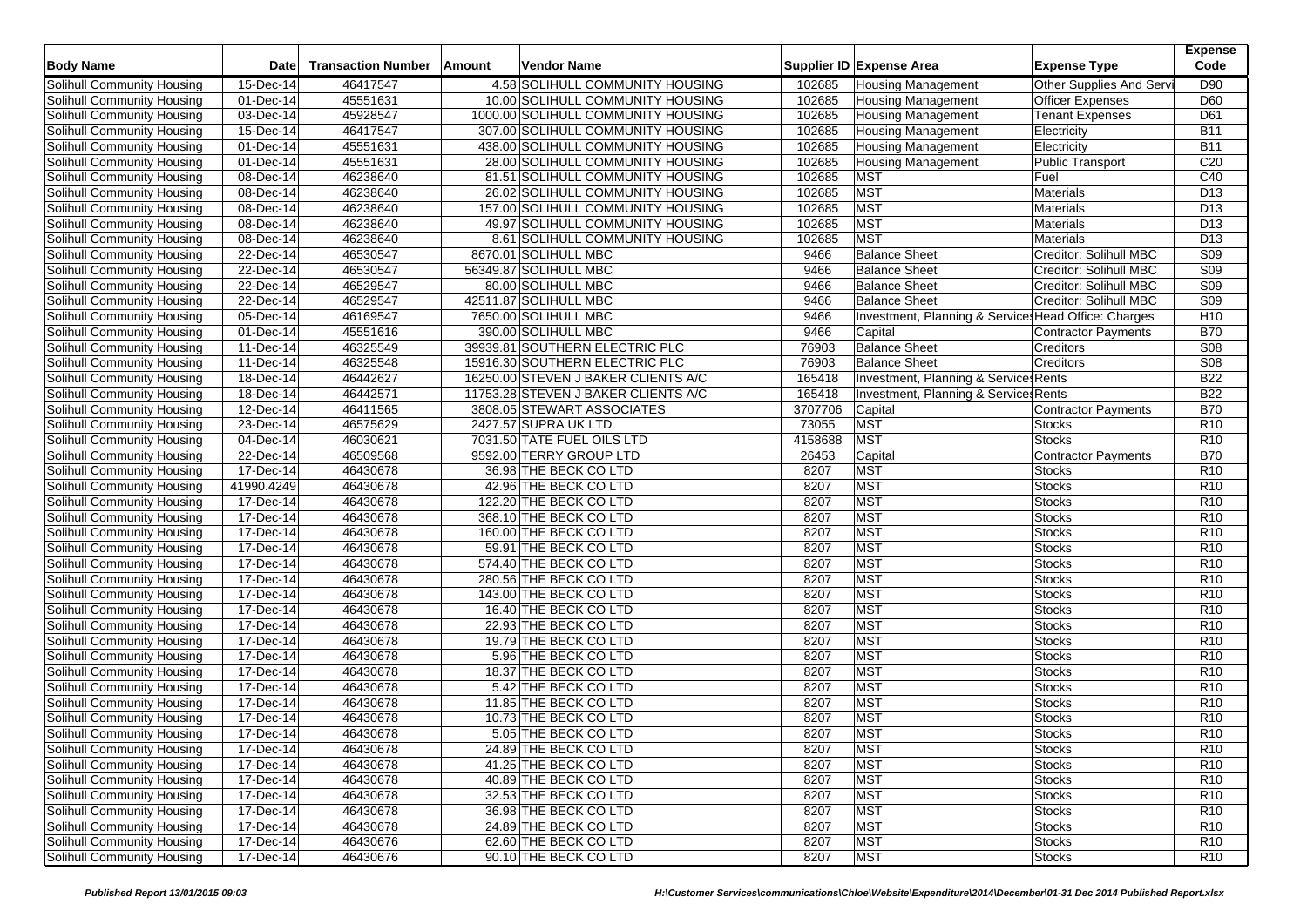| <b>Body Name</b>                  | <b>Date</b> | <b>Transaction Number</b> | Vendor Name<br><b>Amount</b> |      | Supplier ID Expense Area | <b>Expense Type</b> | <b>Expense</b><br>Code |
|-----------------------------------|-------------|---------------------------|------------------------------|------|--------------------------|---------------------|------------------------|
| Solihull Community Housing        | 17-Dec-14   | 46430676                  | 18.24 THE BECK CO LTD        | 8207 | <b>MST</b>               | Stocks              | R <sub>10</sub>        |
| Solihull Community Housing        | 17-Dec-14   | 46430676                  | 27.85 THE BECK CO LTD        | 8207 | <b>MST</b>               | <b>Stocks</b>       | R <sub>10</sub>        |
| Solihull Community Housing        | 17-Dec-14   | 46430676                  | 78.91 THE BECK CO LTD        | 8207 | <b>MST</b>               | <b>Stocks</b>       | R <sub>10</sub>        |
| Solihull Community Housing        | 17-Dec-14   | 46430676                  | 69.39 THE BECK CO LTD        | 8207 | <b>MST</b>               | <b>Stocks</b>       | R10                    |
| Solihull Community Housing        | 17-Dec-14   | 46430676                  | 11.00 THE BECK CO LTD        | 8207 | <b>MST</b>               | <b>Stocks</b>       | R10                    |
| Solihull Community Housing        | 17-Dec-14   | 46430676                  | 45.05 THE BECK CO LTD        | 8207 | <b>MST</b>               | <b>Stocks</b>       | R <sub>10</sub>        |
| Solihull Community Housing        | 17-Dec-14   | 46430676                  | 11.00 THE BECK CO LTD        | 8207 | <b>MST</b>               | <b>Stocks</b>       | R10                    |
| Solihull Community Housing        | 17-Dec-14   | 46430676                  | 0.96 THE BECK CO LTD         | 8207 | <b>MST</b>               | <b>Stocks</b>       | R <sub>10</sub>        |
| Solihull Community Housing        | 17-Dec-14   | 46430676                  | 9.20 THE BECK CO LTD         | 8207 | <b>MST</b>               | <b>Stocks</b>       | R <sub>10</sub>        |
| Solihull Community Housing        | 17-Dec-14   | 46430676                  | 7.20 THE BECK CO LTD         | 8207 | <b>MST</b>               | <b>Stocks</b>       | R10                    |
| Solihull Community Housing        | 17-Dec-14   | 46430675                  | 99.40 THE BECK CO LTD        | 8207 | <b>MST</b>               | <b>Stocks</b>       | R10                    |
| Solihull Community Housing        | 17-Dec-14   | 46430675                  | 122.00 THE BECK CO LTD       | 8207 | <b>MST</b>               | <b>Stocks</b>       | R <sub>10</sub>        |
| Solihull Community Housing        | 17-Dec-14   | 46430675                  | 17.48 THE BECK CO LTD        | 8207 | <b>MST</b>               | <b>Stocks</b>       | R10                    |
| Solihull Community Housing        | 17-Dec-14   | 46430675                  | 17.04 THE BECK CO LTD        | 8207 | <b>MST</b>               | Stocks              | R10                    |
| Solihull Community Housing        | 17-Dec-14   | 46430675                  | 1.39 THE BECK CO LTD         | 8207 | <b>MST</b>               | <b>Stocks</b>       | R <sub>10</sub>        |
| Solihull Community Housing        | 17-Dec-14   | 46430675                  | 126.00 THE BECK CO LTD       | 8207 | <b>MST</b>               | <b>Stocks</b>       | R10                    |
| Solihull Community Housing        | 17-Dec-14   | 46430675                  | 34.60 THE BECK CO LTD        | 8207 | <b>MST</b>               | <b>Stocks</b>       | R10                    |
| Solihull Community Housing        | 17-Dec-14   | 46430675                  | 39.20 THE BECK CO LTD        | 8207 | <b>MST</b>               | <b>Stocks</b>       | R <sub>10</sub>        |
| Solihull Community Housing        | 17-Dec-14   | 46430675                  | 4.50 THE BECK CO LTD         | 8207 | <b>MST</b>               | <b>Stocks</b>       | R10                    |
| Solihull Community Housing        | 17-Dec-14   | 46430675                  | 18.60 THE BECK CO LTD        | 8207 | <b>MST</b>               | Stocks              | R <sub>10</sub>        |
| Solihull Community Housing        | 17-Dec-14   | 46430675                  | 59.00 THE BECK CO LTD        | 8207 | <b>MST</b>               | <b>Stocks</b>       | R <sub>10</sub>        |
| Solihull Community Housing        | 17-Dec-14   | 46430675                  | 186.00 THE BECK CO LTD       | 8207 | <b>MST</b>               | <b>Stocks</b>       | R10                    |
| Solihull Community Housing        | 17-Dec-14   | 46430675                  | 208.60 THE BECK CO LTD       | 8207 | <b>MST</b>               | <b>Stocks</b>       | R10                    |
| Solihull Community Housing        | 17-Dec-14   | 46430675                  | 208.60 THE BECK CO LTD       | 8207 | <b>MST</b>               | <b>Stocks</b>       | R <sub>10</sub>        |
| Solihull Community Housing        | 17-Dec-14   | 46430675                  | 15.40 THE BECK CO LTD        | 8207 | <b>MST</b>               | <b>Stocks</b>       | R <sub>10</sub>        |
| Solihull Community Housing        | 17-Dec-14   | 46430675                  | 45.50 THE BECK CO LTD        | 8207 | <b>MST</b>               | Stocks              | R <sub>10</sub>        |
| Solihull Community Housing        | 17-Dec-14   | 46430675                  | 106.80 THE BECK CO LTD       | 8207 | <b>MST</b>               | <b>Stocks</b>       | R10                    |
| Solihull Community Housing        | 17-Dec-14   | 46430675                  | 207.90 THE BECK CO LTD       | 8207 | <b>MST</b>               | <b>Stocks</b>       | R <sub>10</sub>        |
| Solihull Community Housing        | 17-Dec-14   | 46430675                  | 8.60 THE BECK CO LTD         | 8207 | <b>MST</b>               | <b>Stocks</b>       | R <sub>10</sub>        |
| Solihull Community Housing        | 17-Dec-14   | 46430675                  | 1.20 THE BECK CO LTD         | 8207 | <b>MST</b>               | <b>Stocks</b>       | R <sub>10</sub>        |
| <b>Solihull Community Housing</b> | 17-Dec-14   | 46430675                  | 2.00 THE BECK CO LTD         | 8207 | <b>MST</b>               | <b>Stocks</b>       | R <sub>10</sub>        |
| Solihull Community Housing        | 17-Dec-14   | 46430675                  | 79.20 THE BECK CO LTD        | 8207 | <b>MST</b>               | <b>Stocks</b>       | R10                    |
| Solihull Community Housing        | 17-Dec-14   | 46430674                  | 162.00 THE BECK CO LTD       | 8207 | <b>MST</b>               | <b>Stocks</b>       | R <sub>10</sub>        |
| Solihull Community Housing        | 17-Dec-14   | 46430674                  | 121.50 THE BECK CO LTD       | 8207 | <b>MST</b>               | <b>Stocks</b>       | R <sub>10</sub>        |
| Solihull Community Housing        | 41990.4249  | 46430670                  | 851.40 THE BECK CO LTD       | 8207 | <b>MST</b>               | <b>Stocks</b>       | R <sub>10</sub>        |
| Solihull Community Housing        | 17-Dec-14   | 46430670                  | 143.00 THE BECK CO LTD       | 8207 | <b>MST</b>               | <b>Stocks</b>       | R <sub>10</sub>        |
| <b>Solihull Community Housing</b> | 17-Dec-14   | 46430670                  | 90.10 THE BECK CO LTD        | 8207 | <b>MST</b>               | <b>Stocks</b>       | R <sub>10</sub>        |
| Solihull Community Housing        | 17-Dec-14   | 46430670                  | 9.72 THE BECK CO LTD         | 8207 | <b>MST</b>               | <b>Stocks</b>       | R10                    |
| Solihull Community Housing        | 17-Dec-14   | 46430670                  | 16.53 THE BECK CO LTD        | 8207 | <b>MST</b>               | <b>Stocks</b>       | R <sub>10</sub>        |
| Solihull Community Housing        | 17-Dec-14   | 46430670                  | 9.96 THE BECK CO LTD         | 8207 | <b>MST</b>               | <b>Stocks</b>       | R10                    |
| Solihull Community Housing        | 17-Dec-14   | 46430670                  | 9.24 THE BECK CO LTD         | 8207 | <b>MST</b>               | <b>Stocks</b>       | R10                    |
| Solihull Community Housing        | 17-Dec-14   | 46430670                  | 65.48 THE BECK CO LTD        | 8207 | <b>MST</b>               | <b>Stocks</b>       | R10                    |
| <b>Solihull Community Housing</b> | 17-Dec-14   | 46430670                  | 189.20 THE BECK CO LTD       | 8207 | <b>MST</b>               | <b>Stocks</b>       | R <sub>10</sub>        |
| Solihull Community Housing        | 17-Dec-14   | 46430670                  | 368.10 THE BECK CO LTD       | 8207 | <b>MST</b>               | <b>Stocks</b>       | R <sub>10</sub>        |
| Solihull Community Housing        | 17-Dec-14   | 46430672                  | 287.20 THE BECK CO LTD       | 8207 | <b>MST</b>               | <b>Stocks</b>       | R <sub>10</sub>        |
| Solihull Community Housing        | 10-Dec-14   | 46306650                  | 39.71 THE BECK CO LTD        | 8207 | <b>MST</b>               | <b>Stocks</b>       | R <sub>10</sub>        |
| Solihull Community Housing        | 10-Dec-14   | 46306650                  | 260.44 THE BECK CO LTD       | 8207 | <b>MST</b>               | <b>Stocks</b>       | R <sub>10</sub>        |
| Solihull Community Housing        | 10-Dec-14   | 46306649                  | 1870.40 THE BECK CO LTD      | 8207 | <b>MST</b>               | <b>Stocks</b>       | R <sub>10</sub>        |
| Solihull Community Housing        | 10-Dec-14   | 46306649                  | 958.29 THE BECK CO LTD       | 8207 | <b>MST</b>               | <b>Stocks</b>       | R <sub>10</sub>        |
| Solihull Community Housing        | 10-Dec-14   | 46306647                  | 318.00 THE BECK CO LTD       | 8207 | <b>MST</b>               | <b>Stocks</b>       | R <sub>10</sub>        |
| Solihull Community Housing        | 10-Dec-14   | 46306646                  | 88.33 THE BECK CO LTD        | 8207 | <b>MST</b>               | <b>Stocks</b>       | R <sub>10</sub>        |
|                                   |             |                           |                              |      |                          |                     |                        |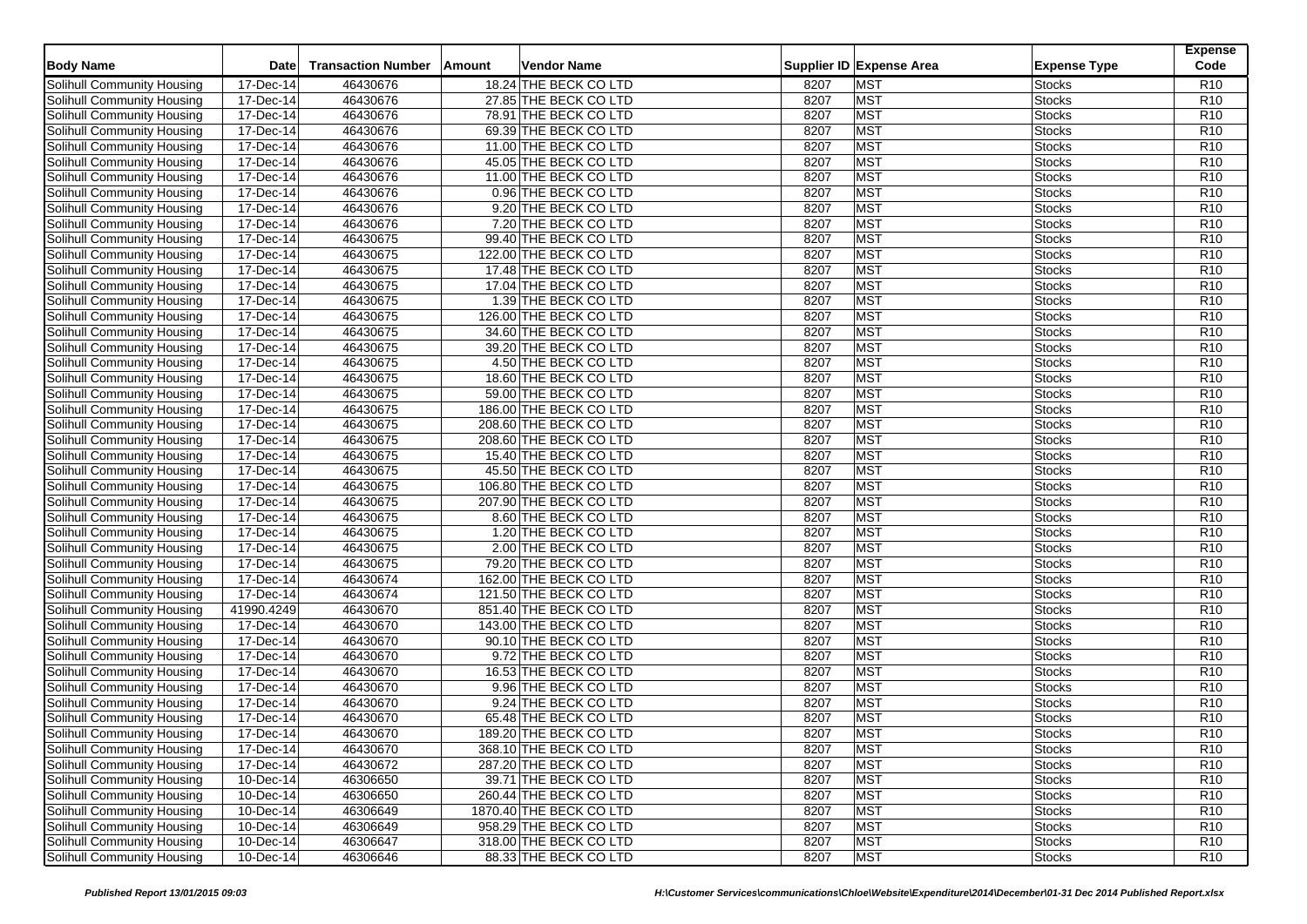| 85.10 THE BECK CO LTD<br><b>MST</b><br>R <sub>10</sub><br>Solihull Community Housing<br>10-Dec-14<br>46306646<br>8207<br>Stocks<br>46306646<br>8207<br><b>MST</b><br>R10<br>Solihull Community Housing<br>10-Dec-14<br>5.16 THE BECK CO LTD<br><b>Stocks</b><br>46306646<br>8207<br><b>MST</b><br>10-Dec-14<br>22.20 THE BECK CO LTD<br><b>Stocks</b><br>R <sub>10</sub><br>Solihull Community Housing<br>46306646<br><b>MST</b><br>R10<br>Solihull Community Housing<br>10-Dec-14<br>77.80 THE BECK CO LTD<br>8207<br><b>Stocks</b><br><b>MST</b><br>46306646<br>R10<br>Solihull Community Housing<br>10-Dec-14<br>15.57 THE BECK CO LTD<br>8207<br><b>Stocks</b><br>46306644<br><b>MST</b><br>10-Dec-14<br>19.80 THE BECK CO LTD<br>8207<br><b>Stocks</b><br>R <sub>10</sub><br>Solihull Community Housing<br>46306644<br><b>MST</b><br>R10<br>Solihull Community Housing<br>10-Dec-14<br>12.00 THE BECK CO LTD<br>8207<br><b>Stocks</b><br>46306644<br><b>MST</b><br>R <sub>10</sub><br>Solihull Community Housing<br>10-Dec-14<br>111.00 THE BECK CO LTD<br>8207<br>Stocks<br>46306644<br>8207<br><b>MST</b><br>Solihull Community Housing<br>10-Dec-14<br>63.50 THE BECK CO LTD<br><b>Stocks</b><br>R <sub>10</sub><br>46306644<br><b>MST</b><br>R10<br>Solihull Community Housing<br>10-Dec-14<br>108.00 THE BECK CO LTD<br>8207<br><b>Stocks</b><br><b>MST</b><br>46306644<br>R10<br>Solihull Community Housing<br>10-Dec-14<br>87.00 THE BECK CO LTD<br>8207<br><b>Stocks</b><br>46306644<br>8207<br><b>MST</b><br>Solihull Community Housing<br>10-Dec-14<br>137.00 THE BECK CO LTD<br><b>Stocks</b><br>R <sub>10</sub><br>46306644<br><b>MST</b><br>R10<br>Solihull Community Housing<br>10-Dec-14<br>32.00 THE BECK CO LTD<br>8207<br><b>Stocks</b><br><b>MST</b><br>46306644<br>8207<br>R10<br>Solihull Community Housing<br>10-Dec-14<br>5.25 THE BECK CO LTD<br>Stocks<br>46306644<br>8207<br><b>MST</b><br>Solihull Community Housing<br>10-Dec-14<br>26.50 THE BECK CO LTD<br><b>Stocks</b><br>R <sub>10</sub><br>46306644<br>8207<br><b>MST</b><br>R10<br>10-Dec-14<br>77.00 THE BECK CO LTD<br><b>Stocks</b><br>Solihull Community Housing<br><b>MST</b><br>10-Dec-14<br>46306644<br>8207<br>R10<br>Solihull Community Housing<br>28.40 THE BECK CO LTD<br><b>Stocks</b><br>46306644<br>8207<br><b>MST</b><br>Solihull Community Housing<br>10-Dec-14<br>28.40 THE BECK CO LTD<br><b>Stocks</b><br>R <sub>10</sub><br>46306644<br>8207<br><b>MST</b><br>R10<br>Solihull Community Housing<br>10-Dec-14<br>153.00 THE BECK CO LTD<br><b>Stocks</b><br>46306644<br><b>MST</b><br>R10<br>10-Dec-14<br>91.00 THE BECK CO LTD<br>8207<br>Stocks<br>Solihull Community Housing<br>46306644<br>8207<br><b>MST</b><br>R <sub>10</sub><br>Solihull Community Housing<br>10-Dec-14<br>10.40 THE BECK CO LTD<br><b>Stocks</b><br>46306644<br>8207<br><b>MST</b><br>R10<br>11.20 THE BECK CO LTD<br>Solihull Community Housing<br>10-Dec-14<br><b>Stocks</b><br>46306644<br><b>MST</b><br>R10<br>Solihull Community Housing<br>10-Dec-14<br>5.50 THE BECK CO LTD<br>8207<br><b>Stocks</b><br>46306644<br>8207<br><b>MST</b><br>R <sub>10</sub><br>Solihull Community Housing<br>10-Dec-14<br>68.00 THE BECK CO LTD<br><b>Stocks</b><br>46306644<br>8207<br><b>MST</b><br>R <sub>10</sub><br>Solihull Community Housing<br>10-Dec-14<br>93.00 THE BECK CO LTD<br><b>Stocks</b><br>46306644<br><b>MST</b><br>Solihull Community Housing<br>10-Dec-14<br>18.60 THE BECK CO LTD<br>8207<br>Stocks<br>R <sub>10</sub><br>46306648<br><b>MST</b><br>R10<br>Solihull Community Housing<br>10-Dec-14<br>35.50 THE BECK CO LTD<br>8207<br><b>Stocks</b><br>46306648<br>8207<br><b>MST</b><br>R <sub>10</sub><br>Solihull Community Housing<br>10-Dec-14<br>231.30 THE BECK CO LTD<br><b>Stocks</b><br>46030675<br><b>MST</b><br>04-Dec-14<br>28.00 THE BECK CO LTD<br>8207<br><b>Stocks</b><br>R <sub>10</sub><br>Solihull Community Housing<br>46030675<br>8207<br><b>MST</b><br>Solihull Community Housing<br>04-Dec-14<br>68.80 THE BECK CO LTD<br><b>Stocks</b><br>R <sub>10</sub><br>46030675<br>8207<br><b>MST</b><br>R <sub>10</sub><br>Solihull Community Housing<br>04-Dec-14<br>394.59 THE BECK CO LTD<br><b>Stocks</b><br>46030675<br><b>MST</b><br>R10<br>Solihull Community Housing<br>04-Dec-14<br>86.20 THE BECK CO LTD<br>8207<br><b>Stocks</b><br>46030675<br>8207<br><b>MST</b><br>R <sub>10</sub><br>Solihull Community Housing<br>04-Dec-14<br>6.85 THE BECK CO LTD<br><b>Stocks</b><br><b>MST</b><br>46030673<br>8207<br><b>Stocks</b><br>R <sub>10</sub><br>Solihull Community Housing<br>04-Dec-14<br>88.60 THE BECK CO LTD<br>46030673<br>8207<br><b>MST</b><br>R <sub>10</sub><br>Solihull Community Housing<br>04-Dec-14<br>87.00 THE BECK CO LTD<br><b>Stocks</b><br>46030673<br>8207<br><b>MST</b><br>R <sub>10</sub><br>04-Dec-14<br>68.50 THE BECK CO LTD<br>Solihull Community Housing<br>Stocks<br>46030673<br><b>MST</b><br>R <sub>10</sub><br><b>Solihull Community Housing</b><br>38.50 THE BECK CO LTD<br>8207<br><b>Stocks</b><br>04-Dec-14<br>46030673<br>8207<br><b>MST</b><br>R <sub>10</sub><br>Solihull Community Housing<br>04-Dec-14<br>252.00 THE BECK CO LTD<br><b>Stocks</b><br>46030673<br><b>MST</b><br>R10<br>Solihull Community Housing<br>04-Dec-14<br>126.00 THE BECK CO LTD<br>8207<br><b>Stocks</b><br><b>MST</b><br>R10<br><b>Solihull Community Housing</b><br>04-Dec-14<br>46030673<br>32.00 THE BECK CO LTD<br>8207<br><b>Stocks</b><br>46030673<br>26.60 THE BECK CO LTD<br>8207<br><b>MST</b><br>R10<br>Solihull Community Housing<br>04-Dec-14<br><b>Stocks</b><br><b>MST</b><br>04-Dec-14<br>46030673<br>8207<br>R10<br>Solihull Community Housing<br>12.04 THE BECK CO LTD<br><b>Stocks</b><br>46030673<br><b>MST</b><br><b>Solihull Community Housing</b><br>04-Dec-14<br>91.00 THE BECK CO LTD<br>8207<br><b>Stocks</b><br>R <sub>10</sub><br>Solihull Community Housing<br>43.00 THE BECK CO LTD<br><b>MST</b><br>R <sub>10</sub><br>04-Dec-14<br>46030673<br>8207<br><b>Stocks</b><br>04-Dec-14<br>Solihull Community Housing<br>46030673<br>33.30 THE BECK CO LTD<br>8207<br><b>MST</b><br>R <sub>10</sub><br><b>Stocks</b><br>46030673<br><b>MST</b><br>Solihull Community Housing<br>04-Dec-14<br>24.00 THE BECK CO LTD<br>8207<br>R <sub>10</sub><br><b>Stocks</b><br><b>MST</b><br>Solihull Community Housing<br>04-Dec-14<br>46030673<br>6.00 THE BECK CO LTD<br>8207<br><b>Stocks</b><br>R <sub>10</sub><br><b>MST</b><br>Solihull Community Housing<br>04-Dec-14<br>46030673<br>19.03 THE BECK CO LTD<br>R <sub>10</sub><br>8207<br><b>Stocks</b><br>46030673<br><b>MST</b><br>Solihull Community Housing<br>04-Dec-14<br>40.50 THE BECK CO LTD<br>8207<br>R <sub>10</sub><br><b>Stocks</b><br><b>MST</b><br>Solihull Community Housing<br>04-Dec-14<br>46030673<br>4.00 THE BECK CO LTD<br>8207<br><b>Stocks</b><br>R <sub>10</sub><br><b>MST</b><br>Solihull Community Housing<br>04-Dec-14<br>46030673<br>29.50 THE BECK CO LTD<br>8207<br><b>R10</b><br><b>Stocks</b> | <b>Body Name</b> | <b>Date</b> | <b>Transaction Number</b> | Vendor Name<br><b>Amount</b> | Supplier ID Expense Area | <b>Expense Type</b> | <b>Expense</b><br>Code |
|----------------------------------------------------------------------------------------------------------------------------------------------------------------------------------------------------------------------------------------------------------------------------------------------------------------------------------------------------------------------------------------------------------------------------------------------------------------------------------------------------------------------------------------------------------------------------------------------------------------------------------------------------------------------------------------------------------------------------------------------------------------------------------------------------------------------------------------------------------------------------------------------------------------------------------------------------------------------------------------------------------------------------------------------------------------------------------------------------------------------------------------------------------------------------------------------------------------------------------------------------------------------------------------------------------------------------------------------------------------------------------------------------------------------------------------------------------------------------------------------------------------------------------------------------------------------------------------------------------------------------------------------------------------------------------------------------------------------------------------------------------------------------------------------------------------------------------------------------------------------------------------------------------------------------------------------------------------------------------------------------------------------------------------------------------------------------------------------------------------------------------------------------------------------------------------------------------------------------------------------------------------------------------------------------------------------------------------------------------------------------------------------------------------------------------------------------------------------------------------------------------------------------------------------------------------------------------------------------------------------------------------------------------------------------------------------------------------------------------------------------------------------------------------------------------------------------------------------------------------------------------------------------------------------------------------------------------------------------------------------------------------------------------------------------------------------------------------------------------------------------------------------------------------------------------------------------------------------------------------------------------------------------------------------------------------------------------------------------------------------------------------------------------------------------------------------------------------------------------------------------------------------------------------------------------------------------------------------------------------------------------------------------------------------------------------------------------------------------------------------------------------------------------------------------------------------------------------------------------------------------------------------------------------------------------------------------------------------------------------------------------------------------------------------------------------------------------------------------------------------------------------------------------------------------------------------------------------------------------------------------------------------------------------------------------------------------------------------------------------------------------------------------------------------------------------------------------------------------------------------------------------------------------------------------------------------------------------------------------------------------------------------------------------------------------------------------------------------------------------------------------------------------------------------------------------------------------------------------------------------------------------------------------------------------------------------------------------------------------------------------------------------------------------------------------------------------------------------------------------------------------------------------------------------------------------------------------------------------------------------------------------------------------------------------------------------------------------------------------------------------------------------------------------------------------------------------------------------------------------------------------------------------------------------------------------------------------------------------------------------------------------------------------------------------------------------------------------------------------------------------------------------------------------------------------------------------------------------------------------------------------------------------------------------------------------------------------------------------------------------------------------------------------------------------------------------------------------------------------------------------------------------------------------------------------------------------------------------------------------------------------------------------------------------------------------------------------------------------------------------------------------------------------------------------------------------------------------------------------------------------------------------------------------------------------------------------------------------------------------------------------------------------------------------------------------------------------------------------------------------------------------------------------------------------------------------------------------------------------------------------------------------------------------------------------------------------------------------------------------------------------------------------------------------------|------------------|-------------|---------------------------|------------------------------|--------------------------|---------------------|------------------------|
|                                                                                                                                                                                                                                                                                                                                                                                                                                                                                                                                                                                                                                                                                                                                                                                                                                                                                                                                                                                                                                                                                                                                                                                                                                                                                                                                                                                                                                                                                                                                                                                                                                                                                                                                                                                                                                                                                                                                                                                                                                                                                                                                                                                                                                                                                                                                                                                                                                                                                                                                                                                                                                                                                                                                                                                                                                                                                                                                                                                                                                                                                                                                                                                                                                                                                                                                                                                                                                                                                                                                                                                                                                                                                                                                                                                                                                                                                                                                                                                                                                                                                                                                                                                                                                                                                                                                                                                                                                                                                                                                                                                                                                                                                                                                                                                                                                                                                                                                                                                                                                                                                                                                                                                                                                                                                                                                                                                                                                                                                                                                                                                                                                                                                                                                                                                                                                                                                                                                                                                                                                                                                                                                                                                                                                                                                                                                                                                                                                                                                                                                                                                                                                                                                                                                                                                                                                                                                                                                                                                                                                                    |                  |             |                           |                              |                          |                     |                        |
|                                                                                                                                                                                                                                                                                                                                                                                                                                                                                                                                                                                                                                                                                                                                                                                                                                                                                                                                                                                                                                                                                                                                                                                                                                                                                                                                                                                                                                                                                                                                                                                                                                                                                                                                                                                                                                                                                                                                                                                                                                                                                                                                                                                                                                                                                                                                                                                                                                                                                                                                                                                                                                                                                                                                                                                                                                                                                                                                                                                                                                                                                                                                                                                                                                                                                                                                                                                                                                                                                                                                                                                                                                                                                                                                                                                                                                                                                                                                                                                                                                                                                                                                                                                                                                                                                                                                                                                                                                                                                                                                                                                                                                                                                                                                                                                                                                                                                                                                                                                                                                                                                                                                                                                                                                                                                                                                                                                                                                                                                                                                                                                                                                                                                                                                                                                                                                                                                                                                                                                                                                                                                                                                                                                                                                                                                                                                                                                                                                                                                                                                                                                                                                                                                                                                                                                                                                                                                                                                                                                                                                                    |                  |             |                           |                              |                          |                     |                        |
|                                                                                                                                                                                                                                                                                                                                                                                                                                                                                                                                                                                                                                                                                                                                                                                                                                                                                                                                                                                                                                                                                                                                                                                                                                                                                                                                                                                                                                                                                                                                                                                                                                                                                                                                                                                                                                                                                                                                                                                                                                                                                                                                                                                                                                                                                                                                                                                                                                                                                                                                                                                                                                                                                                                                                                                                                                                                                                                                                                                                                                                                                                                                                                                                                                                                                                                                                                                                                                                                                                                                                                                                                                                                                                                                                                                                                                                                                                                                                                                                                                                                                                                                                                                                                                                                                                                                                                                                                                                                                                                                                                                                                                                                                                                                                                                                                                                                                                                                                                                                                                                                                                                                                                                                                                                                                                                                                                                                                                                                                                                                                                                                                                                                                                                                                                                                                                                                                                                                                                                                                                                                                                                                                                                                                                                                                                                                                                                                                                                                                                                                                                                                                                                                                                                                                                                                                                                                                                                                                                                                                                                    |                  |             |                           |                              |                          |                     |                        |
|                                                                                                                                                                                                                                                                                                                                                                                                                                                                                                                                                                                                                                                                                                                                                                                                                                                                                                                                                                                                                                                                                                                                                                                                                                                                                                                                                                                                                                                                                                                                                                                                                                                                                                                                                                                                                                                                                                                                                                                                                                                                                                                                                                                                                                                                                                                                                                                                                                                                                                                                                                                                                                                                                                                                                                                                                                                                                                                                                                                                                                                                                                                                                                                                                                                                                                                                                                                                                                                                                                                                                                                                                                                                                                                                                                                                                                                                                                                                                                                                                                                                                                                                                                                                                                                                                                                                                                                                                                                                                                                                                                                                                                                                                                                                                                                                                                                                                                                                                                                                                                                                                                                                                                                                                                                                                                                                                                                                                                                                                                                                                                                                                                                                                                                                                                                                                                                                                                                                                                                                                                                                                                                                                                                                                                                                                                                                                                                                                                                                                                                                                                                                                                                                                                                                                                                                                                                                                                                                                                                                                                                    |                  |             |                           |                              |                          |                     |                        |
|                                                                                                                                                                                                                                                                                                                                                                                                                                                                                                                                                                                                                                                                                                                                                                                                                                                                                                                                                                                                                                                                                                                                                                                                                                                                                                                                                                                                                                                                                                                                                                                                                                                                                                                                                                                                                                                                                                                                                                                                                                                                                                                                                                                                                                                                                                                                                                                                                                                                                                                                                                                                                                                                                                                                                                                                                                                                                                                                                                                                                                                                                                                                                                                                                                                                                                                                                                                                                                                                                                                                                                                                                                                                                                                                                                                                                                                                                                                                                                                                                                                                                                                                                                                                                                                                                                                                                                                                                                                                                                                                                                                                                                                                                                                                                                                                                                                                                                                                                                                                                                                                                                                                                                                                                                                                                                                                                                                                                                                                                                                                                                                                                                                                                                                                                                                                                                                                                                                                                                                                                                                                                                                                                                                                                                                                                                                                                                                                                                                                                                                                                                                                                                                                                                                                                                                                                                                                                                                                                                                                                                                    |                  |             |                           |                              |                          |                     |                        |
|                                                                                                                                                                                                                                                                                                                                                                                                                                                                                                                                                                                                                                                                                                                                                                                                                                                                                                                                                                                                                                                                                                                                                                                                                                                                                                                                                                                                                                                                                                                                                                                                                                                                                                                                                                                                                                                                                                                                                                                                                                                                                                                                                                                                                                                                                                                                                                                                                                                                                                                                                                                                                                                                                                                                                                                                                                                                                                                                                                                                                                                                                                                                                                                                                                                                                                                                                                                                                                                                                                                                                                                                                                                                                                                                                                                                                                                                                                                                                                                                                                                                                                                                                                                                                                                                                                                                                                                                                                                                                                                                                                                                                                                                                                                                                                                                                                                                                                                                                                                                                                                                                                                                                                                                                                                                                                                                                                                                                                                                                                                                                                                                                                                                                                                                                                                                                                                                                                                                                                                                                                                                                                                                                                                                                                                                                                                                                                                                                                                                                                                                                                                                                                                                                                                                                                                                                                                                                                                                                                                                                                                    |                  |             |                           |                              |                          |                     |                        |
|                                                                                                                                                                                                                                                                                                                                                                                                                                                                                                                                                                                                                                                                                                                                                                                                                                                                                                                                                                                                                                                                                                                                                                                                                                                                                                                                                                                                                                                                                                                                                                                                                                                                                                                                                                                                                                                                                                                                                                                                                                                                                                                                                                                                                                                                                                                                                                                                                                                                                                                                                                                                                                                                                                                                                                                                                                                                                                                                                                                                                                                                                                                                                                                                                                                                                                                                                                                                                                                                                                                                                                                                                                                                                                                                                                                                                                                                                                                                                                                                                                                                                                                                                                                                                                                                                                                                                                                                                                                                                                                                                                                                                                                                                                                                                                                                                                                                                                                                                                                                                                                                                                                                                                                                                                                                                                                                                                                                                                                                                                                                                                                                                                                                                                                                                                                                                                                                                                                                                                                                                                                                                                                                                                                                                                                                                                                                                                                                                                                                                                                                                                                                                                                                                                                                                                                                                                                                                                                                                                                                                                                    |                  |             |                           |                              |                          |                     |                        |
|                                                                                                                                                                                                                                                                                                                                                                                                                                                                                                                                                                                                                                                                                                                                                                                                                                                                                                                                                                                                                                                                                                                                                                                                                                                                                                                                                                                                                                                                                                                                                                                                                                                                                                                                                                                                                                                                                                                                                                                                                                                                                                                                                                                                                                                                                                                                                                                                                                                                                                                                                                                                                                                                                                                                                                                                                                                                                                                                                                                                                                                                                                                                                                                                                                                                                                                                                                                                                                                                                                                                                                                                                                                                                                                                                                                                                                                                                                                                                                                                                                                                                                                                                                                                                                                                                                                                                                                                                                                                                                                                                                                                                                                                                                                                                                                                                                                                                                                                                                                                                                                                                                                                                                                                                                                                                                                                                                                                                                                                                                                                                                                                                                                                                                                                                                                                                                                                                                                                                                                                                                                                                                                                                                                                                                                                                                                                                                                                                                                                                                                                                                                                                                                                                                                                                                                                                                                                                                                                                                                                                                                    |                  |             |                           |                              |                          |                     |                        |
|                                                                                                                                                                                                                                                                                                                                                                                                                                                                                                                                                                                                                                                                                                                                                                                                                                                                                                                                                                                                                                                                                                                                                                                                                                                                                                                                                                                                                                                                                                                                                                                                                                                                                                                                                                                                                                                                                                                                                                                                                                                                                                                                                                                                                                                                                                                                                                                                                                                                                                                                                                                                                                                                                                                                                                                                                                                                                                                                                                                                                                                                                                                                                                                                                                                                                                                                                                                                                                                                                                                                                                                                                                                                                                                                                                                                                                                                                                                                                                                                                                                                                                                                                                                                                                                                                                                                                                                                                                                                                                                                                                                                                                                                                                                                                                                                                                                                                                                                                                                                                                                                                                                                                                                                                                                                                                                                                                                                                                                                                                                                                                                                                                                                                                                                                                                                                                                                                                                                                                                                                                                                                                                                                                                                                                                                                                                                                                                                                                                                                                                                                                                                                                                                                                                                                                                                                                                                                                                                                                                                                                                    |                  |             |                           |                              |                          |                     |                        |
|                                                                                                                                                                                                                                                                                                                                                                                                                                                                                                                                                                                                                                                                                                                                                                                                                                                                                                                                                                                                                                                                                                                                                                                                                                                                                                                                                                                                                                                                                                                                                                                                                                                                                                                                                                                                                                                                                                                                                                                                                                                                                                                                                                                                                                                                                                                                                                                                                                                                                                                                                                                                                                                                                                                                                                                                                                                                                                                                                                                                                                                                                                                                                                                                                                                                                                                                                                                                                                                                                                                                                                                                                                                                                                                                                                                                                                                                                                                                                                                                                                                                                                                                                                                                                                                                                                                                                                                                                                                                                                                                                                                                                                                                                                                                                                                                                                                                                                                                                                                                                                                                                                                                                                                                                                                                                                                                                                                                                                                                                                                                                                                                                                                                                                                                                                                                                                                                                                                                                                                                                                                                                                                                                                                                                                                                                                                                                                                                                                                                                                                                                                                                                                                                                                                                                                                                                                                                                                                                                                                                                                                    |                  |             |                           |                              |                          |                     |                        |
|                                                                                                                                                                                                                                                                                                                                                                                                                                                                                                                                                                                                                                                                                                                                                                                                                                                                                                                                                                                                                                                                                                                                                                                                                                                                                                                                                                                                                                                                                                                                                                                                                                                                                                                                                                                                                                                                                                                                                                                                                                                                                                                                                                                                                                                                                                                                                                                                                                                                                                                                                                                                                                                                                                                                                                                                                                                                                                                                                                                                                                                                                                                                                                                                                                                                                                                                                                                                                                                                                                                                                                                                                                                                                                                                                                                                                                                                                                                                                                                                                                                                                                                                                                                                                                                                                                                                                                                                                                                                                                                                                                                                                                                                                                                                                                                                                                                                                                                                                                                                                                                                                                                                                                                                                                                                                                                                                                                                                                                                                                                                                                                                                                                                                                                                                                                                                                                                                                                                                                                                                                                                                                                                                                                                                                                                                                                                                                                                                                                                                                                                                                                                                                                                                                                                                                                                                                                                                                                                                                                                                                                    |                  |             |                           |                              |                          |                     |                        |
|                                                                                                                                                                                                                                                                                                                                                                                                                                                                                                                                                                                                                                                                                                                                                                                                                                                                                                                                                                                                                                                                                                                                                                                                                                                                                                                                                                                                                                                                                                                                                                                                                                                                                                                                                                                                                                                                                                                                                                                                                                                                                                                                                                                                                                                                                                                                                                                                                                                                                                                                                                                                                                                                                                                                                                                                                                                                                                                                                                                                                                                                                                                                                                                                                                                                                                                                                                                                                                                                                                                                                                                                                                                                                                                                                                                                                                                                                                                                                                                                                                                                                                                                                                                                                                                                                                                                                                                                                                                                                                                                                                                                                                                                                                                                                                                                                                                                                                                                                                                                                                                                                                                                                                                                                                                                                                                                                                                                                                                                                                                                                                                                                                                                                                                                                                                                                                                                                                                                                                                                                                                                                                                                                                                                                                                                                                                                                                                                                                                                                                                                                                                                                                                                                                                                                                                                                                                                                                                                                                                                                                                    |                  |             |                           |                              |                          |                     |                        |
|                                                                                                                                                                                                                                                                                                                                                                                                                                                                                                                                                                                                                                                                                                                                                                                                                                                                                                                                                                                                                                                                                                                                                                                                                                                                                                                                                                                                                                                                                                                                                                                                                                                                                                                                                                                                                                                                                                                                                                                                                                                                                                                                                                                                                                                                                                                                                                                                                                                                                                                                                                                                                                                                                                                                                                                                                                                                                                                                                                                                                                                                                                                                                                                                                                                                                                                                                                                                                                                                                                                                                                                                                                                                                                                                                                                                                                                                                                                                                                                                                                                                                                                                                                                                                                                                                                                                                                                                                                                                                                                                                                                                                                                                                                                                                                                                                                                                                                                                                                                                                                                                                                                                                                                                                                                                                                                                                                                                                                                                                                                                                                                                                                                                                                                                                                                                                                                                                                                                                                                                                                                                                                                                                                                                                                                                                                                                                                                                                                                                                                                                                                                                                                                                                                                                                                                                                                                                                                                                                                                                                                                    |                  |             |                           |                              |                          |                     |                        |
|                                                                                                                                                                                                                                                                                                                                                                                                                                                                                                                                                                                                                                                                                                                                                                                                                                                                                                                                                                                                                                                                                                                                                                                                                                                                                                                                                                                                                                                                                                                                                                                                                                                                                                                                                                                                                                                                                                                                                                                                                                                                                                                                                                                                                                                                                                                                                                                                                                                                                                                                                                                                                                                                                                                                                                                                                                                                                                                                                                                                                                                                                                                                                                                                                                                                                                                                                                                                                                                                                                                                                                                                                                                                                                                                                                                                                                                                                                                                                                                                                                                                                                                                                                                                                                                                                                                                                                                                                                                                                                                                                                                                                                                                                                                                                                                                                                                                                                                                                                                                                                                                                                                                                                                                                                                                                                                                                                                                                                                                                                                                                                                                                                                                                                                                                                                                                                                                                                                                                                                                                                                                                                                                                                                                                                                                                                                                                                                                                                                                                                                                                                                                                                                                                                                                                                                                                                                                                                                                                                                                                                                    |                  |             |                           |                              |                          |                     |                        |
|                                                                                                                                                                                                                                                                                                                                                                                                                                                                                                                                                                                                                                                                                                                                                                                                                                                                                                                                                                                                                                                                                                                                                                                                                                                                                                                                                                                                                                                                                                                                                                                                                                                                                                                                                                                                                                                                                                                                                                                                                                                                                                                                                                                                                                                                                                                                                                                                                                                                                                                                                                                                                                                                                                                                                                                                                                                                                                                                                                                                                                                                                                                                                                                                                                                                                                                                                                                                                                                                                                                                                                                                                                                                                                                                                                                                                                                                                                                                                                                                                                                                                                                                                                                                                                                                                                                                                                                                                                                                                                                                                                                                                                                                                                                                                                                                                                                                                                                                                                                                                                                                                                                                                                                                                                                                                                                                                                                                                                                                                                                                                                                                                                                                                                                                                                                                                                                                                                                                                                                                                                                                                                                                                                                                                                                                                                                                                                                                                                                                                                                                                                                                                                                                                                                                                                                                                                                                                                                                                                                                                                                    |                  |             |                           |                              |                          |                     |                        |
|                                                                                                                                                                                                                                                                                                                                                                                                                                                                                                                                                                                                                                                                                                                                                                                                                                                                                                                                                                                                                                                                                                                                                                                                                                                                                                                                                                                                                                                                                                                                                                                                                                                                                                                                                                                                                                                                                                                                                                                                                                                                                                                                                                                                                                                                                                                                                                                                                                                                                                                                                                                                                                                                                                                                                                                                                                                                                                                                                                                                                                                                                                                                                                                                                                                                                                                                                                                                                                                                                                                                                                                                                                                                                                                                                                                                                                                                                                                                                                                                                                                                                                                                                                                                                                                                                                                                                                                                                                                                                                                                                                                                                                                                                                                                                                                                                                                                                                                                                                                                                                                                                                                                                                                                                                                                                                                                                                                                                                                                                                                                                                                                                                                                                                                                                                                                                                                                                                                                                                                                                                                                                                                                                                                                                                                                                                                                                                                                                                                                                                                                                                                                                                                                                                                                                                                                                                                                                                                                                                                                                                                    |                  |             |                           |                              |                          |                     |                        |
|                                                                                                                                                                                                                                                                                                                                                                                                                                                                                                                                                                                                                                                                                                                                                                                                                                                                                                                                                                                                                                                                                                                                                                                                                                                                                                                                                                                                                                                                                                                                                                                                                                                                                                                                                                                                                                                                                                                                                                                                                                                                                                                                                                                                                                                                                                                                                                                                                                                                                                                                                                                                                                                                                                                                                                                                                                                                                                                                                                                                                                                                                                                                                                                                                                                                                                                                                                                                                                                                                                                                                                                                                                                                                                                                                                                                                                                                                                                                                                                                                                                                                                                                                                                                                                                                                                                                                                                                                                                                                                                                                                                                                                                                                                                                                                                                                                                                                                                                                                                                                                                                                                                                                                                                                                                                                                                                                                                                                                                                                                                                                                                                                                                                                                                                                                                                                                                                                                                                                                                                                                                                                                                                                                                                                                                                                                                                                                                                                                                                                                                                                                                                                                                                                                                                                                                                                                                                                                                                                                                                                                                    |                  |             |                           |                              |                          |                     |                        |
|                                                                                                                                                                                                                                                                                                                                                                                                                                                                                                                                                                                                                                                                                                                                                                                                                                                                                                                                                                                                                                                                                                                                                                                                                                                                                                                                                                                                                                                                                                                                                                                                                                                                                                                                                                                                                                                                                                                                                                                                                                                                                                                                                                                                                                                                                                                                                                                                                                                                                                                                                                                                                                                                                                                                                                                                                                                                                                                                                                                                                                                                                                                                                                                                                                                                                                                                                                                                                                                                                                                                                                                                                                                                                                                                                                                                                                                                                                                                                                                                                                                                                                                                                                                                                                                                                                                                                                                                                                                                                                                                                                                                                                                                                                                                                                                                                                                                                                                                                                                                                                                                                                                                                                                                                                                                                                                                                                                                                                                                                                                                                                                                                                                                                                                                                                                                                                                                                                                                                                                                                                                                                                                                                                                                                                                                                                                                                                                                                                                                                                                                                                                                                                                                                                                                                                                                                                                                                                                                                                                                                                                    |                  |             |                           |                              |                          |                     |                        |
|                                                                                                                                                                                                                                                                                                                                                                                                                                                                                                                                                                                                                                                                                                                                                                                                                                                                                                                                                                                                                                                                                                                                                                                                                                                                                                                                                                                                                                                                                                                                                                                                                                                                                                                                                                                                                                                                                                                                                                                                                                                                                                                                                                                                                                                                                                                                                                                                                                                                                                                                                                                                                                                                                                                                                                                                                                                                                                                                                                                                                                                                                                                                                                                                                                                                                                                                                                                                                                                                                                                                                                                                                                                                                                                                                                                                                                                                                                                                                                                                                                                                                                                                                                                                                                                                                                                                                                                                                                                                                                                                                                                                                                                                                                                                                                                                                                                                                                                                                                                                                                                                                                                                                                                                                                                                                                                                                                                                                                                                                                                                                                                                                                                                                                                                                                                                                                                                                                                                                                                                                                                                                                                                                                                                                                                                                                                                                                                                                                                                                                                                                                                                                                                                                                                                                                                                                                                                                                                                                                                                                                                    |                  |             |                           |                              |                          |                     |                        |
|                                                                                                                                                                                                                                                                                                                                                                                                                                                                                                                                                                                                                                                                                                                                                                                                                                                                                                                                                                                                                                                                                                                                                                                                                                                                                                                                                                                                                                                                                                                                                                                                                                                                                                                                                                                                                                                                                                                                                                                                                                                                                                                                                                                                                                                                                                                                                                                                                                                                                                                                                                                                                                                                                                                                                                                                                                                                                                                                                                                                                                                                                                                                                                                                                                                                                                                                                                                                                                                                                                                                                                                                                                                                                                                                                                                                                                                                                                                                                                                                                                                                                                                                                                                                                                                                                                                                                                                                                                                                                                                                                                                                                                                                                                                                                                                                                                                                                                                                                                                                                                                                                                                                                                                                                                                                                                                                                                                                                                                                                                                                                                                                                                                                                                                                                                                                                                                                                                                                                                                                                                                                                                                                                                                                                                                                                                                                                                                                                                                                                                                                                                                                                                                                                                                                                                                                                                                                                                                                                                                                                                                    |                  |             |                           |                              |                          |                     |                        |
|                                                                                                                                                                                                                                                                                                                                                                                                                                                                                                                                                                                                                                                                                                                                                                                                                                                                                                                                                                                                                                                                                                                                                                                                                                                                                                                                                                                                                                                                                                                                                                                                                                                                                                                                                                                                                                                                                                                                                                                                                                                                                                                                                                                                                                                                                                                                                                                                                                                                                                                                                                                                                                                                                                                                                                                                                                                                                                                                                                                                                                                                                                                                                                                                                                                                                                                                                                                                                                                                                                                                                                                                                                                                                                                                                                                                                                                                                                                                                                                                                                                                                                                                                                                                                                                                                                                                                                                                                                                                                                                                                                                                                                                                                                                                                                                                                                                                                                                                                                                                                                                                                                                                                                                                                                                                                                                                                                                                                                                                                                                                                                                                                                                                                                                                                                                                                                                                                                                                                                                                                                                                                                                                                                                                                                                                                                                                                                                                                                                                                                                                                                                                                                                                                                                                                                                                                                                                                                                                                                                                                                                    |                  |             |                           |                              |                          |                     |                        |
|                                                                                                                                                                                                                                                                                                                                                                                                                                                                                                                                                                                                                                                                                                                                                                                                                                                                                                                                                                                                                                                                                                                                                                                                                                                                                                                                                                                                                                                                                                                                                                                                                                                                                                                                                                                                                                                                                                                                                                                                                                                                                                                                                                                                                                                                                                                                                                                                                                                                                                                                                                                                                                                                                                                                                                                                                                                                                                                                                                                                                                                                                                                                                                                                                                                                                                                                                                                                                                                                                                                                                                                                                                                                                                                                                                                                                                                                                                                                                                                                                                                                                                                                                                                                                                                                                                                                                                                                                                                                                                                                                                                                                                                                                                                                                                                                                                                                                                                                                                                                                                                                                                                                                                                                                                                                                                                                                                                                                                                                                                                                                                                                                                                                                                                                                                                                                                                                                                                                                                                                                                                                                                                                                                                                                                                                                                                                                                                                                                                                                                                                                                                                                                                                                                                                                                                                                                                                                                                                                                                                                                                    |                  |             |                           |                              |                          |                     |                        |
|                                                                                                                                                                                                                                                                                                                                                                                                                                                                                                                                                                                                                                                                                                                                                                                                                                                                                                                                                                                                                                                                                                                                                                                                                                                                                                                                                                                                                                                                                                                                                                                                                                                                                                                                                                                                                                                                                                                                                                                                                                                                                                                                                                                                                                                                                                                                                                                                                                                                                                                                                                                                                                                                                                                                                                                                                                                                                                                                                                                                                                                                                                                                                                                                                                                                                                                                                                                                                                                                                                                                                                                                                                                                                                                                                                                                                                                                                                                                                                                                                                                                                                                                                                                                                                                                                                                                                                                                                                                                                                                                                                                                                                                                                                                                                                                                                                                                                                                                                                                                                                                                                                                                                                                                                                                                                                                                                                                                                                                                                                                                                                                                                                                                                                                                                                                                                                                                                                                                                                                                                                                                                                                                                                                                                                                                                                                                                                                                                                                                                                                                                                                                                                                                                                                                                                                                                                                                                                                                                                                                                                                    |                  |             |                           |                              |                          |                     |                        |
|                                                                                                                                                                                                                                                                                                                                                                                                                                                                                                                                                                                                                                                                                                                                                                                                                                                                                                                                                                                                                                                                                                                                                                                                                                                                                                                                                                                                                                                                                                                                                                                                                                                                                                                                                                                                                                                                                                                                                                                                                                                                                                                                                                                                                                                                                                                                                                                                                                                                                                                                                                                                                                                                                                                                                                                                                                                                                                                                                                                                                                                                                                                                                                                                                                                                                                                                                                                                                                                                                                                                                                                                                                                                                                                                                                                                                                                                                                                                                                                                                                                                                                                                                                                                                                                                                                                                                                                                                                                                                                                                                                                                                                                                                                                                                                                                                                                                                                                                                                                                                                                                                                                                                                                                                                                                                                                                                                                                                                                                                                                                                                                                                                                                                                                                                                                                                                                                                                                                                                                                                                                                                                                                                                                                                                                                                                                                                                                                                                                                                                                                                                                                                                                                                                                                                                                                                                                                                                                                                                                                                                                    |                  |             |                           |                              |                          |                     |                        |
|                                                                                                                                                                                                                                                                                                                                                                                                                                                                                                                                                                                                                                                                                                                                                                                                                                                                                                                                                                                                                                                                                                                                                                                                                                                                                                                                                                                                                                                                                                                                                                                                                                                                                                                                                                                                                                                                                                                                                                                                                                                                                                                                                                                                                                                                                                                                                                                                                                                                                                                                                                                                                                                                                                                                                                                                                                                                                                                                                                                                                                                                                                                                                                                                                                                                                                                                                                                                                                                                                                                                                                                                                                                                                                                                                                                                                                                                                                                                                                                                                                                                                                                                                                                                                                                                                                                                                                                                                                                                                                                                                                                                                                                                                                                                                                                                                                                                                                                                                                                                                                                                                                                                                                                                                                                                                                                                                                                                                                                                                                                                                                                                                                                                                                                                                                                                                                                                                                                                                                                                                                                                                                                                                                                                                                                                                                                                                                                                                                                                                                                                                                                                                                                                                                                                                                                                                                                                                                                                                                                                                                                    |                  |             |                           |                              |                          |                     |                        |
|                                                                                                                                                                                                                                                                                                                                                                                                                                                                                                                                                                                                                                                                                                                                                                                                                                                                                                                                                                                                                                                                                                                                                                                                                                                                                                                                                                                                                                                                                                                                                                                                                                                                                                                                                                                                                                                                                                                                                                                                                                                                                                                                                                                                                                                                                                                                                                                                                                                                                                                                                                                                                                                                                                                                                                                                                                                                                                                                                                                                                                                                                                                                                                                                                                                                                                                                                                                                                                                                                                                                                                                                                                                                                                                                                                                                                                                                                                                                                                                                                                                                                                                                                                                                                                                                                                                                                                                                                                                                                                                                                                                                                                                                                                                                                                                                                                                                                                                                                                                                                                                                                                                                                                                                                                                                                                                                                                                                                                                                                                                                                                                                                                                                                                                                                                                                                                                                                                                                                                                                                                                                                                                                                                                                                                                                                                                                                                                                                                                                                                                                                                                                                                                                                                                                                                                                                                                                                                                                                                                                                                                    |                  |             |                           |                              |                          |                     |                        |
|                                                                                                                                                                                                                                                                                                                                                                                                                                                                                                                                                                                                                                                                                                                                                                                                                                                                                                                                                                                                                                                                                                                                                                                                                                                                                                                                                                                                                                                                                                                                                                                                                                                                                                                                                                                                                                                                                                                                                                                                                                                                                                                                                                                                                                                                                                                                                                                                                                                                                                                                                                                                                                                                                                                                                                                                                                                                                                                                                                                                                                                                                                                                                                                                                                                                                                                                                                                                                                                                                                                                                                                                                                                                                                                                                                                                                                                                                                                                                                                                                                                                                                                                                                                                                                                                                                                                                                                                                                                                                                                                                                                                                                                                                                                                                                                                                                                                                                                                                                                                                                                                                                                                                                                                                                                                                                                                                                                                                                                                                                                                                                                                                                                                                                                                                                                                                                                                                                                                                                                                                                                                                                                                                                                                                                                                                                                                                                                                                                                                                                                                                                                                                                                                                                                                                                                                                                                                                                                                                                                                                                                    |                  |             |                           |                              |                          |                     |                        |
|                                                                                                                                                                                                                                                                                                                                                                                                                                                                                                                                                                                                                                                                                                                                                                                                                                                                                                                                                                                                                                                                                                                                                                                                                                                                                                                                                                                                                                                                                                                                                                                                                                                                                                                                                                                                                                                                                                                                                                                                                                                                                                                                                                                                                                                                                                                                                                                                                                                                                                                                                                                                                                                                                                                                                                                                                                                                                                                                                                                                                                                                                                                                                                                                                                                                                                                                                                                                                                                                                                                                                                                                                                                                                                                                                                                                                                                                                                                                                                                                                                                                                                                                                                                                                                                                                                                                                                                                                                                                                                                                                                                                                                                                                                                                                                                                                                                                                                                                                                                                                                                                                                                                                                                                                                                                                                                                                                                                                                                                                                                                                                                                                                                                                                                                                                                                                                                                                                                                                                                                                                                                                                                                                                                                                                                                                                                                                                                                                                                                                                                                                                                                                                                                                                                                                                                                                                                                                                                                                                                                                                                    |                  |             |                           |                              |                          |                     |                        |
|                                                                                                                                                                                                                                                                                                                                                                                                                                                                                                                                                                                                                                                                                                                                                                                                                                                                                                                                                                                                                                                                                                                                                                                                                                                                                                                                                                                                                                                                                                                                                                                                                                                                                                                                                                                                                                                                                                                                                                                                                                                                                                                                                                                                                                                                                                                                                                                                                                                                                                                                                                                                                                                                                                                                                                                                                                                                                                                                                                                                                                                                                                                                                                                                                                                                                                                                                                                                                                                                                                                                                                                                                                                                                                                                                                                                                                                                                                                                                                                                                                                                                                                                                                                                                                                                                                                                                                                                                                                                                                                                                                                                                                                                                                                                                                                                                                                                                                                                                                                                                                                                                                                                                                                                                                                                                                                                                                                                                                                                                                                                                                                                                                                                                                                                                                                                                                                                                                                                                                                                                                                                                                                                                                                                                                                                                                                                                                                                                                                                                                                                                                                                                                                                                                                                                                                                                                                                                                                                                                                                                                                    |                  |             |                           |                              |                          |                     |                        |
|                                                                                                                                                                                                                                                                                                                                                                                                                                                                                                                                                                                                                                                                                                                                                                                                                                                                                                                                                                                                                                                                                                                                                                                                                                                                                                                                                                                                                                                                                                                                                                                                                                                                                                                                                                                                                                                                                                                                                                                                                                                                                                                                                                                                                                                                                                                                                                                                                                                                                                                                                                                                                                                                                                                                                                                                                                                                                                                                                                                                                                                                                                                                                                                                                                                                                                                                                                                                                                                                                                                                                                                                                                                                                                                                                                                                                                                                                                                                                                                                                                                                                                                                                                                                                                                                                                                                                                                                                                                                                                                                                                                                                                                                                                                                                                                                                                                                                                                                                                                                                                                                                                                                                                                                                                                                                                                                                                                                                                                                                                                                                                                                                                                                                                                                                                                                                                                                                                                                                                                                                                                                                                                                                                                                                                                                                                                                                                                                                                                                                                                                                                                                                                                                                                                                                                                                                                                                                                                                                                                                                                                    |                  |             |                           |                              |                          |                     |                        |
|                                                                                                                                                                                                                                                                                                                                                                                                                                                                                                                                                                                                                                                                                                                                                                                                                                                                                                                                                                                                                                                                                                                                                                                                                                                                                                                                                                                                                                                                                                                                                                                                                                                                                                                                                                                                                                                                                                                                                                                                                                                                                                                                                                                                                                                                                                                                                                                                                                                                                                                                                                                                                                                                                                                                                                                                                                                                                                                                                                                                                                                                                                                                                                                                                                                                                                                                                                                                                                                                                                                                                                                                                                                                                                                                                                                                                                                                                                                                                                                                                                                                                                                                                                                                                                                                                                                                                                                                                                                                                                                                                                                                                                                                                                                                                                                                                                                                                                                                                                                                                                                                                                                                                                                                                                                                                                                                                                                                                                                                                                                                                                                                                                                                                                                                                                                                                                                                                                                                                                                                                                                                                                                                                                                                                                                                                                                                                                                                                                                                                                                                                                                                                                                                                                                                                                                                                                                                                                                                                                                                                                                    |                  |             |                           |                              |                          |                     |                        |
|                                                                                                                                                                                                                                                                                                                                                                                                                                                                                                                                                                                                                                                                                                                                                                                                                                                                                                                                                                                                                                                                                                                                                                                                                                                                                                                                                                                                                                                                                                                                                                                                                                                                                                                                                                                                                                                                                                                                                                                                                                                                                                                                                                                                                                                                                                                                                                                                                                                                                                                                                                                                                                                                                                                                                                                                                                                                                                                                                                                                                                                                                                                                                                                                                                                                                                                                                                                                                                                                                                                                                                                                                                                                                                                                                                                                                                                                                                                                                                                                                                                                                                                                                                                                                                                                                                                                                                                                                                                                                                                                                                                                                                                                                                                                                                                                                                                                                                                                                                                                                                                                                                                                                                                                                                                                                                                                                                                                                                                                                                                                                                                                                                                                                                                                                                                                                                                                                                                                                                                                                                                                                                                                                                                                                                                                                                                                                                                                                                                                                                                                                                                                                                                                                                                                                                                                                                                                                                                                                                                                                                                    |                  |             |                           |                              |                          |                     |                        |
|                                                                                                                                                                                                                                                                                                                                                                                                                                                                                                                                                                                                                                                                                                                                                                                                                                                                                                                                                                                                                                                                                                                                                                                                                                                                                                                                                                                                                                                                                                                                                                                                                                                                                                                                                                                                                                                                                                                                                                                                                                                                                                                                                                                                                                                                                                                                                                                                                                                                                                                                                                                                                                                                                                                                                                                                                                                                                                                                                                                                                                                                                                                                                                                                                                                                                                                                                                                                                                                                                                                                                                                                                                                                                                                                                                                                                                                                                                                                                                                                                                                                                                                                                                                                                                                                                                                                                                                                                                                                                                                                                                                                                                                                                                                                                                                                                                                                                                                                                                                                                                                                                                                                                                                                                                                                                                                                                                                                                                                                                                                                                                                                                                                                                                                                                                                                                                                                                                                                                                                                                                                                                                                                                                                                                                                                                                                                                                                                                                                                                                                                                                                                                                                                                                                                                                                                                                                                                                                                                                                                                                                    |                  |             |                           |                              |                          |                     |                        |
|                                                                                                                                                                                                                                                                                                                                                                                                                                                                                                                                                                                                                                                                                                                                                                                                                                                                                                                                                                                                                                                                                                                                                                                                                                                                                                                                                                                                                                                                                                                                                                                                                                                                                                                                                                                                                                                                                                                                                                                                                                                                                                                                                                                                                                                                                                                                                                                                                                                                                                                                                                                                                                                                                                                                                                                                                                                                                                                                                                                                                                                                                                                                                                                                                                                                                                                                                                                                                                                                                                                                                                                                                                                                                                                                                                                                                                                                                                                                                                                                                                                                                                                                                                                                                                                                                                                                                                                                                                                                                                                                                                                                                                                                                                                                                                                                                                                                                                                                                                                                                                                                                                                                                                                                                                                                                                                                                                                                                                                                                                                                                                                                                                                                                                                                                                                                                                                                                                                                                                                                                                                                                                                                                                                                                                                                                                                                                                                                                                                                                                                                                                                                                                                                                                                                                                                                                                                                                                                                                                                                                                                    |                  |             |                           |                              |                          |                     |                        |
|                                                                                                                                                                                                                                                                                                                                                                                                                                                                                                                                                                                                                                                                                                                                                                                                                                                                                                                                                                                                                                                                                                                                                                                                                                                                                                                                                                                                                                                                                                                                                                                                                                                                                                                                                                                                                                                                                                                                                                                                                                                                                                                                                                                                                                                                                                                                                                                                                                                                                                                                                                                                                                                                                                                                                                                                                                                                                                                                                                                                                                                                                                                                                                                                                                                                                                                                                                                                                                                                                                                                                                                                                                                                                                                                                                                                                                                                                                                                                                                                                                                                                                                                                                                                                                                                                                                                                                                                                                                                                                                                                                                                                                                                                                                                                                                                                                                                                                                                                                                                                                                                                                                                                                                                                                                                                                                                                                                                                                                                                                                                                                                                                                                                                                                                                                                                                                                                                                                                                                                                                                                                                                                                                                                                                                                                                                                                                                                                                                                                                                                                                                                                                                                                                                                                                                                                                                                                                                                                                                                                                                                    |                  |             |                           |                              |                          |                     |                        |
|                                                                                                                                                                                                                                                                                                                                                                                                                                                                                                                                                                                                                                                                                                                                                                                                                                                                                                                                                                                                                                                                                                                                                                                                                                                                                                                                                                                                                                                                                                                                                                                                                                                                                                                                                                                                                                                                                                                                                                                                                                                                                                                                                                                                                                                                                                                                                                                                                                                                                                                                                                                                                                                                                                                                                                                                                                                                                                                                                                                                                                                                                                                                                                                                                                                                                                                                                                                                                                                                                                                                                                                                                                                                                                                                                                                                                                                                                                                                                                                                                                                                                                                                                                                                                                                                                                                                                                                                                                                                                                                                                                                                                                                                                                                                                                                                                                                                                                                                                                                                                                                                                                                                                                                                                                                                                                                                                                                                                                                                                                                                                                                                                                                                                                                                                                                                                                                                                                                                                                                                                                                                                                                                                                                                                                                                                                                                                                                                                                                                                                                                                                                                                                                                                                                                                                                                                                                                                                                                                                                                                                                    |                  |             |                           |                              |                          |                     |                        |
|                                                                                                                                                                                                                                                                                                                                                                                                                                                                                                                                                                                                                                                                                                                                                                                                                                                                                                                                                                                                                                                                                                                                                                                                                                                                                                                                                                                                                                                                                                                                                                                                                                                                                                                                                                                                                                                                                                                                                                                                                                                                                                                                                                                                                                                                                                                                                                                                                                                                                                                                                                                                                                                                                                                                                                                                                                                                                                                                                                                                                                                                                                                                                                                                                                                                                                                                                                                                                                                                                                                                                                                                                                                                                                                                                                                                                                                                                                                                                                                                                                                                                                                                                                                                                                                                                                                                                                                                                                                                                                                                                                                                                                                                                                                                                                                                                                                                                                                                                                                                                                                                                                                                                                                                                                                                                                                                                                                                                                                                                                                                                                                                                                                                                                                                                                                                                                                                                                                                                                                                                                                                                                                                                                                                                                                                                                                                                                                                                                                                                                                                                                                                                                                                                                                                                                                                                                                                                                                                                                                                                                                    |                  |             |                           |                              |                          |                     |                        |
|                                                                                                                                                                                                                                                                                                                                                                                                                                                                                                                                                                                                                                                                                                                                                                                                                                                                                                                                                                                                                                                                                                                                                                                                                                                                                                                                                                                                                                                                                                                                                                                                                                                                                                                                                                                                                                                                                                                                                                                                                                                                                                                                                                                                                                                                                                                                                                                                                                                                                                                                                                                                                                                                                                                                                                                                                                                                                                                                                                                                                                                                                                                                                                                                                                                                                                                                                                                                                                                                                                                                                                                                                                                                                                                                                                                                                                                                                                                                                                                                                                                                                                                                                                                                                                                                                                                                                                                                                                                                                                                                                                                                                                                                                                                                                                                                                                                                                                                                                                                                                                                                                                                                                                                                                                                                                                                                                                                                                                                                                                                                                                                                                                                                                                                                                                                                                                                                                                                                                                                                                                                                                                                                                                                                                                                                                                                                                                                                                                                                                                                                                                                                                                                                                                                                                                                                                                                                                                                                                                                                                                                    |                  |             |                           |                              |                          |                     |                        |
|                                                                                                                                                                                                                                                                                                                                                                                                                                                                                                                                                                                                                                                                                                                                                                                                                                                                                                                                                                                                                                                                                                                                                                                                                                                                                                                                                                                                                                                                                                                                                                                                                                                                                                                                                                                                                                                                                                                                                                                                                                                                                                                                                                                                                                                                                                                                                                                                                                                                                                                                                                                                                                                                                                                                                                                                                                                                                                                                                                                                                                                                                                                                                                                                                                                                                                                                                                                                                                                                                                                                                                                                                                                                                                                                                                                                                                                                                                                                                                                                                                                                                                                                                                                                                                                                                                                                                                                                                                                                                                                                                                                                                                                                                                                                                                                                                                                                                                                                                                                                                                                                                                                                                                                                                                                                                                                                                                                                                                                                                                                                                                                                                                                                                                                                                                                                                                                                                                                                                                                                                                                                                                                                                                                                                                                                                                                                                                                                                                                                                                                                                                                                                                                                                                                                                                                                                                                                                                                                                                                                                                                    |                  |             |                           |                              |                          |                     |                        |
|                                                                                                                                                                                                                                                                                                                                                                                                                                                                                                                                                                                                                                                                                                                                                                                                                                                                                                                                                                                                                                                                                                                                                                                                                                                                                                                                                                                                                                                                                                                                                                                                                                                                                                                                                                                                                                                                                                                                                                                                                                                                                                                                                                                                                                                                                                                                                                                                                                                                                                                                                                                                                                                                                                                                                                                                                                                                                                                                                                                                                                                                                                                                                                                                                                                                                                                                                                                                                                                                                                                                                                                                                                                                                                                                                                                                                                                                                                                                                                                                                                                                                                                                                                                                                                                                                                                                                                                                                                                                                                                                                                                                                                                                                                                                                                                                                                                                                                                                                                                                                                                                                                                                                                                                                                                                                                                                                                                                                                                                                                                                                                                                                                                                                                                                                                                                                                                                                                                                                                                                                                                                                                                                                                                                                                                                                                                                                                                                                                                                                                                                                                                                                                                                                                                                                                                                                                                                                                                                                                                                                                                    |                  |             |                           |                              |                          |                     |                        |
|                                                                                                                                                                                                                                                                                                                                                                                                                                                                                                                                                                                                                                                                                                                                                                                                                                                                                                                                                                                                                                                                                                                                                                                                                                                                                                                                                                                                                                                                                                                                                                                                                                                                                                                                                                                                                                                                                                                                                                                                                                                                                                                                                                                                                                                                                                                                                                                                                                                                                                                                                                                                                                                                                                                                                                                                                                                                                                                                                                                                                                                                                                                                                                                                                                                                                                                                                                                                                                                                                                                                                                                                                                                                                                                                                                                                                                                                                                                                                                                                                                                                                                                                                                                                                                                                                                                                                                                                                                                                                                                                                                                                                                                                                                                                                                                                                                                                                                                                                                                                                                                                                                                                                                                                                                                                                                                                                                                                                                                                                                                                                                                                                                                                                                                                                                                                                                                                                                                                                                                                                                                                                                                                                                                                                                                                                                                                                                                                                                                                                                                                                                                                                                                                                                                                                                                                                                                                                                                                                                                                                                                    |                  |             |                           |                              |                          |                     |                        |
|                                                                                                                                                                                                                                                                                                                                                                                                                                                                                                                                                                                                                                                                                                                                                                                                                                                                                                                                                                                                                                                                                                                                                                                                                                                                                                                                                                                                                                                                                                                                                                                                                                                                                                                                                                                                                                                                                                                                                                                                                                                                                                                                                                                                                                                                                                                                                                                                                                                                                                                                                                                                                                                                                                                                                                                                                                                                                                                                                                                                                                                                                                                                                                                                                                                                                                                                                                                                                                                                                                                                                                                                                                                                                                                                                                                                                                                                                                                                                                                                                                                                                                                                                                                                                                                                                                                                                                                                                                                                                                                                                                                                                                                                                                                                                                                                                                                                                                                                                                                                                                                                                                                                                                                                                                                                                                                                                                                                                                                                                                                                                                                                                                                                                                                                                                                                                                                                                                                                                                                                                                                                                                                                                                                                                                                                                                                                                                                                                                                                                                                                                                                                                                                                                                                                                                                                                                                                                                                                                                                                                                                    |                  |             |                           |                              |                          |                     |                        |
|                                                                                                                                                                                                                                                                                                                                                                                                                                                                                                                                                                                                                                                                                                                                                                                                                                                                                                                                                                                                                                                                                                                                                                                                                                                                                                                                                                                                                                                                                                                                                                                                                                                                                                                                                                                                                                                                                                                                                                                                                                                                                                                                                                                                                                                                                                                                                                                                                                                                                                                                                                                                                                                                                                                                                                                                                                                                                                                                                                                                                                                                                                                                                                                                                                                                                                                                                                                                                                                                                                                                                                                                                                                                                                                                                                                                                                                                                                                                                                                                                                                                                                                                                                                                                                                                                                                                                                                                                                                                                                                                                                                                                                                                                                                                                                                                                                                                                                                                                                                                                                                                                                                                                                                                                                                                                                                                                                                                                                                                                                                                                                                                                                                                                                                                                                                                                                                                                                                                                                                                                                                                                                                                                                                                                                                                                                                                                                                                                                                                                                                                                                                                                                                                                                                                                                                                                                                                                                                                                                                                                                                    |                  |             |                           |                              |                          |                     |                        |
|                                                                                                                                                                                                                                                                                                                                                                                                                                                                                                                                                                                                                                                                                                                                                                                                                                                                                                                                                                                                                                                                                                                                                                                                                                                                                                                                                                                                                                                                                                                                                                                                                                                                                                                                                                                                                                                                                                                                                                                                                                                                                                                                                                                                                                                                                                                                                                                                                                                                                                                                                                                                                                                                                                                                                                                                                                                                                                                                                                                                                                                                                                                                                                                                                                                                                                                                                                                                                                                                                                                                                                                                                                                                                                                                                                                                                                                                                                                                                                                                                                                                                                                                                                                                                                                                                                                                                                                                                                                                                                                                                                                                                                                                                                                                                                                                                                                                                                                                                                                                                                                                                                                                                                                                                                                                                                                                                                                                                                                                                                                                                                                                                                                                                                                                                                                                                                                                                                                                                                                                                                                                                                                                                                                                                                                                                                                                                                                                                                                                                                                                                                                                                                                                                                                                                                                                                                                                                                                                                                                                                                                    |                  |             |                           |                              |                          |                     |                        |
|                                                                                                                                                                                                                                                                                                                                                                                                                                                                                                                                                                                                                                                                                                                                                                                                                                                                                                                                                                                                                                                                                                                                                                                                                                                                                                                                                                                                                                                                                                                                                                                                                                                                                                                                                                                                                                                                                                                                                                                                                                                                                                                                                                                                                                                                                                                                                                                                                                                                                                                                                                                                                                                                                                                                                                                                                                                                                                                                                                                                                                                                                                                                                                                                                                                                                                                                                                                                                                                                                                                                                                                                                                                                                                                                                                                                                                                                                                                                                                                                                                                                                                                                                                                                                                                                                                                                                                                                                                                                                                                                                                                                                                                                                                                                                                                                                                                                                                                                                                                                                                                                                                                                                                                                                                                                                                                                                                                                                                                                                                                                                                                                                                                                                                                                                                                                                                                                                                                                                                                                                                                                                                                                                                                                                                                                                                                                                                                                                                                                                                                                                                                                                                                                                                                                                                                                                                                                                                                                                                                                                                                    |                  |             |                           |                              |                          |                     |                        |
|                                                                                                                                                                                                                                                                                                                                                                                                                                                                                                                                                                                                                                                                                                                                                                                                                                                                                                                                                                                                                                                                                                                                                                                                                                                                                                                                                                                                                                                                                                                                                                                                                                                                                                                                                                                                                                                                                                                                                                                                                                                                                                                                                                                                                                                                                                                                                                                                                                                                                                                                                                                                                                                                                                                                                                                                                                                                                                                                                                                                                                                                                                                                                                                                                                                                                                                                                                                                                                                                                                                                                                                                                                                                                                                                                                                                                                                                                                                                                                                                                                                                                                                                                                                                                                                                                                                                                                                                                                                                                                                                                                                                                                                                                                                                                                                                                                                                                                                                                                                                                                                                                                                                                                                                                                                                                                                                                                                                                                                                                                                                                                                                                                                                                                                                                                                                                                                                                                                                                                                                                                                                                                                                                                                                                                                                                                                                                                                                                                                                                                                                                                                                                                                                                                                                                                                                                                                                                                                                                                                                                                                    |                  |             |                           |                              |                          |                     |                        |
|                                                                                                                                                                                                                                                                                                                                                                                                                                                                                                                                                                                                                                                                                                                                                                                                                                                                                                                                                                                                                                                                                                                                                                                                                                                                                                                                                                                                                                                                                                                                                                                                                                                                                                                                                                                                                                                                                                                                                                                                                                                                                                                                                                                                                                                                                                                                                                                                                                                                                                                                                                                                                                                                                                                                                                                                                                                                                                                                                                                                                                                                                                                                                                                                                                                                                                                                                                                                                                                                                                                                                                                                                                                                                                                                                                                                                                                                                                                                                                                                                                                                                                                                                                                                                                                                                                                                                                                                                                                                                                                                                                                                                                                                                                                                                                                                                                                                                                                                                                                                                                                                                                                                                                                                                                                                                                                                                                                                                                                                                                                                                                                                                                                                                                                                                                                                                                                                                                                                                                                                                                                                                                                                                                                                                                                                                                                                                                                                                                                                                                                                                                                                                                                                                                                                                                                                                                                                                                                                                                                                                                                    |                  |             |                           |                              |                          |                     |                        |
|                                                                                                                                                                                                                                                                                                                                                                                                                                                                                                                                                                                                                                                                                                                                                                                                                                                                                                                                                                                                                                                                                                                                                                                                                                                                                                                                                                                                                                                                                                                                                                                                                                                                                                                                                                                                                                                                                                                                                                                                                                                                                                                                                                                                                                                                                                                                                                                                                                                                                                                                                                                                                                                                                                                                                                                                                                                                                                                                                                                                                                                                                                                                                                                                                                                                                                                                                                                                                                                                                                                                                                                                                                                                                                                                                                                                                                                                                                                                                                                                                                                                                                                                                                                                                                                                                                                                                                                                                                                                                                                                                                                                                                                                                                                                                                                                                                                                                                                                                                                                                                                                                                                                                                                                                                                                                                                                                                                                                                                                                                                                                                                                                                                                                                                                                                                                                                                                                                                                                                                                                                                                                                                                                                                                                                                                                                                                                                                                                                                                                                                                                                                                                                                                                                                                                                                                                                                                                                                                                                                                                                                    |                  |             |                           |                              |                          |                     |                        |
|                                                                                                                                                                                                                                                                                                                                                                                                                                                                                                                                                                                                                                                                                                                                                                                                                                                                                                                                                                                                                                                                                                                                                                                                                                                                                                                                                                                                                                                                                                                                                                                                                                                                                                                                                                                                                                                                                                                                                                                                                                                                                                                                                                                                                                                                                                                                                                                                                                                                                                                                                                                                                                                                                                                                                                                                                                                                                                                                                                                                                                                                                                                                                                                                                                                                                                                                                                                                                                                                                                                                                                                                                                                                                                                                                                                                                                                                                                                                                                                                                                                                                                                                                                                                                                                                                                                                                                                                                                                                                                                                                                                                                                                                                                                                                                                                                                                                                                                                                                                                                                                                                                                                                                                                                                                                                                                                                                                                                                                                                                                                                                                                                                                                                                                                                                                                                                                                                                                                                                                                                                                                                                                                                                                                                                                                                                                                                                                                                                                                                                                                                                                                                                                                                                                                                                                                                                                                                                                                                                                                                                                    |                  |             |                           |                              |                          |                     |                        |
|                                                                                                                                                                                                                                                                                                                                                                                                                                                                                                                                                                                                                                                                                                                                                                                                                                                                                                                                                                                                                                                                                                                                                                                                                                                                                                                                                                                                                                                                                                                                                                                                                                                                                                                                                                                                                                                                                                                                                                                                                                                                                                                                                                                                                                                                                                                                                                                                                                                                                                                                                                                                                                                                                                                                                                                                                                                                                                                                                                                                                                                                                                                                                                                                                                                                                                                                                                                                                                                                                                                                                                                                                                                                                                                                                                                                                                                                                                                                                                                                                                                                                                                                                                                                                                                                                                                                                                                                                                                                                                                                                                                                                                                                                                                                                                                                                                                                                                                                                                                                                                                                                                                                                                                                                                                                                                                                                                                                                                                                                                                                                                                                                                                                                                                                                                                                                                                                                                                                                                                                                                                                                                                                                                                                                                                                                                                                                                                                                                                                                                                                                                                                                                                                                                                                                                                                                                                                                                                                                                                                                                                    |                  |             |                           |                              |                          |                     |                        |
|                                                                                                                                                                                                                                                                                                                                                                                                                                                                                                                                                                                                                                                                                                                                                                                                                                                                                                                                                                                                                                                                                                                                                                                                                                                                                                                                                                                                                                                                                                                                                                                                                                                                                                                                                                                                                                                                                                                                                                                                                                                                                                                                                                                                                                                                                                                                                                                                                                                                                                                                                                                                                                                                                                                                                                                                                                                                                                                                                                                                                                                                                                                                                                                                                                                                                                                                                                                                                                                                                                                                                                                                                                                                                                                                                                                                                                                                                                                                                                                                                                                                                                                                                                                                                                                                                                                                                                                                                                                                                                                                                                                                                                                                                                                                                                                                                                                                                                                                                                                                                                                                                                                                                                                                                                                                                                                                                                                                                                                                                                                                                                                                                                                                                                                                                                                                                                                                                                                                                                                                                                                                                                                                                                                                                                                                                                                                                                                                                                                                                                                                                                                                                                                                                                                                                                                                                                                                                                                                                                                                                                                    |                  |             |                           |                              |                          |                     |                        |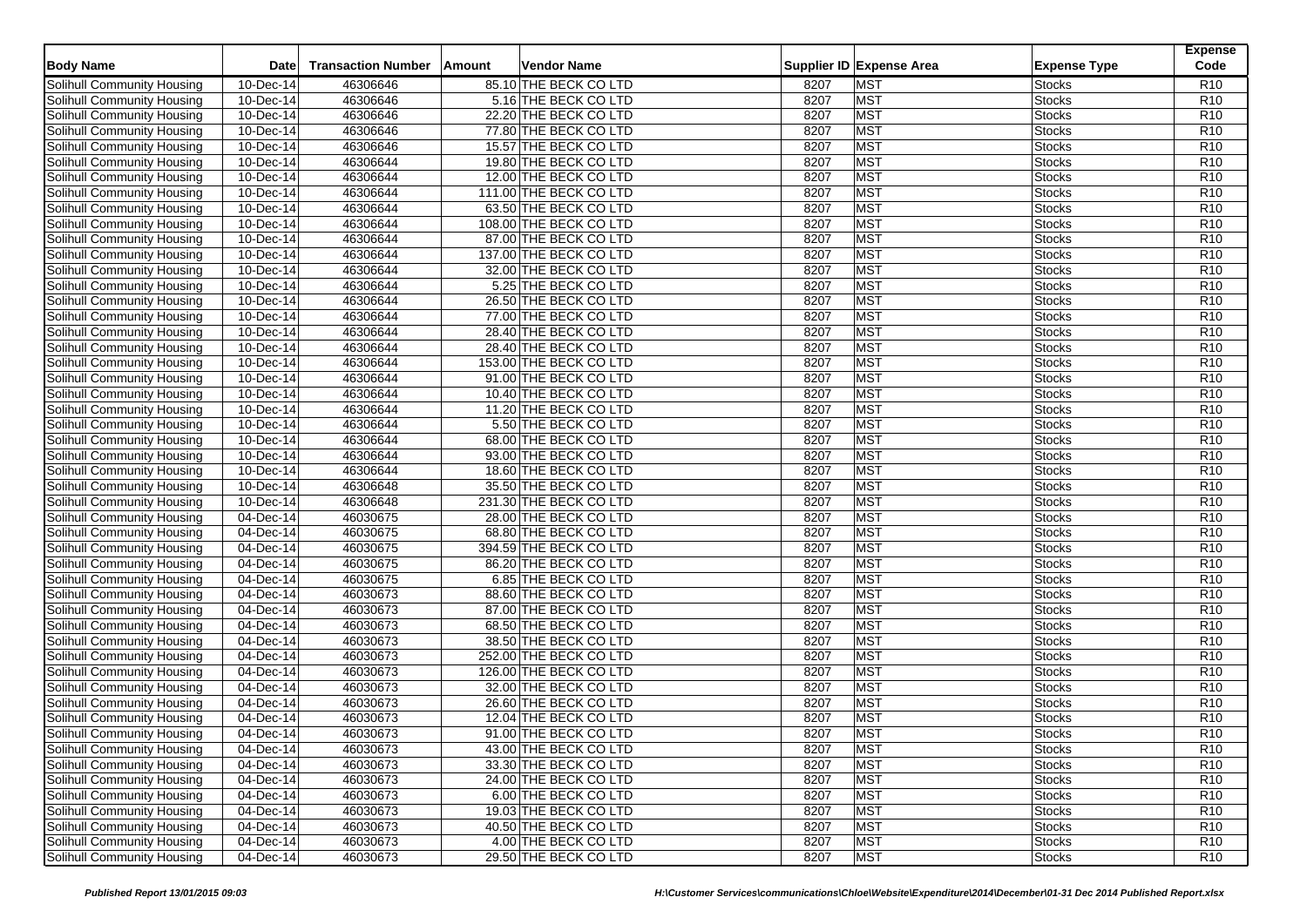| 46.50 THE BECK CO LTD<br><b>MST</b><br>Solihull Community Housing<br>04-Dec-14<br>46030673<br>8207<br>Stocks<br>8207<br><b>MST</b><br>Solihull Community Housing<br>04-Dec-14<br>46030673<br>286.00 THE BECK CO LTD<br><b>Stocks</b><br>46030673<br>8207<br><b>MST</b><br><b>Solihull Community Housing</b><br>04-Dec-14<br>244.00 THE BECK CO LTD<br><b>Stocks</b> | R <sub>10</sub><br>R10<br>R <sub>10</sub><br>R10 |
|---------------------------------------------------------------------------------------------------------------------------------------------------------------------------------------------------------------------------------------------------------------------------------------------------------------------------------------------------------------------|--------------------------------------------------|
|                                                                                                                                                                                                                                                                                                                                                                     |                                                  |
|                                                                                                                                                                                                                                                                                                                                                                     |                                                  |
|                                                                                                                                                                                                                                                                                                                                                                     |                                                  |
| 46030673<br><b>MST</b><br>Solihull Community Housing<br>$\overline{04-D}$ ec-14<br>198.80 THE BECK CO LTD<br>8207<br><b>Stocks</b>                                                                                                                                                                                                                                  |                                                  |
| <b>MST</b><br>46030673<br>Solihull Community Housing<br>04-Dec-14<br>43.70 THE BECK CO LTD<br>8207<br><b>Stocks</b>                                                                                                                                                                                                                                                 | R10                                              |
| 46030673<br><b>MST</b><br>Solihull Community Housing<br>04-Dec-14<br>13.60 THE BECK CO LTD<br>8207<br><b>Stocks</b>                                                                                                                                                                                                                                                 | R <sub>10</sub>                                  |
| 46030673<br><b>MST</b><br>Solihull Community Housing<br>$\overline{04-Dec-14}$<br>48.00 THE BECK CO LTD<br>8207<br><b>Stocks</b>                                                                                                                                                                                                                                    | R10                                              |
| 46030673<br>8207<br><b>MST</b><br>Solihull Community Housing<br>04-Dec-14<br>53.00 THE BECK CO LTD<br>Stocks                                                                                                                                                                                                                                                        | R <sub>10</sub>                                  |
| 46030673<br>8207<br><b>MST</b><br>Solihull Community Housing<br>04-Dec-14<br>269.00 THE BECK CO LTD<br><b>Stocks</b>                                                                                                                                                                                                                                                | R <sub>10</sub>                                  |
| 46030673<br><b>MST</b><br>Solihull Community Housing<br>04-Dec-14<br>77.80 THE BECK CO LTD<br>8207<br><b>Stocks</b>                                                                                                                                                                                                                                                 | R10                                              |
| <b>MST</b><br>46030673<br>Solihull Community Housing<br>04-Dec-14<br>72.27 THE BECK CO LTD<br>8207<br><b>Stocks</b>                                                                                                                                                                                                                                                 | R10                                              |
| 46030673<br>8207<br><b>MST</b><br>Solihull Community Housing<br>04-Dec-14<br>59.00 THE BECK CO LTD<br><b>Stocks</b>                                                                                                                                                                                                                                                 | R <sub>10</sub>                                  |
| 46030673<br><b>MST</b><br>Solihull Community Housing<br>4.13 THE BECK CO LTD<br>8207<br><b>Stocks</b><br>04-Dec-14                                                                                                                                                                                                                                                  | R10                                              |
| <b>MST</b><br>46030673<br>8207<br>Solihull Community Housing<br>04-Dec-14<br>2.92 THE BECK CO LTD<br><b>Stocks</b>                                                                                                                                                                                                                                                  | R10                                              |
| 46030673<br>8207<br><b>MST</b><br>Solihull Community Housing<br>04-Dec-14<br>43.50 THE BECK CO LTD<br><b>Stocks</b>                                                                                                                                                                                                                                                 | R <sub>10</sub>                                  |
| 46030673<br>8207<br><b>MST</b><br>Solihull Community Housing<br>04-Dec-14<br>24.00 THE BECK CO LTD<br><b>Stocks</b>                                                                                                                                                                                                                                                 | R10                                              |
| <b>MST</b><br>46030673<br>8207<br>Solihull Community Housing<br>04-Dec-14<br>42.60 THE BECK CO LTD<br><b>Stocks</b>                                                                                                                                                                                                                                                 | R10                                              |
| 46030671<br>8207<br><b>MST</b><br>Solihull Community Housing<br>04-Dec-14<br>29.95 THE BECK CO LTD<br><b>Stocks</b>                                                                                                                                                                                                                                                 | R <sub>10</sub>                                  |
| 46030671<br>8207<br><b>MST</b><br>Solihull Community Housing<br>04-Dec-14<br>21.00 THE BECK CO LTD<br><b>Stocks</b>                                                                                                                                                                                                                                                 | R10                                              |
| <b>MST</b><br>04-Dec-14<br>46030671<br>30.80 THE BECK CO LTD<br>8207<br><b>Stocks</b><br>Solihull Community Housing                                                                                                                                                                                                                                                 | R10                                              |
| 46030671<br>8207<br><b>MST</b><br>04-Dec-14<br><b>Stocks</b>                                                                                                                                                                                                                                                                                                        | R <sub>10</sub>                                  |
| Solihull Community Housing<br>29.40 THE BECK CO LTD<br>8207<br><b>MST</b><br>46030671<br><b>Stocks</b><br>04-Dec-14                                                                                                                                                                                                                                                 | R10                                              |
| Solihull Community Housing<br>10.20 THE BECK CO LTD                                                                                                                                                                                                                                                                                                                 |                                                  |
| <b>MST</b><br>Solihull Community Housing<br>04-Dec-14<br>46030671<br>28.60 THE BECK CO LTD<br>8207<br><b>Stocks</b>                                                                                                                                                                                                                                                 | R10                                              |
| 46030671<br>21.00 THE BECK CO LTD<br>8207<br><b>MST</b><br>Solihull Community Housing<br>04-Dec-14<br><b>Stocks</b>                                                                                                                                                                                                                                                 | R <sub>10</sub>                                  |
| 46030671<br>8207<br><b>MST</b><br>Solihull Community Housing<br>04-Dec-14<br>26.00 THE BECK CO LTD<br><b>Stocks</b>                                                                                                                                                                                                                                                 | R <sub>10</sub>                                  |
| <b>MST</b><br>Solihull Community Housing<br>$\overline{04}$ -Dec-14<br>46030671<br>20.40 THE BECK CO LTD<br>8207<br>Stocks                                                                                                                                                                                                                                          | R <sub>10</sub>                                  |
| 46030671<br><b>MST</b><br>Solihull Community Housing<br>04-Dec-14<br>15.60 THE BECK CO LTD<br>8207<br><b>Stocks</b>                                                                                                                                                                                                                                                 | R10                                              |
| 46030671<br>8207<br><b>MST</b><br>Solihull Community Housing<br>04-Dec-14<br>19.80 THE BECK CO LTD<br><b>Stocks</b>                                                                                                                                                                                                                                                 | R <sub>10</sub>                                  |
| <b>MST</b><br><b>Solihull Community Housing</b><br>04-Dec-14<br>46030671<br>169.11 THE BECK CO LTD<br>8207<br><b>Stocks</b>                                                                                                                                                                                                                                         | R <sub>10</sub>                                  |
| 8207<br><b>MST</b><br>Solihull Community Housing<br>04-Dec-14<br>46030671<br>15.60 THE BECK CO LTD<br><b>Stocks</b>                                                                                                                                                                                                                                                 | R10                                              |
| 46030671<br>8207<br><b>MST</b><br>Solihull Community Housing<br>04-Dec-14<br>18.00 THE BECK CO LTD<br><b>Stocks</b>                                                                                                                                                                                                                                                 | R <sub>10</sub>                                  |
| <b>MST</b><br>04-Dec-14<br>46030671<br>19.80 THE BECK CO LTD<br>8207<br><b>Stocks</b><br>Solihull Community Housing                                                                                                                                                                                                                                                 | R10                                              |
| 46030671<br>8207<br><b>MST</b><br>Solihull Community Housing<br>04-Dec-14<br>20.55 THE BECK CO LTD<br><b>Stocks</b>                                                                                                                                                                                                                                                 | R <sub>10</sub>                                  |
| <b>MST</b><br>46030671<br>8207<br><b>Stocks</b><br>Solihull Community Housing<br>04-Dec-14<br>13.40 THE BECK CO LTD                                                                                                                                                                                                                                                 | R <sub>10</sub>                                  |
| 46030671<br>8207<br>MST<br>Solihull Community Housing<br>04-Dec-14<br>10.00 THE BECK CO LTD<br><b>Stocks</b>                                                                                                                                                                                                                                                        | R10                                              |
| 46030671<br>8207<br><b>MST</b><br>Solihull Community Housing<br>04-Dec-14<br>10.80 THE BECK CO LTD<br><b>Stocks</b>                                                                                                                                                                                                                                                 | R <sub>10</sub>                                  |
| MST<br>Solihull Community Housing<br>46030671<br>20.60 THE BECK CO LTD<br>8207<br><b>Stocks</b><br>04-Dec-14                                                                                                                                                                                                                                                        | R <sub>10</sub>                                  |
| 46030671<br><b>MST</b><br>Solihull Community Housing<br>04-Dec-14<br>122.20 THE BECK CO LTD<br>8207<br><b>Stocks</b>                                                                                                                                                                                                                                                | R10                                              |
| 46030671<br>8207<br><b>MST</b><br>Solihull Community Housing<br>04-Dec-14<br>378.40 THE BECK CO LTD<br><b>Stocks</b>                                                                                                                                                                                                                                                | R <sub>10</sub>                                  |
| <b>MST</b><br>Solihull Community Housing<br>46030671<br>728.05 THE BECK CO LTD<br>8207<br><b>Stocks</b><br>04-Dec-14                                                                                                                                                                                                                                                | R <sub>10</sub>                                  |
| 8207<br><b>MST</b><br>Solihull Community Housing<br>04-Dec-14<br>46030671<br>37.00 THE BECK CO LTD<br><b>Stocks</b>                                                                                                                                                                                                                                                 | R10                                              |
| <b>MST</b><br>04-Dec-14<br>46030667<br>8207<br>Solihull Community Housing<br>160.00 THE BECK CO LTD<br><b>Stocks</b>                                                                                                                                                                                                                                                | R10                                              |
| <b>MST</b><br>Solihull Community Housing<br>04-Dec-14<br>46030667<br>45.96 THE BECK CO LTD<br>8207<br><b>Stocks</b>                                                                                                                                                                                                                                                 | R <sub>10</sub>                                  |
| Solihull Community Housing<br><b>MST</b><br>04-Dec-14<br>46030667<br>45.05 THE BECK CO LTD<br>8207<br><b>Stocks</b>                                                                                                                                                                                                                                                 | R <sub>10</sub>                                  |
| Solihull Community Housing<br>04-Dec-14<br>46030667<br>12.40 THE BECK CO LTD<br>8207<br><b>MST</b><br><b>Stocks</b>                                                                                                                                                                                                                                                 | R <sub>10</sub>                                  |
| <b>MST</b><br>Solihull Community Housing<br>04-Dec-14<br>46030667<br>12.00 THE BECK CO LTD<br>8207<br><b>Stocks</b>                                                                                                                                                                                                                                                 | R <sub>10</sub>                                  |
| <b>MST</b><br>Solihull Community Housing<br>04-Dec-14<br>46030667<br>29.50 THE BECK CO LTD<br>8207<br><b>Stocks</b>                                                                                                                                                                                                                                                 | R <sub>10</sub>                                  |
| <b>MST</b><br>Solihull Community Housing<br>04-Dec-14<br>46030667<br>5.90 THE BECK CO LTD<br>8207<br><b>Stocks</b>                                                                                                                                                                                                                                                  | R <sub>10</sub>                                  |
| <b>MST</b><br>Solihull Community Housing<br>04-Dec-14<br>46030667<br>10.00 THE BECK CO LTD<br>8207<br><b>Stocks</b>                                                                                                                                                                                                                                                 | R <sub>10</sub>                                  |
| Solihull Community Housing<br>04-Dec-14<br>46030667<br>25.00 THE BECK CO LTD<br>8207<br><b>MST</b><br><b>Stocks</b>                                                                                                                                                                                                                                                 | R <sub>10</sub>                                  |
| <b>MST</b><br>Solihull Community Housing<br>04-Dec-14<br>46030667<br>176.00 THE BECK CO LTD<br>8207<br><b>Stocks</b>                                                                                                                                                                                                                                                | R <sub>10</sub>                                  |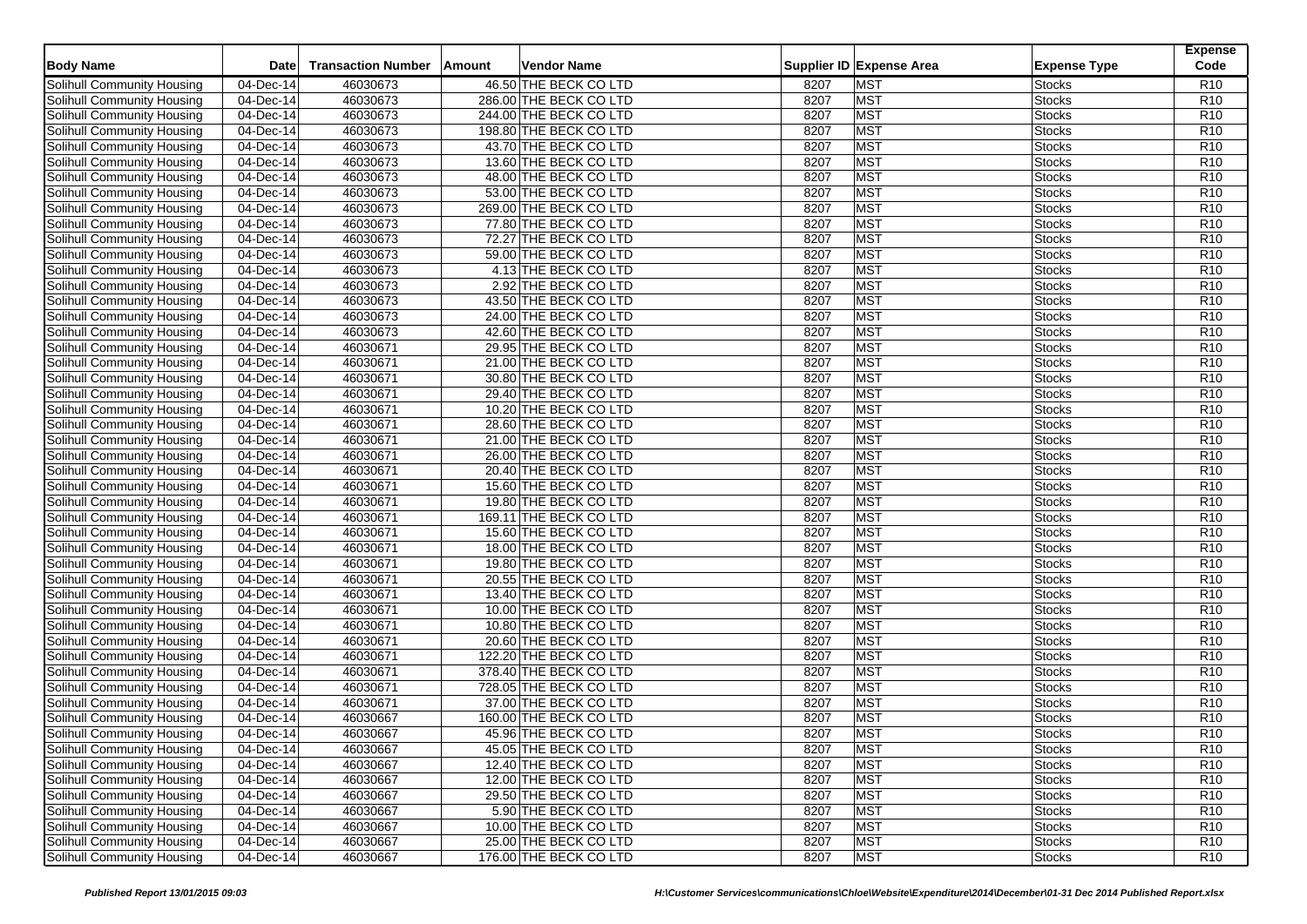| <b>Body Name</b>                  | <b>Date</b>             | <b>Transaction Number</b> | Amount | <b>Vendor Name</b>     |      | Supplier ID Expense Area | <b>Expense Type</b> | <b>Expense</b><br>Code |
|-----------------------------------|-------------------------|---------------------------|--------|------------------------|------|--------------------------|---------------------|------------------------|
| Solihull Community Housing        | 04-Dec-14               | 46030665                  |        | 425.70 THE BECK CO LTD | 8207 | MST                      | Stocks              | R <sub>10</sub>        |
| Solihull Community Housing        | 04-Dec-14               | 46030665                  |        | 19.80 THE BECK CO LTD  | 8207 | MST                      | <b>Stocks</b>       | R10                    |
| <b>Solihull Community Housing</b> | 04-Dec-14               | 46030665                  |        | 17.35 THE BECK CO LTD  | 8207 | <b>MST</b>               | <b>Stocks</b>       | R <sub>10</sub>        |
| Solihull Community Housing        | $\overline{04-D}$ ec-14 | 46030664                  |        | 29.55 THE BECK CO LTD  | 8207 | <b>MST</b>               | <b>Stocks</b>       | R10                    |
| Solihull Community Housing        | 04-Dec-14               | 46030664                  |        | 15.40 THE BECK CO LTD  | 8207 | <b>MST</b>               | <b>Stocks</b>       | R10                    |
| Solihull Community Housing        | 04-Dec-14               | 46030664                  |        | 5.10 THE BECK CO LTD   | 8207 | MST                      | <b>Stocks</b>       | R <sub>10</sub>        |
| Solihull Community Housing        | $\overline{04-Dec-14}$  | 46030664                  |        | 7.80 THE BECK CO LTD   | 8207 | MST                      | <b>Stocks</b>       | R10                    |
| Solihull Community Housing        | 04-Dec-14               | 46030664                  |        | 27.52 THE BECK CO LTD  | 8207 | <b>MST</b>               | Stocks              | R <sub>10</sub>        |
| Solihull Community Housing        | 04-Dec-14               | 46030664                  |        | 57.76 THE BECK CO LTD  | 8207 | MST                      | <b>Stocks</b>       | R <sub>10</sub>        |
| Solihull Community Housing        | 04-Dec-14               | 46030664                  |        | 66.00 THE BECK CO LTD  | 8207 | <b>MST</b>               | <b>Stocks</b>       | R10                    |
| Solihull Community Housing        | 04-Dec-14               | 46030664                  |        | 8.00 THE BECK CO LTD   | 8207 | <b>MST</b>               | <b>Stocks</b>       | R10                    |
| Solihull Community Housing        | 04-Dec-14               | 46030664                  |        | 60.90 THE BECK CO LTD  | 8207 | MST                      | <b>Stocks</b>       | R <sub>10</sub>        |
| Solihull Community Housing        | 04-Dec-14               | 46030664                  |        | 6.00 THE BECK CO LTD   | 8207 | <b>MST</b>               | <b>Stocks</b>       | R10                    |
| Solihull Community Housing        | 04-Dec-14               | 46030664                  |        | 5.90 THE BECK CO LTD   | 8207 | <b>MST</b>               | <b>Stocks</b>       | R10                    |
| Solihull Community Housing        | 04-Dec-14               | 46030664                  |        | 25.00 THE BECK CO LTD  | 8207 | <b>MST</b>               | <b>Stocks</b>       | R <sub>10</sub>        |
| Solihull Community Housing        | 04-Dec-14               | 46030664                  |        | 41.25 THE BECK CO LTD  | 8207 | <b>MST</b>               | <b>Stocks</b>       | R10                    |
| Solihull Community Housing        | 04-Dec-14               | 46030664                  |        | 10.50 THE BECK CO LTD  | 8207 | <b>MST</b>               | <b>Stocks</b>       | R10                    |
| Solihull Community Housing        | 04-Dec-14               | 46030664                  |        | 37.00 THE BECK CO LTD  | 8207 | MST                      | <b>Stocks</b>       | R <sub>10</sub>        |
| Solihull Community Housing        | 04-Dec-14               | 46030664                  |        | 31.35 THE BECK CO LTD  | 8207 | <b>MST</b>               | <b>Stocks</b>       | R10                    |
| Solihull Community Housing        | 04-Dec-14               | 46030664                  |        | 70.40 THE BECK CO LTD  | 8207 | <b>MST</b>               | Stocks              | R10                    |
|                                   | 04-Dec-14               | 46030662                  |        | 14.30 THE BECK CO LTD  | 8207 | <b>MST</b>               | <b>Stocks</b>       | R <sub>10</sub>        |
| Solihull Community Housing        | 04-Dec-14               | 46030662                  |        |                        | 8207 | <b>MST</b>               | <b>Stocks</b>       | R10                    |
| Solihull Community Housing        |                         |                           |        | 13.88 THE BECK CO LTD  |      |                          |                     |                        |
| Solihull Community Housing        | 04-Dec-14               | 46030662                  |        | 149.10 THE BECK CO LTD | 8207 | <b>MST</b>               | Stocks              | R10                    |
| Solihull Community Housing        | 04-Dec-14               | 46030662                  |        | 80.00 THE BECK CO LTD  | 8207 | MST                      | <b>Stocks</b>       | R <sub>10</sub>        |
| Solihull Community Housing        | 04-Dec-14               | 46030662                  |        | 15.32 THE BECK CO LTD  | 8207 | <b>MST</b>               | <b>Stocks</b>       | R <sub>10</sub>        |
| Solihull Community Housing        | 04-Dec-14               | 46030662                  |        | 9.00 THE BECK CO LTD   | 8207 | <b>MST</b>               | Stocks              | R <sub>10</sub>        |
| Solihull Community Housing        | 04-Dec-14               | 46030662                  |        | 12.88 THE BECK CO LTD  | 8207 | <b>MST</b>               | <b>Stocks</b>       | R10                    |
| Solihull Community Housing        | 04-Dec-14               | 46030662                  |        | 5.00 THE BECK CO LTD   | 8207 | <b>MST</b>               | <b>Stocks</b>       | R <sub>10</sub>        |
| <b>Solihull Community Housing</b> | 04-Dec-14               | 46030662                  |        | 11.00 THE BECK CO LTD  | 8207 | <b>MST</b>               | Stocks              | R <sub>10</sub>        |
| Solihull Community Housing        | 04-Dec-14               | 46030662                  |        | 6.30 THE BECK CO LTD   | 8207 | <b>MST</b>               | <b>Stocks</b>       | R10                    |
| Solihull Community Housing        | 04-Dec-14               | 46030662                  |        | 13.80 THE BECK CO LTD  | 8207 | <b>MST</b>               | <b>Stocks</b>       | R <sub>10</sub>        |
| Solihull Community Housing        | 04-Dec-14               | 46030662                  |        | 9.20 THE BECK CO LTD   | 8207 | <b>MST</b>               | Stocks              | R10                    |
| Solihull Community Housing        | 04-Dec-14               | 46030662                  |        | 9.20 THE BECK CO LTD   | 8207 | <b>MST</b>               | <b>Stocks</b>       | R <sub>10</sub>        |
| Solihull Community Housing        | 04-Dec-14               | 46030662                  |        | 62.13 THE BECK CO LTD  | 8207 | <b>MST</b>               | <b>Stocks</b>       | R <sub>10</sub>        |
| Solihull Community Housing        | 04-Dec-14               | 46030662                  |        | 30.20 THE BECK CO LTD  | 8207 | <b>MST</b>               | Stocks              | R10                    |
| Solihull Community Housing        | 04-Dec-14               | 46030662                  |        | 20.00 THE BECK CO LTD  | 8207 | <b>MST</b>               | <b>Stocks</b>       | R <sub>10</sub>        |
| Solihull Community Housing        | 04-Dec-14               | 46030662                  |        | 189.20 THE BECK CO LTD | 8207 | <b>MST</b>               | <b>Stocks</b>       | R <sub>10</sub>        |
| Solihull Community Housing        | 04-Dec-14               | 46030662                  |        | 372.00 THE BECK CO LTD | 8207 | <b>MST</b>               | Stocks              | R10                    |
| Solihull Community Housing        | 04-Dec-14               | 46030662                  |        | 17.20 THE BECK CO LTD  | 8207 | <b>MST</b>               | <b>Stocks</b>       | R <sub>10</sub>        |
| Solihull Community Housing        | 04-Dec-14               | 46030662                  |        | 12.60 THE BECK CO LTD  | 8207 | <b>MST</b>               | <b>Stocks</b>       | R10                    |
| Solihull Community Housing        | 04-Dec-14               | 46030666                  |        | 169.11 THE BECK CO LTD | 8207 | <b>MST</b>               | <b>Stocks</b>       | R10                    |
| Solihull Community Housing        | 04-Dec-14               | 46030666                  |        | 227.04 THE BECK CO LTD | 8207 | <b>MST</b>               | <b>Stocks</b>       | R10                    |
| Solihull Community Housing        | 04-Dec-14               | 46030666                  |        | 147.24 THE BECK CO LTD | 8207 | <b>MST</b>               | <b>Stocks</b>       | R <sub>10</sub>        |
| Solihull Community Housing        | 04-Dec-14               | 46030659                  |        | 23.00 THE BECK CO LTD  | 8207 | <b>MST</b>               | <b>Stocks</b>       | R <sub>10</sub>        |
| Solihull Community Housing        | 04-Dec-14               | 46030659                  |        | 65.40 THE BECK CO LTD  | 8207 | <b>MST</b>               | <b>Stocks</b>       | R <sub>10</sub>        |
| Solihull Community Housing        | 04-Dec-14               | 46030659                  |        | 34.40 THE BECK CO LTD  | 8207 | <b>MST</b>               | <b>Stocks</b>       | R <sub>10</sub>        |
| Solihull Community Housing        | 04-Dec-14               | 46030659                  |        | 147.24 THE BECK CO LTD | 8207 | <b>MST</b>               | <b>Stocks</b>       | R <sub>10</sub>        |
| Solihull Community Housing        | 04-Dec-14               | 46030659                  |        | 9.20 THE BECK CO LTD   | 8207 | <b>MST</b>               | <b>Stocks</b>       | R <sub>10</sub>        |
| Solihull Community Housing        | 04-Dec-14               | 46030659                  |        | 4.06 THE BECK CO LTD   | 8207 | <b>MST</b>               | <b>Stocks</b>       | R <sub>10</sub>        |
| Solihull Community Housing        | 04-Dec-14               | 46030659                  |        | 135.15 THE BECK CO LTD | 8207 | <b>MST</b>               | <b>Stocks</b>       | R <sub>10</sub>        |
| Solihull Community Housing        | 04-Dec-14               | 46030659                  |        | 225.46 THE BECK CO LTD | 8207 | <b>MST</b>               | <b>Stocks</b>       | R <sub>10</sub>        |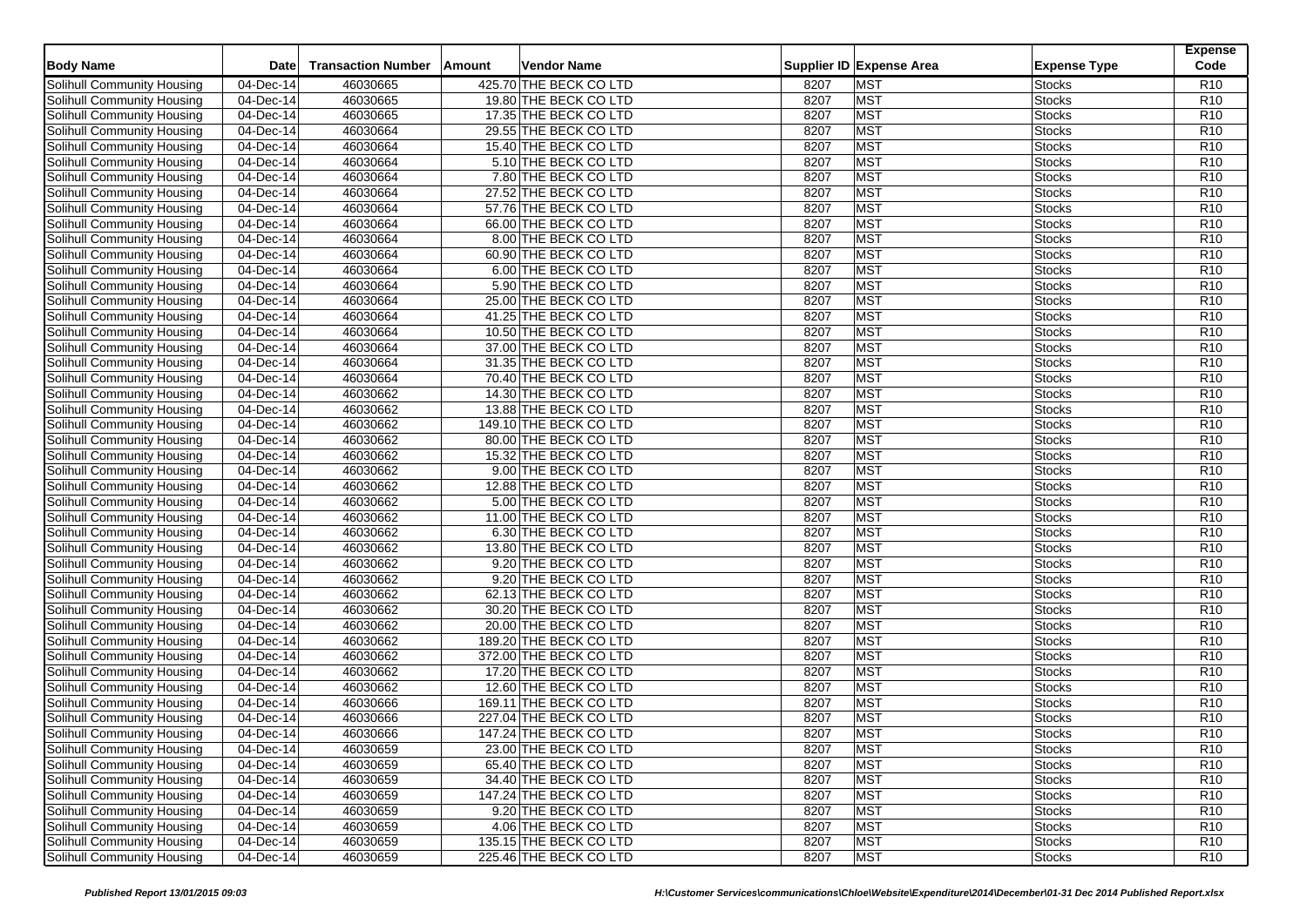| <b>Body Name</b>                  | <b>Date</b>             | <b>Transaction Number</b> | ∣Amount | <b>Vendor Name</b>                       |             | Supplier ID Expense Area | <b>Expense Type</b>        | <b>Expense</b><br>Code |
|-----------------------------------|-------------------------|---------------------------|---------|------------------------------------------|-------------|--------------------------|----------------------------|------------------------|
| Solihull Community Housing        | 04-Dec-14               | 46030659                  |         | 61.28 THE BECK CO LTD                    | 8207        | <b>MST</b>               | Stocks                     | R <sub>10</sub>        |
| Solihull Community Housing        | 04-Dec-14               | 46030659                  |         | 9.80 THE BECK CO LTD                     | 8207        | <b>MST</b>               | <b>Stocks</b>              | R <sub>10</sub>        |
| Solihull Community Housing        | 04-Dec-14               | 46030659                  |         | 8.60 THE BECK CO LTD                     | 8207        | <b>MST</b>               | <b>Stocks</b>              | R <sub>10</sub>        |
| Solihull Community Housing        | $\overline{04-D}$ ec-14 | 46030659                  |         | 9.20 THE BECK CO LTD                     | 8207        | <b>MST</b>               | <b>Stocks</b>              | R <sub>10</sub>        |
| Solihull Community Housing        | 04-Dec-14               | 46030659                  |         | 9.80 THE BECK CO LTD                     | 8207        | <b>MST</b>               | <b>Stocks</b>              | R10                    |
| Solihull Community Housing        | 04-Dec-14               | 46030659                  |         | 3.00 THE BECK CO LTD                     | 8207        | <b>MST</b>               | <b>Stocks</b>              | R <sub>10</sub>        |
| Solihull Community Housing        | $\overline{04-D}$ ec-14 | 46030659                  |         | 1.74 THE BECK CO LTD                     | 8207        | <b>MST</b>               | <b>Stocks</b>              | R <sub>10</sub>        |
| Solihull Community Housing        | 04-Dec-14               | 46030659                  |         | 5.50 THE BECK CO LTD                     | 8207        | MST                      | Stocks                     | R <sub>10</sub>        |
| Solihull Community Housing        | 04-Dec-14               | 46030659                  |         | 2.55 THE BECK CO LTD                     | 8207        | <b>MST</b>               | <b>Stocks</b>              | R <sub>10</sub>        |
| Solihull Community Housing        | $\overline{04-Dec-14}$  | 46030659                  |         | 11.00 THE BECK CO LTD                    | 8207        | <b>MST</b>               | <b>Stocks</b>              | R <sub>10</sub>        |
| Solihull Community Housing        | 04-Dec-14               | 46030659                  |         | 11.00 THE BECK CO LTD                    | 8207        | <b>MST</b>               | <b>Stocks</b>              | R <sub>10</sub>        |
| Solihull Community Housing        | 04-Dec-14               | 46030659                  |         | 10.00 THE BECK CO LTD                    | 8207        | <b>MST</b>               | <b>Stocks</b>              | R <sub>10</sub>        |
| Solihull Community Housing        | 04-Dec-14               | 46030658                  |         | 71.50 THE BECK CO LTD                    | 8207        | <b>MST</b>               | <b>Stocks</b>              | R <sub>10</sub>        |
| Solihull Community Housing        | 04-Dec-14               | 46030657                  |         | 1702.80 THE BECK CO LTD                  | 8207        | <b>MST</b>               | <b>Stocks</b>              | R <sub>10</sub>        |
| Solihull Community Housing        | 04-Dec-14               | 46030657                  |         | 286.00 THE BECK CO LTD                   | 8207        | <b>MST</b>               | <b>Stocks</b>              | R <sub>10</sub>        |
| Solihull Community Housing        | $\overline{04-D}$ ec-14 | 46030657                  |         | 151.36 THE BECK CO LTD                   | 8207        | <b>MST</b>               | <b>Stocks</b>              | R10                    |
| Solihull Community Housing        | 04-Dec-14               | 46030658                  |         | 169.11 THE BECK CO LTD                   | 8207        | <b>MST</b>               | <b>Stocks</b>              | R10                    |
| Solihull Community Housing        | 04-Dec-14               | 46030657                  |         | 588.96 THE BECK CO LTD                   | 8207        | <b>MST</b>               | <b>Stocks</b>              | R <sub>10</sub>        |
| Solihull Community Housing        | 04-Dec-14               | 46030658                  |         | 85.14 THE BECK CO LTD                    | 8207        | <b>MST</b>               | <b>Stocks</b>              | R <sub>10</sub>        |
| Solihull Community Housing        | 05-Dec-14               | 46169548                  |         | 3555.00 THE KNIGHT PARTNERSHIP           | 213344      | Capital                  | <b>Misc Charges</b>        | H <sub>21</sub>        |
| Solihull Community Housing        | 03-Dec-14               | 45904547                  |         | 258.75 THOMAS VALE CONSTRUCTION          | 4649686     | Capital                  | Contractor Payments        | <b>B70</b>             |
| Solihull Community Housing        | 29-Dec-14               | 46577630                  |         | 1805.58 TRENT ARCHITECTURE & DESIGN      | 2222696     | Capital                  | Contractor Payments        | <b>B70</b>             |
| Solihull Community Housing        | 03-Dec-14               | 45961644                  |         | 839.14 TYRER BUILDING CONTRACTORS        | 104269      | Capital                  | <b>Contractor Payments</b> | <b>B70</b>             |
| Solihull Community Housing        | 09-Dec-14               | 46246625                  |         | 669.81 TYRER BUILDING CONTRACTORS        | 104269      | <b>MST</b>               | <b>External Structures</b> | <b>B33</b>             |
| Solihull Community Housing        | 22-Dec-14               | 46516595                  |         | 8478.04 TYRER BUILDING CONTRACTORS       | 104269      | Capital                  | Contractor Payments        | <b>B70</b>             |
| Solihull Community Housing        | 22-Dec-14               | 46516594                  |         | 8192.66 TYRER BUILDING CONTRACTORS       | 104269      | Capital                  | Contractor Payments        | <b>B70</b>             |
| Solihull Community Housing        | 22-Dec-14               | 46516593                  |         | 8387.83 TYRER BUILDING CONTRACTORS       | 104269      | Capital                  | Contractor Payments        | <b>B70</b>             |
| Solihull Community Housing        | 22-Dec-14               | 46516592                  |         | 6001.06 TYRER BUILDING CONTRACTORS       | 104269      | Capital                  | Contractor Payments        | <b>B70</b>             |
| Solihull Community Housing        | 22-Dec-14               | 46516591                  |         | 14498.61 TYRER BUILDING CONTRACTORS      | 104269      | Capital                  | Contractor Payments        | <b>B70</b>             |
| Solihull Community Housing        | 22-Dec-14               | 46516590                  |         | 15393.68 TYRER BUILDING CONTRACTORS      | 104269      | Capital                  | Contractor Payments        | <b>B70</b>             |
| Solihull Community Housing        | 01-Dec-14               | 45551626                  |         | 2006.58 TYRER BUILDING CONTRACTORS       | 104269      | Capital                  | <b>Contractor Payments</b> | <b>B70</b>             |
| Solihull Community Housing        | 19-Dec-14               | 46492699                  |         | 2609.15 TYRER BUILDING CONTRACTORS       | 104269      | <b>MST</b>               | <b>Internal Works</b>      | <b>B31</b>             |
| Solihull Community Housing        | 09-Dec-14               | 46248547                  |         | 444.74 VENNGROUP RECRUITMENT SOLUTIONS   | 120630      | <b>MST</b>               | <b>Agency Staff</b>        | A60                    |
| Solihull Community Housing        | 01-Dec-14               | 45551627                  |         | 862.50 VENNGROUP RECRUITMENT SOLUTIONS   | 120630      | <b>MST</b>               | <b>Agency Staff</b>        | A60                    |
| Solihull Community Housing        | 01-Dec-14               | 45551629                  |         | 19823.08 VINSHIRE PLUMBING & HEATING LTD | 2601688     | Capital                  | <b>Contractor Payments</b> | <b>B70</b>             |
| Solihull Community Housing        | 03-Dec-14               | 45877549                  |         | 1695.92 WALKER COTTER                    | 3562686     | Capital                  | Contractor Payments        | <b>B70</b>             |
| Solihull Community Housing        | 11-Dec-14               | 46328803                  |         | 10261.15 WARRIOR DOORS                   | 2084858     | Capital                  | Contractor Payments        | <b>B70</b>             |
| Solihull Community Housing        | 11-Dec-14               | 46328802                  |         | 2651.90 WARRIOR DOORS                    | 2084858     | Capital                  | <b>Contractor Payments</b> | <b>B70</b>             |
| Solihull Community Housing        | 11-Dec-14               | 46328804                  |         | 41479.24 WARRIOR DOORS                   | 2084858     | Capital                  | <b>Contractor Payments</b> | <b>B70</b>             |
| Solihull Community Housing        | 23-Dec-14               | 46569576                  |         | 314.89 WOODHULL ROOFING LTD              | 221070      | <b>MST</b>               | <b>External Structures</b> | <b>B33</b>             |
| Solihull Community Housing        | 19-Dec-14               | 46492576                  |         | 699.65 WOODHULL ROOFING LTD              | 221070      | <b>MST</b>               | <b>External Structures</b> | <b>B33</b>             |
| Solihull Community Housing        | 19-Dec-14               | 46492568                  |         | 392.31 WOODHULL ROOFING LTD              | 221070      | <b>MST</b>               | <b>External Structures</b> | <b>B33</b>             |
| Solihull Community Housing        | 19-Dec-14               | 46492581                  |         | 654.86 WOODHULL ROOFING LTD              | 221070      | <b>MST</b>               | <b>External Structures</b> | <b>B33</b>             |
| Solihull Community Housing        | 12-Dec-14               | 46412629                  |         | 450.55 WOODHULL ROOFING LTD              | 221070      | <b>MST</b>               | <b>External Structures</b> | <b>B33</b>             |
| Solihull Community Housing        | 12-Dec-14               | 46412627                  |         | 446.65 WOODHULL ROOFING LTD              | 221070      | <b>MST</b>               | <b>External Structures</b> | <b>B33</b>             |
| Solihull Community Housing        | 12-Dec-14               | 46412626                  |         | 433.06 WOODHULL ROOFING LTD              | 221070      | <b>MST</b>               | <b>External Structures</b> | <b>B33</b>             |
| Solihull Community Housing        | 12-Dec-14               | 46412628                  |         | 277.46 WOODHULL ROOFING LTD              | 221070      | <b>MST</b>               | <b>External Structures</b> | <b>B33</b>             |
| Solihull Community Housing        | $12$ -Dec-14            | 46409638                  |         | 767.53 WOODHULL ROOFING LTD              | 221070      | <b>MST</b>               | Voids                      | <b>B38</b>             |
| Solihull Community Housing        | 05-Dec-14               | 46173553                  |         | 337.30 WOODHULL ROOFING LTD              | 221070      | <b>MST</b>               | Voids                      | <b>B38</b>             |
| <b>Solihull Community Housing</b> | 19-Dec-14               | 46492578                  |         | 816.41 WOODHULL ROOFING LTD              | 221070      | <b>MST</b>               | <b>Internal Works</b>      | <b>B31</b>             |
| Solihull Community Housing        | 18-Dec-14               | 46482554                  |         | 438.73 WORKMATES BUILDING TRADES LTD     | 2185688 MST |                          | <b>Agency Staff</b>        | A60                    |